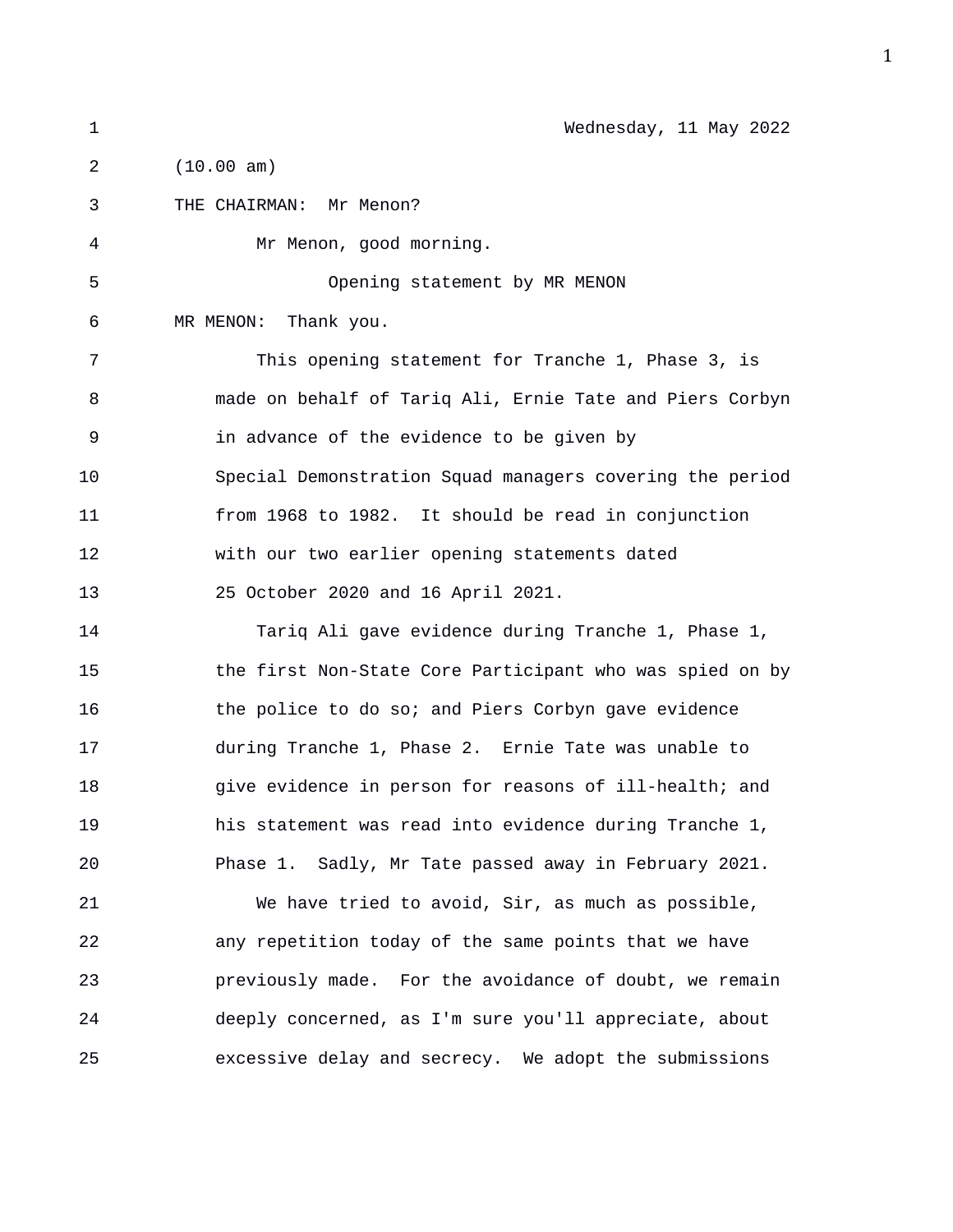1 made about these and other general matters by 2 the Co-operating Group of Non-State Core Participants 3 and other Non-State Core Participants.

4 As none of the Non-State Core Participants whom we 5 represent are giving evidence during this phase, we 6 limit our remarks today to the following 7 topics: the Tranche 1, phase 4 closed hearings; 8 the seven SDS managers giving live evidence in the next 9 few days; disclosure and redactions; the relationship 10 between SDS and MI5; the development of SDS in the 1970s 11 and; the future of the Inquiry.

12 Starting, then, with the closed hearings.

13 There is, in our submission, something fundamentally 14 wrong and unfair about a public inquiry into undercover 15 policing departing from the principle of open justice 16 and conducting closed hearings during which former 17 undercover officers whose real names, cover names and 18 witness statements have all been withheld pursuant to 19 restriction orders, give evidence with police lawyers 20 present but the Non-State Core Participants, their 21 lawyers and the public excluded.

22 This is precisely what happened some time in 23 the autumn of 2021, when five undercover officers, HN21, 24 41, 109, 302 and 341, were questioned by 25 Counsel to the Inquiry in what are being called the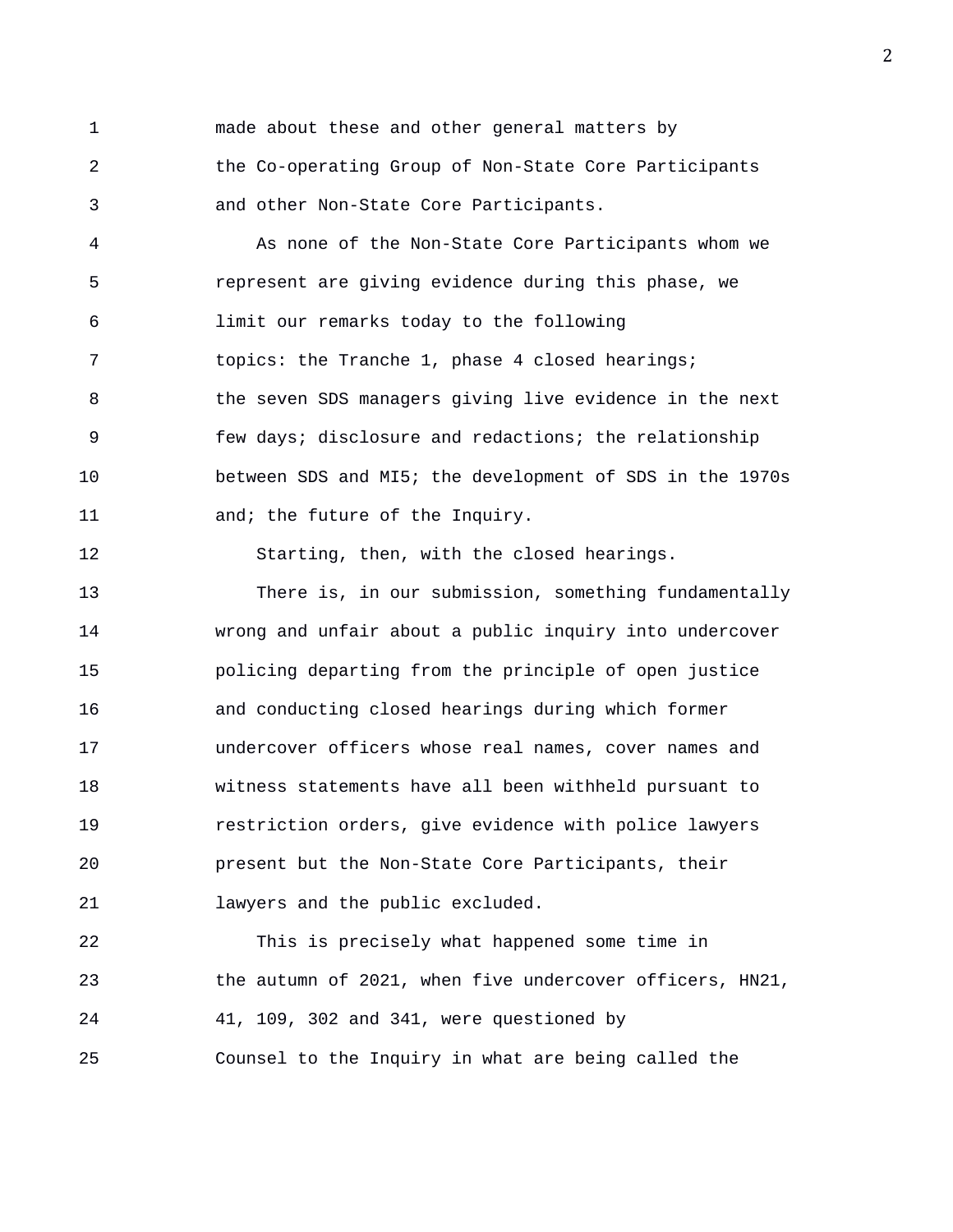1 "Tranche 1, Phase 4, Closed Hearings".

2 In the Tranche 1, Phase 3, hearing bundle, 3 the Inquiry has disclosed the redacted transcripts of 4 the evidence in closed session of the five 5 undercover officers and a 70-page document entitled 6 "Unattributable Excerpts from Closed Officer Evidence". 7 According to paragraph 11 of Counsel to the Inquiry's 8 Second Addendum Disclosure Note Regarding Tranche 1, 9 dated 14 April 2022, around half of the total evidence 10 received from these five officers has been published in 11 the redacted transcripts and unattributable excerpts; 12 which obviously means that around half of the total 13 evidence has not been published and will remain secret 14 forever.

15 We have no idea why around half of what these five 16 officers had to say in evidence during the closed 17 hearings is being withheld, other than the Inquiry 18 asserting in its disclosure note that the evidence is 19 subject to redaction for reasons of public interest. 20 What does this mean, we ask? What public interest? 21 Whose public interest? Certainly not the public 22 interest of those we represent, who were spied upon, 23 learning the truth about the full nature and extent of 24 the secret political policing of which they were 25 victims.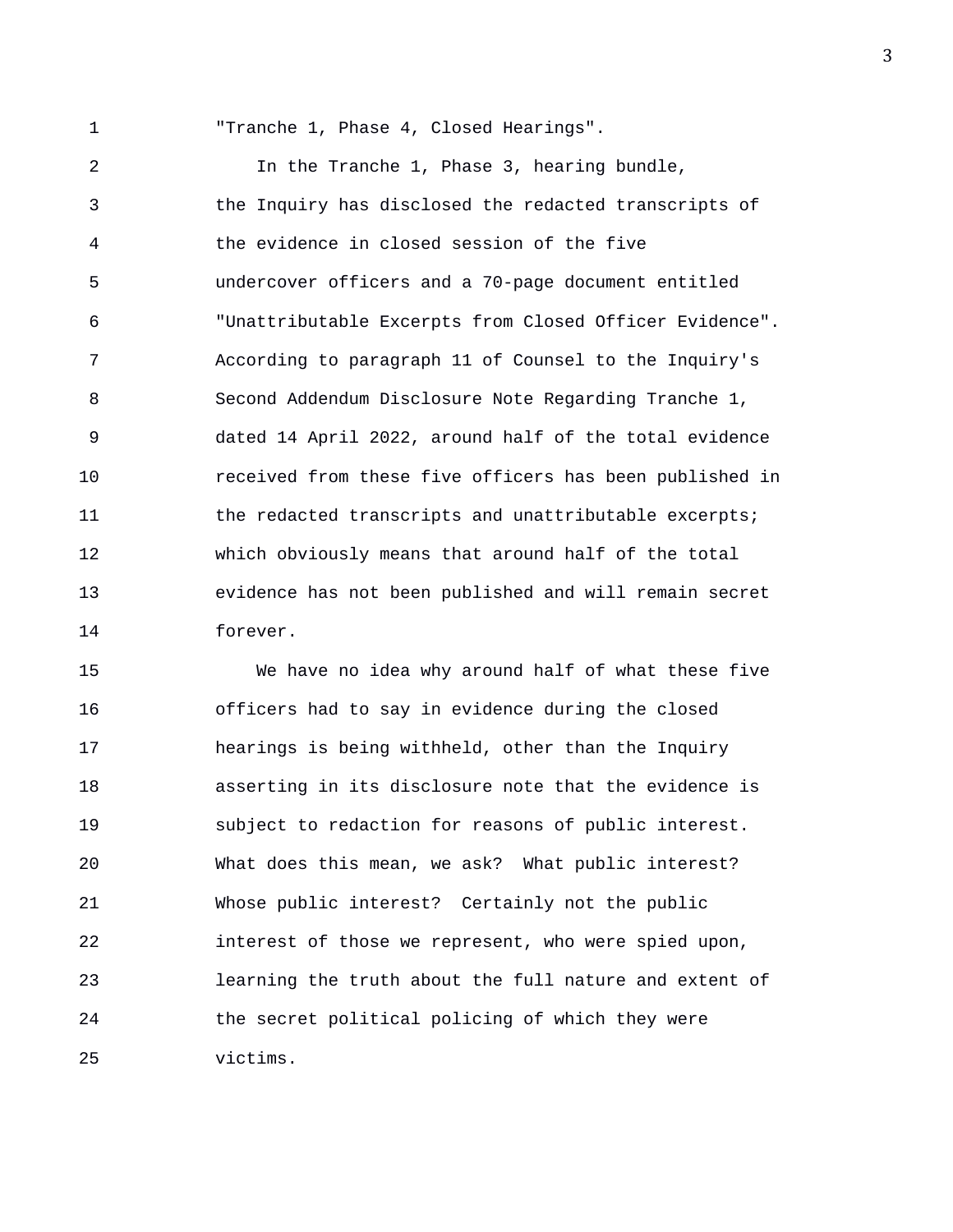1 Furthermore, we're completely in the dark as to why 2 the evidence in the unattributable excerpts, some of 3 which is clearly relevant and significant and of 4 interest, cannot be attributed. How, in 5 the circumstances, are the Non-State Core Participants 6 supposed to participate effectively and equally in at 7 least this part of the Inquiry in circumstances where 8 the witness statements are withheld, the opportunity to 9 ask questions is denied and some of the evidence has not 10 been attributed?

11 On any sensible view, we submit, closed hearings 12 should have no place in a public inquiry into secret 13 political policing, particularly when the evidence 14 concerns events that took place 40 or more years ago. 15 Why are anonymity and screens not sufficient safeguards? 16 Furthermore, all evidence in a public inquiry should 17 be attributed. How else can there be any 18 accountability? How else can the evidence be put into 19 context by the Non-State Core Participants, and 20 understood in relation to the overall evidential 21 picture?

22 Turning, then, to the closed officer evidence 23 itself, we find it incredible that HN21, an officer who 24 was perfectly willing 20 years ago to speak openly about 25 his undercover role in the BBC documentary True Lies is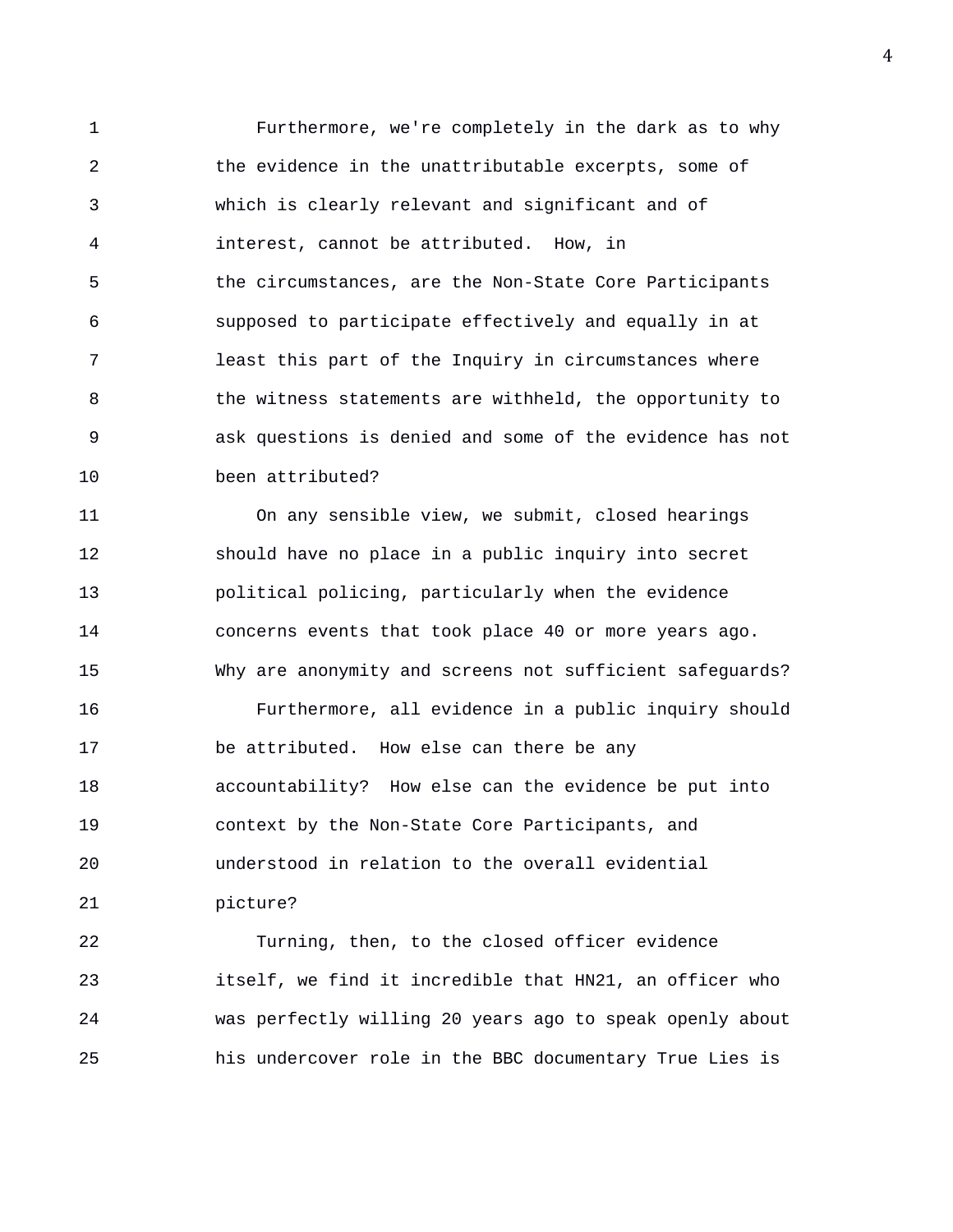1 unable to give evidence in open session.

2 HN21 was a married officer who became a local 3 organiser in the Socialist Workers Party. He admits to 4 a sexual relationship with a woman who he met in 5 a Marxist study class, a woman who he disingenuously 6 categorises as "apolitical", as if to distance himself 7 from the inevitable accusation that he was sleeping with 8 a political target. What is the relevance of the woman 9 being apolitical? Does HN21 believe that the woman 10 being apolitical somehow renders his violation of her 11 more palatable? 12 HN21 also observes the following: 13 "From the SWP side, it was mostly shouting. From 14 the Far Right thing, it was mostly physical violence." 15 Yet we will learn during the Tranche 1, Phase 3 16 evidential hearings that there was apparently 17 a high-level policy decision not to use SDS to 18 infiltrate the far right. Now, given HN21's cogent 19 observation, why did SDS target the left and not 20 the right? We trust this will be explored in more depth 21 during the live evidence. 22 HN41, another of the five officers, was an 23 SDS officer in the 1970s and 1980s. He is of great 24 importance to what happened at Southall on

25 23 April 1979, when Blair Peach was killed by a police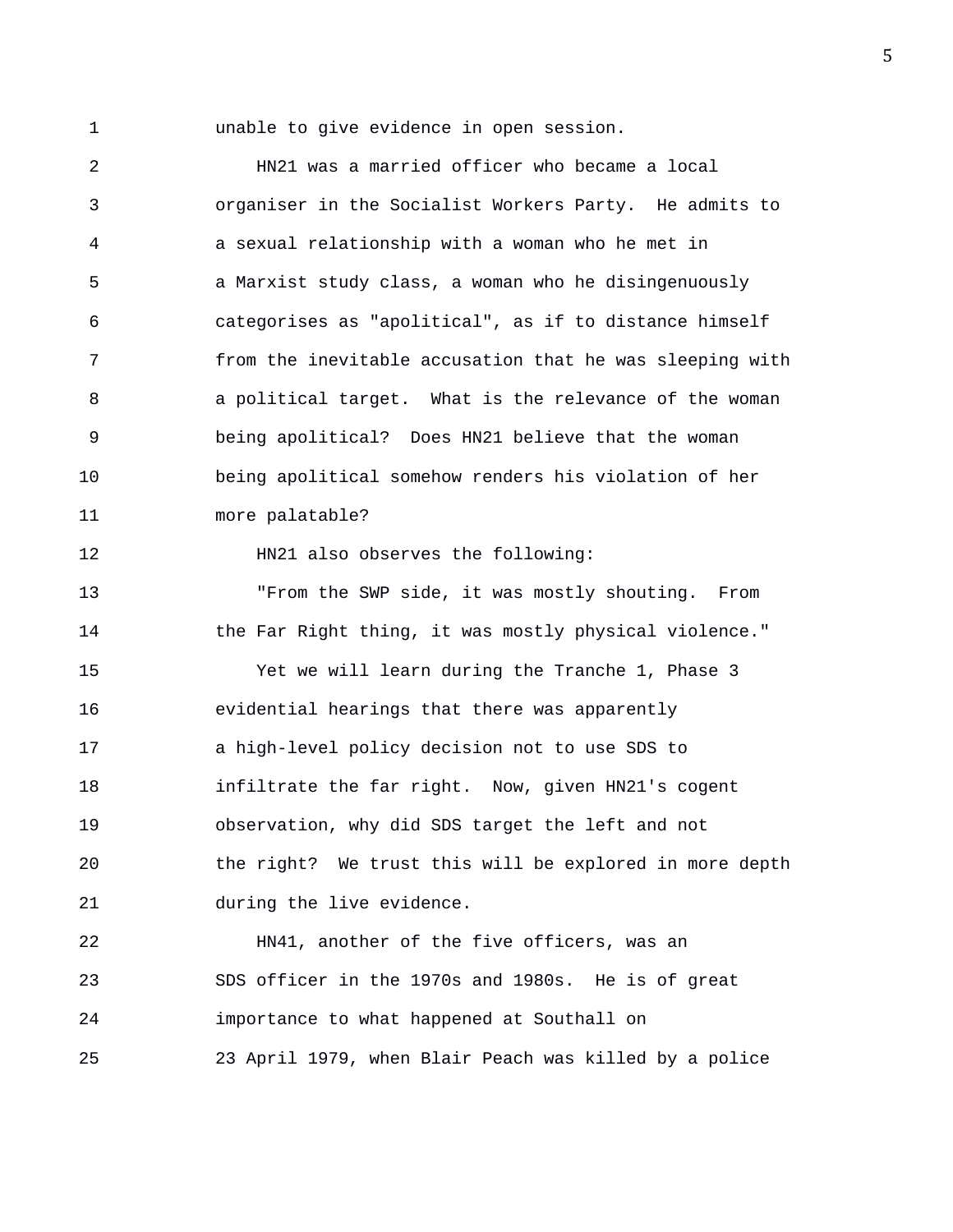1 officer and Tariq Ali and many others were severely 2 beaten by police officers. HN41 says that he was warned 3 by senior Special Branch officers not to go to Southall 4 with his target group because the uniformed police were 5 going to clamp down on the demonstrations and management 6 considered the dangers were more than normal.

7 Two important points arise. Firstly, in 8 the transcript of HN41's evidence in closed session, all 9 the names of the target groups that he infiltrated have 10 been redacted. Why? Why are the names of groups which 11 were infiltrated by him some 43 years ago so sensitive 12 that they cannot be publicly revealed even now?

13 Secondly -- and this is particularly important -- 14 this is the first time we've heard a police witness 15 acknowledge openly the true nature of public order 16 pre-planning by the uniformed A8 branch, the special 17 operational unit that had been set up after the Vietnam 18 Solidarity Campaign demonstration against 19 the Vietnam War in March 1968.

20 Given HN41's evidence, and given what we now know 21 about the violence meted out by the uniformed police on 22 23 April 1979 against anti-fascists demonstrating 23 against the National Front marching through Southall, 24 can there really be any doubt that the uniformed police, 25 particularly the notorious Special Patrol Group,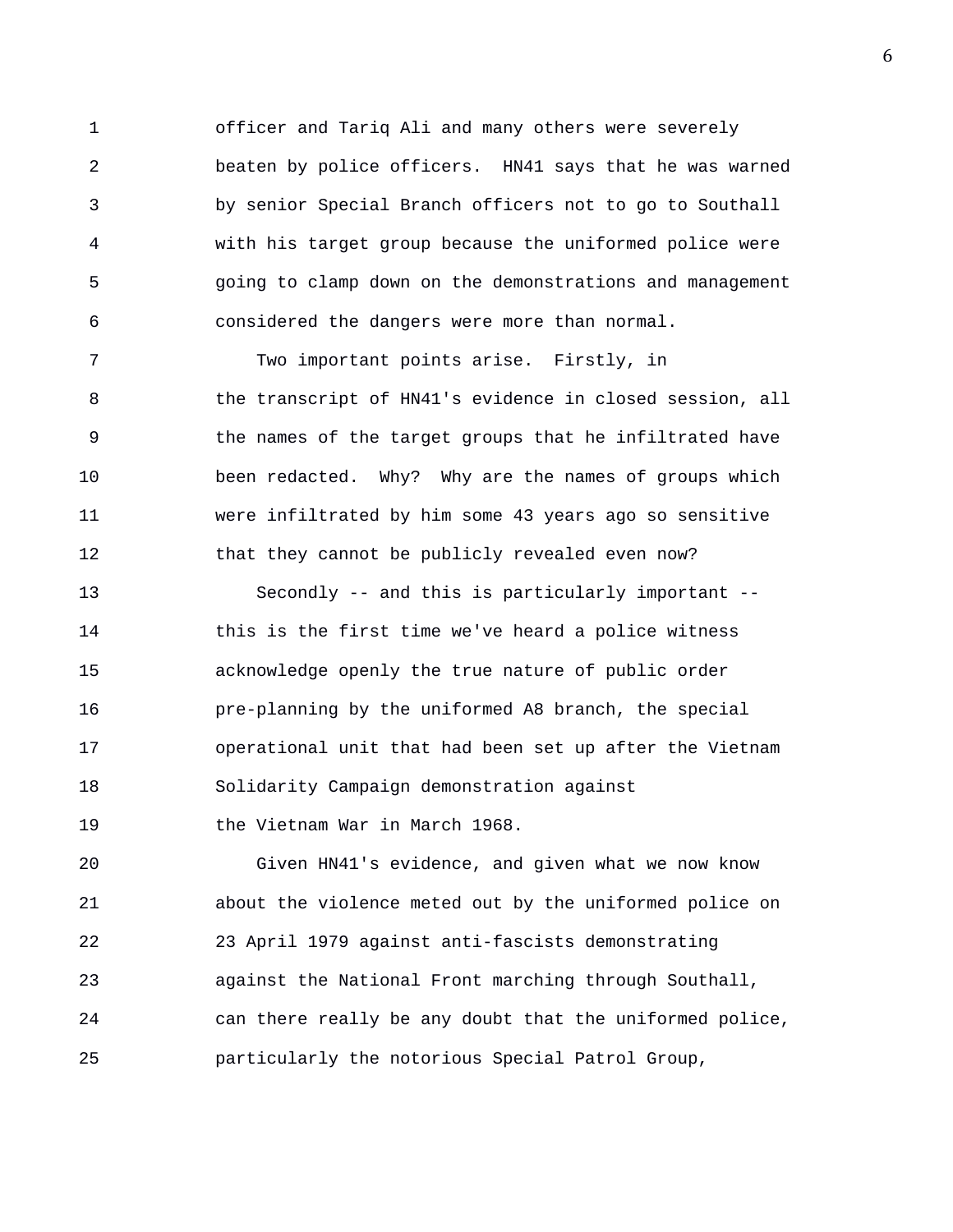1 a mobile unit under the direct control of 2 the Metropolitan Police Commissioner, Sir David McNee, 3 were under secret orders to use violence against 4 anti-fascist demonstrators?

5 Far from SDS providing intelligence to A8 to allow 6 the latter to plan and steward a peaceful demonstration, 7 the effect of the SDS intelligence reports was merely to 8 heighten the view within the police as a whole that all 9 anti-fascist demonstrators were subversives and fair 10 game for police truncheons. This explains HN41's 11 plaintiff comment that A8 "weren't perhaps as receptive 12 to some of our ideas as we thought they might have 13 been".

14 While HN41 rightly castigates A8 for their 15 disastrous mistake to shut down a part of Southall. He 16 still, to this day, fails to understand the mentality of 17 the senior police hierarchy who saw left-wing protesters 18 as subversives, as the enemy within.

19 Indeed, as HN41 himself says, the Security Service 20 saw left wing protesters as "potential Fifth 21 Columnists", echoing the language of the Second World 22 War. This is, we submit, the proper context in which 23 the killing of Blair Peach, the severe beating of 24 Tariq Ali and many others by police officers and the 25 subsequent institutional cover-up by the police must be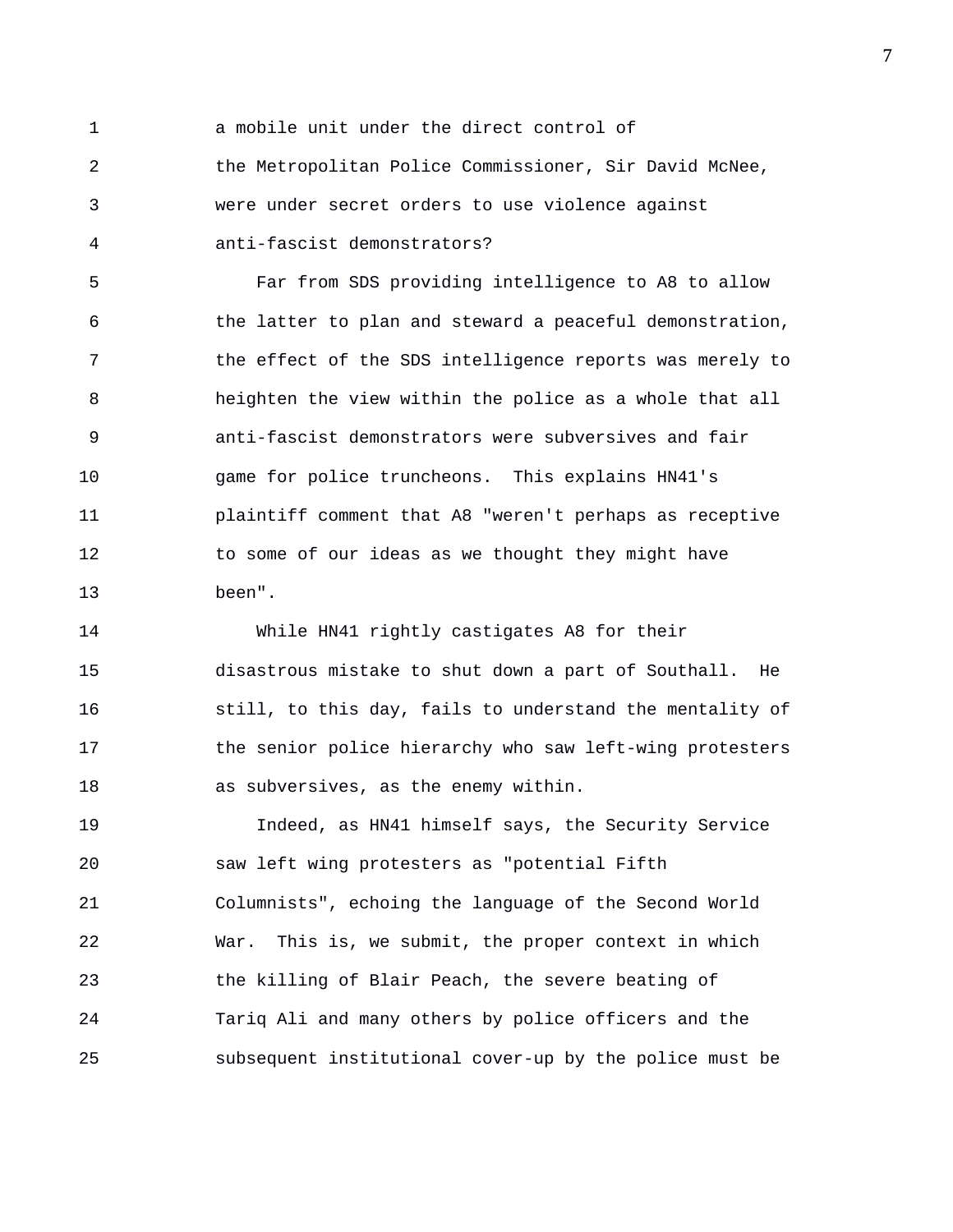1 considered. It is no surprise that the Special Branch 2 report into the killing of Blair Peach has mysteriously 3 gone missing, despite Special Branch having its own 4 archives. It has either been buried or destroyed.

5 There are questions that we would have wanted to ask 6 HN41 on behalf of Tariq Ali, given the 11-page redacted 7 transcript of his evidence in closed session that has 8 been disclosed. This leaves a lingering sense of 9 injustice about an opportunity wasted, and represents 10 the inevitable cost of having closed hearings from which 11 the Non-State Core Participants and their lawyers are 12 excluded.

13 Now, before we leave the topic of the closed 14 hearings, we want to add one other point that was 15 highlighted by another officer, HN109, who was 16 undercover in the 1970s and a manager in the 1980s.

17 He says that the Metropolitan Police 18 Commissioner visited the SDS safe house annually, as did 19 other senior officers. Additionally, he mentions SDS 20 receiving congratulations on more than one occasion from 21 10 Downing Street for its supposed "success in combating 22 public disorder", commenting that he "was stunned that 23 somebody at that level would have an awareness" of this 24 secret unit.

25 As we said in our first opening statement, Sir, SDS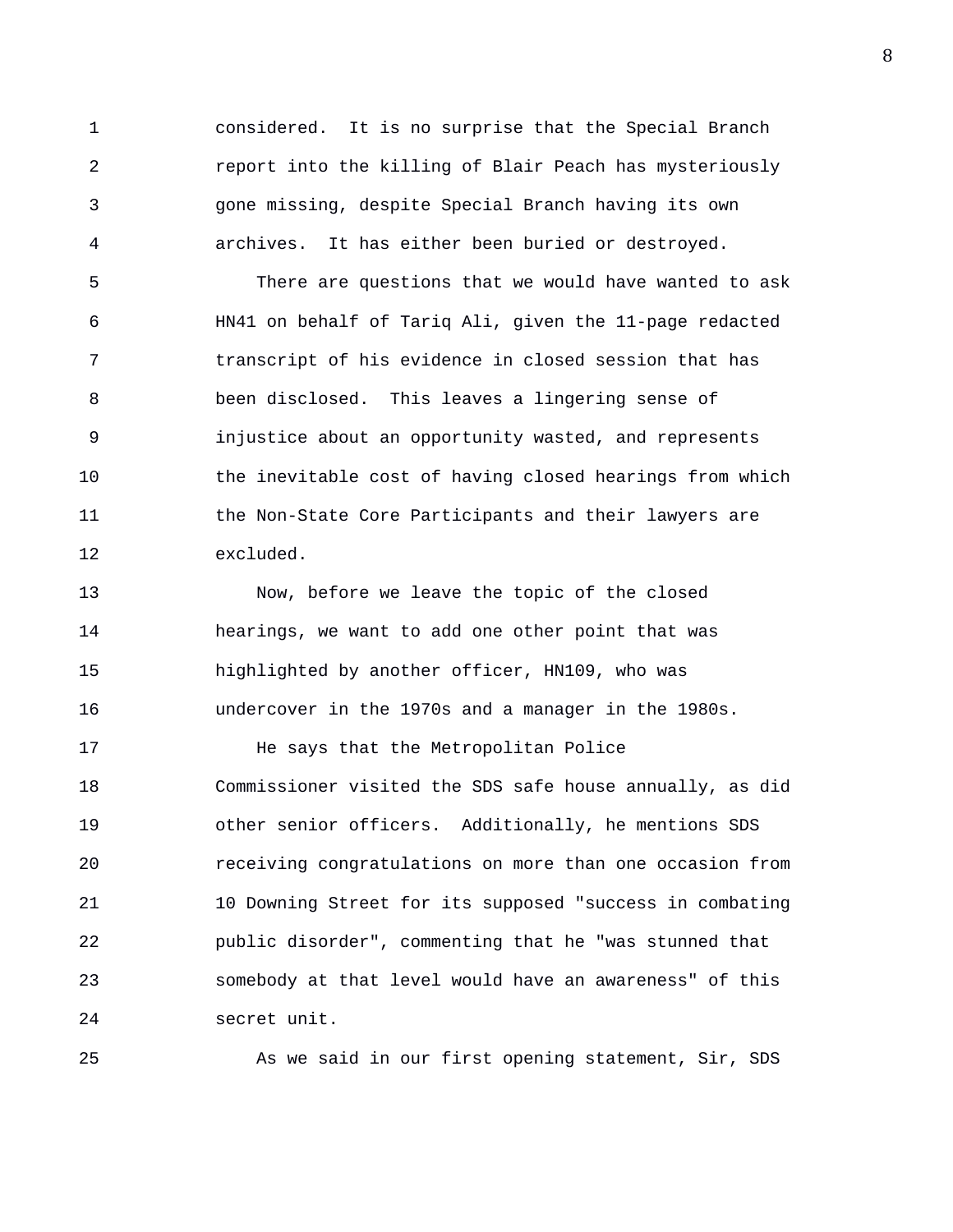1 was a unit that was thoroughly integrated into 2 the security apparatus of the British state, and was 3 known to all leading state actors, from the Prime 4 Minister, to the Cabinet, to the Home Office, and down 5 the chain of command within the Security Service and the 6 Metropolitan Police Service.

7 In respect of the supposed success of SDS in 8 combating public disorder and its provision of useful 9 intelligence to A8, all of which happens to have gone 10 missing, we say nothing could be further from the truth, 11 unless success is being measured by the degree of chaos 12 caused by the police on the streets of London.

13 Starting with the October 1968 VSC demonstration 14 against the Vietnam War, this was a peaceful 15 demonstration not because of any intelligence from SDS, 16 but because it was well stewarded by the Vietnam 17 Solidarity Campaign. The small breakaway demonstration 18 was entirely foreseeable from routine intelligence, and 19 was effectively policed by uniformed officers using 20 a thick static cordon. Undercover policing did not make 21 a blind bit of difference to the absence of any serious 22 violence on the day. The Special Operations Squad, as 23 SDS was then called, should have been shut down after 24 this demonstration, but it wasn't.

25 At many of the large demonstrations of the 1970s,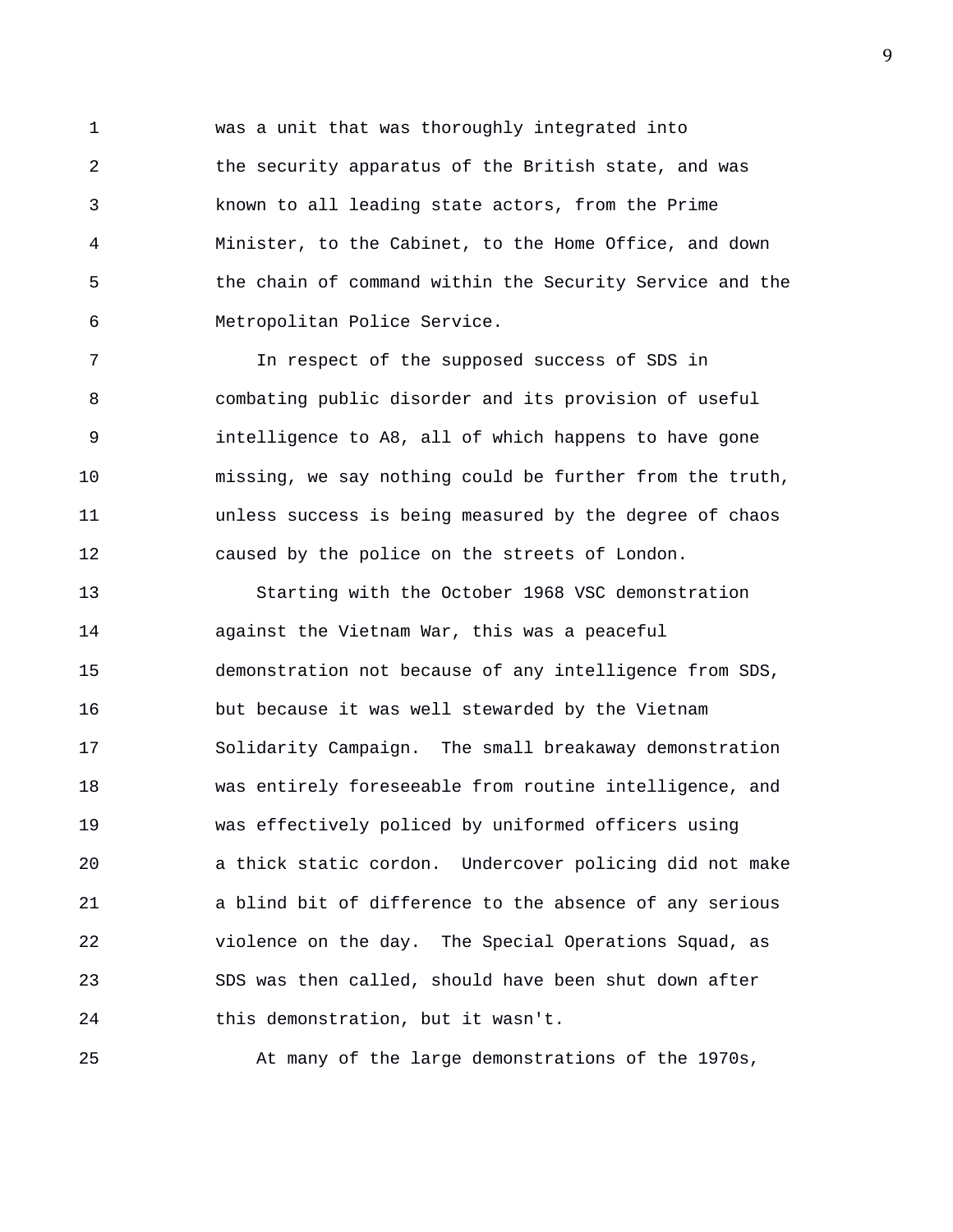1 the police invariably failed to keep the peace 2 notwithstanding SDS intelligence. We suspect this was 3 because the left wing and anarchist groups being spied 4 on and infiltrated by the undercover officers posed 5 little real public order threat. SDS should have been 6 focused, but were not, on the far right, who were 7 the real public order threat.

8 Furthermore, there is abundant evidence in 9 the public domain that the uniformed police were at 10 times looking for confrontation, and not just 11 the uniformed officers but those more senior, too.

12 In June 1974, whilst the police were protecting 13 a National Front meeting in Red Lion Square, 14 Kevin Gately, an anti-fascist student, was killed.

15 In June 1977, the police used violence against 16 striking Grunwick workers and their supporters at a mass 17 picket.

18 In August 1977, the Home Secretary and the 19 Metropolitan Police Commissioner allowed 20 the National Front to march through Lewisham, 21 a multi-racial community, with their racist banners and 22 slogans. When confronted by an anti-fascist counter 23 protest, the police brought out riot shields for 24 the first time on the British mainland, and baton 25 charges and mounted police were used against the crowd.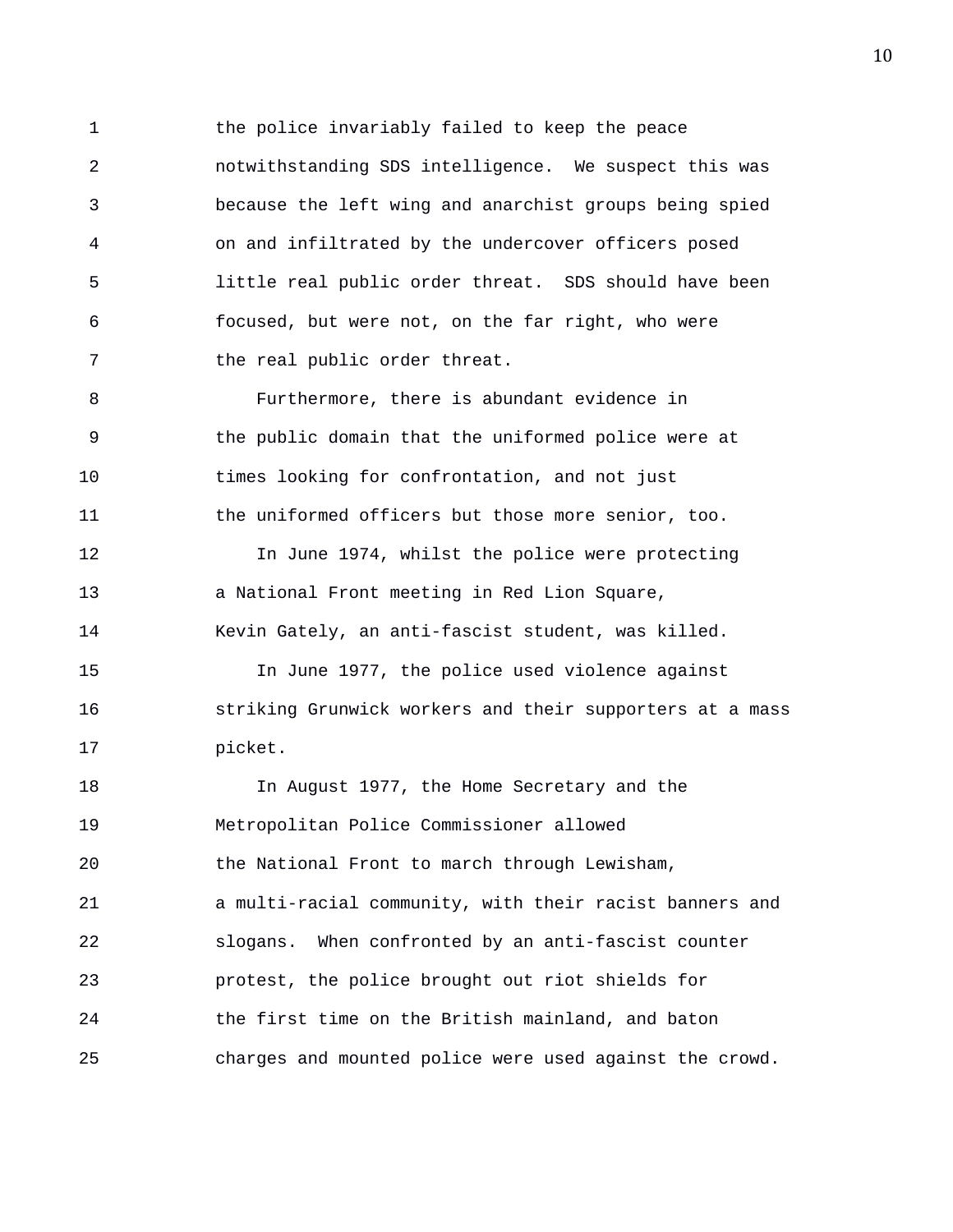1 The Battle of Lewisham, as it came to be called, ended 2 in chaos.

3 And we've already highlighted the police killing of 4 Blair Peach and the police attack on many other 5 anti-fascists in Southall in April 1979, who were 6 peacefully demonstrating against another provocative 7 National Front march through a multi-racial community.

8 Are Red Lion Square, Grunwick, Lewisham and Southall 9 supposed to be police successes? If so, perhaps this 10 gives the measure of what the police were trying to 11 achieve at the time.

12 12 I turn now to the evidence that you're about to hear 13 in the next few days, live evidence to be given by 14 former SDS managers or administrators, namely 15 Barry Moss, David Smith, Roy Creamer, Derek Brice, 16 Geoffrey Craft, Angus McIntosh and Trevor Butler. 17 Other Non-State Core Participants -- 18 THE CHAIRMAN: It appears to have gone slightly wrong with 19 the transmission. Let's pause while it's put right. 20 MR MENON: Yes, I think somebody's not muted. 21 THE CHAIRMAN: Try again, and if we get the same 22 interruption, then by all means pause. 23 MR MENON: Thank you. 24 I just identified the seven witnesses who are going

25 to be giving evidence in the hearings to follow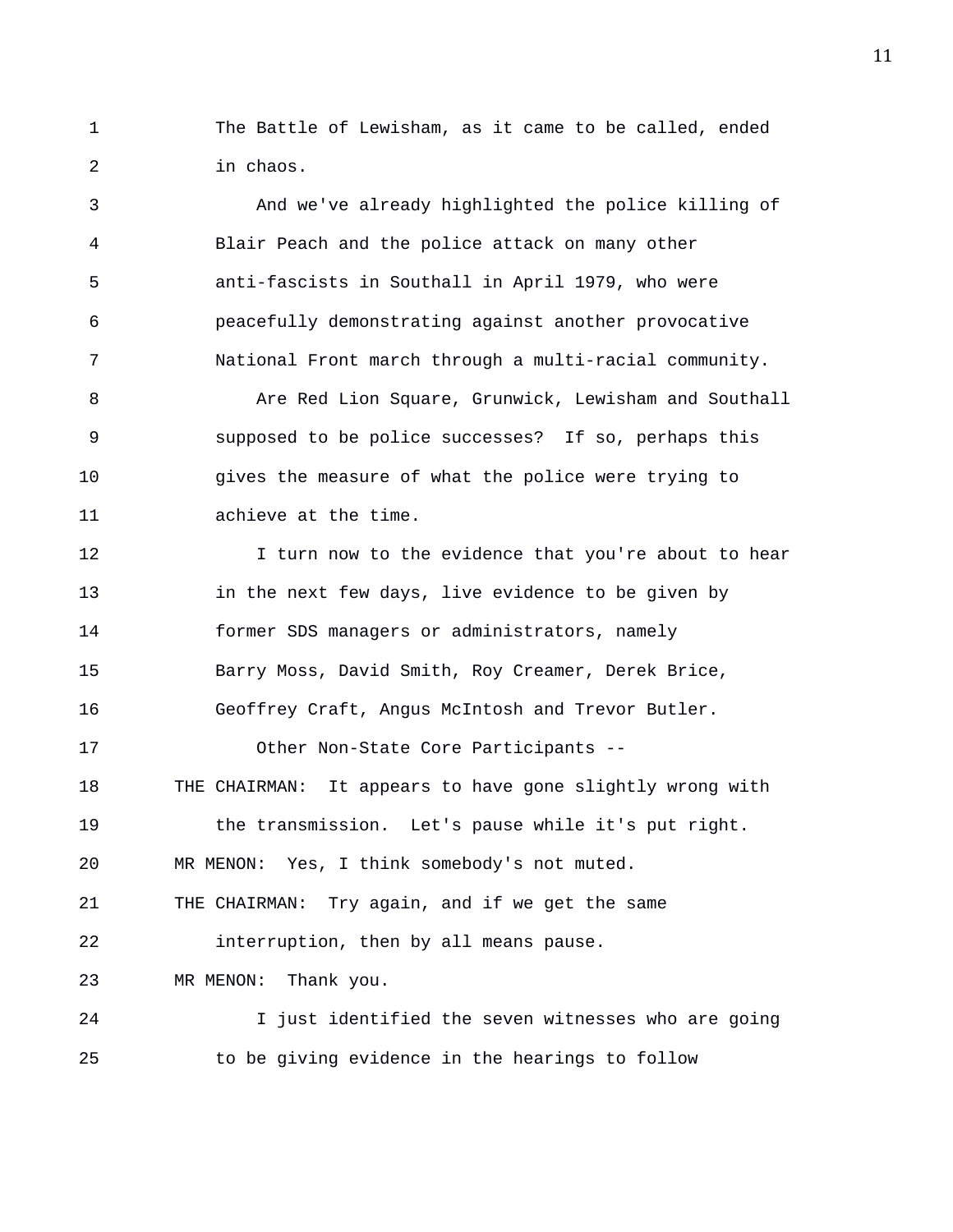1 the opening statements.

2 Other Non-State Core Participants have already 3 highlighted the contradiction between senior officers on 4 the one hand claiming that they robustly managed rank 5 and file undercover officers and on the other hand 6 professing ignorance about abhorrent practices that 7 occurred on their watch. We trust that this will be 8 fully explored during the evidential hearings, and that 9 the senior officers will be held to account for their 10 managerial failings.

11 On a separate note, we are pleased that the Inquiry 12 has decided to call former Detective Inspector 13 Roy Creamer, an SDS officers who was described by 14 Stuart Christie, perhaps Britain's best known anarchist, 15 who sadly passed away in 2020, as "the Yard's 16 dialectician of dissent".

17 Detective Inspector Creamer was one of the first in 18 the queue at Collet's bookshop in Charing Cross Road to 19 buy a copy of Stuart Christie and Albert Meltzer's 20 seminal book, The Floodgates of Anarchy, when it was 21 first published in 1970; and was, in Stuart Christie's 22 words, "the acknowledged Special Branch expert on 23 anarchists and anarchism", who was "called in to brief 24 everyone from the Home Secretary and the Police 25 Commissioner downwards".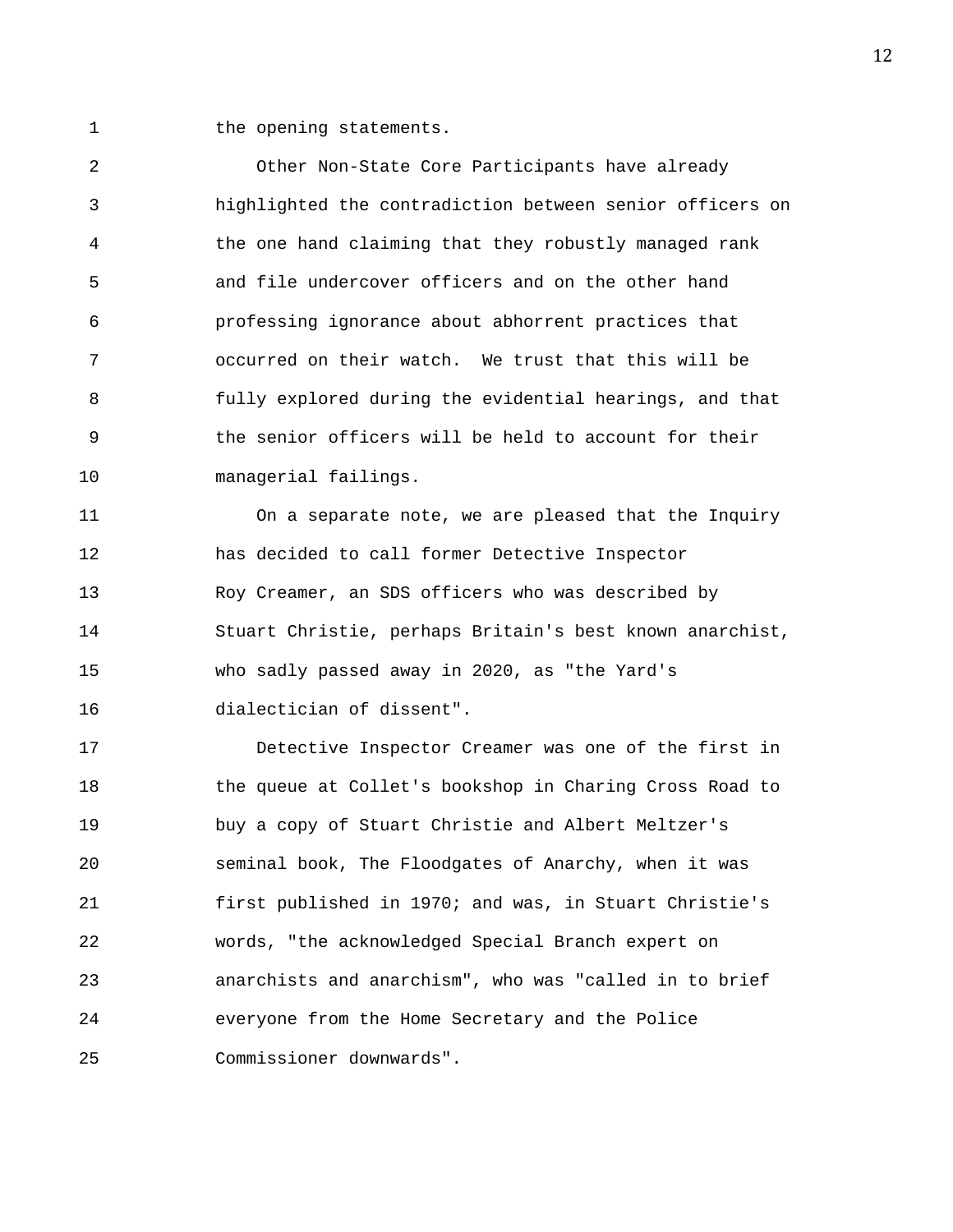1 Detective Inspector Creamer said Stuart Christie did 2 not dislike anarchists, but was curious as to what make 3 them trick. He was what we might call the "direct 4 approach", as opposed to the "oblique approach" 5 developed by Detective Chief Inspector Conrad Dixon and 6 the Special Demonstration Squad. Detective Inspector 7 Creamer tried to establish friendly and sympathetic 8 relationships with people targeted by Special Branch, 9 and to this end would regularly pop in unannounced to an 10 antiques shop in Camden High Street to play chess with 11 the old Hungarian anarchist John Rety. Detective 12 Inspector Creamer would visit Stuart Christie, and over 13 a pint chat about forthcoming events or visits, 14 effectively marking his card with a gentle warning as to 15 the fact Special Branch had him under surveillance. 16 We suggest that the direct approach, as exemplified

17 by Detective Inspector Creamer, was a proportionate 18 approach to the gathering of intelligence. By contrast, 19 the oblique approach -- to sweep wide, using Detective 20 Chief Inspector Dixon's parlance -- was replete with 21 obvious dangers.

22 In any event, the gathering of intelligence for 23 public order purposes could largely be done from 24 open-source intelligence, monitoring the left wing and 25 anarchist press, attending public meetings and speaking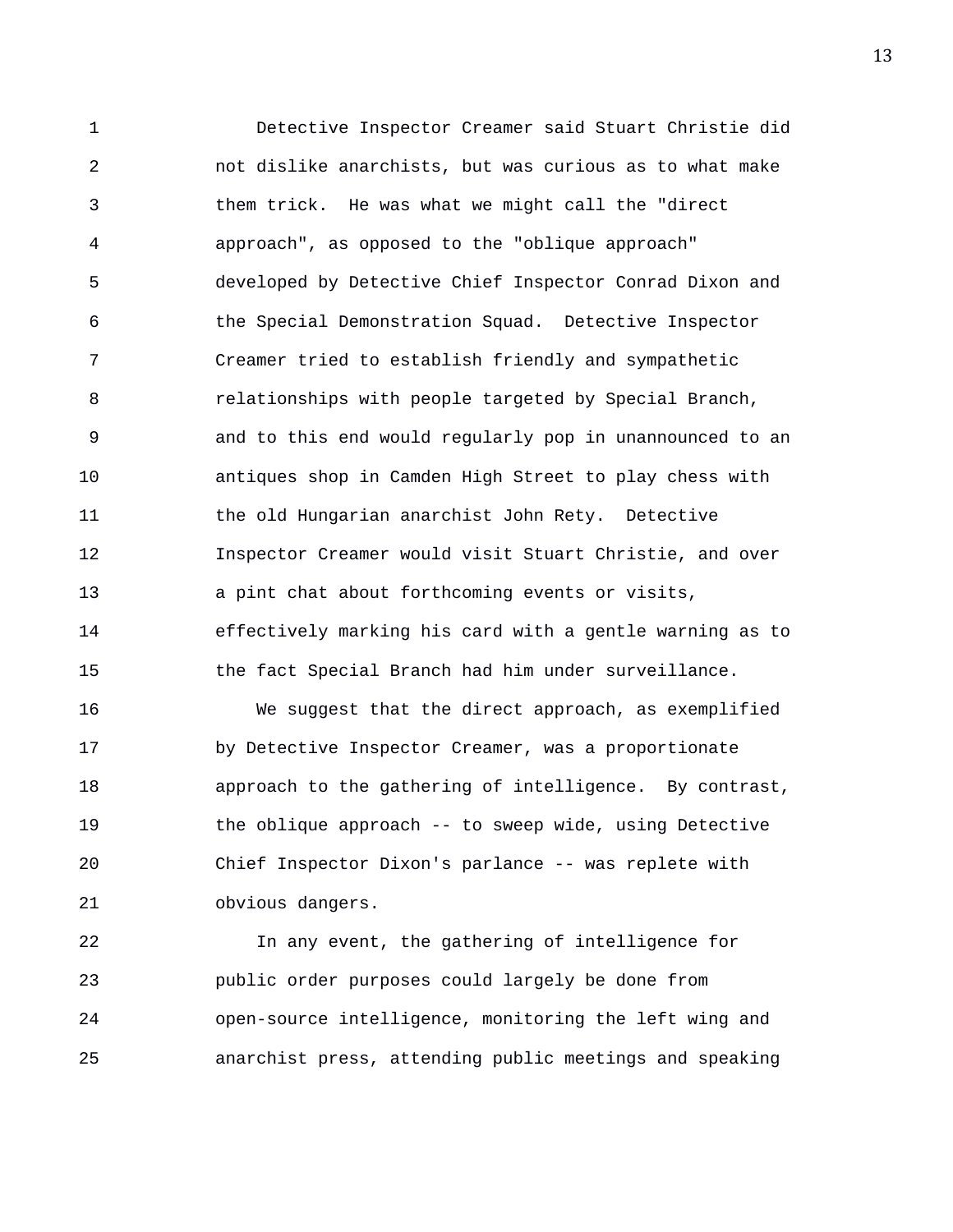1 to people.

2 I return now, Sir, to the vexed topic of disclosure 3 and redactions that has plagued the Inquiry from 4 the outset.

5 In June 2021, you will recall, we took the lead and 6 made detailed submissions on what we submitted was 7 the unfairness the Inquiry's protocol dated 22 July 2020 8 for challenging the Inquiry's redactions. We addressed 9 the open grounds for restriction and asked you to 10 reconsider several hundred redactions in the SDS annual 11 reports from 1969 to 1984. We highlighted the very real 12 and chilling effect of continuing to keep secret 13 the names of so many groups who were spied on and 14 infiltrated by the SDS some 40 or more years ago. We 15 called for greater openness and transparency given 16 the machinations of the secret state. And we met with 17 some, but sadly only minimal, success. You unredacted 18 the names of about ten groups that were spied on and 19 infiltrated by the SDS but not the full list that we 20 requested.

21 We ask, with respect, that at least once a year for 22 the duration of this Inquiry, there is a further fresh 23 review of all SDS annual report redactions, and that 24 before the Inquiry eventually comes to an end, there is 25 a final review. Most restrictions have clearly been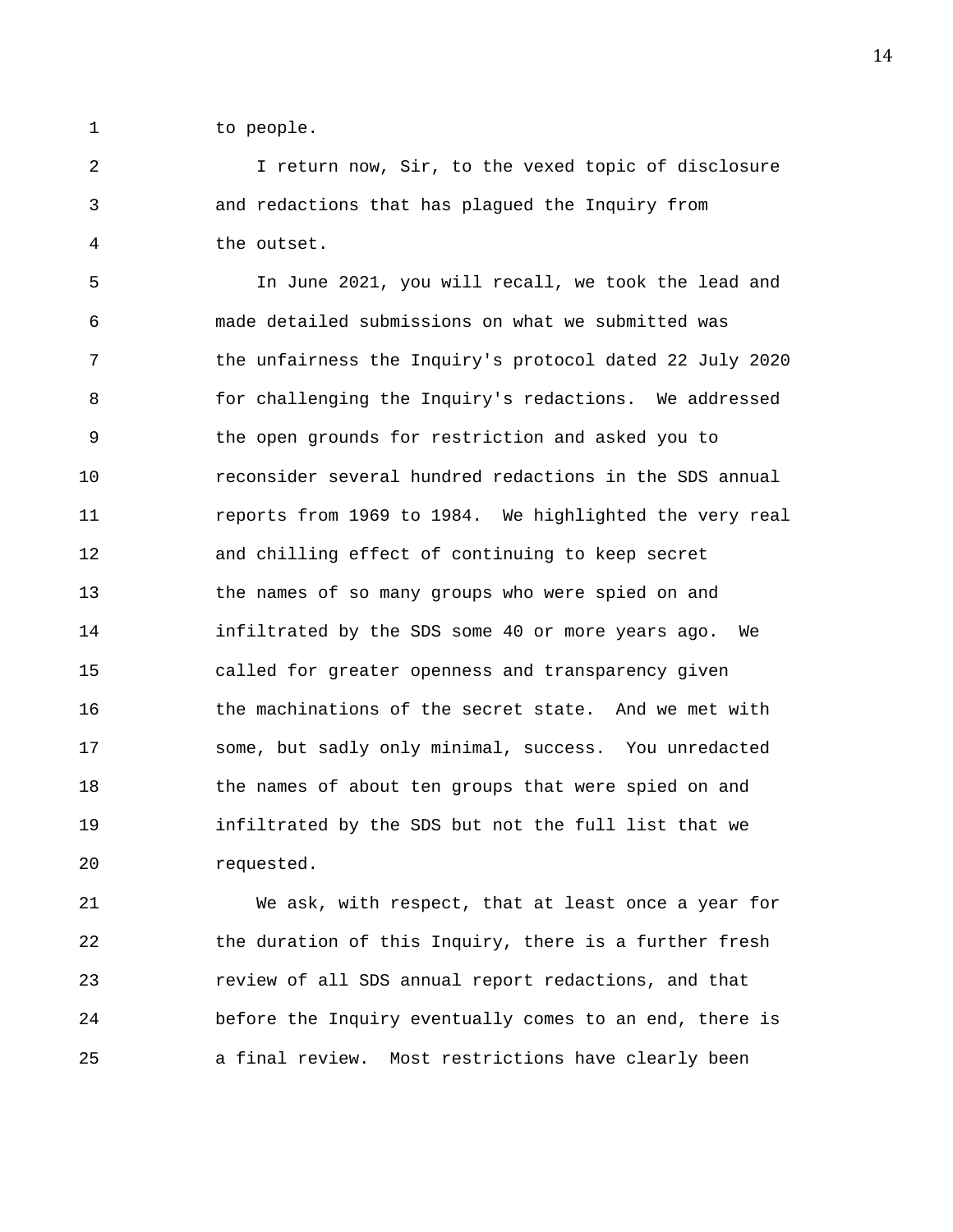1 made to protect the anonymity of former

2 undercover officers. It may well be that some or all of 3 these restrictions may no longer be applicable or 4 necessary in the future. It is hoped that before 5 the Inquiry papers go into the National Archives, 6 the names of all groups spied on and infiltrated by SDS 7 can be disclosed to the general public.

8 We ask for a similar approach to be taken in respect 9 of the Special Branch annual reports from 1970 to 1983, 10 and any further reports in future tranches which have 11 been disclosed during this hearing bundle.

12 Finally, we still await the Security Service annual 13 threat assessments. It's a point we keep on raising. 14 We submit they're plainly relevant to the Inquiry's 15 terms of reference.

16 I turn now to the relationship between SDS and MI5. 17 This is a key issue that continues to develop as we 18 learn more and more from the evidence about 19 the relationship.

20 Several Special Branch detectives who were involved 21 in what was called the "Special Operations Squad" in 22 1968 expected the squad to be wound up after the October 23 1968 Vietnam Solidarity Campaign demonstration, the job 24 having been done, so to speak. But the senior 25 Metropolitan Police hierarchy and, more importantly,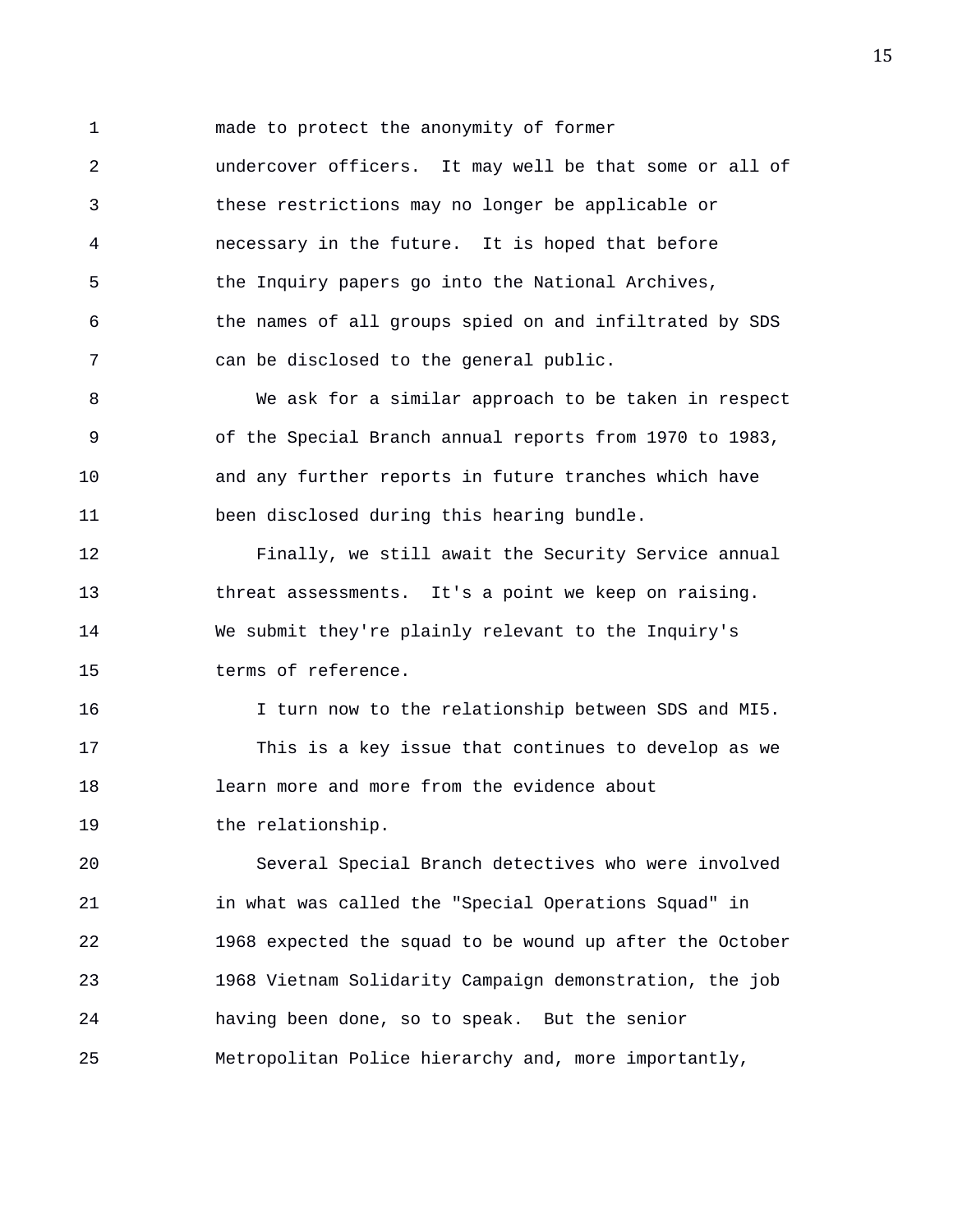1 MI5, wanted the squad to become permanent. The police, 2 with a brief to keep the peace, could only justify 3 the continued existence of the squad on one ground, 4 namely success in the field of public order 5 intelligence. However, MI5 immediately recognised 6 the value of this squad as a long-term intelligence 7 gathering operation against all those it deemed 8 subversive. Given MI5's wide interpretation of 9 the term "subversive", it could literally apply to 10 hundreds of thousands, if not millions, of British 11 citizens, all of whom would then become subject to MI5 12 vetting procedures.

13 In 1968, with the rise of what has come to be 14 called the "New Left", the operations of MI5 and 15 Special Branch, which targeted the trade unions and the 16 Communist Party of Great Britain primarily, appeared 17 somewhat outdated. There was a realisation that 18 the secret state had not paid sufficient attention to 19 these new groups. MI5 were overjoyed when Detective 20 Chief Inspector Dixon came up with the idea of a squad 21 of Special Branch officers spying on and infiltrating 22 these groups. They could hardly contain their 23 enthusiasm for the squad continuing, so long as 24 the product of the undercover officers was provided to 25 them as a matter of routine.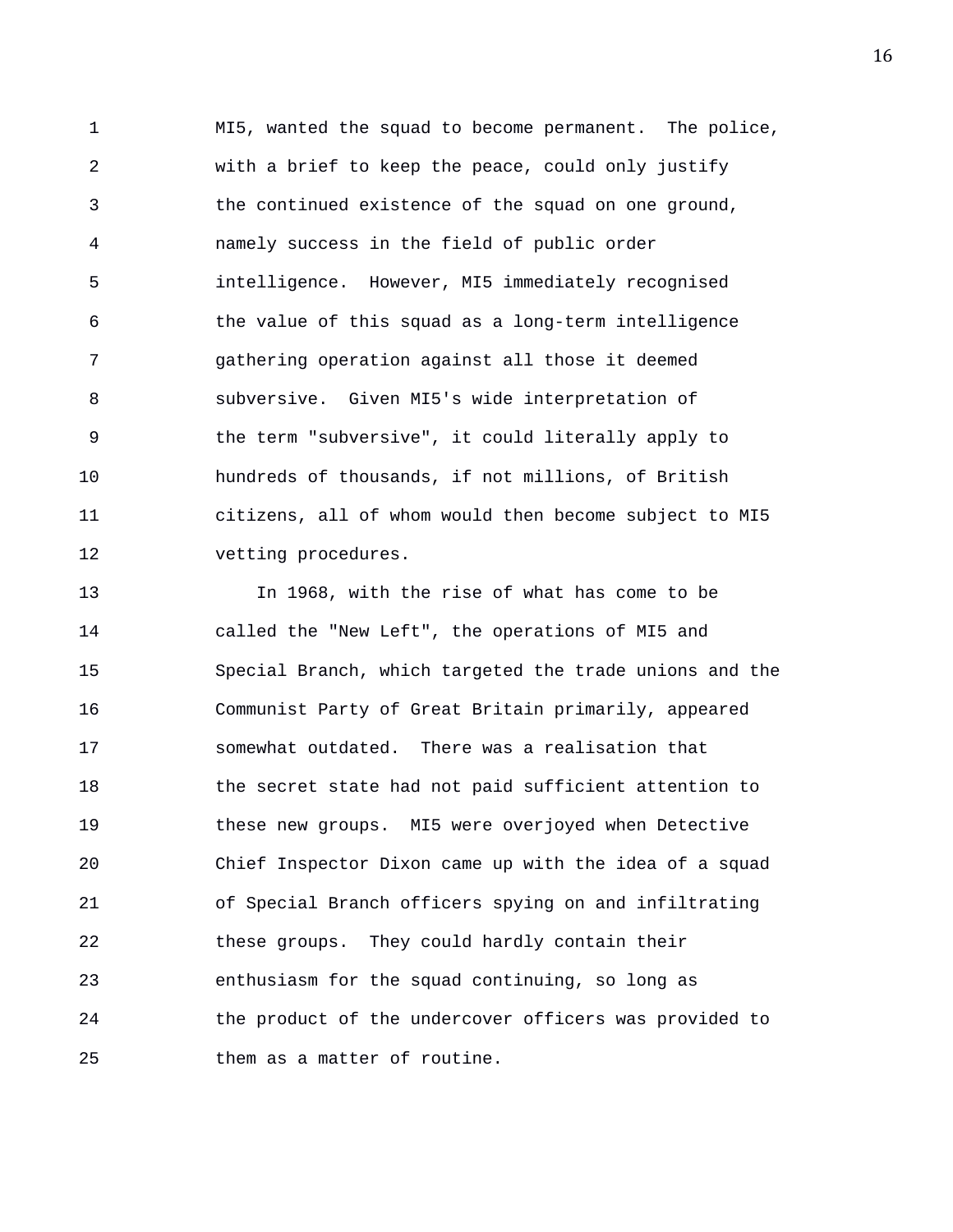1 Consequently, for MI5, SDS served only one 2 purpose: to gather intelligence on the New Left and 3 anarchists. They had no interest in public order, 4 except insofar as it was a fig leaf to cover-up 5 the obvious role of SDS as intelligence gatherers for 6 MI5.

7 It is hardly surprising, therefore, that the purse 8 strings were firmly in the hands of the Home Office and 9 the Treasury. It is significant that SDS were not 10 funded within the MPS, Metropolitan Police, budget. It 11 should be noted that Sir James Waddell, who received 12 the SDS annual reports, was cabinet secretary 13 responsible for liaison with MI5.

14 In our view, MI5 were the organ grinders and SDS 15 were the monkeys. Only the monkeys did not know to 16 whose tune they were really dancing. Even 17 Geoffrey Craft, who became chief superintendent of 18 F squad in about 1981, with responsibility for SDS, says 19 that "the branch were the legs of the Security Service 20 ... SDS was only a development of that". Trevor Butler 21 says that there were frequent meetings between MI5 and 22 Special Branch senior management.

23 Interestingly -- and I'm sure you have noted this 24 already, Sir -- many of the SDS managers deny any 25 involvement in tasking, and say this came from higher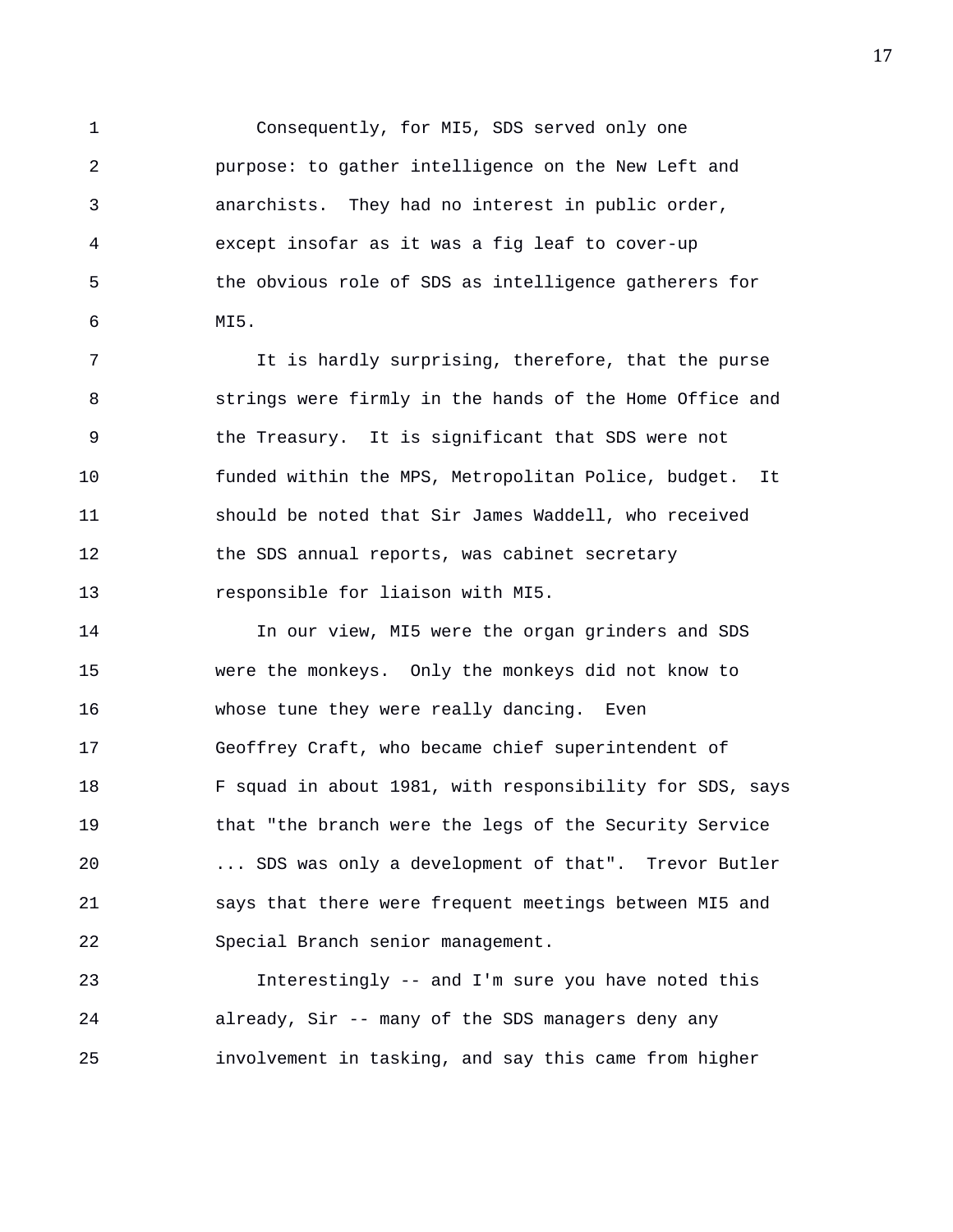1 up. It did, it came from MI5, through to 2 the Special Branch commander of operations or chief 3 superintendent, and was then filtered down. 4 The detective chief inspectors and detective inspectors 5 in the office would then look at their current 6 deployments and move undercover officers around or 7 deploy new undercover officers. That is why it was 8 useful for undercover officers to float around a little 9 and "sweep wide", as this allowed them to be more 10 effectively moved, if need be. 11 As MI5 were interested in individuals and not 12 groups, their requests of SDS were specific. 13 Geoffrey Craft says that SDS gave MI5 a huge base of 14 information for their vetting activity. It's 15 interesting that Special Branch had their own security 16 concerns about MI5 knowing the names of SDS officers, 17 because they were worried, understandably perhaps, that 18 MI5 informers in the same groups could discover their 19 identities and compromise them.

20 We ask the Inquiry, once again, to revisit its 21 decision only to consider MI5 in respect of its 22 interaction with SDS as revealed by the documents. 23 Allowing MI5 largely to escape scrutiny will inevitably 24 result, Sir, in, at best, a partial picture of secret 25 political policing in Britain.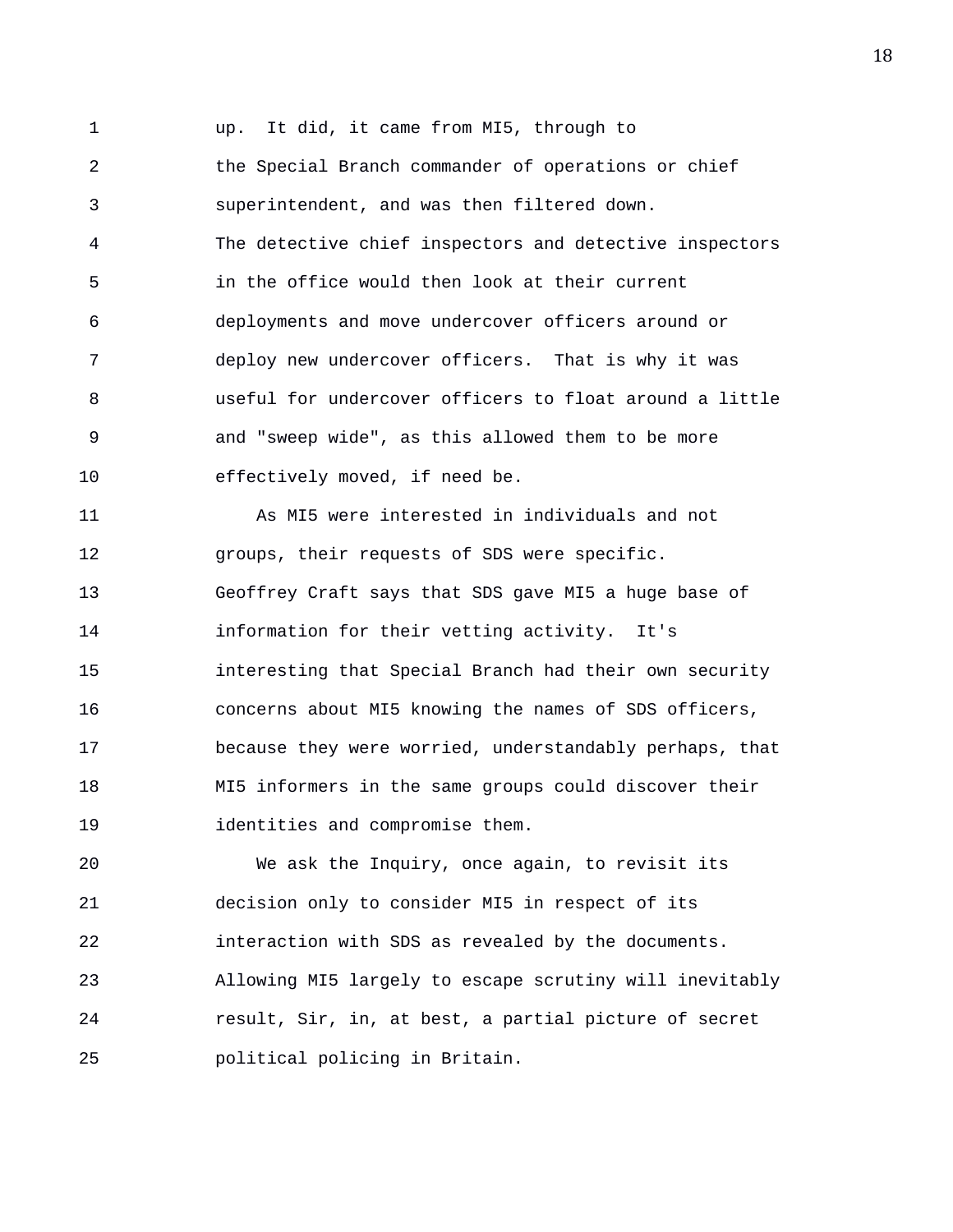1 I turn next to the development of SDS in the 1970s. 2 It was in 1972, the year that Conrad Dixon became 3 chief superintendent of C Squad, that 4 the Metropolitan Police changed the name of the Special 5 Operations Squad to the Special Demonstration Squad, to 6 give further cover to the idea that the squad was about 7 demonstrations and public order.

8 Once again, this was plausible deniability, we 9 submit, to cover up what the SDS really was: an 10 intelligence-gathering operation of those deemed 11 subversive. We have no C Squad weekly reports to A8 12 throughout this whole period dealing with public order 13 threats. We will see if they are forthcoming for future 14 years.

15 David Smith, one of the witnesses you're going to 16 hear from, says that he does "not recall A8 ever saying 17 thank you", and that they largely ignored any 18 intelligence supplied. We suggest this is entirely 19 accurate and unsurprising.

20 In around 1979, David Smith wrote a 12-page essay on 21 policing, crowd control and public disorder. This, you 22 may agree, is an interesting document. In his opinion, 23 the risk of violence on demonstrations is greatest some 24 five to seven days after an emotive initiating event. 25 He says that: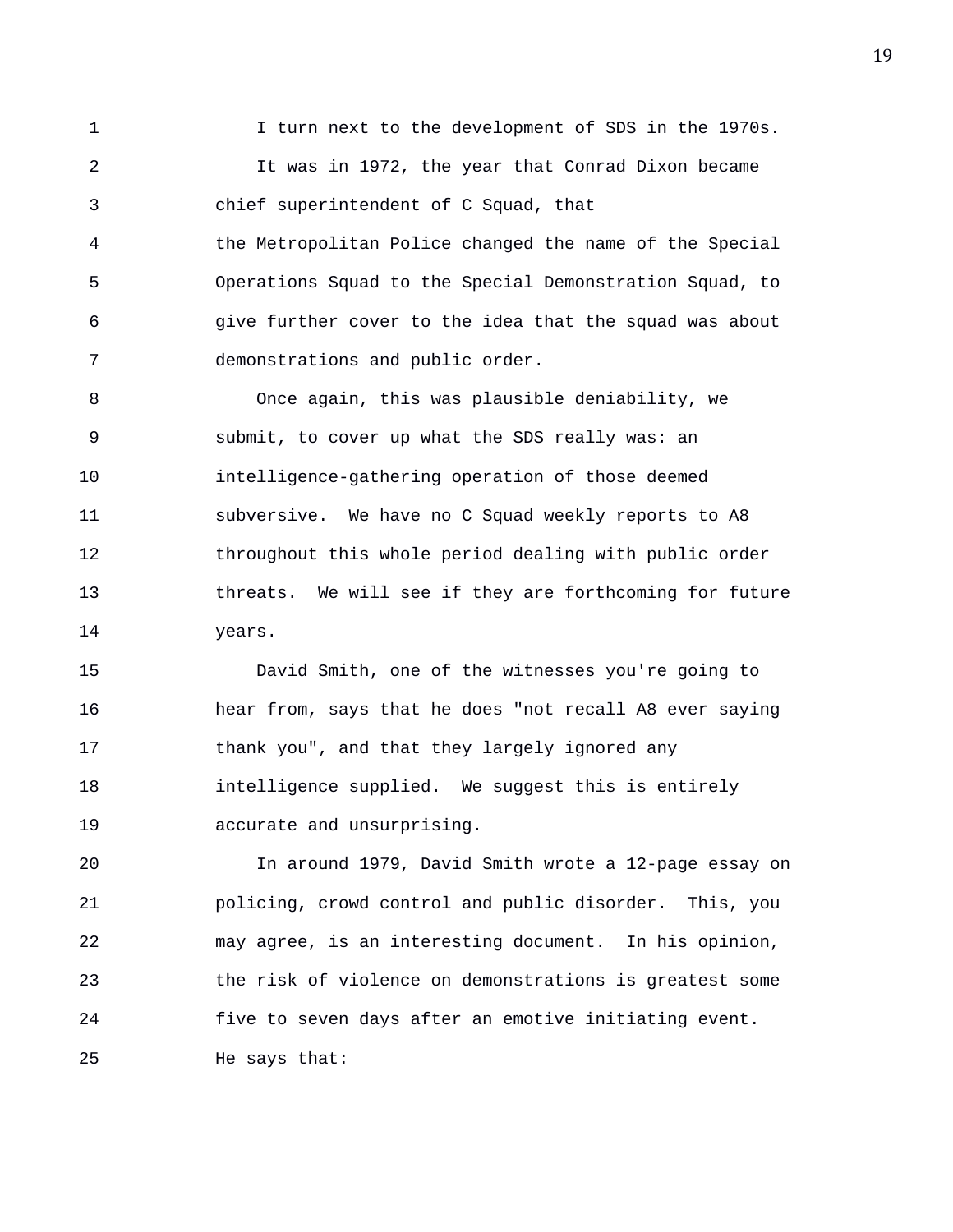1 "Only rarely into the extremists formulate their 2 plans in secrecy and normally, albeit grudgingly, they 3 will supply to police the broad outline of their 4 intentions."

5 He suggests that large demonstrations tended to be 6 more moderate and peaceful, as there was a dilution of 7 more militant elements, while small protests could be 8 handled by the uniformed branch relatively easily. 9 The problem often arose with militant protests, he says, 10 of about 2,000 demonstrators turning violent. What use, 11 we say, then, was SDS in combating public disorder?

12 Ultimately, however, even David Smith, despite that 13 analysis, cannot detach him from the mantra that 14 undercover officers profoundly influenced 15 the Metropolitan Police's ability to maintain public 16 order. We profoundly disagree, it will hardly surprise 17 you. We say all evidence points to the contrary.

18 Lastly, in relation to public order, we suggest that 19 when the authorities allow a far right group like 20 the National Front, with its overtly racist and fascist 21 membership, to march through an urban area with a large 22 ethnic minority community, as the police did in Lewisham 23 in 1977 and Southall in 1979, and when the police then 24 protect the fascists and deploy all their resources 25 against the anti-fascist counter demonstrators, it is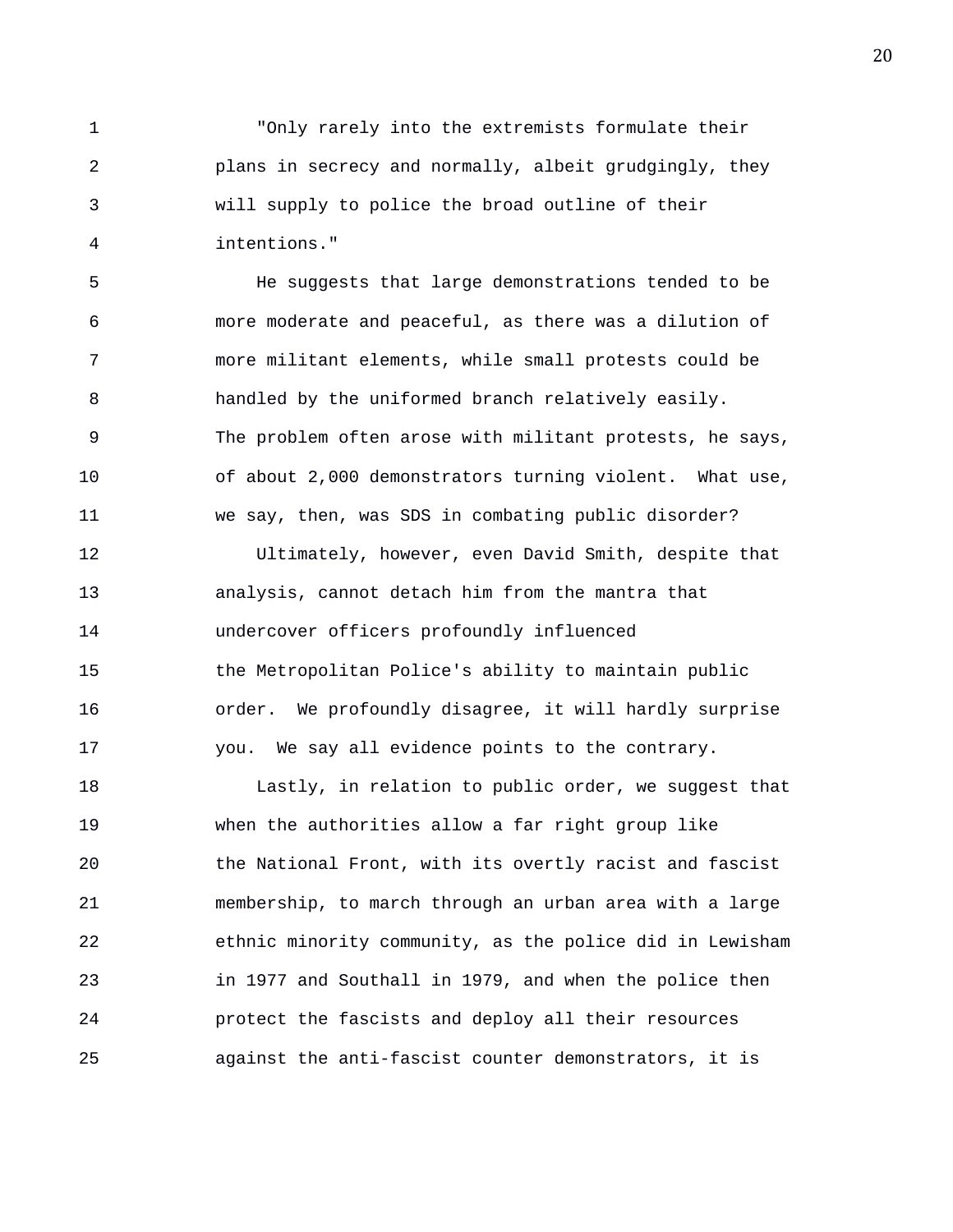1 fairly obvious that there will be trouble. You don't 2 need the SDS to tell you that.

3 According to Angus McIntosh, who was posted to SDS 4 between 1976 and 1979, although SDS were ready to 5 infiltrate extreme right-wing groups if needed, there 6 was a high-level policy decision during his time in SDS 7 not to allow or order such infiltration. We know that 8 E Squad was meant to monitor such groups, but the far 9 right was never subject to anything resembling 10 the degree of intrusive surveillance and infiltration to 11 which the left and anarchist groups were subject, 12 despite the fact that racists and fascists were well 13 known to all, including the police, for their violence, 14 and were in reality the real public order threat.

15 This further suggests, we submit, that the primary 16 focus of SDS was gathering intelligence on groups and 17 individuals of a left-wing or anarchist persuasion, as 18 opposed to preventing public disorder. The political 19 persuasions -- and this is important -- of many senior 20 police officers, many of an ex-service background, were 21 very much on the right of the political spectrum, as is 22 clear from their witness statements.

23 For example, the comments of Geoffrey Craft about 24 "mob rule", "lefties", "scruffy, hairy so-and-sos", they 25 speak for themselves. This is classic "Reds under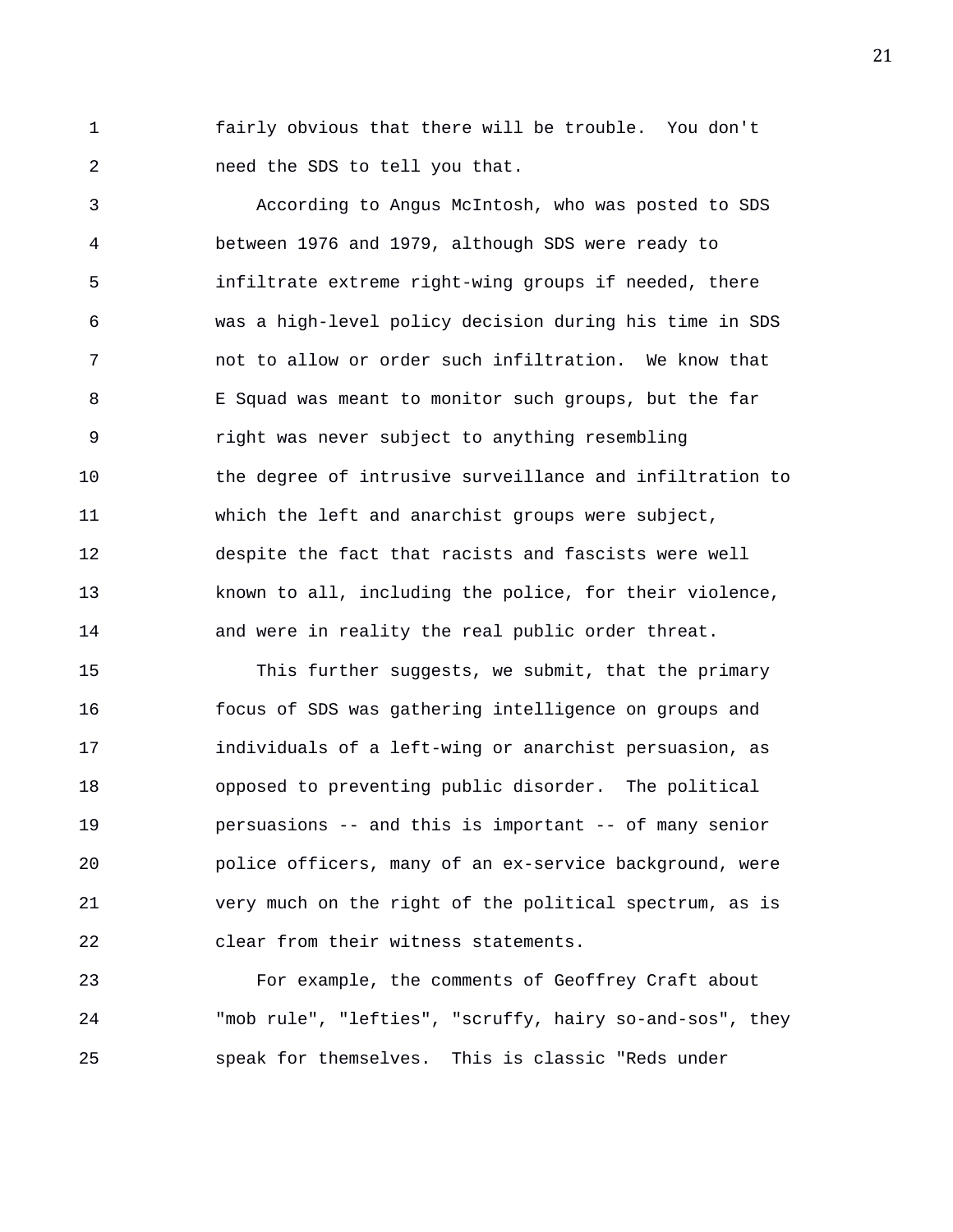1 the Bed" stuff, with a dose of McCarthyism thrown in for 2 good measure.

3 The final justification for the SDS, negative 4 reporting. Simply put, it means that if SDS discovers 5 that a group poses no threat to public order, this is 6 nevertheless useful and of benefit to the police. But 7 surely this begs the obvious question as to why 8 the group needed to be infiltrated in the first place. 9 We say this is scraping the barrel of disingenuous 10 ex post facto justification.

11 Turning then, finally, Sir, to the future of 12 the Inquiry.

13 We understand that the Tranche 2 hearings covering 14 the period from 1983 to 1992 are unlikely to commence 15 before the spring of 2024, and that subsequent hearings 16 covering spying in the 1990s and 2000s will take place 17 **in the months and years thereafter.** 

18 We ask rhetorically, and I'm sure you understand 19 why, how many more undercover officers,

20 Non-State Core Participants and other relevant witnesses 21 will have passed away or have become unavailable to 22 participate in the Inquiry for reasons of ill-health by 23 then is anyone's guess. We appreciate, of course, that 24 the material being processed by the Inquiry is 25 voluminous and that the State core participants are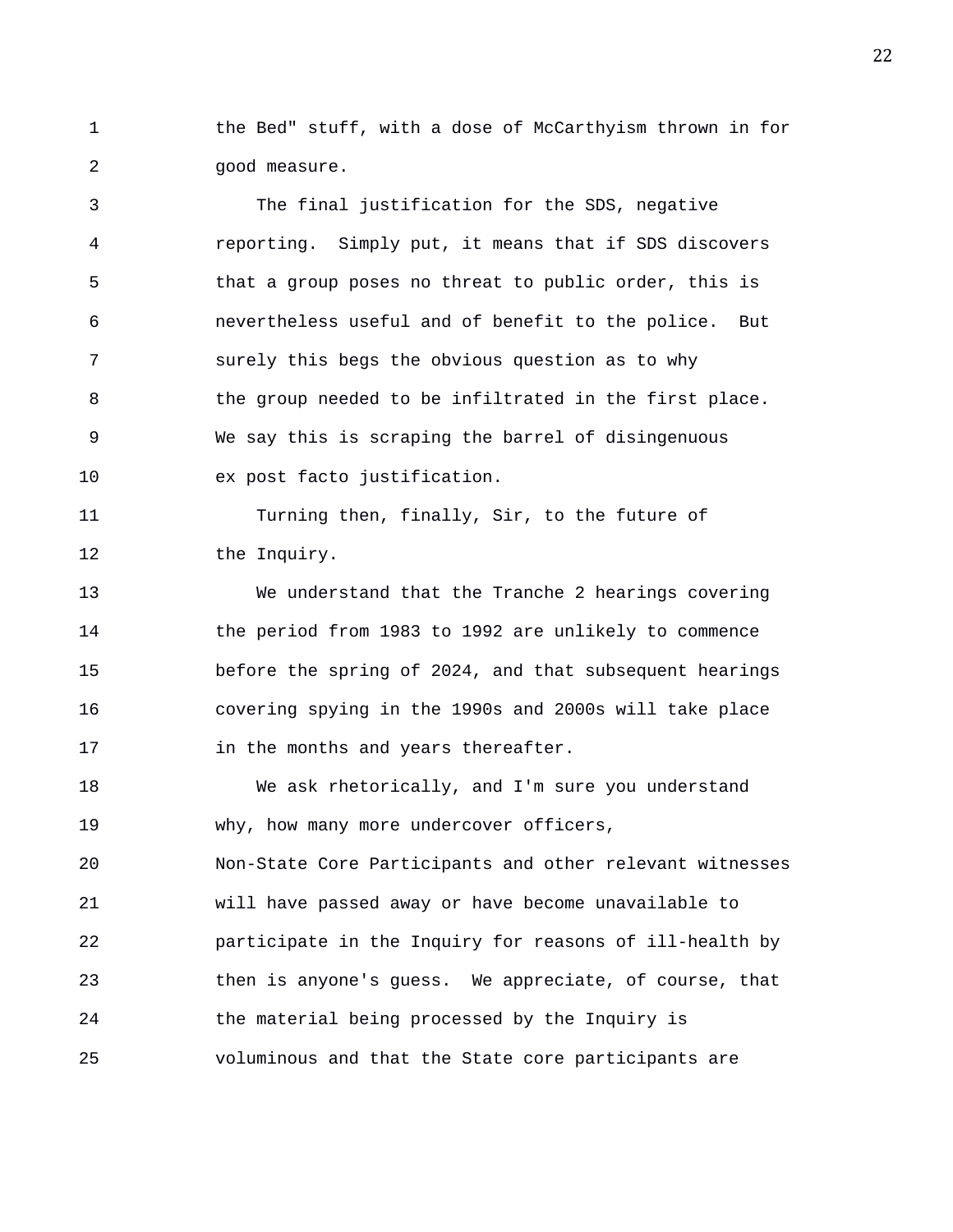1 insisting that every word on every page is potentially 2 subject to restriction and redaction. These things take 3 time; we get it. However, the Inquiry at present has no 4 end in sight, and this is obviously a matter of great 5 concern and disappointment to the Non-State 6 Core Participants.

7 On a more positive note -- and I think it is 8 important to say this -- we welcome the indication that 9 you've given in the last few days that the legal 10 framework for the conduct of undercover police 11 operations must be determined and cannot be shirked, 12 Sir, to use your words.

13 Finally, Sir, I know I'm more or less at the end of 14 my time, if I could be forgiven just to say a few words 15 on behalf of three our Non-State Core Participants who 16 I represent, two of whom were targeted in the 1970s -- 17 and I'll be very brief -- namely Ken Livingstone, 18 the Friends of Freedom Press and Duwayne Brooks.

19 You know, Sir, that it's clear from the material 20 disclosed thus in relation to Ken Livingstone that 21 the secret state began spying on him in the 1970s. 22 Nevertheless, his name only features in a handful of 23 intelligence reports disclosed thus far. And we say 24 that's odd for two reasons, primarily.

25 Firstly, Mr Livingstone, as you know, was active on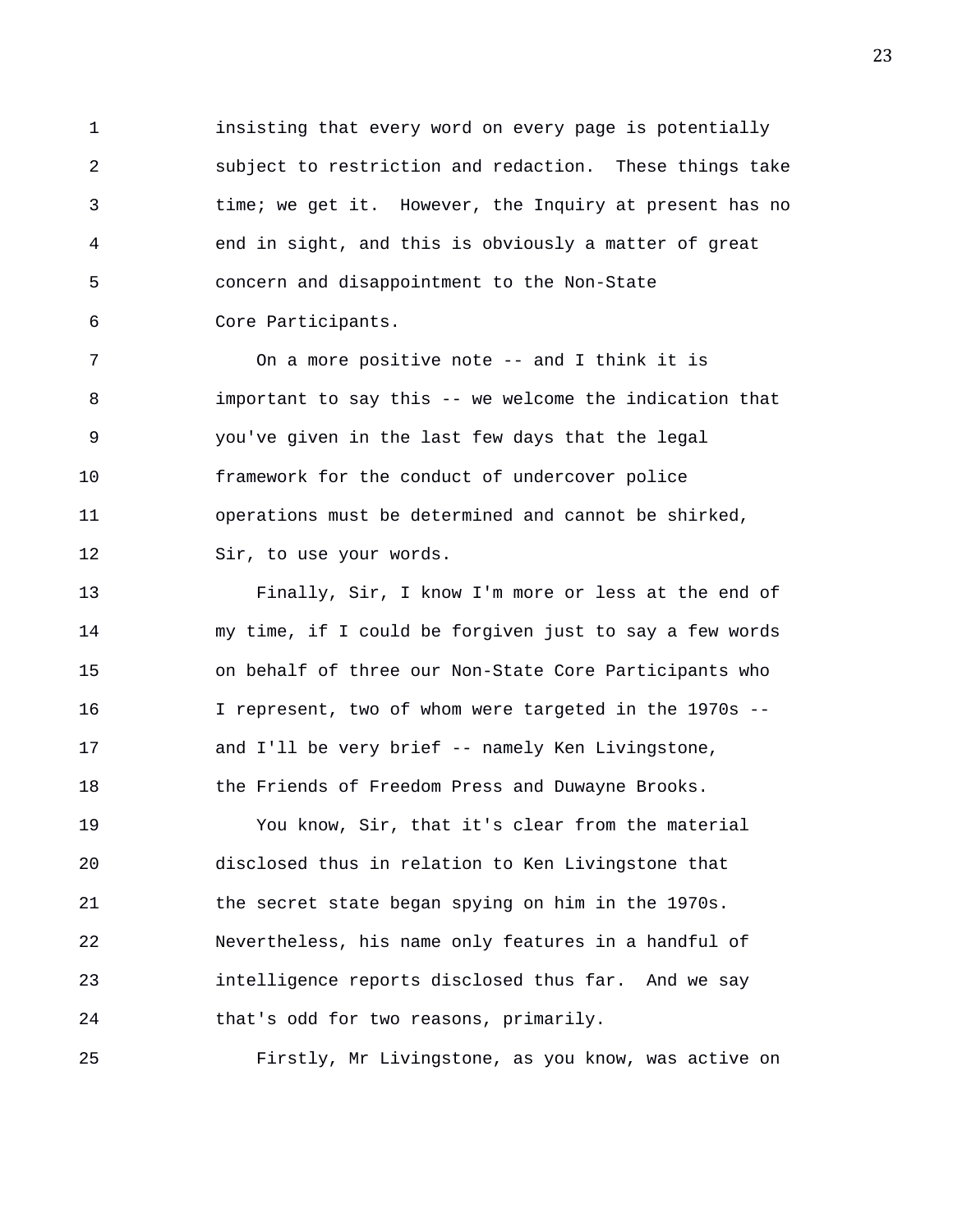1 multiple fronts during the 1970s, notably on the left of 2 the Labour Party but also on Ireland and on anti-racism.

3 Secondly, after being elected leader of the Greater 4 London Council in May 1981, which is within our period 5 of time, he was denounced by the then prime minister, 6 Margaret Thatcher, as wanting to impose upon the nation 7 a tyranny which the peoples of Eastern Europe yearn to 8 cast aside, and by the right wing press as "Red Ken" and 9 a left-wing extremist. And so we say it's inconceivable 10 that he did not become a prime target of the secret 11 state at that stage at least.

12 So why is there such a paucity of material on him? 13 We know that some of the campaigns he supported, like 14 the Troops Out Movement, were infiltrated. Does 15 the tiny number of SDS reports on him suggest that he 16 wasn't being spied on by the SDS? Was it MI5 who was 17 spying on him? What role did SDS play? What was 18 the nature of the spying? Surely, we ask, one or more 19 of the managers who you're going to hear from in 20 the next few days may be able to give cogent evidence 21 and shed some light on these important questions.

22 Freedom Press, including the Freedom Collective, was 23 also an SDS target in the 1970s. The Freedom Collective 24 is mentioned as a target for the first time in the 1974 25 SDS annual report, and Roger Pearce, who -- you will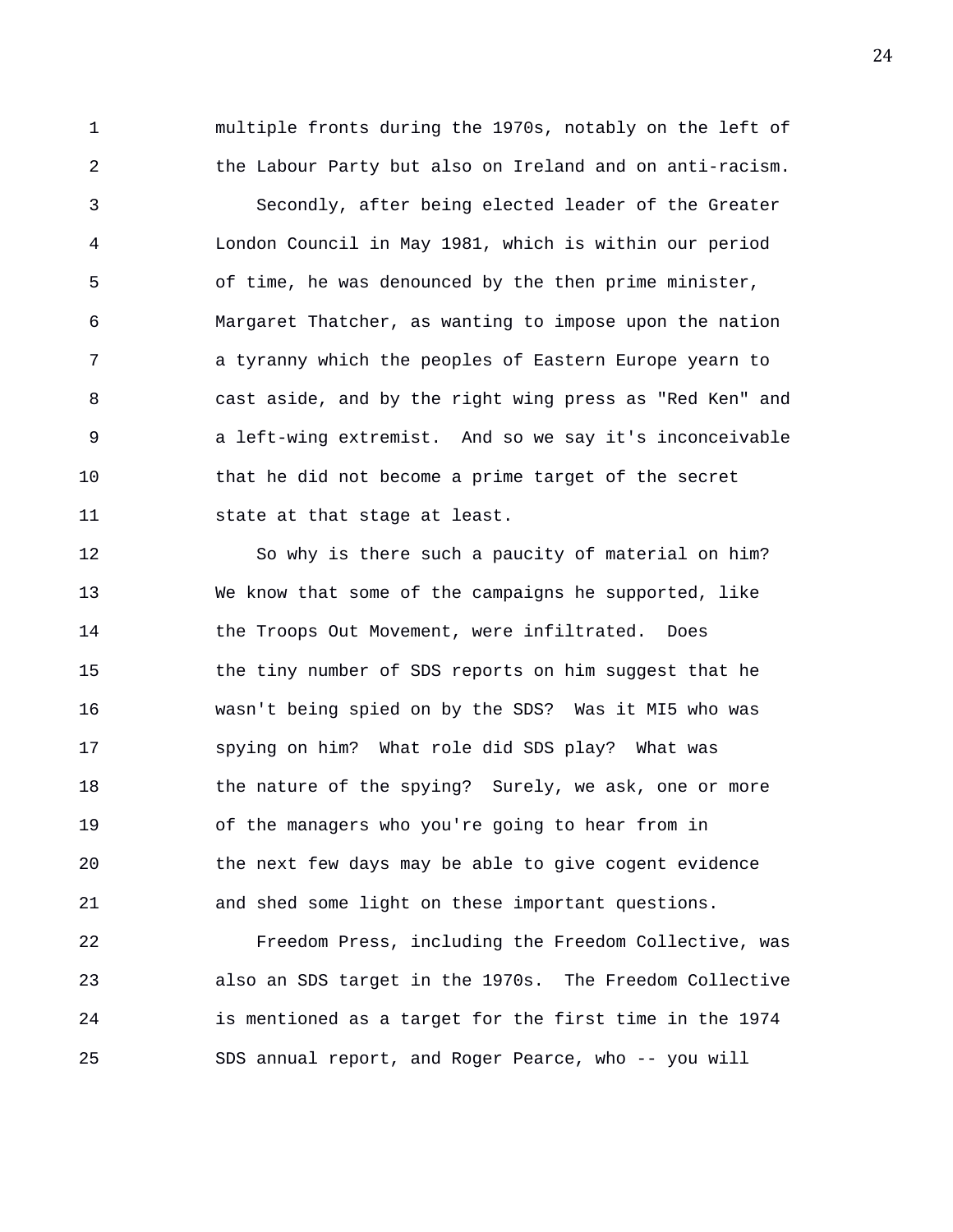1 know this of course -- went on to become head of SDS and 2 later head of Special Branch, he was spying on 3 the Freedom Collective between 1978 and 1984, using 4 the cover name of Roger Thorley and writing articles for 5 its paper.

6 Again, we ask, why is there such a paucity of 7 material on the Freedom Press and the Freedom 8 Collective? Where are Roger Pearce's SDS reports? 9 And, finally, Duwayne Brooks -- and I mention him 10 for one reason only, because obviously he features in 11 much later tranches.

12 Barry Moss, an SDS manager in the 1980s who later 13 became a commander in Special Branch in the 1990s, is 14 your first police witness this Friday. He gave evidence 15 to Mark Ellison's 2014 review into corruption and 16 undercover policing in the Stephen Lawrence case. He 17 doesn't address this in the witness statement that 18 the Inquiry has thus far taken. And all we are urging 19 the Inquiry to do -- we're not suggesting that he can be 20 asked any questions about this, because his statement 21 doesn't cover it. We understand that. But we do urge 22 the Inquiry to take a further witness statement from him 23 as soon as possible, given his age; a statement that 24 covers his knowledge about undercover policing on 25 Mr Brooks and the Lawrence family.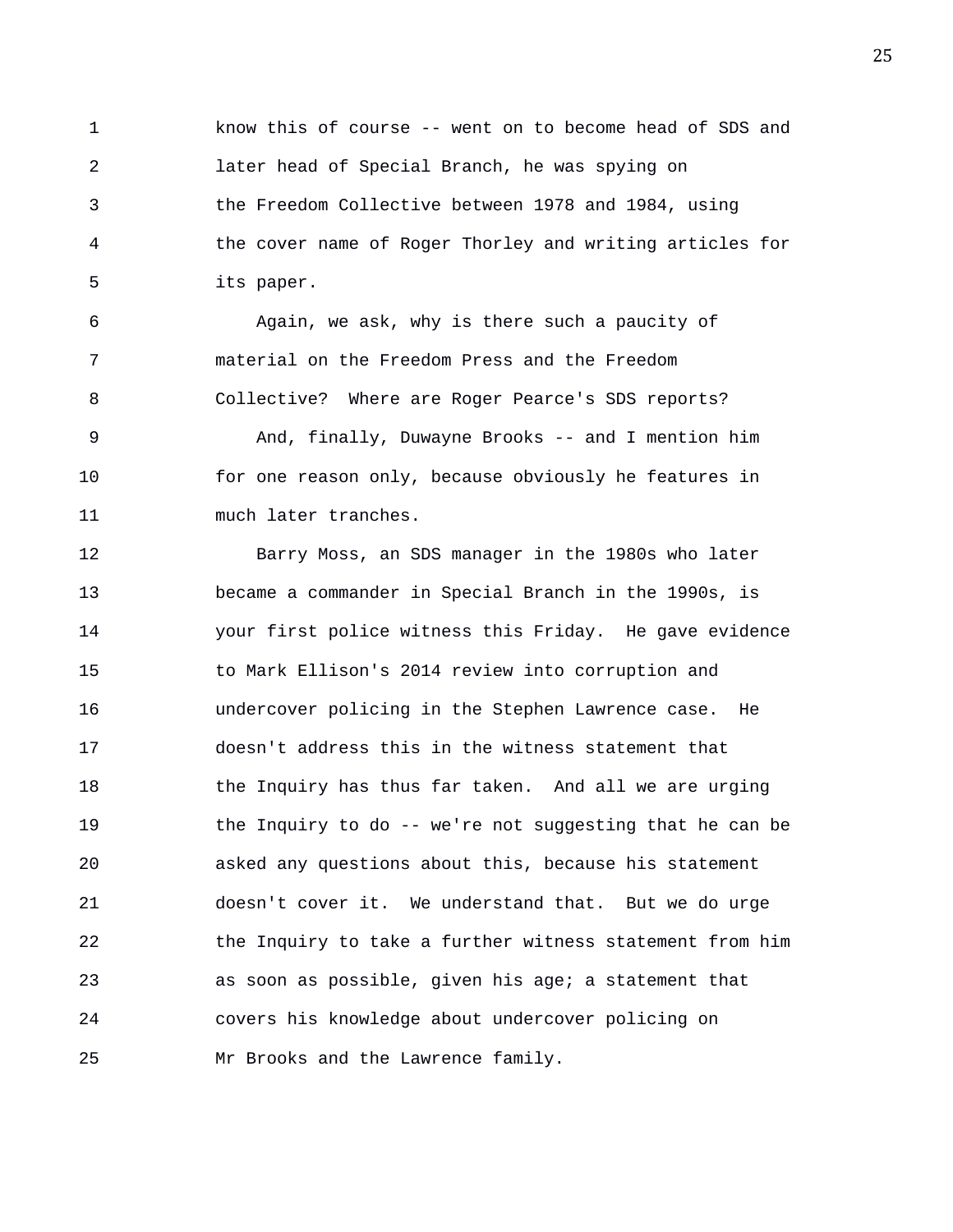1 My apologies, Sir, for going slightly over. Those 2 are my submissions for Tranche 1, Phase 3. 3 THE CHAIRMAN: Thank you very much. 4 I don't propose to enter into a public debate with 5 you about your statement and propositions, but can 6 I offer some reassurance about Roger Pearce's reports. 7 They are going to be dealt with in Tranche 2. They have 8 been collated; they will be disclosed. 9 MR MENON: I'm grateful. 10 THE CHAIRMAN: Thank you. 11 MR MENON: Thank you. 12 THE CHAIRMAN: We will now resume in approximately 13 ten minutes' time. 14 (10.36 am) 15 (A short break) 16 (10.45 am) 17 THE CHAIRMAN: Mr Morris. 18 Opening statement by MR MORRIS 19 MR MORRIS: Thank you. 20 I speak as a core participant in this Inquiry, and 21 one who was targeted by police spies from the mid-1970s 22 onwards, both personally and as a member of targeted 23 political and campaigning groups. 24 I have already contributed to the Inquiry a witness 25 statement and two detailed opening statements for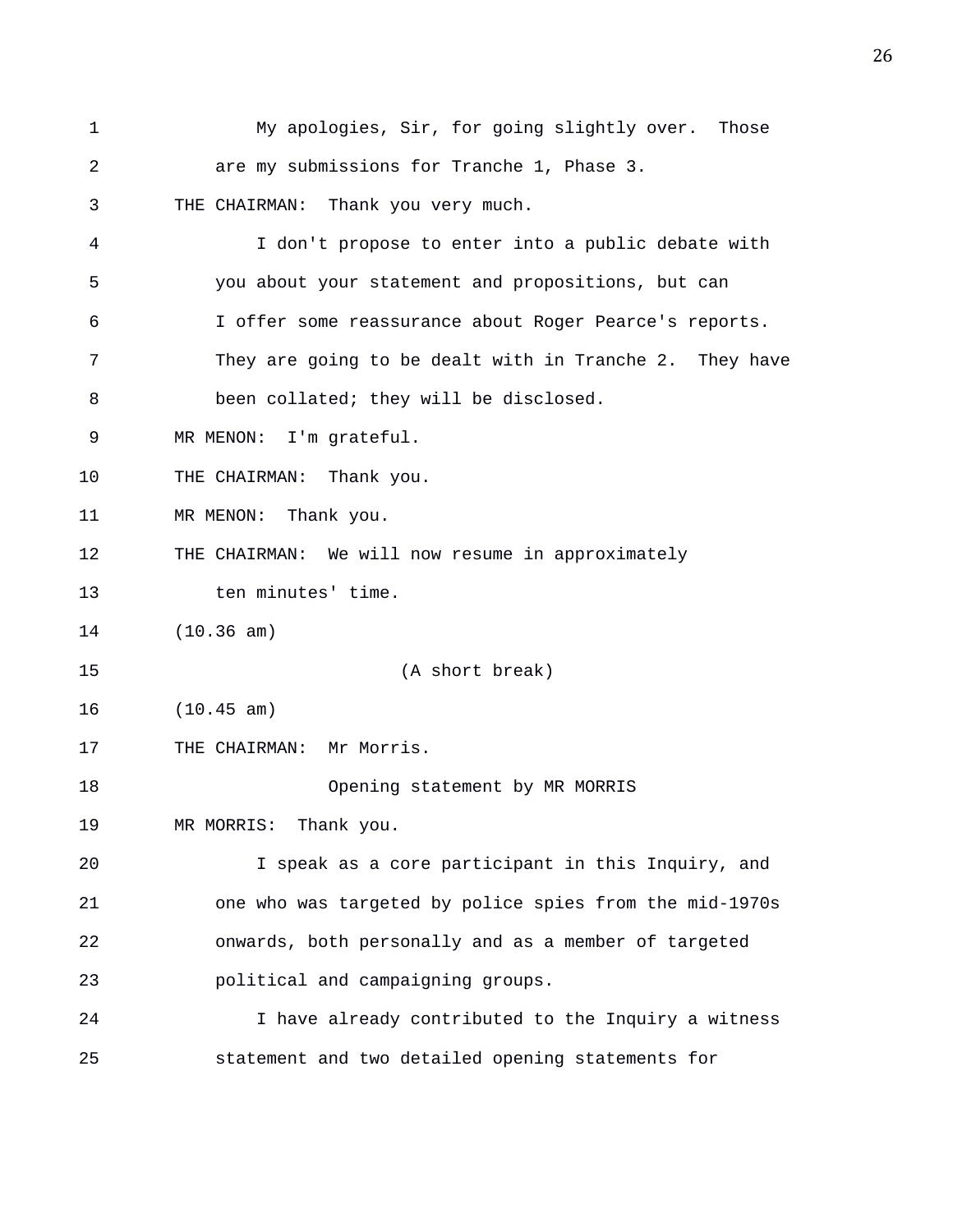1 previous hearings.

2 I have slightly amended and expanded on my written 3 statement submitted in April.

4 On Monday, you, as the Chair of the Inquiry, 5 indicated you had welcomed Tariq Ali when he gave 6 evidence in 2020 in helpfully explaining Trotskyist 7 ideas to you. In the light of police misconceptions 8 about anarchists in various disclosed documents, 9 including annual reports, I will try to explain 10 the predominant motivations, aims and activities of 11 anarchists and the anarchist movement as I see it.

12 Standing up for the public interest against the rich 13 and powerful.

14 As already outlined in my previous statements, 15 I have been involved since 1974 in a range of groups and 16 campaigns trying to encourage the public to support one 17 another and empower themselves where they live and work 18 to challenge injustice, oppression and damage to 19 the environment, and to make the world a better place 20 for everyone.

21 The various groups I have been involved in over 22 the decades have been open and collectively run, and 23 engaged in the kind of public activities which 24 the public are invited to join in or to replicate for 25 themselves, and which are essential if humanity is to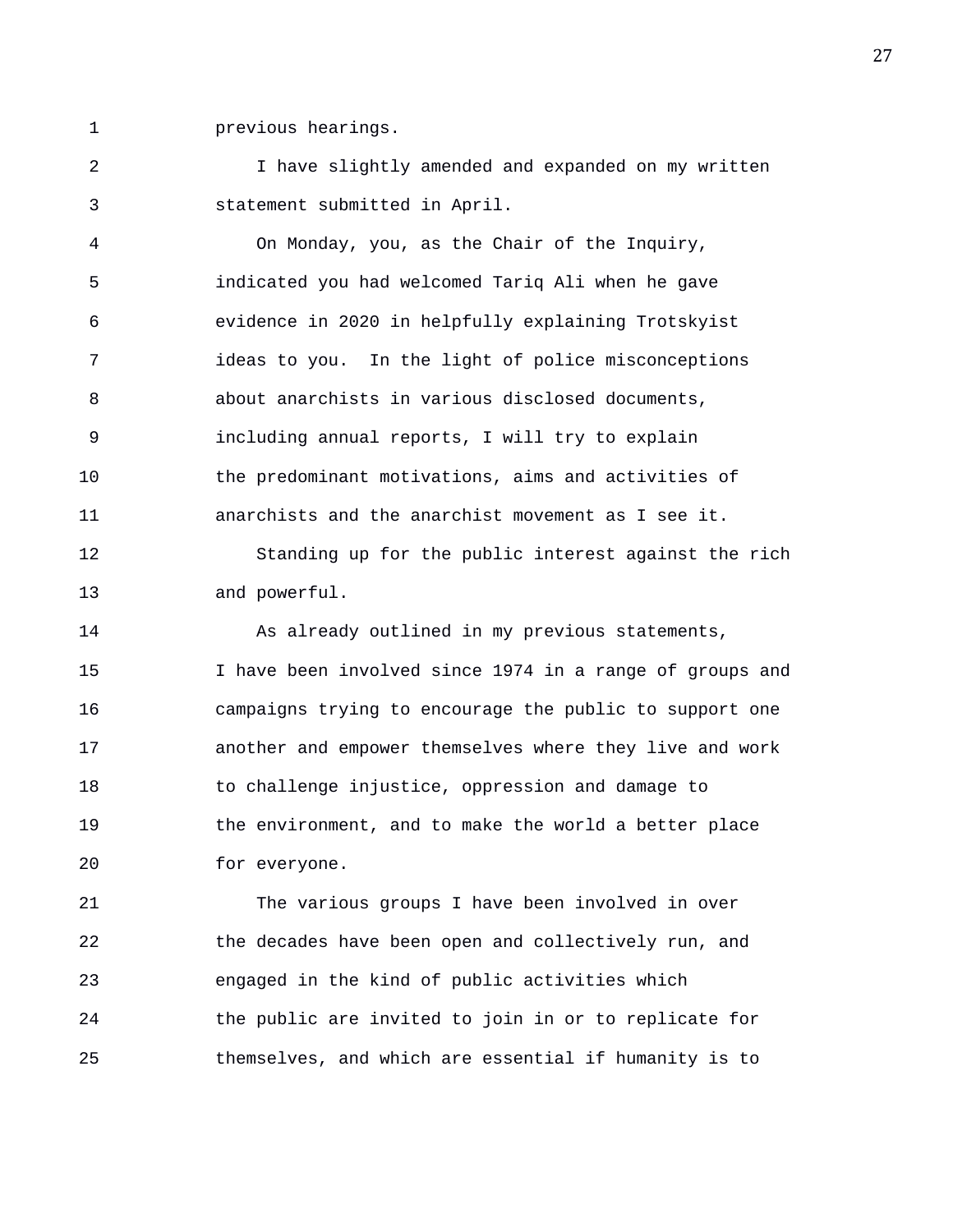1 progress and survive in the future.

2 Such groups, as we all should, question and 3 challenge those institutions which wield power over 4 people's lives and control the world's resources and 5 decision-making. These include governments, 6 transnational corporations, military organisations and 7 financial institutions. Such powerful institutions are 8 generally tightly controlled by a small, self-serving 9 elite, continually obsessed with power and profit, and 10 are ruthless and unaccountable. In fact, as I outlined 11 in more detail in my April 2021 statement, they are 12 subversive of society and people's real needs. They are 13 the real subversives that need to be investigated. 14 Indeed, they are also the inevitable cause of most of 15 what the SDS would define as "public disorder" in 16 response to injustice.

17 Unsurprisingly, such institutions have made 18 a shocking mess of the world for centuries, causing mass 19 hardship and poverty, disempowerment, discrimination and 20 oppression, exploitation of workers and resources, 21 horrific wars and large-scale environmental destruction. 22 They have brought humanity to the brink of nuclear 23 annihilation, and have been systematically exploiting 24 and destroying the natural environment upon which human 25 society depends for our survival. As a result, our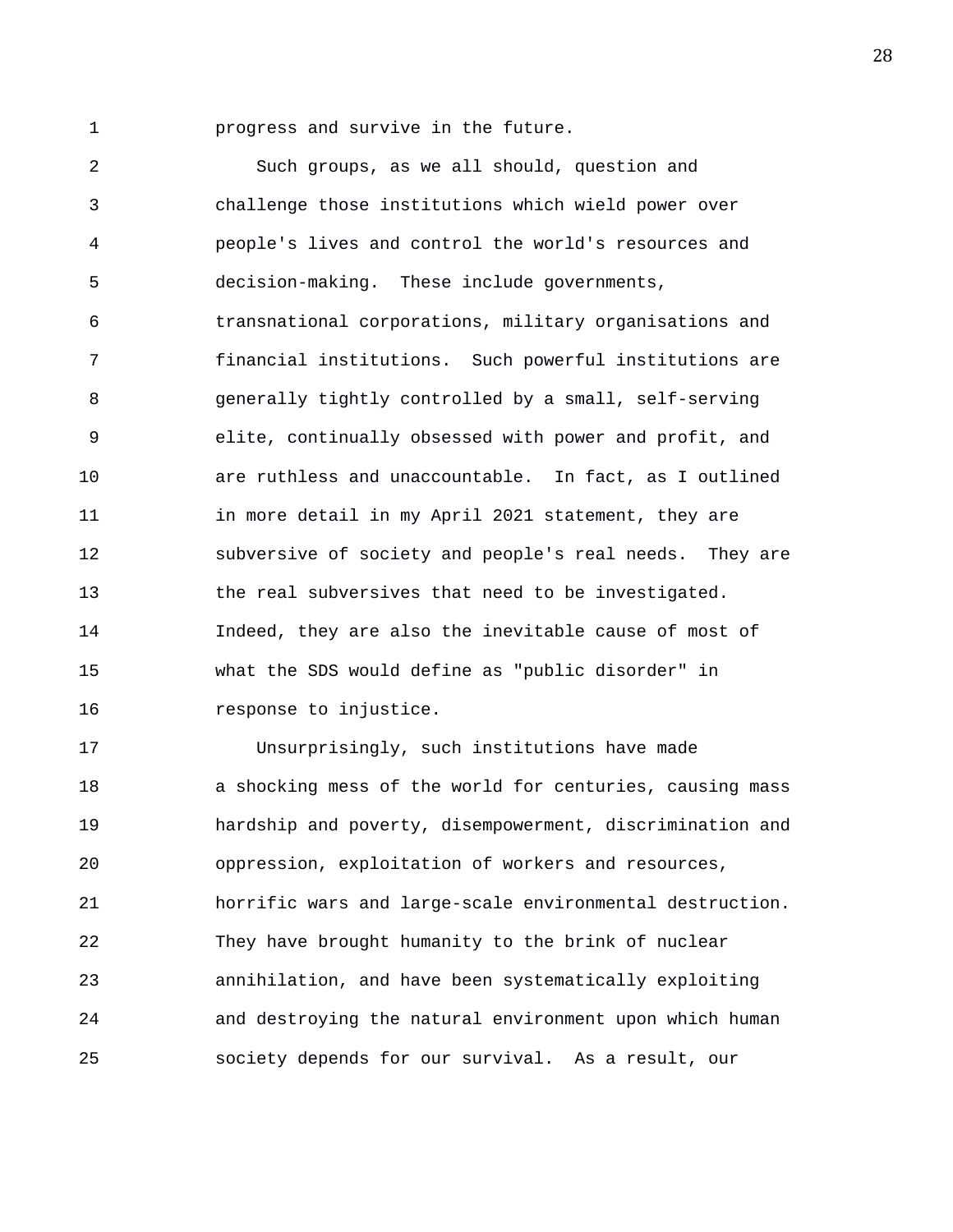1 species now faces a catastrophic and possibly terminal 2 future.

3 Many of the groups I have been involved with believe 4 that the evidence of history demonstrates that such 5 aforementioned institutions can't be successfully 6 reformed and turned into benevolent, useful public 7 bodies. However, history also demonstrate that 8 grassroots movements for change, if large enough and 9 determined enough, can shift the balance of power and 10 win concessions and victories for the public along 11 the way.

12 The groups I have been involved in have tried their 13 best to support efforts to build single issue and other 14 campaigns and movements to improve things in the here 15 and now. Some of those groups logically also call for 16 the hierarchical and authoritarian institutions which 17 are causing the shocking problems humanity unfortunately 18 has to face to be replaced in the long term by 19 a genuinely democratic way of running society, one in 20 which people all over the world collectively manage 21 their own neighbourhoods, workplaces and lives, and 22 ensure that all the resources are shared fairly and all 23 decision-making is for the public good. This is 24 libertarian socialism, or anarchism.

25 On Monday, you requested suggestions for key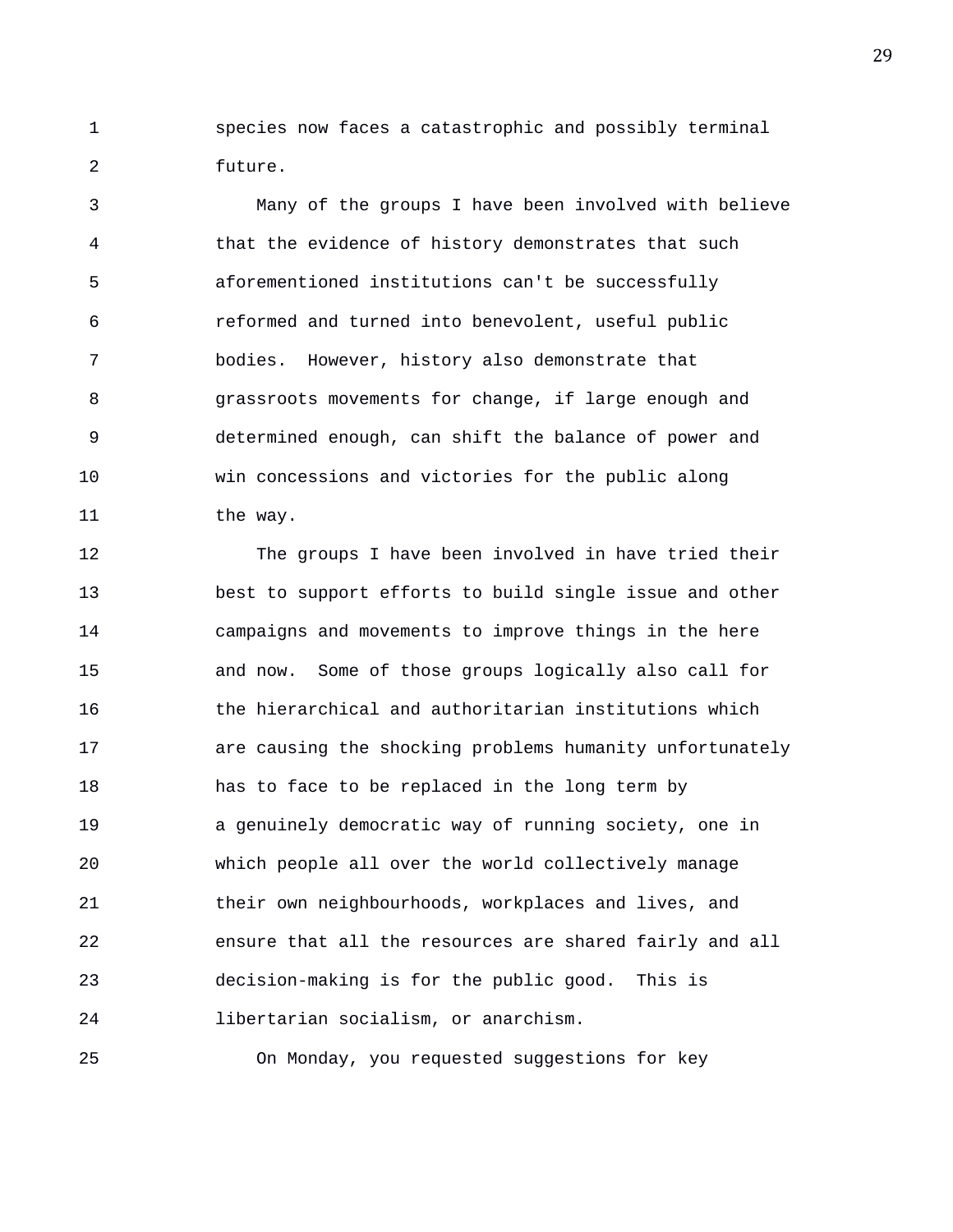1 relevant reading materials, hence I recommend

2 the following books. "On Anarchism", by Noam Chomsky; 3 "Anarchism: A very Short Introduction", by Colin Ward; 4 and "Demanding the impossible: A History of Anarchism", 5 by Peter Marshall. If you enjoy science fiction, I also 6 recommend "The Dispossessed", by Ursula Le Guin.

7 I am proud of the many groups and campaigns I have 8 been involved in, and believe that such efforts should 9 be supported, not undermined. Similar to points made by 10 other Non-State Core Participants in this week's opening 11 statements, as an active anarchist in the Tranche 1 12 **period, I do not recognise the ignorant, derogatory and** 13 misleading SDS and Special Branch annual reports, 14 official characterisations about the ideals and 15 activities of anarchists during that period.

16 The evidence of undercover officer "Graham Coates", 17 as the only undercover officer spying on anarchists we 18 have relevant evidence from at this stage, as far as I'm 19 aware, amply demonstrates the reality.

20 For two years or more, he personally targeted me and 21 the groups I was involved with, especially 22 the Anarchy Magazine collective, and concluded:

23 "The anarchists I've reported on posed a minimal 24 challenge to public order. I do not think either ... 25 [the International Socialists] or the anarchist movement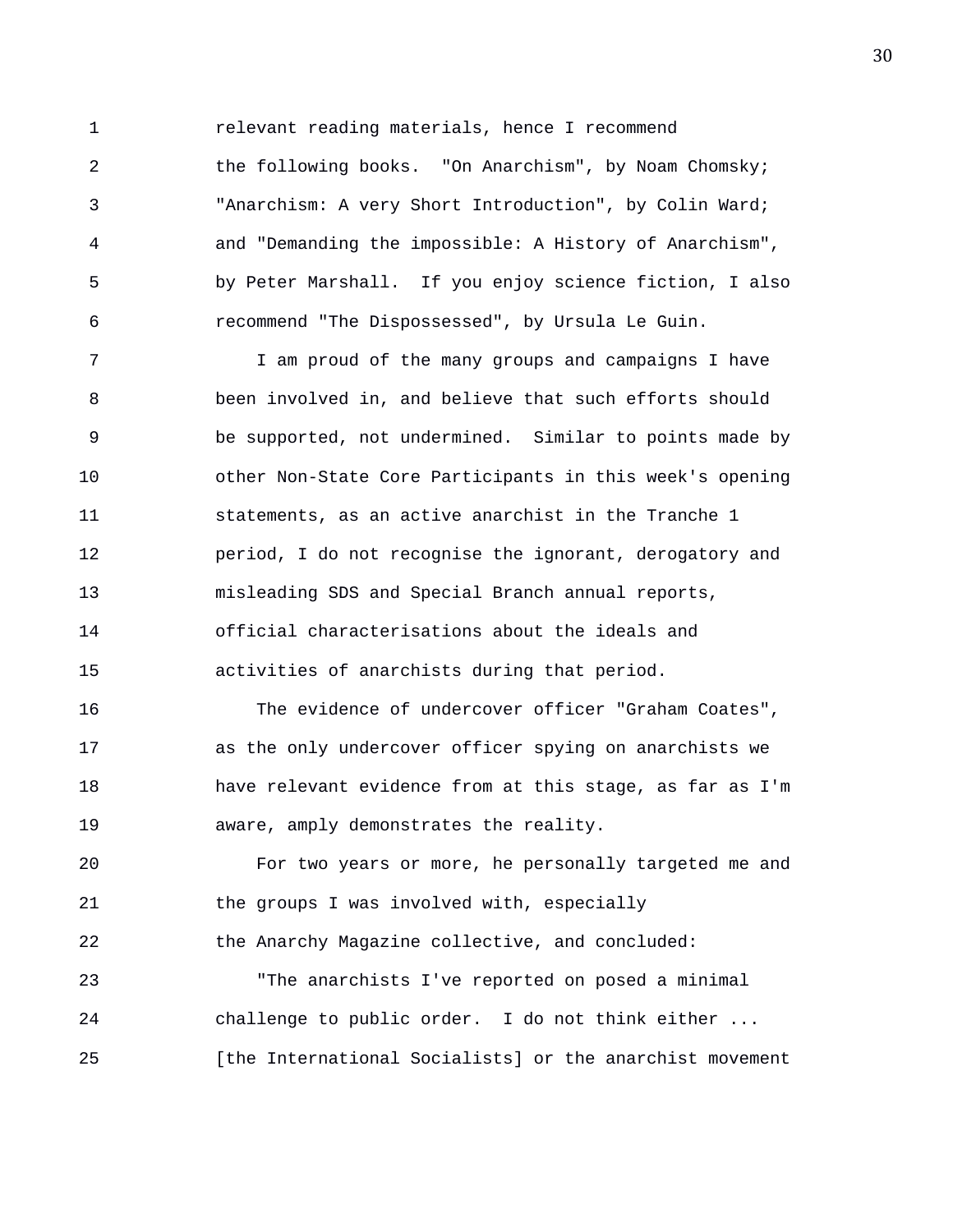1 was subversive in terms of their actions. I do not 2 believe any info I provided ... was particularly 3 significant. I do not think it would have made any 4 difference to public order if I had not worked for 5 the SDS."

6 Anarchist groups, just like pretty much all of 7 the left wing and campaign groups targeted, were full of 8 well meaning and idealistic people with a sense of 9 justice, engaged in spreading progressive ideas for 10 a better society.

11 They were: helping run newspapers, bookshops and 12 other cooperative projects; taking part in open or 13 public meetings and social and cultural events; 14 encouraging people to think and speak up for themselves 15 and support each other and their needs where they live 16 and work and; encouraging people to empower themselves 17 to be in control of their lives, rather than just be 18 loyal subjects, passive consumers, and forced to obey 19 those with power over them, for example landlords, 20 employers, politicians and police.

21 They were participating in a range of essential 22 protests on the issues of the time, and constructively 23 supporting movements against injustice and inequality 24 and for positive change.

25 Yet, the biased and self-serving official annual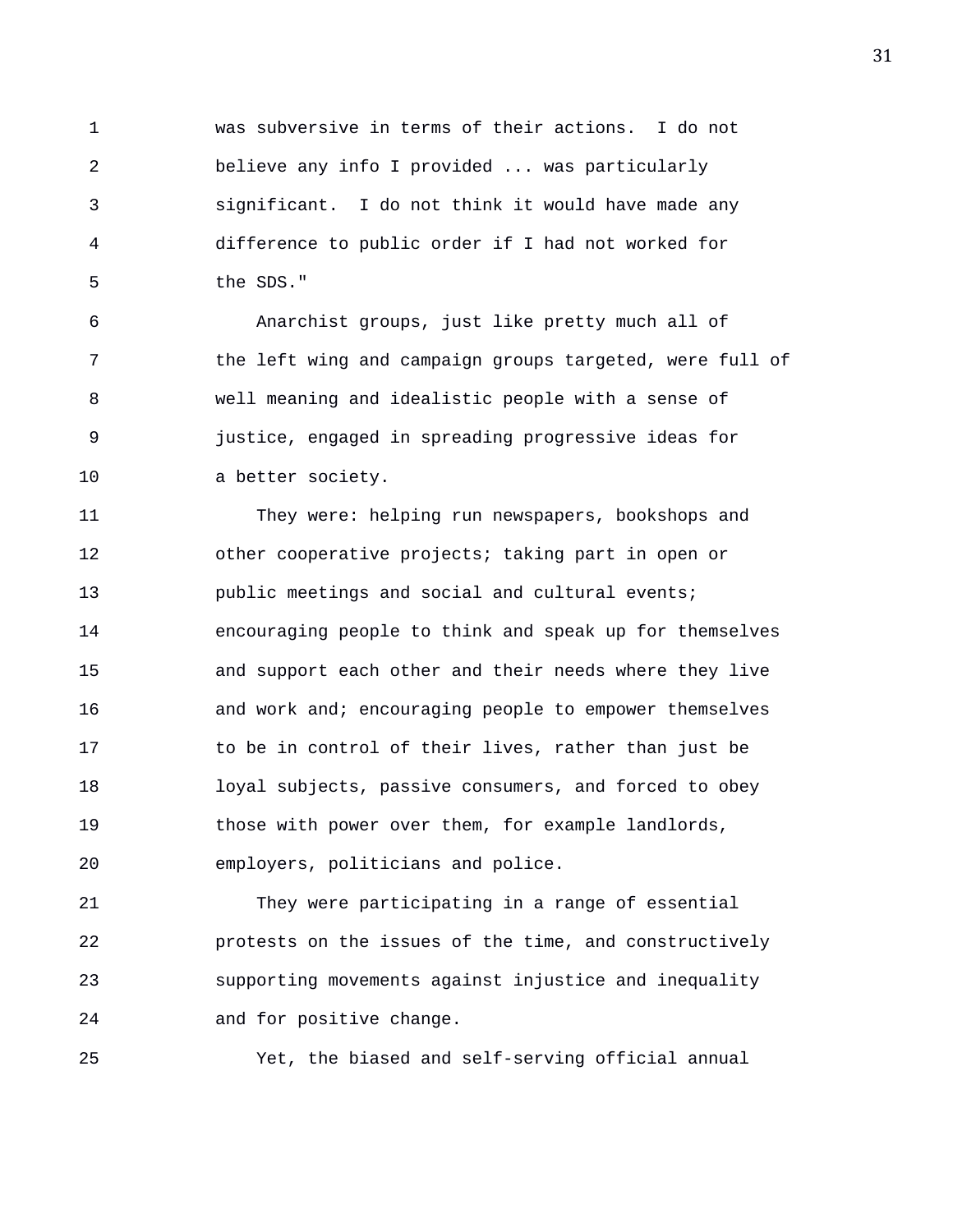1 reports, extracts of which were quoted so eruditely by 2 the Counsel to the Inquiry in his opening statement on 3 Monday, deliberately fail to acknowledge and outline 4 these basic facts. If they had have done, they would 5 have had to have admitted that their infiltration 6 operations were indeed totally unacceptable.

7 SDS targeting in the 1970s and further important 8 evidence awaited.

9 In the Tranche 1 period, the main groups I was 10 involved in included the London Workers Group, which 11 supported workers challenging exploitation at work, 12 the Union of Postal Workers and rank and file "Post 13 Office Worker" magazine, which were fellow postal 14 workers to myself supporting each other, 15 Anarchy Magazine, spreading anti-authoritarian ideas and 16 news, and the Persons Unknown Support Group, a campaign 17 in defence of activists arrested, found at trial to be 18 not guilty, and finally the Torness Alliance, opposition 19 to the development of nuclear energy. 20 I've already referred to Anarchy Magazine. 21 The London Workers Group was infiltrated by

22 undercover officer "Tony Williams", who was a spy from 23 1978 to 1982. His statement has so far been withheld 24 from me, as for some reason he has been allocated to 25 Tranche 2. It is therefore impossible to comment or ask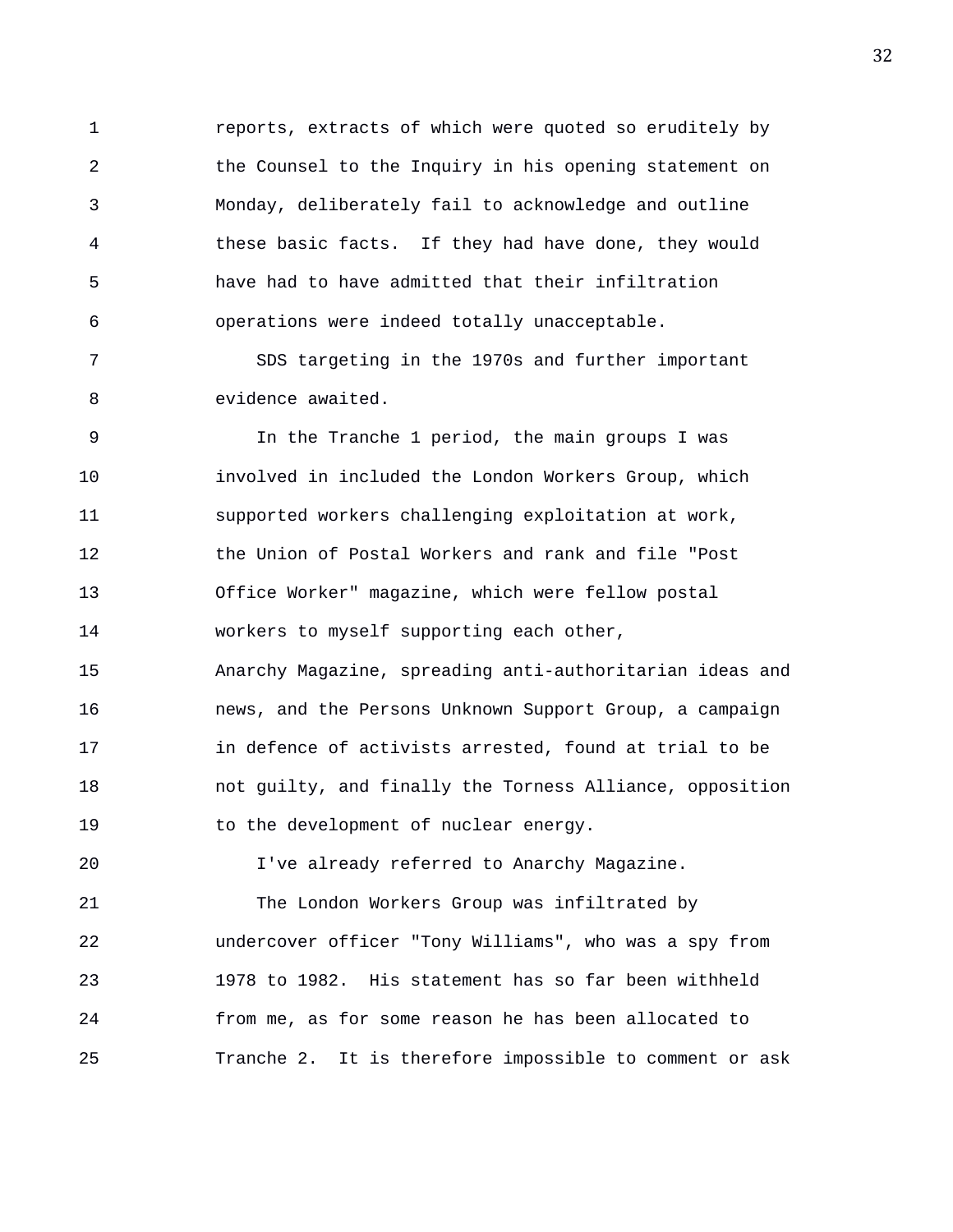1 questions of his managers about the extent of this 2 unlawful and disgusting infiltration of what was an open 3 group, and about the other groups he targeted. However, 4 we know from two of the disclosed documents that he 5 became, firstly, the treasurer of 6 the London Workers Group and then the secretary, giving 7 him full access to personal information on the group's 8 supporters; no doubt to be passed on to MI5 for 9 blacklisting purposes.

10 Interestingly, another document from MI5, dated 11 30 July 1982, states that when "Tony Williams" was due 12 to be withdrawn from the SDS in 1982, the MI5 F6 manager 13 had met with HN68, from the SDS, who considered it 14 was "no great loss" as "Tony William's work had not been 15 'particularly productive'".

16 I have given the Inquiry a photo I took of "Tony 17 Williams" in 1980.

18 Regarding the Torness Alliance, this was a UK-wide 19 campaign to oppose the building of a new nuclear power 20 station in Scotland. The main objections were, firstly, 21 the threat of catastrophic nuclear accidents, as had 22 almost happened in 1979 at Three Mile Island in the US, 23 and in 1986 actually happened at Chernobyl in Ukraine, 24 resulting subsequently in an estimated 9,000 to 16,000 25 deaths from air pollution throughout Europe.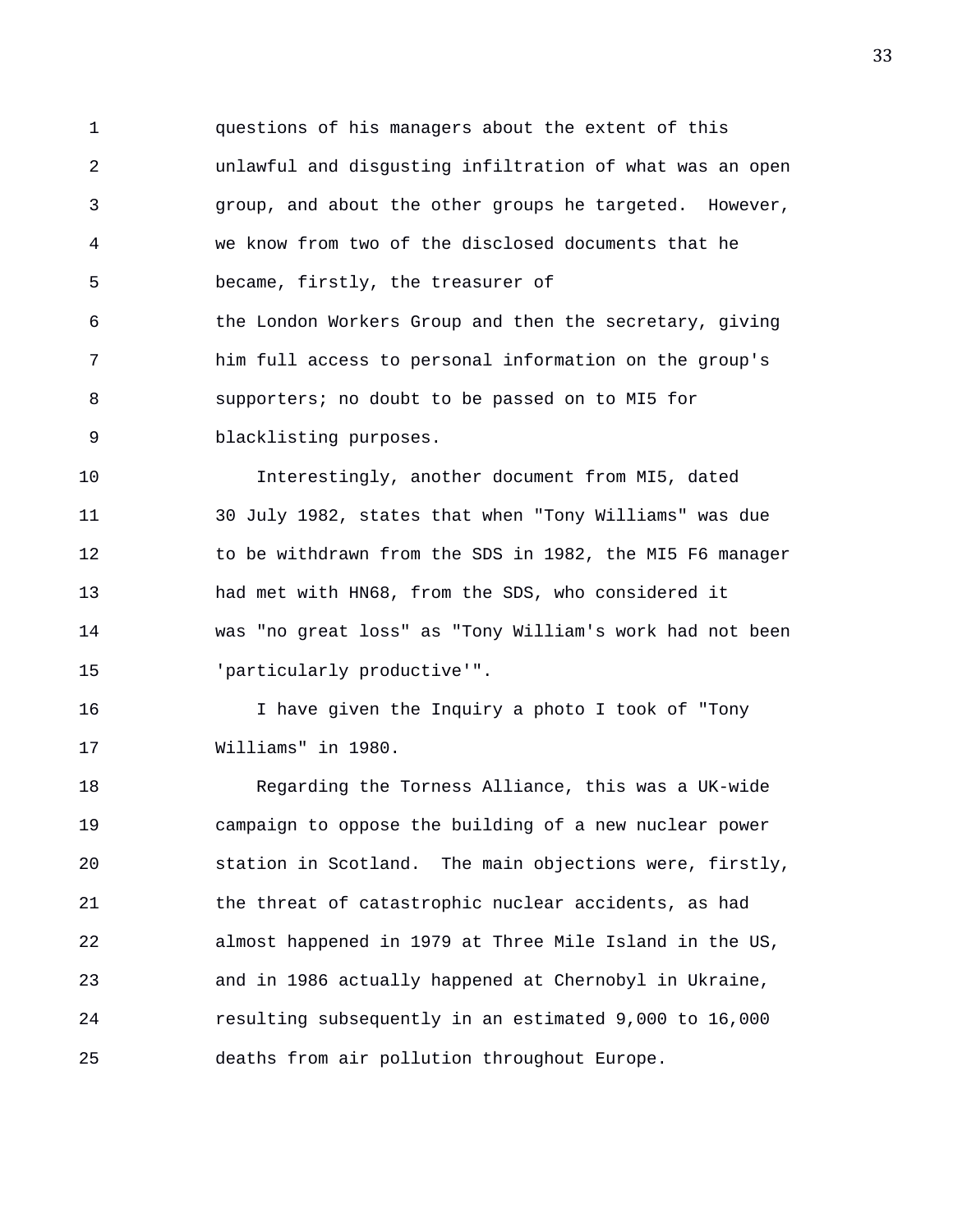1 The second concern was the lack of safe disposal of 2 nuclear waste, which would be dangerously radioactive 3 for thousands of years. 10,000 people protested at 4 Torness in 1979, and there were some follow-up protests 5 in the year afterwards. I was involved in this 6 campaign. London Greenpeace were heavily involved in 7 this movement, and I later got involved with that group 8 around 1982. London Greenpeace was infiltrated by 9 the SDS for many years, as we will come to in Tranche 2. 10 According to their witness statements for T1 P3, 11 a number of SDS undercover officers were infiltrating 12 the anti-nuclear movement, and at least four managers 13 visited the Torness site. However, we are unfortunately 14 expecting most of the evidence and documentation 15 relevant to this movement and London Greenpeace to not

16 be disclosed until Tranche 2.

17 The 1979 Special Branch annual report is disclosed 18 in full and contains a huge wealth of evidence about or 19 relevant to the SDS and its spying operation. It 20 includes three explicit references to myself in 21 the monthly sections, and many other references to 22 groups and events I was involved with, with 23 a month-by-month chronology and very helpful index 24 cross-referencing the names of over 200 targeted groups 25 and over 100 targeted individuals in that year alone.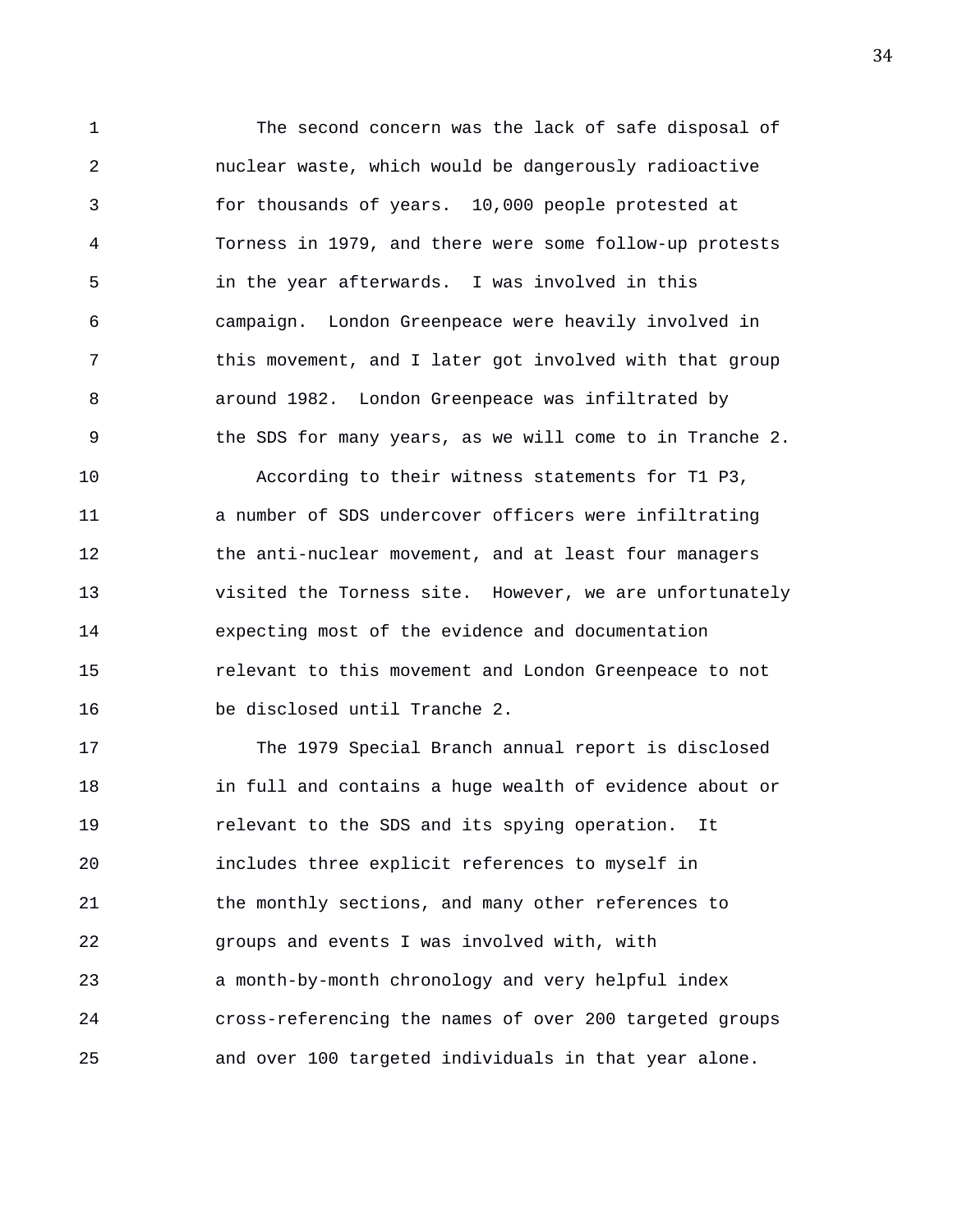1 The other Special Branch annual reports disclosed by 2 the Inquiry have been massively cut; they are thin and 3 vague in comparison.

4 The full reports for all the relevant years, 5 including for the forthcoming tranches, should be 6 disclosed as soon as possible. This will help identify 7 many of the list of the 1,000 groups targeted by 8 the SDS, for which we have been waiting for years.

9 Due to the many delays during the Inquiry and the 10 further delays expected, all the witness statements 11 already taken from undercover officers should be 12 disclosed as soon as possible. This is essential so 13 that core participants can begin to prepare their 14 responses, including seeking out others from groups and 15 events affected by the spying operation over the life of 16 the SDS, and later the NPOIU; rather than having to wait 17 for years until the last minute, when it is generally 18 too late to trace victims and prepare evidence 19 effectively.

20 A key question for managers.

21 Why did the police never consider the welfare, as 22 well as the human and legal rights, of those members of 23 the public they targeted -- the victims? Surely they 24 had a duty of care whilst invading and influencing 25 people's lives? Surely any normal human being would do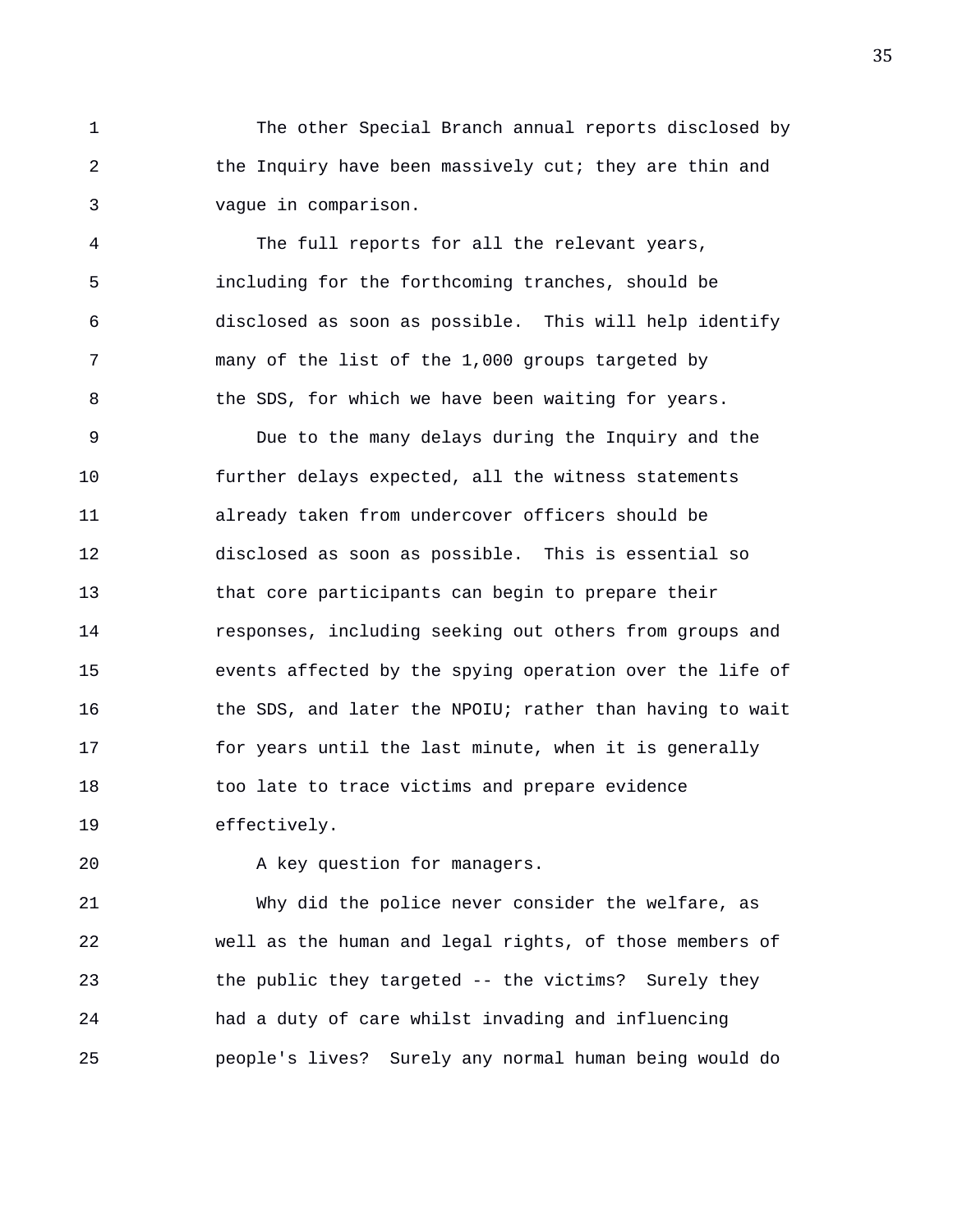1 so anyway, duty of care or not?

2 After seven years of the Inquiry, many thousands of 3 people in groups targeted, whether those groups have 4 already been revealed or so far are still concealed, 5 remain in the dark about who spied on them, what 6 information was collected and what was done with it. 7 They are understandably angry, as well as being confused 8 and suspicious about which individuals from their past 9 may have been police spies and events from their life 10 which may have been secretly invaded and manipulated by 11 state agents cynically masquerading as their friends and 12 colleagues. This delay is unacceptable and we need 13 the full truth.

14 In contrast, the inquiry, at the behest of 15 the police, is strongly applying privacy and human 16 rights concerns to protect the identity and welfare of 17 undercover officers. This sudden police conversion to 18 such rights, not previously of any concern of their 19 secret units during their four or five decades of 20 operations, is surely staggering hypocrisy. It would be 21 seen as ironic if it wasn't so serious. Many might 22 think that those who secretly invaded and abused 23 people's lives should have vacated their own privacy 24 rights. Furthermore, in most core participants' 25 opinion, the current privacy strategy of the police and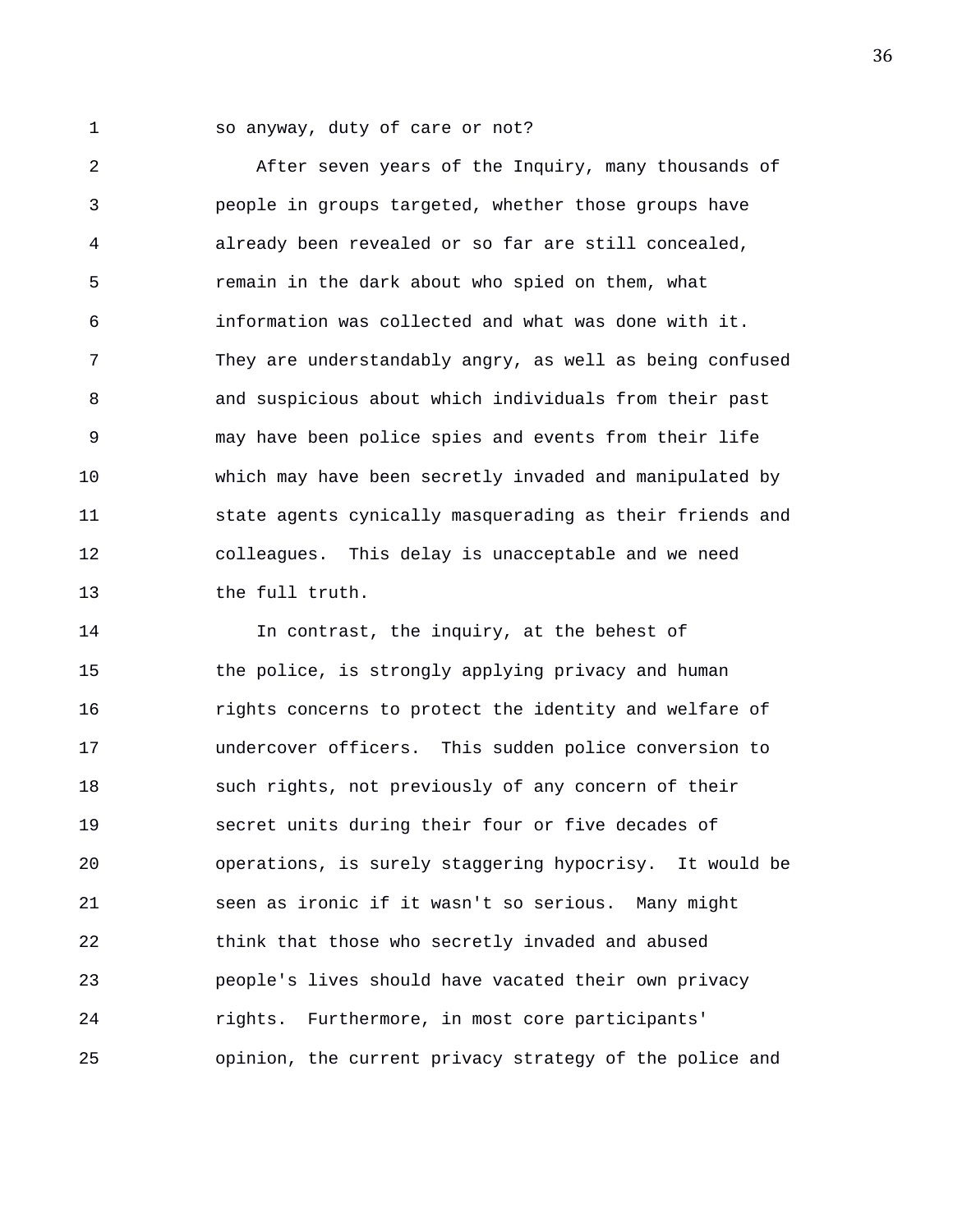1 inquiry is the key cause of the massive problems, costs 2 and delays in the Inquiry.

3 The public would expect that such privacy protection 4 criteria applied to the undercover officers be applied 5 a hundred times more strongly when evaluating 6 the unlawfulness of the SDS and the rights of those 7 victims who were seeking a better society who were 8 thereby secretly targeted, lied to, abused, manipulated, 9 and reported on to the police and secret services. 10 Conclusion.

11 I have read and support the impressive detailed 12 opening statements made on behalf of the category H 13 core participants and on behalf of 14 the Co-operating Group of core participants, and indeed

15 those for the other Non-State Core Participants.

16 These statements clearly demonstrate beyond doubt 17 that the entire secret SDS operation was unacceptable 18 and unlawful, as well as being worthless. It 19 demonstrates that the police were institutionally 20 anti-democratic, as well as being institutionally 21 sexist, racist and anti-working class.

22 The infiltration of left-wing and progressive groups 23 and campaigns and the invasion of their members' lives 24 should never have been allowed to happen. Managers, and 25 those higher up the chain, all the way to police chiefs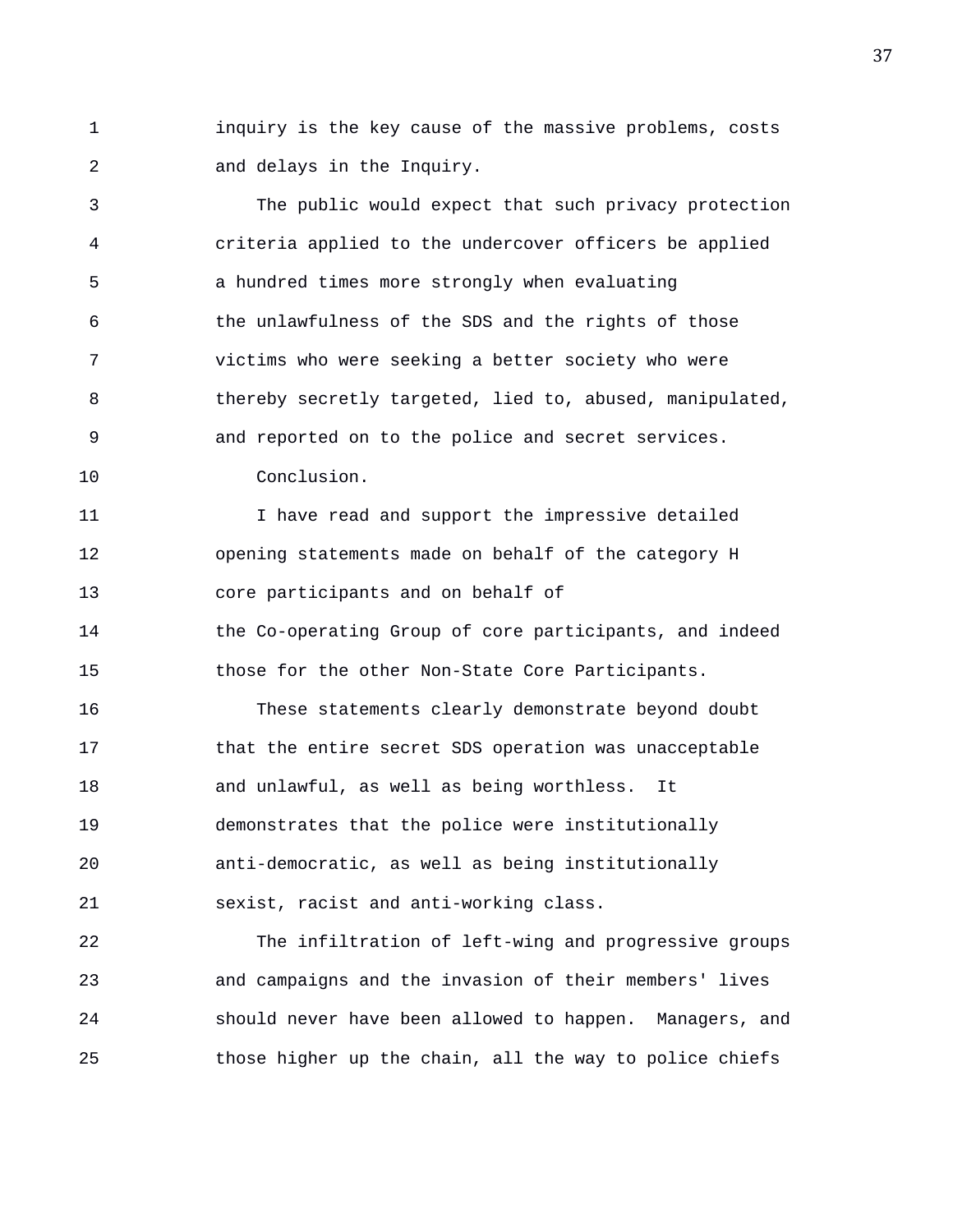1 and government ministers, must apologise and be held 2 responsible and accountable.

3 Thank you very much.

4 THE CHAIRMAN: Thank you very much. May I ask just one 5 question of you? You have taken up the implied 6 invitation to suggest a reading list to me. If I have 7 time for any one of your factual books, which should it 8 be? 9 MR MORRIS: Well, I would actually recommend the "Demanding 10 the Impossible" by Peter Marshall. However, it's 11 a weighty tome, so you may need to select which chapters 12 that you would prefer to engage with. 13 THE CHAIRMAN: But that's the one you recommend. Certainly 14 I don't mind reading weighty tomes, I'm quite happy with 15 that, but three on the same topic may be too much. 16 MR MORRIS: Okay. 17 THE CHAIRMAN: Thank you. 18 MR MORRIS: Thank you very much. 19 THE CHAIRMAN: Thank you very much. 20 We will adjourn now for about a quarter of an hour, 21 perhaps a little longer -- I don't know the precise 22 timings. Thank you. 23 (11.05 am) 24 (A short break) 25 (11.20 am)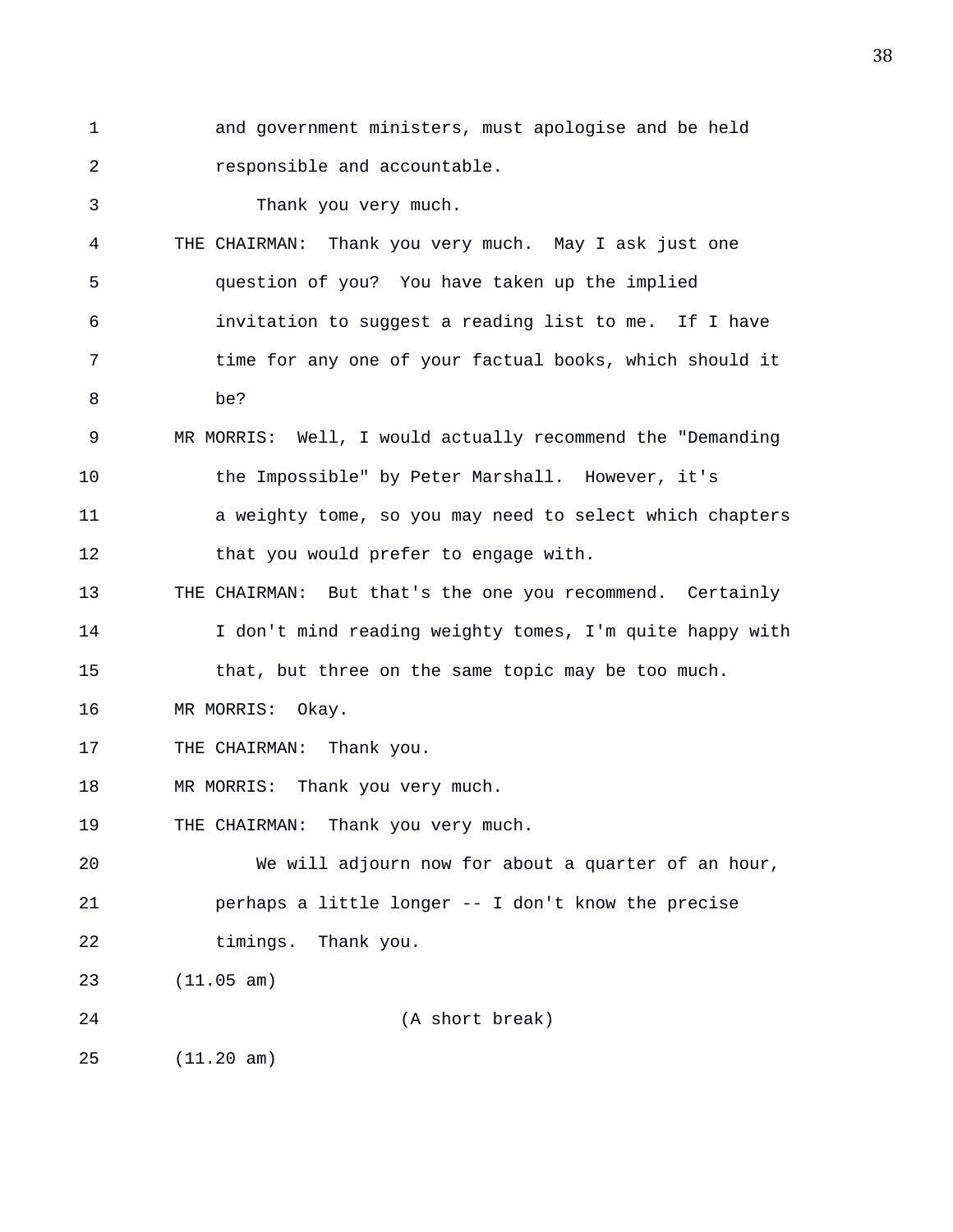- 
- 1 THE CHAIRMAN: Ms Heaven.

## 2 MS HEAVEN: Morning, Sir. Thank you. Are we ready to 3 start, Sir?

4 THE CHAIRMAN: Please do. Forgive me. I didn't think 5 I needed formally to invite you to make your opening 6 statement, but please do.

7 Opening statement by MS HEAVEN 8 MS HEAVEN: So, this opening statement is made on behalf of 9 all the cooperating non-police, Non-State Core 10 Participants, which I will refer to as the "non-state 11 co-operating group". It supplements the statements that 12 have been made directly on behalf of individuals and 13 groups by their instructed lawyers, and the first and 14 second opening statements made by the non-state 15 co-operating group at the start of the evidence in 16 Tranche 1, Phase 1, and Tranche 1, Phase 2.

17 The non-state co-operating group once again express 18 their concern in relation to the significant delay to 19 the progress of this public inquiry. There has been 20 a gap of 12 months since the T1 P2 hearings, and the 21 non-state co-operating group understand that Tranche 2 22 will not take place before 2024. The Inquiry has still 23 not set out a clear timetable for future hearings.

24 The undercover police officers are of advancing age; 25 and this is particularly so in relation to the managers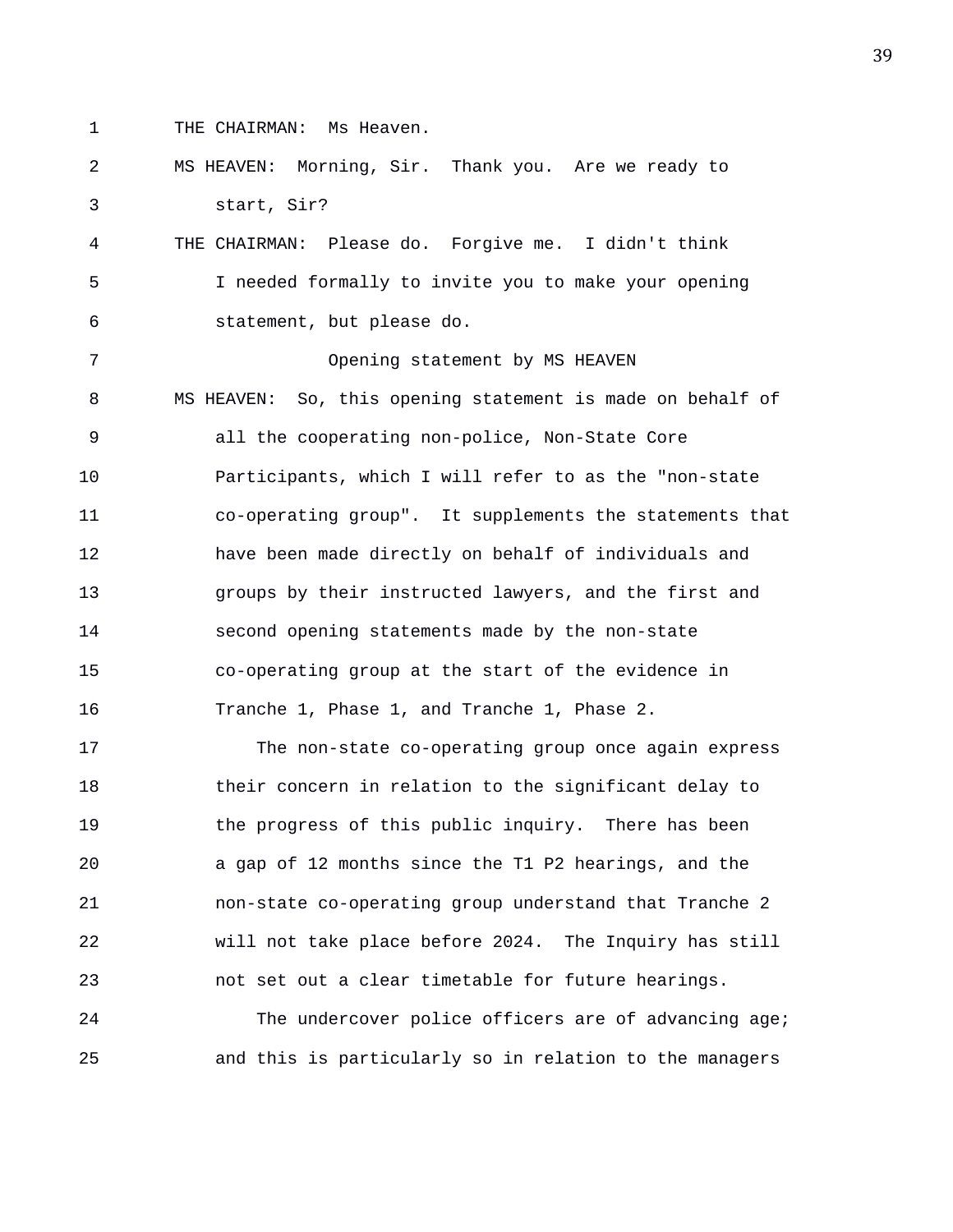1 who are to be heard in Tranche 1, Phase 3, some of whom 2 will also have evidence to give in later tranches. 3 Further delay will result in crucial evidence being 4 lost. The non-state co-operating group deserve clarity 5 on the future progression of this Inquiry, and so demand 6 that the Inquiry publishes a timetable for all future 7 hearings as a matter of urgency.

8 I will now make some comments on the evidence on 9 behalf of the non-state co-operating group.

10 As the Inquiry moves into T1 P3, the period 1968 to 11 1982, it will focus on the activities of the managers 12 and administrators from the Special Demonstration Squad.

13 In T1 P2, the Inquiry heard truly shocking evidence 14 about undercover officers operating an unjustifiable, 15 unlawful and profoundly anti-democratic system of 16 surveillance that was fundamentally flawed. We've had 17 a glimpse into a system that obviously violated 18 fundamental rights and the common law, as has been set 19 out in detail in Category H T1, P3 opening statement.

20 The managers are now in the spotlight. The witness 21 statements disclosed in this Inquiry contain a litany of 22 denials, and an apparent unwillingness to accept 23 responsibility or admit knowledge on key decision-making 24 and events. The managers appear reluctant to give 25 a full and honest explanation of why things went so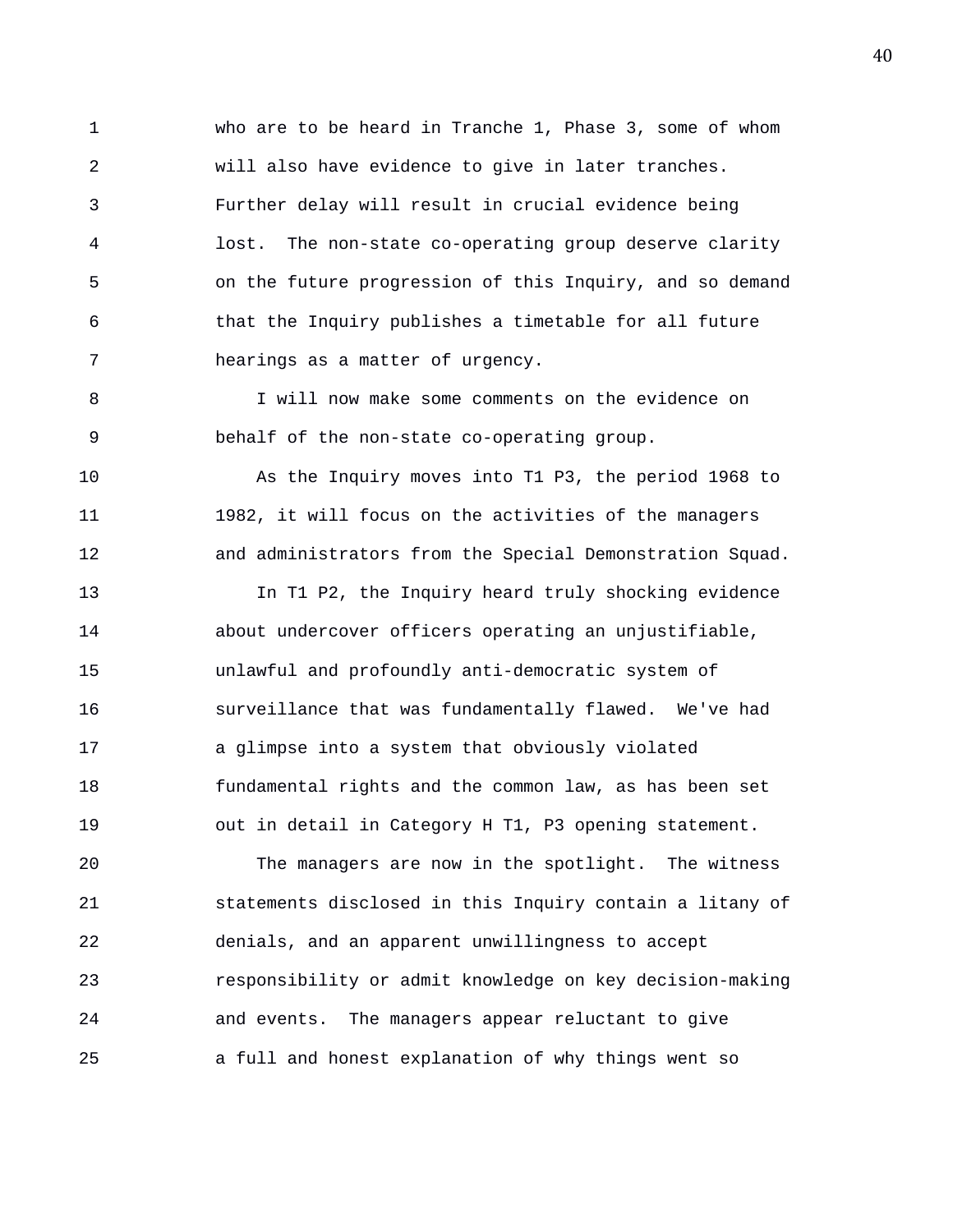1 badly wrong within the SDS in this T1 era and beyond. 2 Why on earth, in 2022, would witnesses to this 3 public inquiry not be willing to tell the full, 4 unvarnished truth, the non-state co-operating group ask? 5 Are the managers seeking to protect their professional 6 reputation, or do they feel a sense of misguided loyalty 7 to the Metropolitan Police Service, reinforced by their 8 decades of experience of not breaking rank and 9 protecting the institution at all costs? If this is 10 the case, it is a deeply misplaced sentiment. 11 As the witnesses in T1 P3 will no doubt be aware, 12 the last 12 months have seen the public once again 13 demanding answers from the MPS following the exposure of 14 appalling acts of racism, misogyny and corruption. This 15 is an institution which has been found to be 16 institutionally racist, institutionally corrupt and

17 marred by a culture of toxic masculinity, misogyny and 18 sexual harassment.

19 The public and the non-state co-operating group are 20 still demanding and expecting answers. The group can 21 see, from the T1 P2 and P3 disclosure, that the SDS 22 managers always emphasised their robust management of 23 undercover officers when seeking a renewal of funding 24 from the Home Office. If this is correct, the managers, 25 as former senior police officers appointed to serve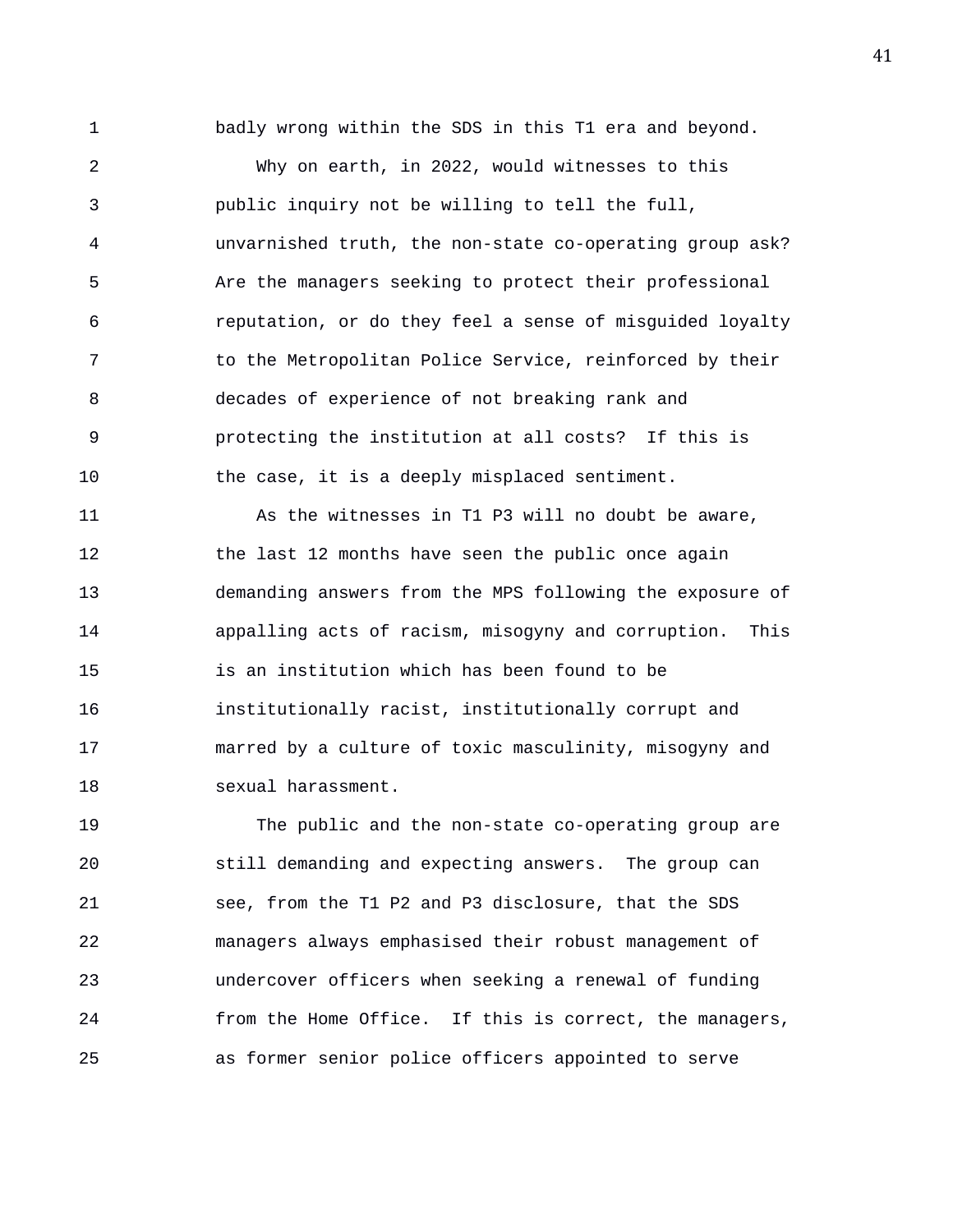1 the public, have a duty to explain in a full and honest 2 manner why it was that abhorrent practices went on under 3 their watch.

4 These practices echo the behaviour exposed in 5 the MPS in the last 12 months. Why was it that managers 6 presided over an unlawful system of policing that so 7 obviously violated fundamental rights? Did the managers 8 conceal these practices from their political masters, or 9 was it, as the non-state co-operating group suspect, 10 that the cover-up went on at the highest political 11 level?

12 It is therefore central to the Inquiry's remit to 13 obtain an understanding of the political knowledge of 14 the SDS and the extent to which direction and targeting 15 came from outside the SDS.

16 There is a wealth of evidence demonstrating that 17 senior Home Office officials knew about the SDS. After 18 all, they approved the funding and often acted as 19 the communications link between the Security Services 20 and the Home Office. However, the yearly decision to 21 allow the SDS to continue to operate would clearly not 22 have been theirs alone. These were political decisions. 23 This Inquiry must establish who in the senior political 24 hierarchy was controlling and directing SDS targeting, 25 and who beyond the Home Office civil servants ultimately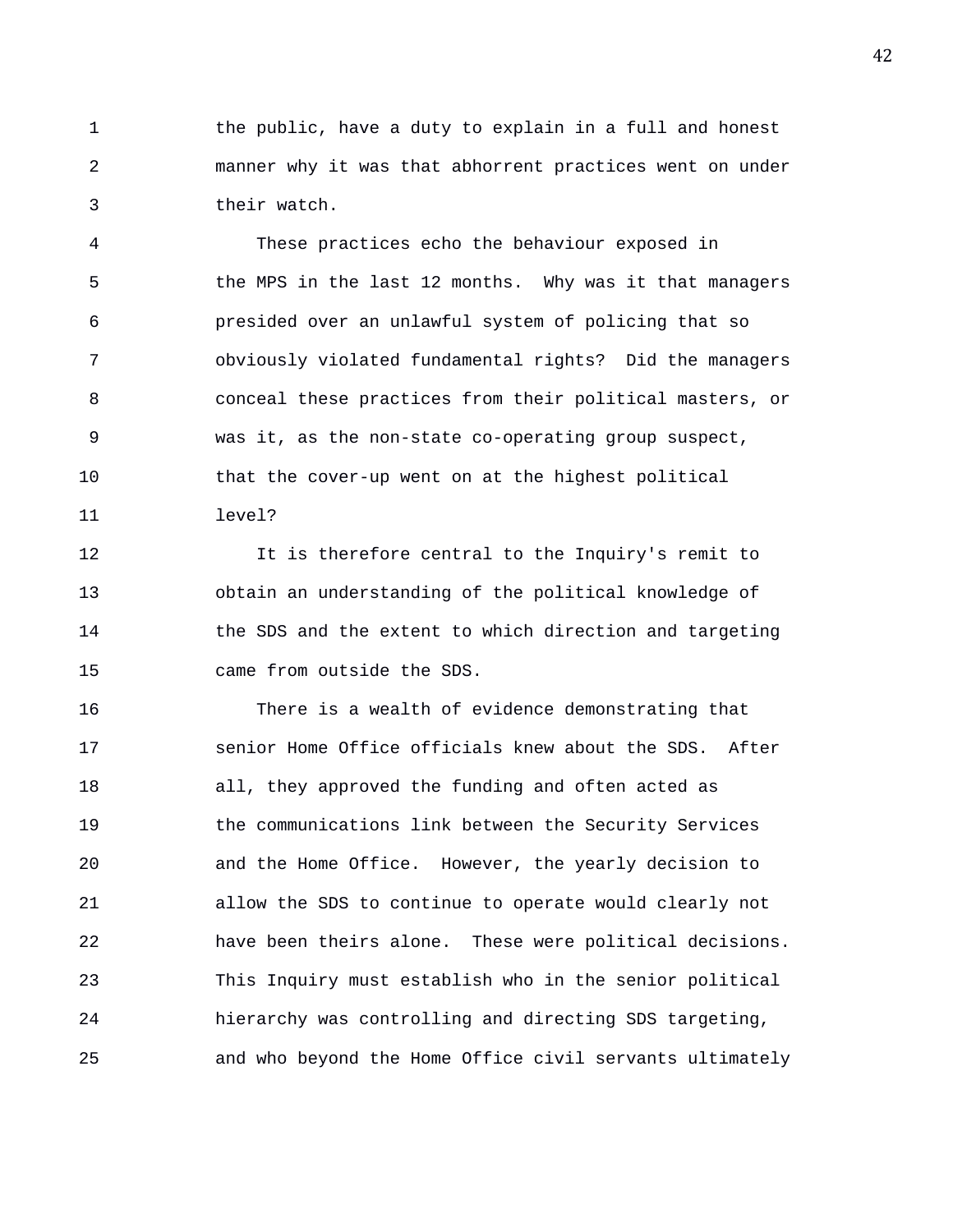1 signed off the funding for the SDS and for what purpose. 2 What motivated the alliances formed by the SDS with 3 its "customers"? And why, for example, did the funding 4 for the SDS increase rapidly during this era at a time 5 when public disorder was on the wane? 6 The Inquiry should not forget the admission by 7 Witness Z on behalf of the Security Services that 8 the pressure to investigate so-called subversive 9 organisations "often came from the Prime Minister and 10 Whitehall". 11 Sir, I now want to make a few brief comments about 12 terms of reference, regulation and the impact of 13 secrecy. 14 Uncovering the true nature of the shadowy political 15 oversight of the SDS by the Metropolitan Police, 16 Special Branch, the Home Office and 17 the Security Services is crucial. 18 The evidence disclosed in Tranche 1 reveals that

19 the Home Office knew at the time that SDS activities, 20 for example for the Security Services, were unlawful. 21 They also knew that if the SDS were exposed, it would 22 result in a political scandal and significant 23 embarrassment.

24 As a result, from the outset, the political elite 25 and senior Metropolitan Police Special Branch police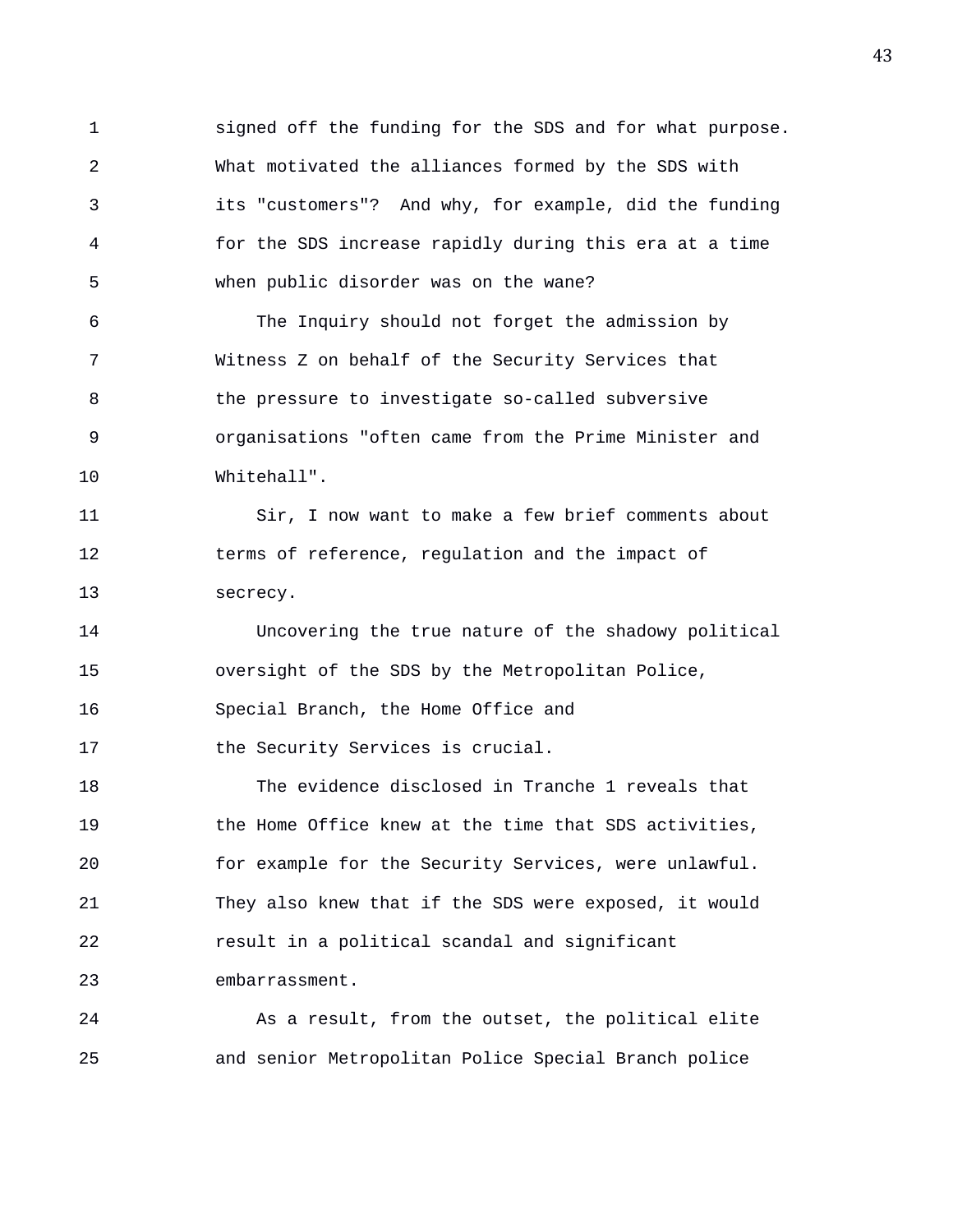1 officers deliberately shrouded the SDS in secrecy, and 2 did everything they could to insulate it from external 3 oversight. Undercover operations were conducted without 4 clear guidance and robust terms of reference, and there 5 was no code of conduct or formal training.

6 It was this secrecy that allowed the SDS managers in 7 T1 to operate with such apparent complacency. And, 8 ultimately, it was this secrecy that allowed 9 the abhorrent and unlawful practices of 10 the undercover officers to flourish and thrive in the T1 11 era and beyond.

12 In terms of guidance to the Metropolitan Police 13 Special Branch and in particular the SDS, between 1969 14 and 1982, we can see that the only official high-level 15 instructions were to be found in the 1969 16 "Responsibilities of Special Branch", and the 1970 17 "Home Office Terms of Reference for Special Branch". 18 However, the 1970 terms of reference was known by 19 the Home Office and the MPS to be a woefully inadequate 20 and vague document, with a problematic definition 21 of "subversion" and no clear role assigned to 22 the Metropolitan Police Special Branch.

23 The 1972 definition of "subversion" did not contain 24 the reference to unlawful activity that featured in 25 Lord Denning's 1969 definition. And this has been set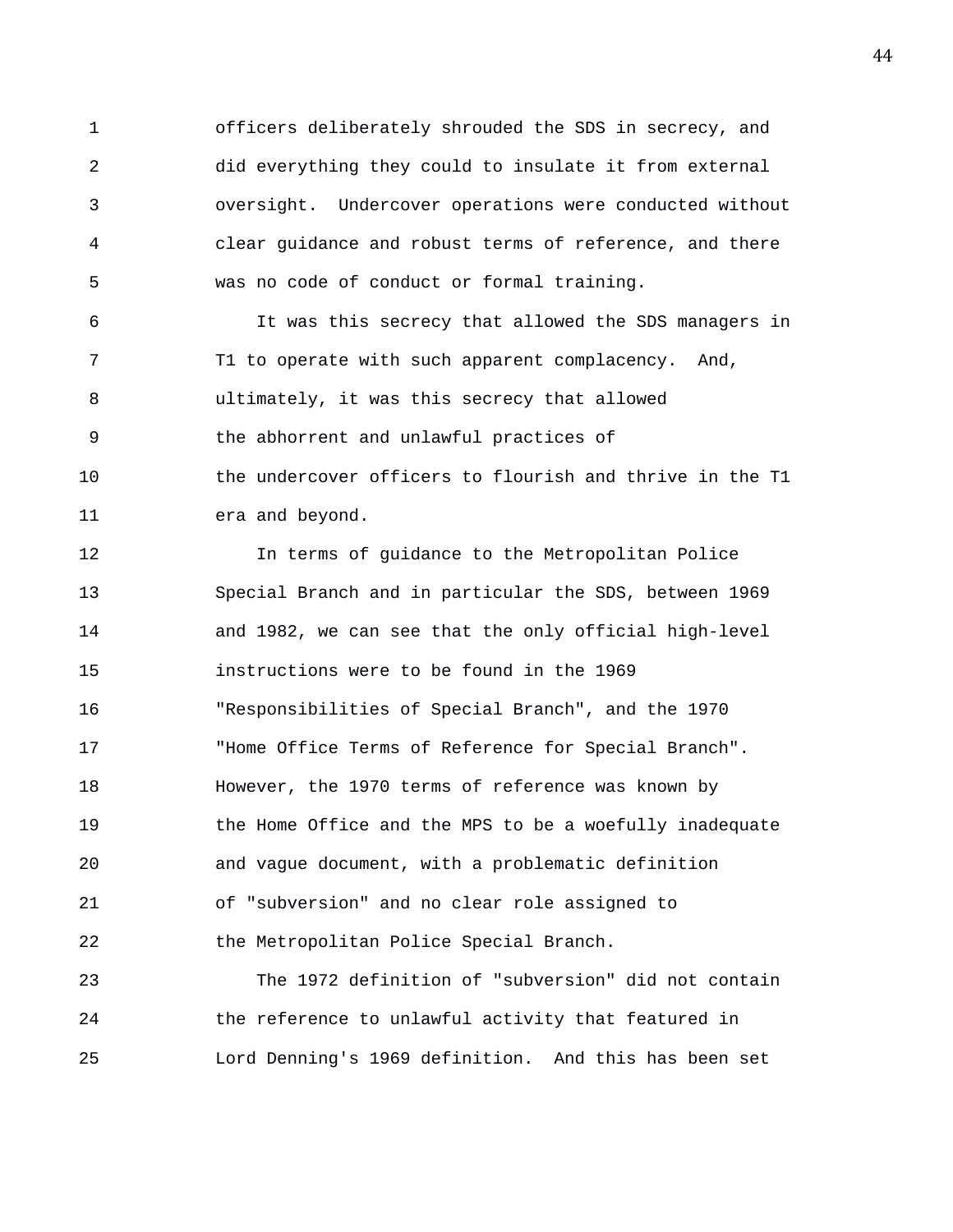1 out in much more detail in the T1 P3 opening statement 2 made on behalf of Lindsey German, Richard Chessum and 3 "Mary".

4 The Metropolitan Police Service 1970 Terms of 5 Reference never contained that reference to "unlawful". 6 And in 1978, Robin Cook MP commented in Parliament on 7 the 1972 amendments, stating:

8 "[Lord Harris'] definition of subversion does not 9 turn on any reference to unlawful. It is in no way 10 restricted to unlawful activities. It is, therefore, an 11 invitation to the police forces that police this concept 12 of subversion to stick their nose into any form of 13 political or industrial activity."

14 In the latest T1 P3 disclosure, there is a clear 15 paper trail, which shows that, as early as 1974, 16 concerns were being raised at the highest political 17 levels about the politicisation of the police and the 18 illegitimate surveillance activities of 19 the Metropolitan Police Special Branch. Members of 20 Parliament actively raised concerns with 21 the Home Secretary, and demanded better public scrutiny 22 of the Metropolitan Police Special Branch covert 23 surveillance activities. However, these MPs appeared to 24 know nothing about the activities of the SDS. 25 The paper trail then continues. The Robin Cook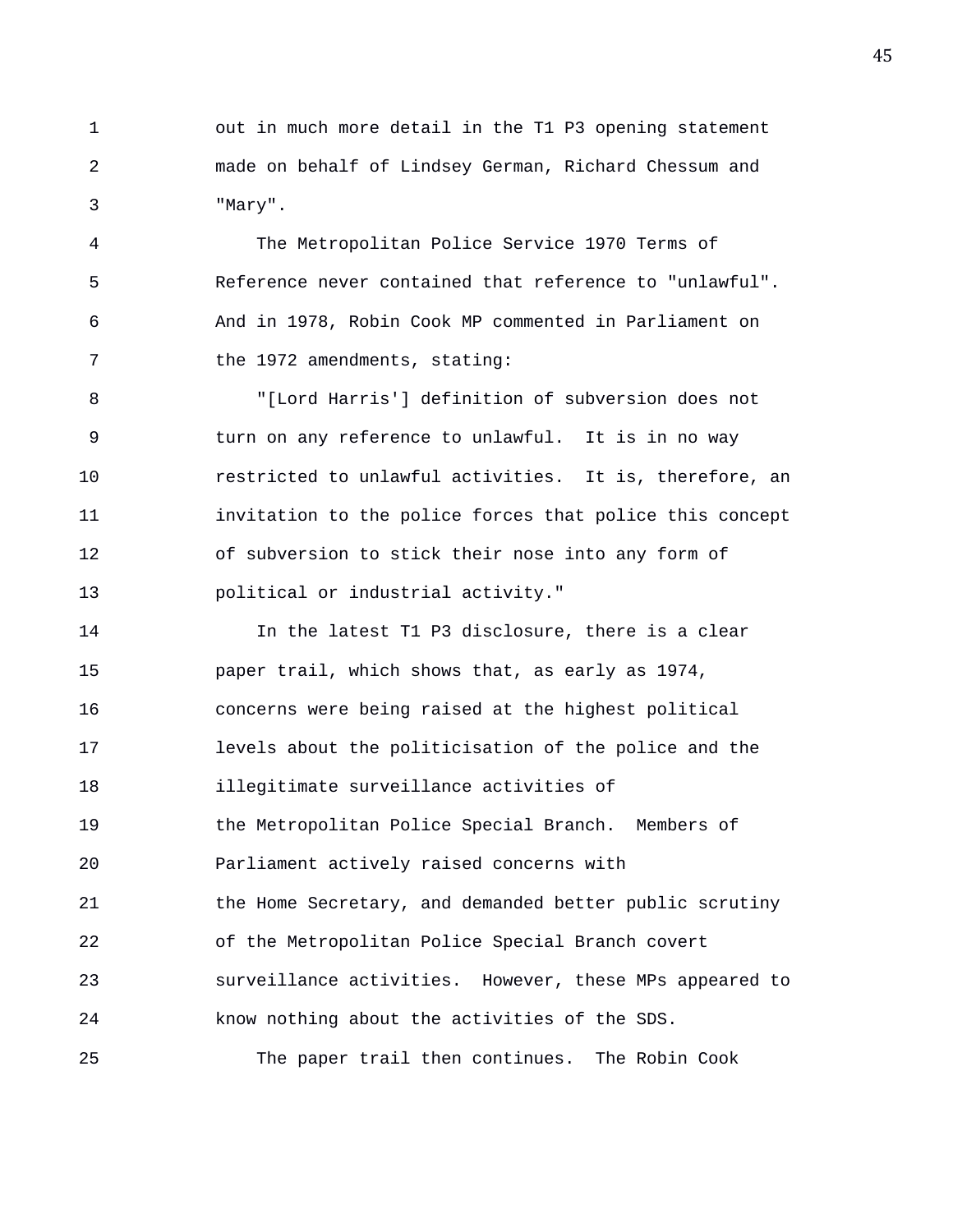1 MP debates of 1977 to 1978 forced the Home Office to 2 begin the slow process of revising the terms of 3 reference. As part of this process, Her Majesty's Chief 4 Inspectorate of Constabulary raised concerns to 5 the Home Office that: 6 "... the Security Service sought more information 7 from Special Branches than they really needed." 8 The Home Office also knew that some senior police 9 officers in the MPS had been questioning whether there 10 was any lawful justification for their work for 11 the Security Services. As early as 1974, 12 Commander Gilbert told the Security Services that: 13 "... the SDS did a tremendous amount of work for 14 the [Security Services] and ... that for the most 15 part work done ... had little or no relevance to 16 [Special Branch's] proper charter and as far as he was 17 concerned it tied up staff, of which he was chronically 18 short anyway, in totally unproductive activity." 19 Now, Sir, you will recall that some officers in T1 20 P2, such as HN126 "Paul Gray", spent significant amounts 21 of his time reporting the intimate personal details of 22 schoolchildren. It now appears this information was 23 most likely collected for the Security Services, who, in 24 1975, specifically asked the Metropolitan Police

25 Special Branch to look out for extensive data on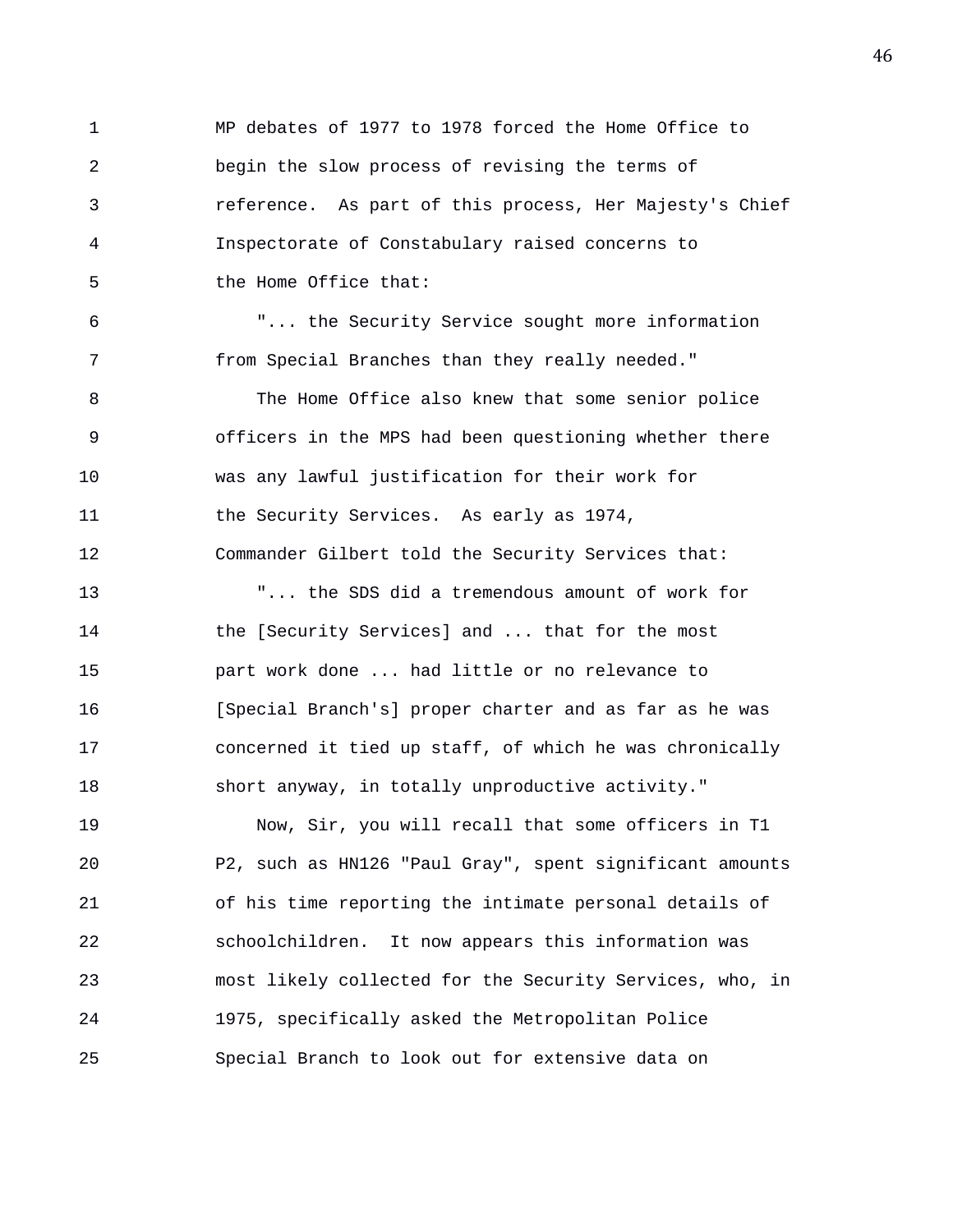1 schoolchildren, teachers and members of governing bodies 2 promoting subversion. It seems that Commander Gilbert's 3 concerns were not heeded by the policing and 4 security establishment.

5 The lengths to which the SDS would go to conduct 6 unlawful surveillance work for the Security Services is 7 typified by their targeting of 8 **b** the Workers Revolutionary Party. The WRP was 9 a political party that sought to bring about radical 10 economic reform. It stood candidates in the 1974 11 general election, and the Inquiry has been provided with 12 that manifesto.

13 The WRP was well recognised by the SDS as not using 14 violence and not a threat to public order. It was 15 clearly not a subversive organisation. However, it was 16 nevertheless targeted by HN298, "Mike Scott", who 17 attended the WRP education centre, White Meadows, 18 contrary to the wishes of DAC Gilbert.

19 Despite the lack of public order threat and lawful 20 activity, the SDS were nonetheless prepared to continue 21 to target the WRP on behalf of the Security Services. 22 And we can see, in 1979, that DCI Mike Ferguson, who was 23 then a senior SDS officer, stated in response to 24 a Security Services request for coverage of the WRP 25 that: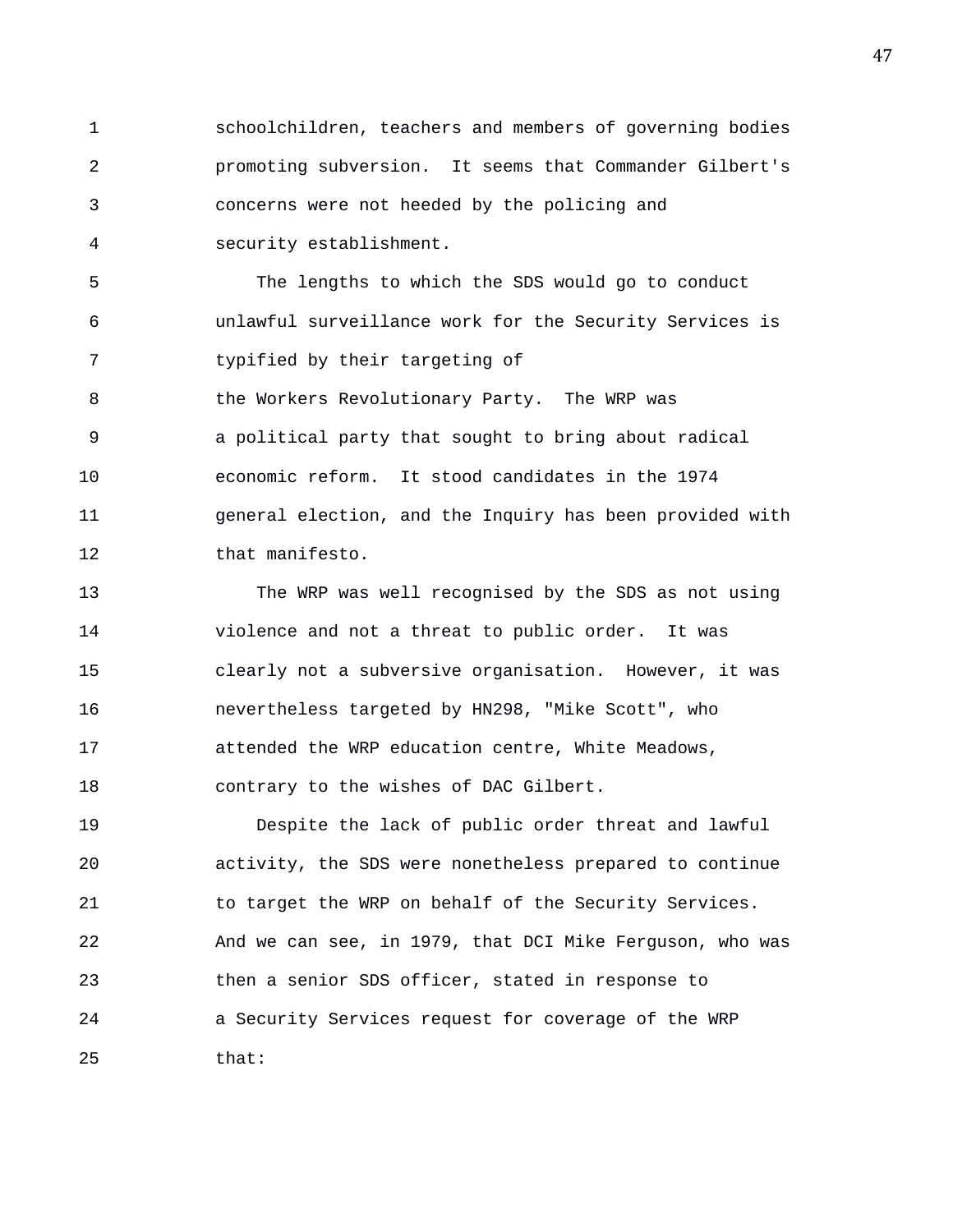1 "... although the WRP was not considered to be a law 2 and order problem, nevertheless he was ready to put 3 a source into the WRP if this would legitimately act as 4 a stepping stone for penetration of an SDS target." 5 The lack of lawful justification for this type of 6 SDS work for the Security Services was well understood 7 by the Home Office, who can be seen commenting, in 1980, 8 that the 1970 terms of reference did not: 9 "... provide Ministers or chief officers with 10 a watertight basis on which to justify the work of 11 police officers in investigating and recording 12 the activities of subversives." 13 However, despite knowing that they were presiding 14 over a system of unlawful state surveillance, it appears 15 that in 1979 to 1980, on the recommendation of the head 16 of the Metropolitan Police Special Branch Deputy 17 Assistant Commissioner Robert P Bryan, an early draft of 18 the terms of reference was shelved on the grounds that: 19 "... it might stimulate more questions than it

20 answered."

21 The Inquiry is presented with clear evidence of 22 senior members of the Metropolitan Police Special Branch 23 seeking to cover up and perpetuate the unlawful 24 activities of the branch which was typified by the SDS. 25 In terms of external oversight of the SDS,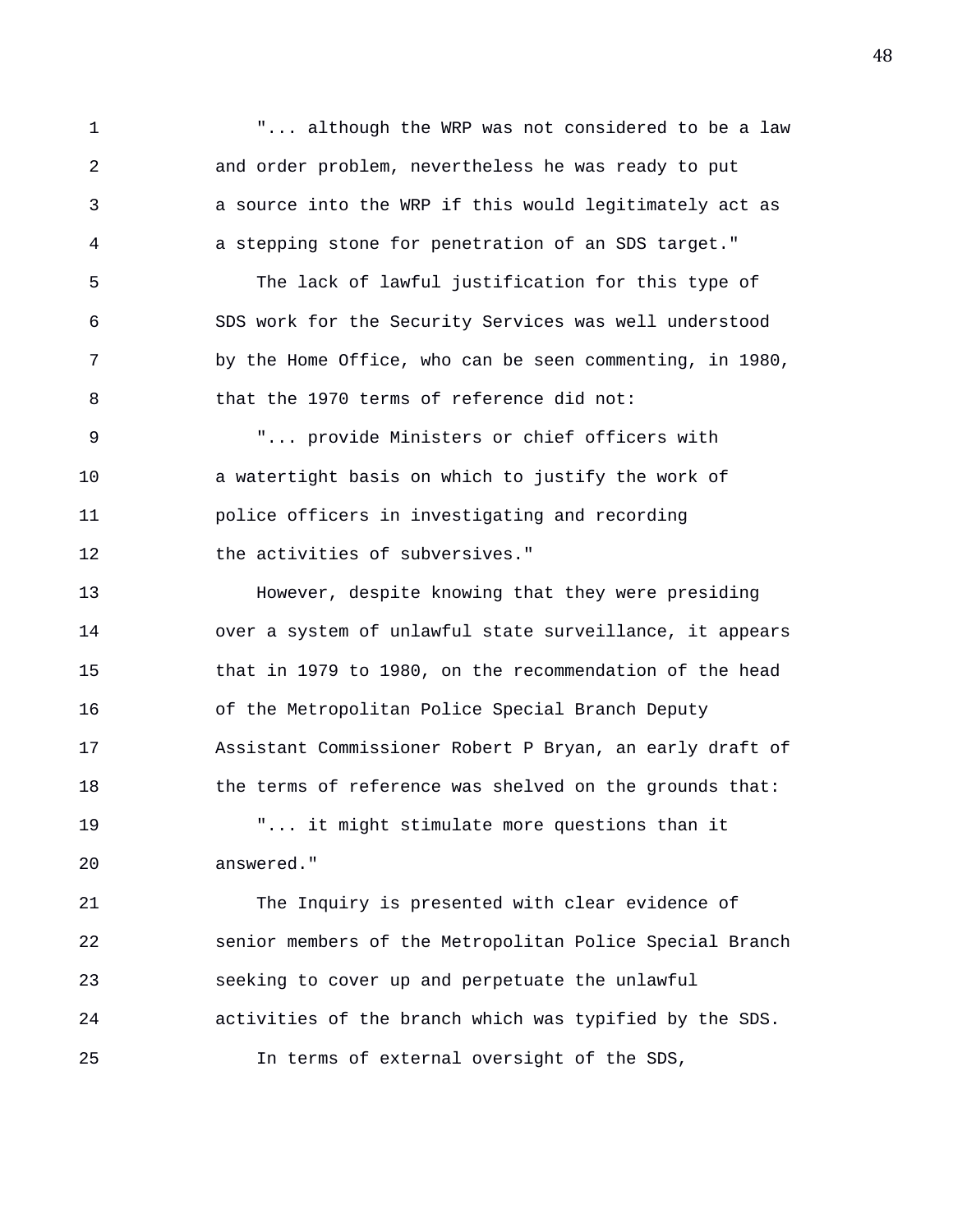1 Home Office communications to Sir Brian Cubbon, the then 2 Permanent Undersecretary of State at the Home Office, 3 noted that:

4 "[Her Majesty's Chief Inspectorate of Constabulary] 5 proposed that there should be a systematic, planned 6 inspection of all headquarters, Special Branch units and 7 selected port units. However, on further consideration, 8 it was thought that some chief officers might resist 9 such an approach."

10 It now seems that there was never any external 11 oversight of the SDS or Metropolitan Police 12 Special Branch during this era and beyond. And it would 13 appear that this was a decision known about and 14 sanctioned at the highest political level within 15 the Home Office. The Inquiry is here presented with 16 clear evidence of Home Office complicity in covering up 17 and insulating from external scrutiny the unlawful 18 activities of the Metropolitan Police Special Branch, as 19 typified by the SDS.

20 The non-state co-operating group ask the Inquiry to 21 investigate whether Her Majesty's Chief Inspectorate of 22 Constabulary ever came to learn about the existence of 23 the SDS, and if not, why not?

24 Who else was controlling and influencing 25 the oversight and regulation of the Metropolitan Police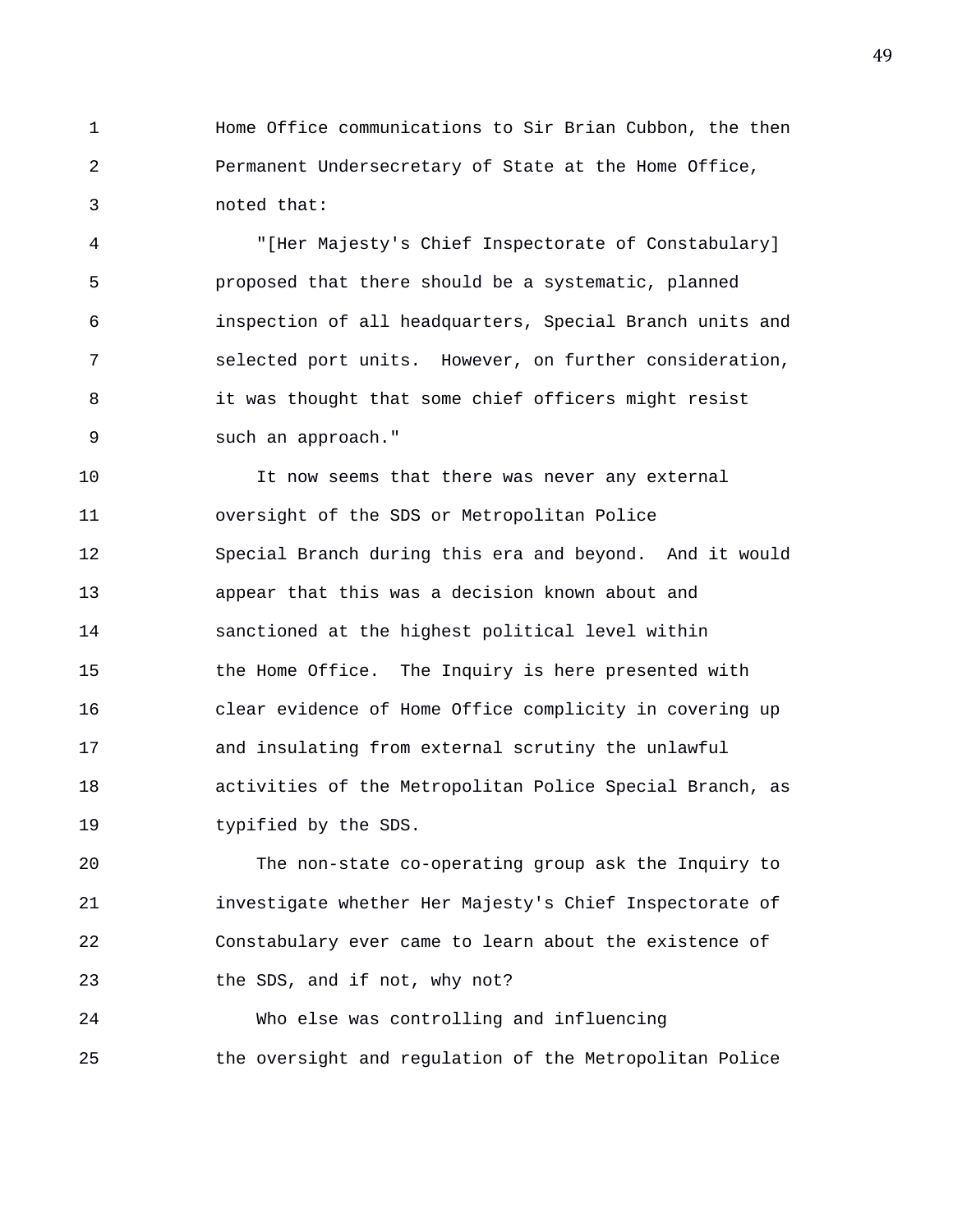1 Special Branch and the SDS, the group ask?

2 Evidence has also emerged that in 1980, it was 3 the Security Services that had a decisive hand in 4 preventing the publication of a new branch terms of 5 reference. This gives the Inquiry an insight into 6 the extent to which the Security Services exercised 7 control over the Metropolitan Police Special Branch. 8 However, the decisive factor, it seems, in closing 9 the door on any form of regulatory framework or revised 10 terms of reference appears to have been the election of 11 Margaret Thatcher in 1979. Mrs Thatcher is noted as not 12 sharing her "predecessors' disquiet about the work of 13 Special Branches".

14 Sir, I'm now going to say a few words about SDS 15 **rules** and training.

16 It was not just the political elite and the 17 Metropolitan Police Special Branch hierarchy that 18 resisted clear rules and guidance on undercover policing 19 and surveillance. Whilst the architect of the SDS, 20 Chief Inspector Conrad Dixon, authored the first 21 guidance on the SDS in his "Penetration of Extremist 22 Groups", dated 26 November 1968, this document seemingly 23 remained buried. This paper ran almost in parallel with 24 the Home Office Circular 97/1969 entitled "Informants 25 who take part in crime".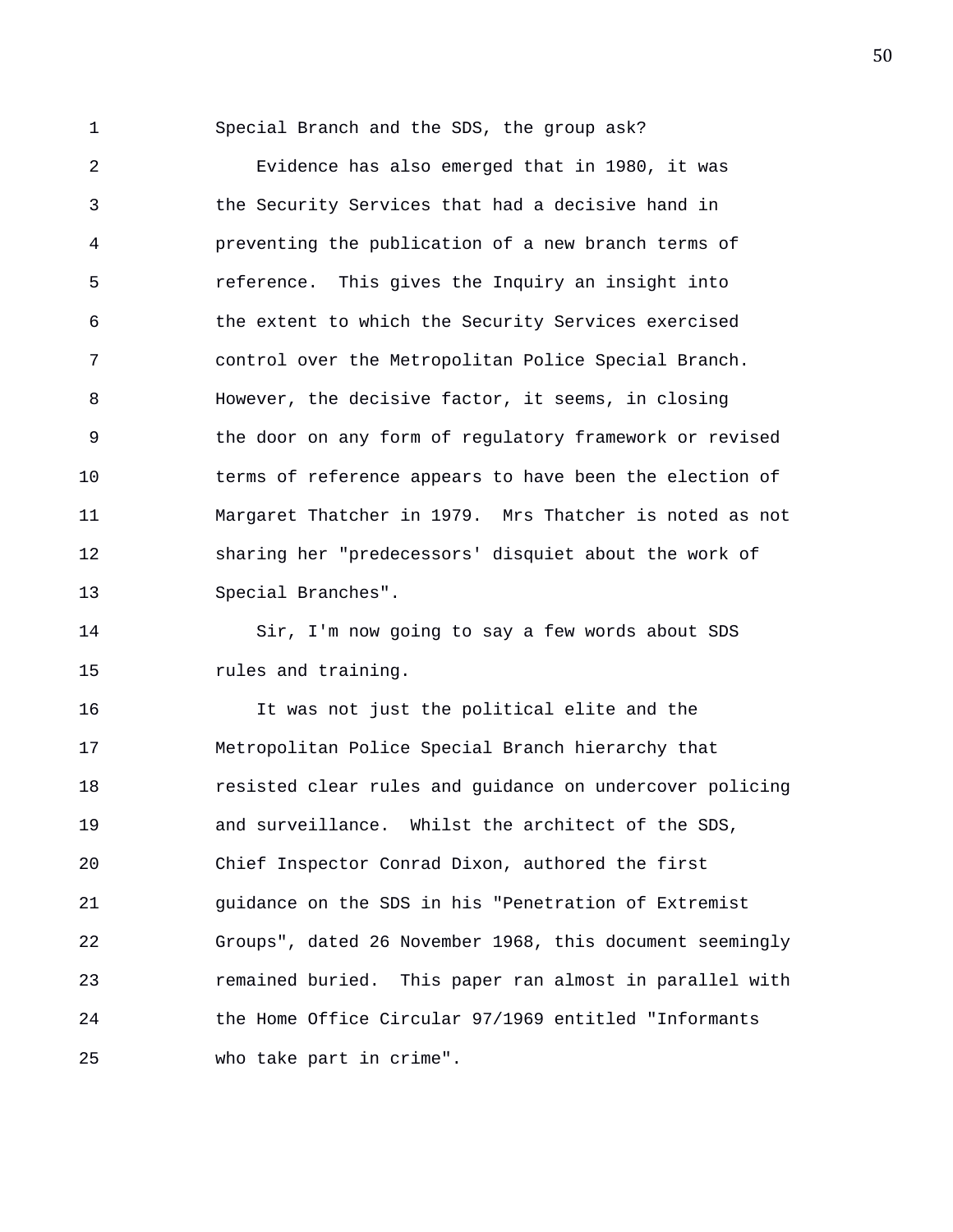1 One would think that these documents would provide 2 early important guidance to the SDS. It seems, however, 3 that they were ignored. Most importantly, these 4 documents suggested that deployments should last no 5 longer than 12 months, in recognition of the stresses of 6 undercover life, unless there were special 7 circumstances.

8 Dixon also directed that members should not "take 9 office in a group, chair meetings, draft leaflets, speak 10 in public or initiate activity". However, these 11 apparent rules were immediately broken, including by 12 Dixon himself. Dixon, along with his fellow 13 undercover officers, not only voted in meetings, but 14 either Dixon or HN329 also penned an article for "Red 15 Camden".

16 The administrator, HN3095, William Furner, who, 17 significantly, is not being called to give evidence in 18 T1, P3, characterises Dixon as having a "very loose 19 reign [sic]", whilst another manager, Riby Wilson, 20 describes him as being "very free and easy". Did this 21 approach become the blueprint for the SDS, the non-state 22 co-operating group ask?

23 Even in the early days, the deployments lasted 24 significantly longer than Dixon himself considered 25 appropriate. We can see that HN68, "Sean Lynch", was in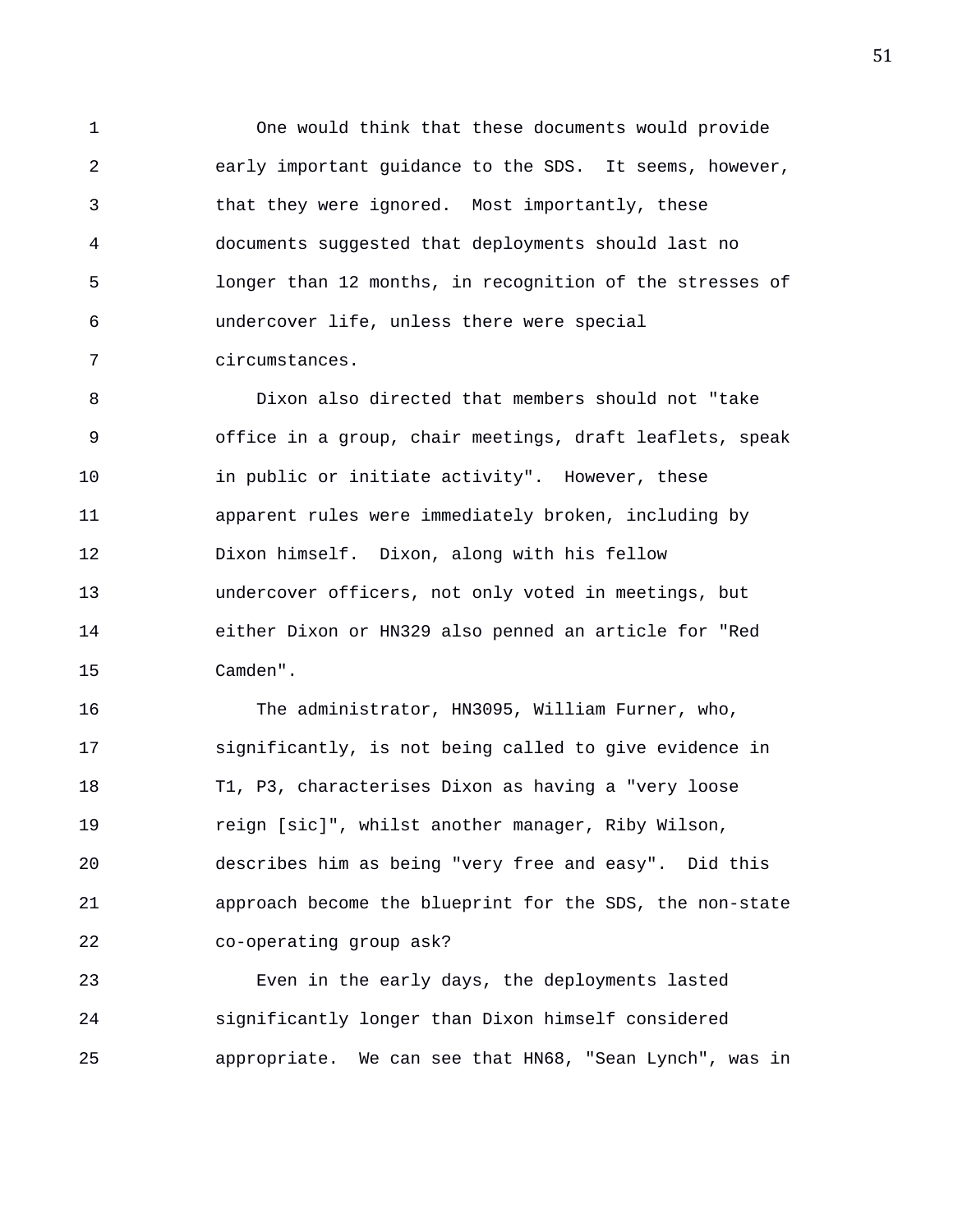1 the field from 1968 to 1973, and by the mid-1970s, 2 HN200, "Roger Harris", was deployed from 1974 to '77, 3 commenting:

4 "I was not told how long I would be in the SDS ... 5 I feel that the first year you find your feet, 6 the middle year is most effective, and in the third year 7 there is a danger you could become careless or 8 overconfident. For example, when I was nearing the end 9 of my deployment, I signed one of my personal cheques in 10 my cover name. I knew the person serving me at the bank 11 and so it was not a problem, but it made me think it was 12 time to stop working undercover."

13 By the mid-1970s, the accepted duration became 14 a standardised four years. We see HN304, "Graham 15 Coates", 76 to 79, we see HN354, Vincent Harvey, 76 to 16 79, HN80, "Colin Clark", 77 to 1982, we see HN106, 17 "Barry Tompkins", 79 to 83, and we see HN155, 18 "Phil Cooper", 1979 to 1984.

19 All of these undercover officers have indicated that 20 they were told or expected their deployment to last 21 around four years. In the words of HN80, to get 22 the return on the investment.

23 According to HN304:

24 "I was told that my deployment would be 4 years. 25 I was told that this was the perfect length because it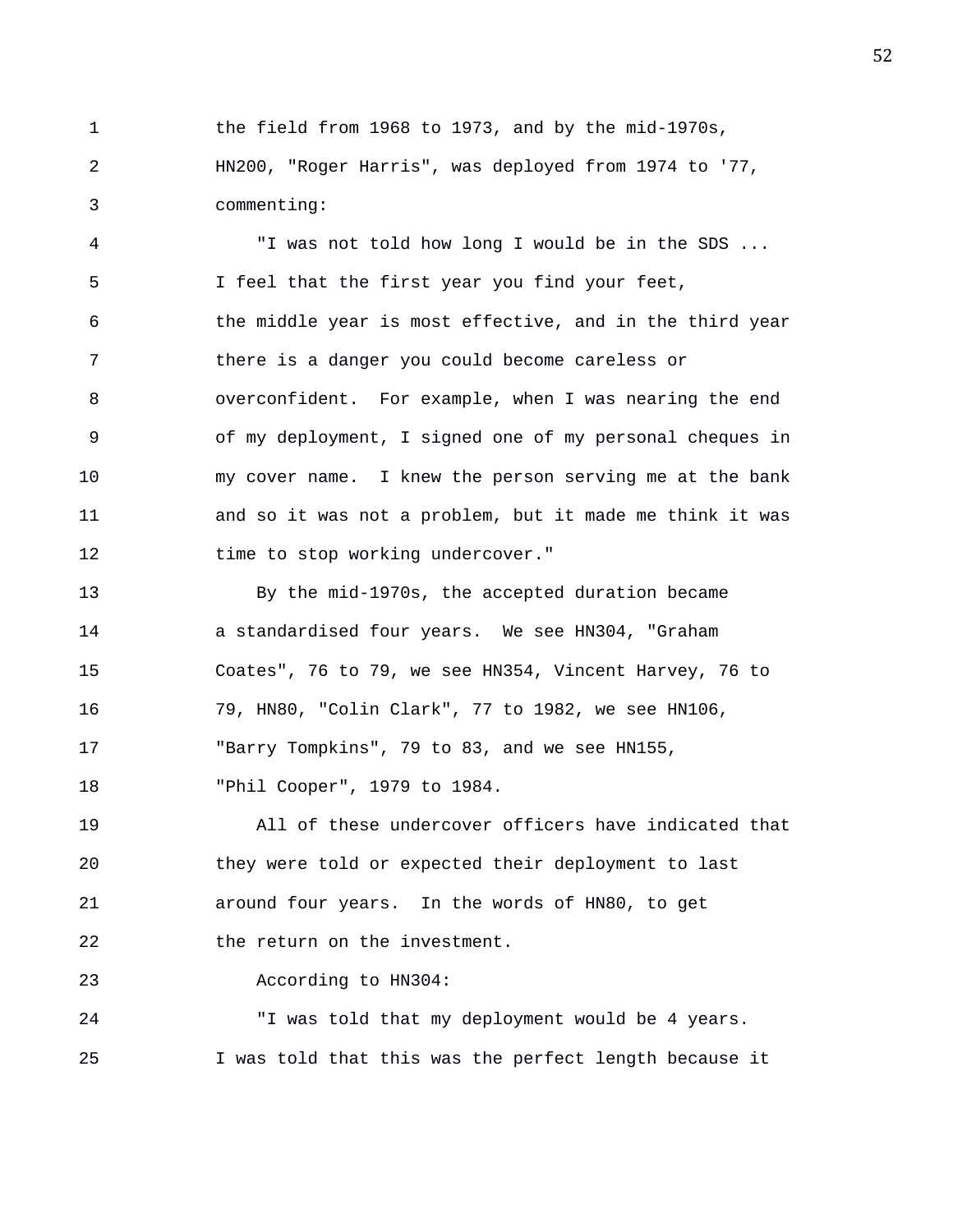1 would take 12 months to become properly efficient, but 2 if the deployment was more than 4 years I would either 3 burn out or become so stressed that I would be 4 ineffective."

5 The four-year deployment remained in place into 6 the 1980s, with the 1982 SDS annual report also noting 7 that a tour of duty in the SDS was "normally a maximum 8 of four years".

9 The non-state co-operating group want to understand 10 whether there was a positive and considered managerial 11 decision to extend all deployments well beyond 12 12 months, and if so, by whom?

13 Were any risks taken into consideration, or were 14 the undercover officers simply allowed to drift on 15 without robust management and clear guidance?

16 The length of deployments is a significant 17 consideration. It is not rocket science that the longer 18 an undercover officer is deployed, the greater chance 19 there is of collateral intrusion, the development of 20 close personal ties, sexual and intimate relationships, 21 misconduct and abuse of power and trust.

22 The extent to which managers knew about the risk of 23 undercover officers engaging in sexual relationships 24 when undercover is both highly sensitive and 25 contentious.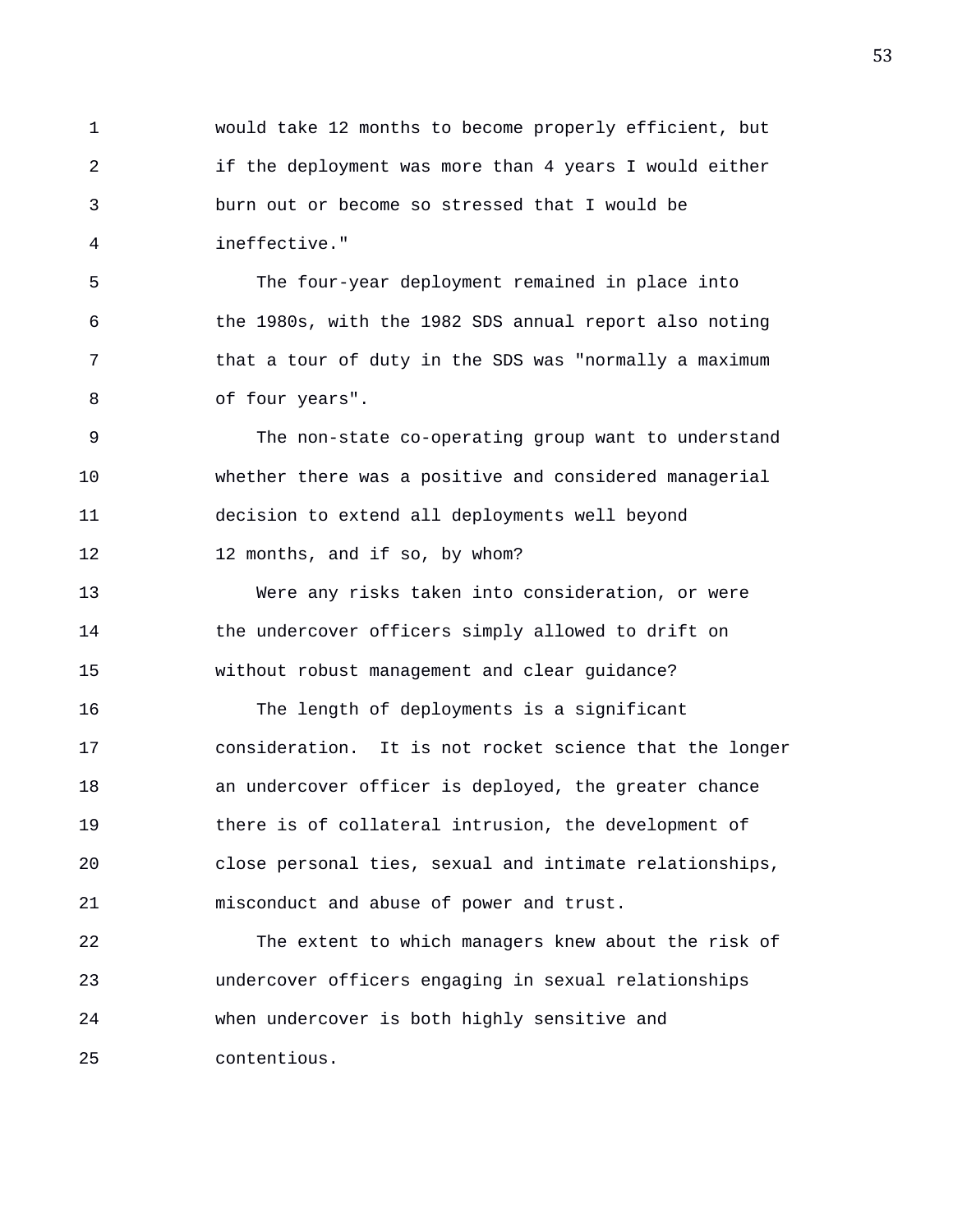1 Roy Creamer says in his witness statement that: 2 "I would give them fatherly advice like not taking 3 drugs, not getting involved with mischief and, not 4 getting illnesses." 5 "Mischief" and "illnesses" are, curiously, not 6 defined. 7 Managers clearly decided that married 8 undercover officers were preferable for deployments. 9 Very few are willing to admit, however, that this was an 10 attempt to guard against sexual activity when 11 undercover. 12 It is of note that David Bicknell, a manager who 13 oversaw the SDS move to S squad in 1974, he states, is 14 quoted as staying: 15 "The reason married men were favoured is because it 16 was considered that there would be less temptation for 17 them to enter into inappropriate relationships with 18 women. The maximum that an officer was allowed to be 19 a 'hairy' was two years, this was considered an absolute 20 rule."

21 If there was an absolute two-year rule, why was it 22 so blatantly broken? Did the managers simply ignore 23 the obviously risks, knowing what the inevitable 24 consequences might be, particularly regarding 25 inappropriate relationships?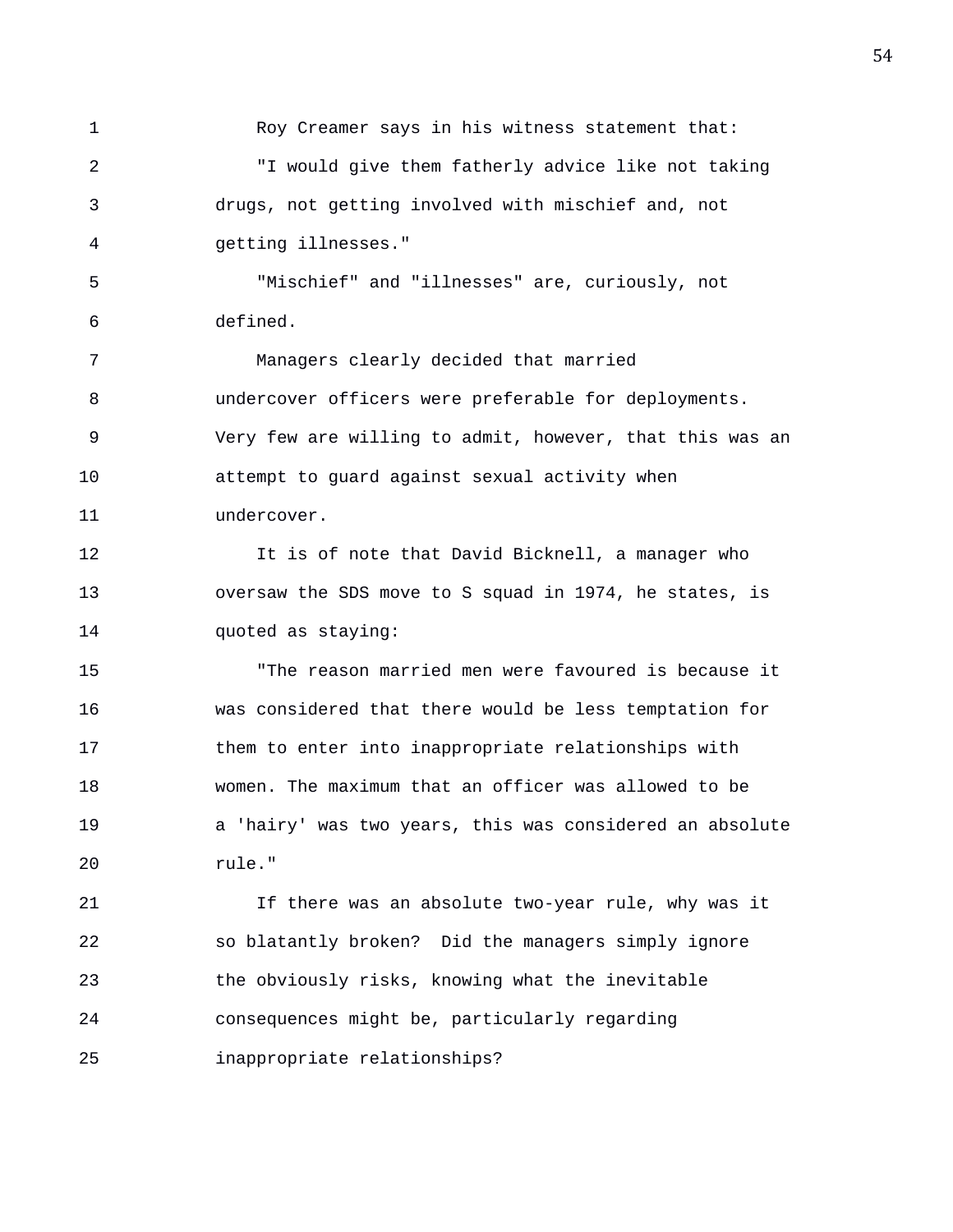1 In terms of training, the undercover officers who 2 gave evidence in T1 P1 and P2 have told this Inquiry 3 that the early guidance documents referred to above were 4 not shown to them by managers, but some did seem to know 5 from their basic police training that they should not 6 commit crimes or have relationships when undercover. In 7 the very early years of the SDS, Roy Creamer and 8 Conrad Dixon had significant knowledge of left-wing 9 politics, and would provide political briefings. 10 However, apart from some time in the back office, 11 undercover officers reported having no, or very scant, 12 training. There was certainly no trainings for 13 undercover officers about not actively participating in 14 groups, what intelligence to collect and privacy 15 concerns.

16 Now, some officers have given evidence in closed 17 hearings in Tranche 1, phase 4; T1 P4. These officers 18 have reported the existence of a large, possibly black 19 loose-leaf folder with notations from previous officers 20 on tradecraft. Why have all the undercover officers who 21 have already given evidence in the open hearings not 22 referred to this folder, the non-state 23 co-operating group ask?

24 This Inquiry must, we say, look at the basic police 25 training given to all undercover officers whilst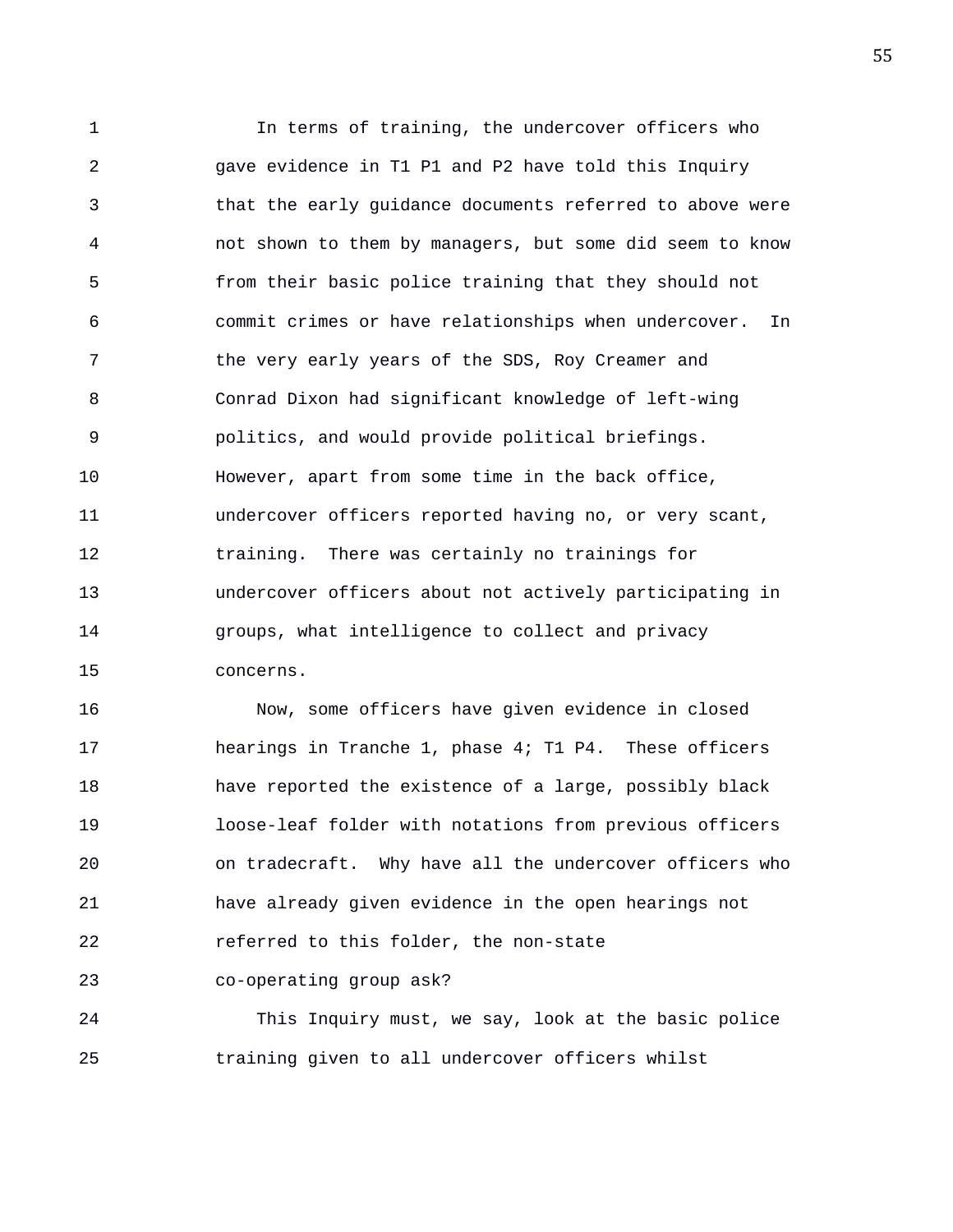1 attending police staff college at Bramshill. Police 2 officers must surely have received basic training on 3 legal principles and professional conduct, such as the 4 lawfulness of entering a property without a search 5 warrant, engaging in sexual relationships whilst on duty 6 and participating in crimes.

7 If so, how did undercover officers, and indeed any 8 of the managers, reconcile this training with 9 the undemocratic and illegitimate system of undercover 10 policing that they encountered when they joined the SDS?

11 It is also important for the Inquiry to explore how 12 managers themselves were trained. All the witness 13 statements to date note that managers did not receive 14 any training other than learning on the job, however, 15 some managers previously worked in either B Squad or 16 C Squad.

17 It will be important for the Inquiry to understand 18 how prior management and police experience in the wider 19 Metropolitan Police Special Branch influenced policing 20 tactics developed by the SDS.

21 Separately, how did inexperienced managers, such as 22 Derek Brice and Geoffrey Craft, neither of whom had 23 either worked undercover in the SDS, learn about 24 tradecraft? Did they also read the black loose-leaf 25 folder in the back office?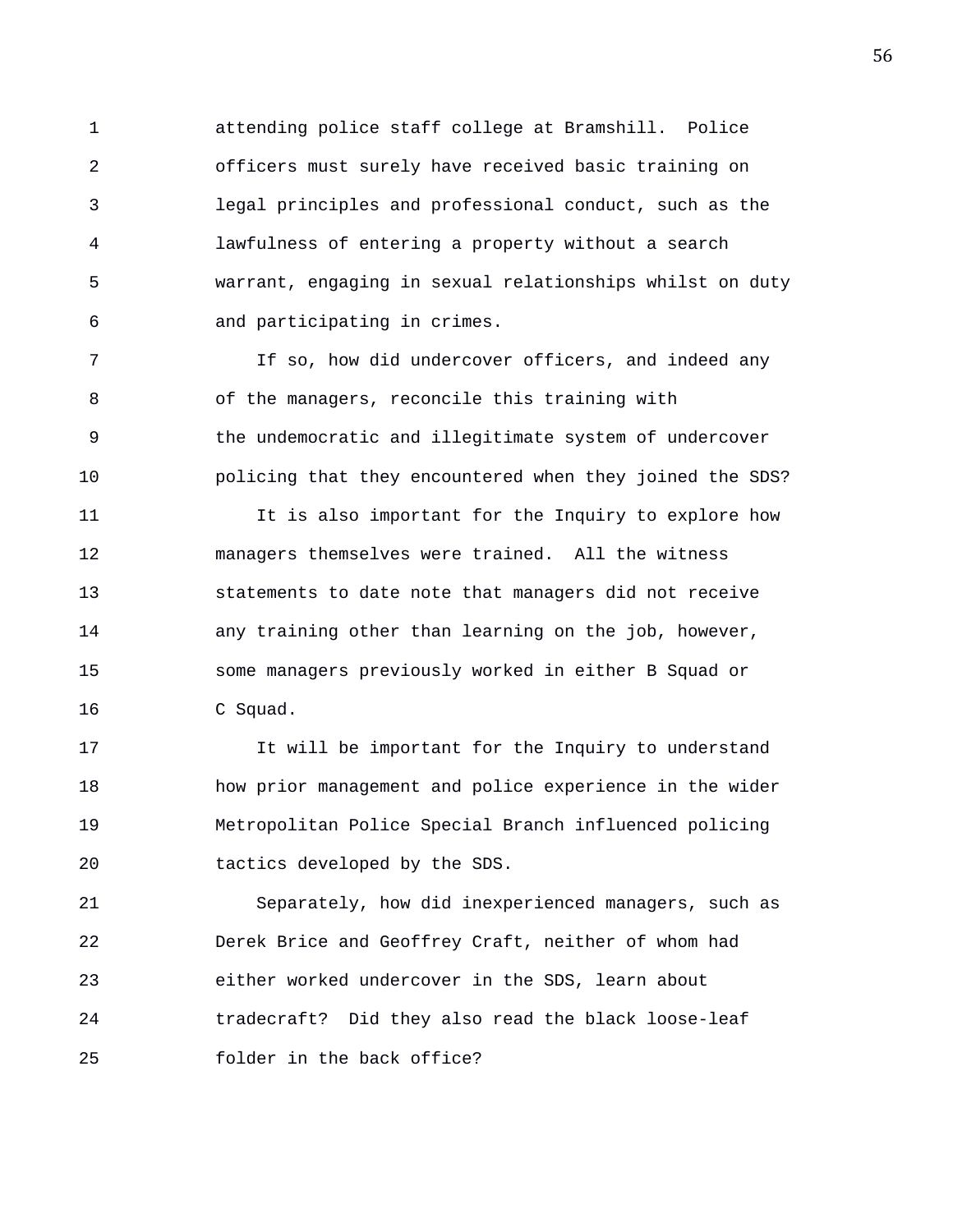1 The evidence to be heard from managers in T1 P3 on 2 training and the evolution of tradecraft is of 3 particular importance to the bereaved families of 4 deceased children, whose identities were used by 5 the SDS. This is the period when the practice began, 6 and the evidence from the managers is highly relevant to 7 how that practice became normalised within the SDS, 8 leading to its adoption as a tactic by the National 9 Public Order Intelligence Unit.

10 The theft of the identities of deceased children was 11 an immoral and unlawful practice that set the tone for 12 a unit that operated outside the usual legal and moral 13 strictures of policing.

14 I am now going to make some comments on the topic of 15 empire building, funding and justification for the SDS.

16 The non-state co-operating group do not accept that 17 the MPS's public order explanation could ever justify 18 and render lawful the activities of the SDS. Without 19 prejudice to that view, it is, however, clear that 20 the public order justifications put forward on behalf of 21 the MPS, the Metropolitan Police Special Branch and SDS 22 simply do not stand up to scrutiny.

23 The figures punished by Stephen Taylor QC in 24 January 2015 show the SDS budget allocation from 25 the Home Office rose significantly, from £3,000 in 1969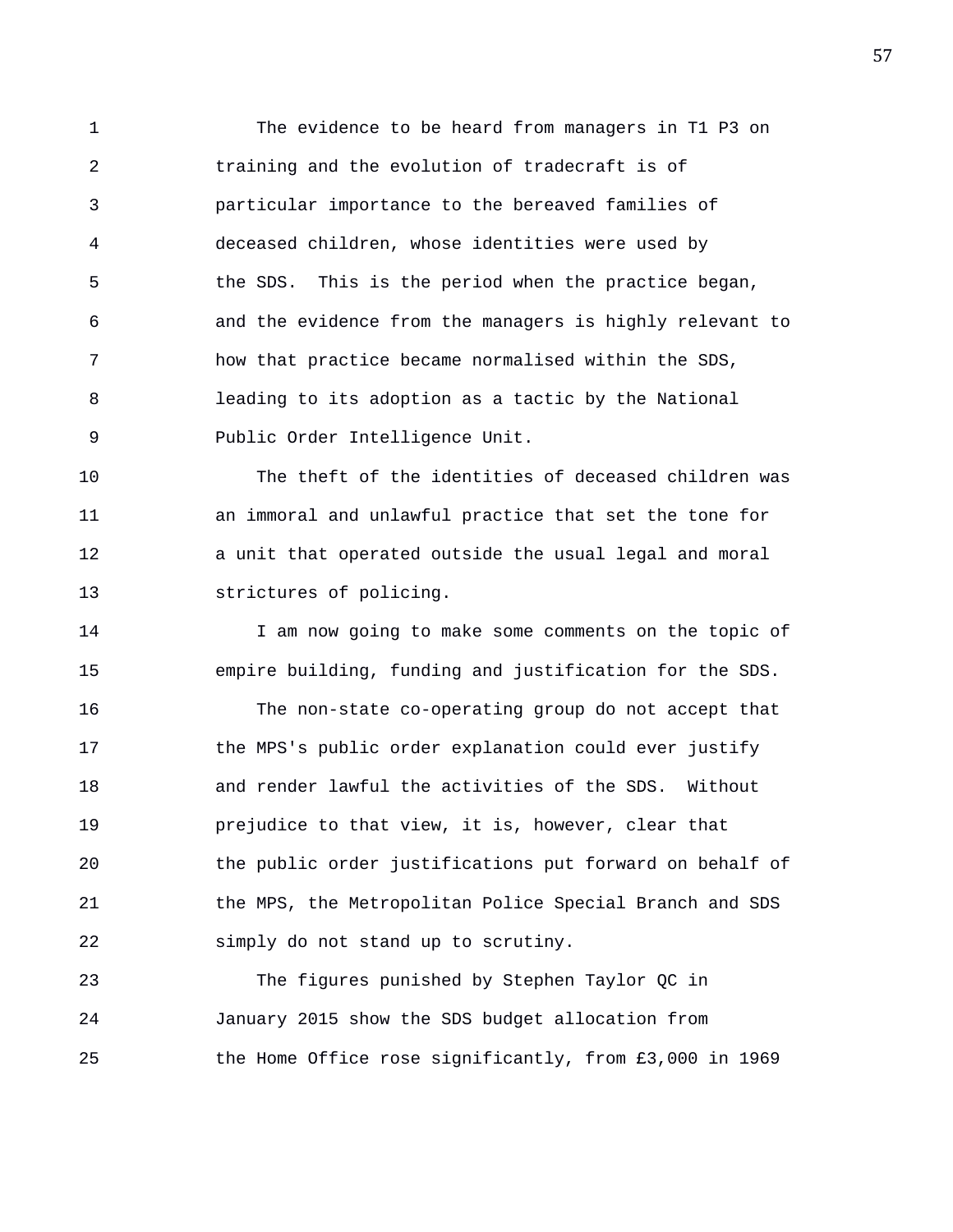1 to £8,600 in 1975 to 1976, and to 30,000 in 1982 to 2 1983. However, within the vast quantity of undercover 3 reporting before this Inquiry there is very little 4 evidence of reporting relevant to public disorder, 5 the apparent raison d'être of the SDS. The overwhelming 6 majority of undercover surveillance or reporting 7 disclosed to date focused on organisations that had 8 absolutely no ability to be genuinely subversive, and, 9 as already established, this surveillance was known to 10 be unlawful.

11 Certain managers in T1 P3 seek to explain the lack 12 of public order reporting by focusing on the fact that 13 disclosure for this Inquiry was largely obtained from 14 the Security Services, and that there are 15 apparently significant amounts of missing documents on 16 SDS public order policing. This is simply not credible. 17 There is little evidence within the T1 disclosure to 18 support managers' assertions that the SDS was in fact 19 successful in public order policing.

20 The documents disclosed for T1 show that, for a 21 large part of the era under consideration by this 22 Inquiry, public disorder was on the wane. 23 The memorandum of 19 March 1976, prepared for the 1975 24 SDS annual report by Chief Inspector Derek Kneale notes 25 that: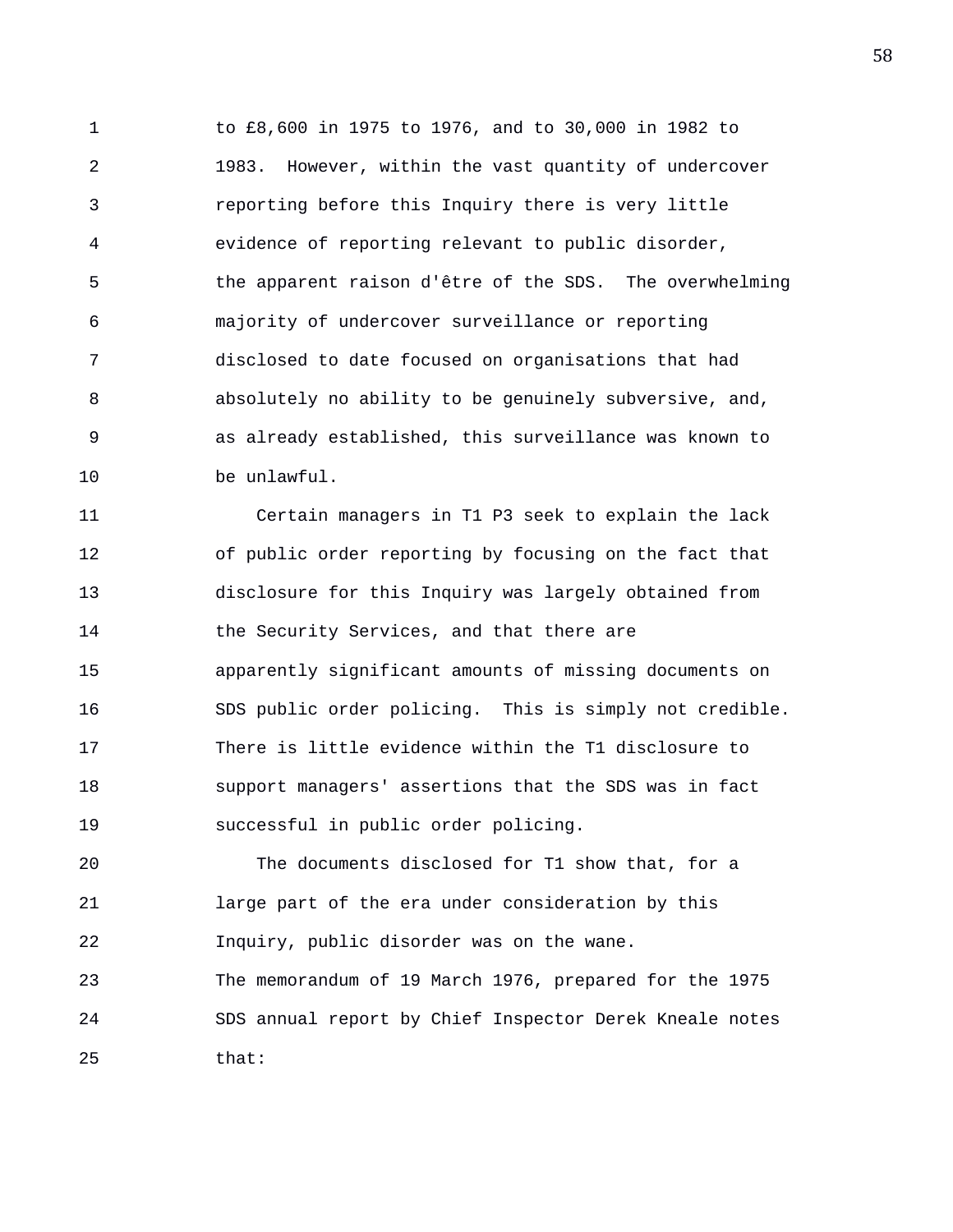1 "There has, over the past years, been a decline in 2 the disorders associated with political demonstrations." 3 This annual report states that the biggest 4 demonstration in 1975 had been organised by the National 5 Abortion Campaign, which attracted 15,000 to 20,000 6 supporters, but it was noted that:

7 "Although this was a very emotive issue, there was 8 no disorder."

9 The 1976 annual report, authored by Chief Inspector 10 Geoffrey Craft, seeks to justify the continuation of 11 the SDS, not because it predicted and prevented 12 significant public disorder in the previous year, but 13 rather the exact opposite. The SDS had saved police 14 time and numbers by showing that there was no threat to 15 public disorder from planned demonstrations. 16 Geoffrey Craft even boasts to the Home Office that this 17 proved that "demonstration assessment has been tuned 18 into a fine art".

19 Establishing that there was no risk of public 20 disorder to save police resources does not justify 21 the gross and unlawful infringement of rights and the 22 invasion of privacy perpetuated by the SDS.

23 The targeting of the Workers Revolutionary Party by 24 the SDS provides another perfect example of how far 25 the SDS had drifted further into unlawful and shadowy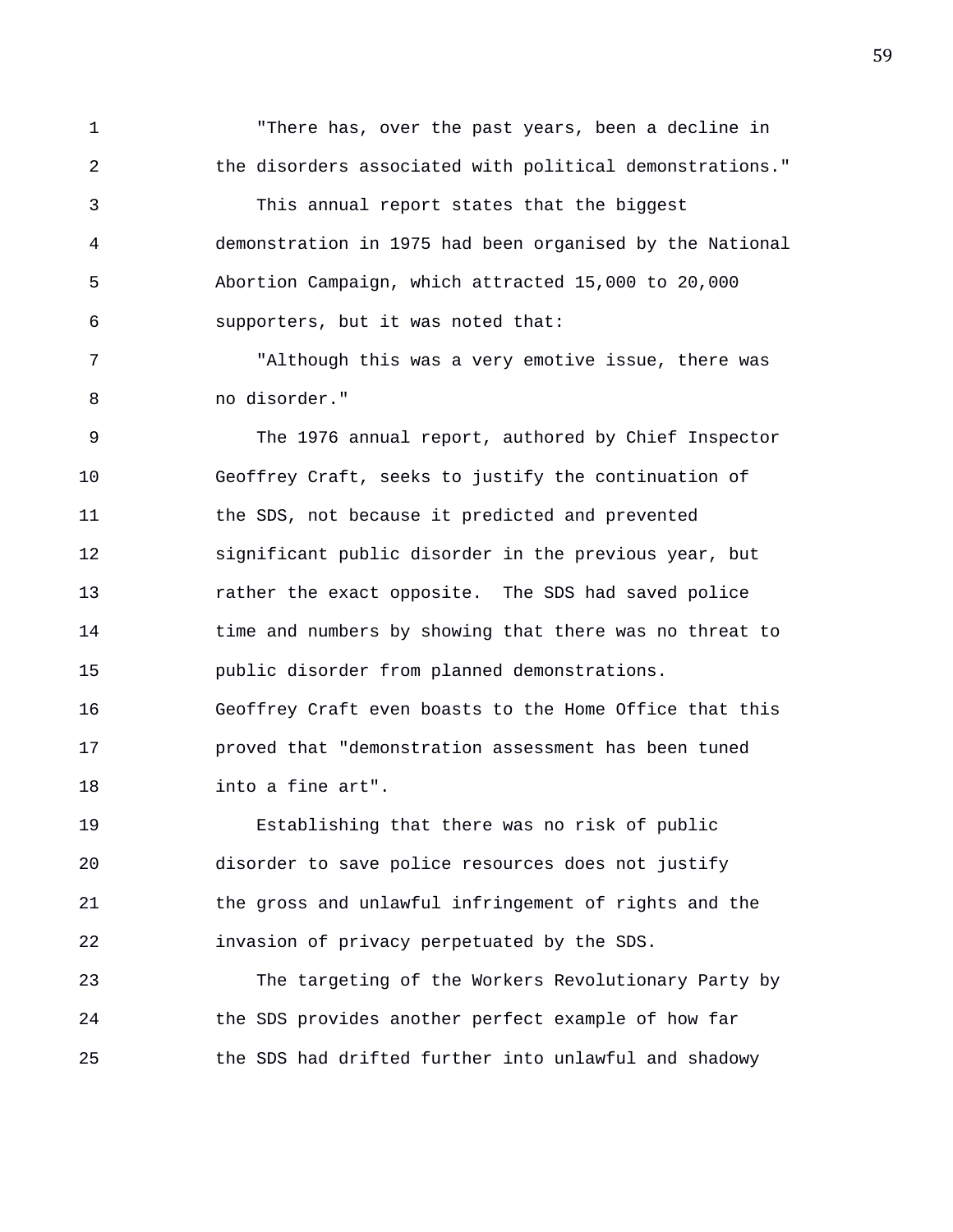1 work that posed to threat to public order.

2 How can managers giving evidence to this Inquiry be 3 so sure that the SDS was making a positive and important 4 contribution to public order policing during this T1 5 era? Is there any evidence that they were qualitatively 6 assessing the usefulness of SDS reporting from a public 7 order perspective? Is there any evidence that they 8 sought and obtained feedback from their "clients" in 9 public order divisions? The answer can only be no.

10 It is clear from the managers' evidence to date that 11 they are seeking to distance themselves from having any 12 responsibility for assessing or questioning 13 the qualitative value of undercover reporting.

14 In terms of feedback, David Smith, the first officer 15 manager in the SDS between October 1970 and 16 October 1974, does not recall ever getting feedback from 17 the recipients of the intelligence.

18 There is, however, a rare document in the T1 19 disclosure from 1978, which is a memorandum from 20 the then newly appointed detective chief inspector of 21 the SDS, HN135, "Michael Ferguson", to the detective 22 chief superintendent of S Branch. This material is 23 a defensive response to criticism apparently made by 24 a department's deputy assistant commissioner about 25 the accuracy of SDS intelligence from an ANL rally.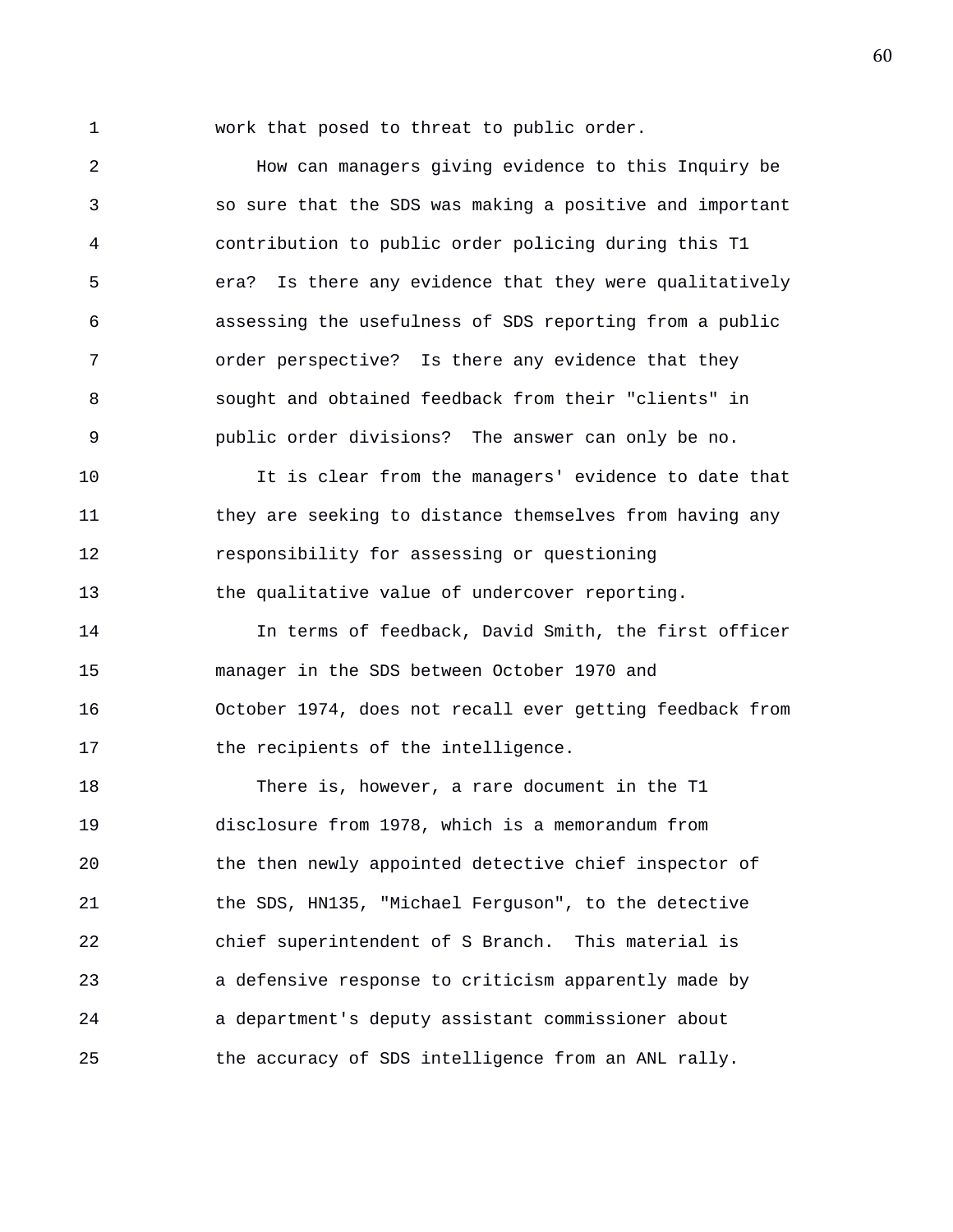1 The usefulness of the SDS to public order policing is 2 best summarised by Roy Creamer, when he states that:

3 "The idea that the SDS would find out and reveal 4 plans was wishful thinking, I think."

5 In terms of Metropolitan Police Special Branch 6 institutional analysis of the SDS contribution to public 7 order policing, the most significant attempt at a review 8 in the T1 era occurred on 24 February 1976. This is 9 when Commander Matt Roger tasked chief inspector of 10 S squad, Rollo Watts, to set up a study group to assist 11 in the forthcoming request for funding from 12 the Home Office. Watts was asked to undertake 13 a "complete review of the squad" in light of the fact 14 that:

15 "Over the past 7 years, however, this form of 16 political activity by minority extremist groups has 17 dwindled considerably and with the exception 18 of Red Lion Square conflict in 1974 and possibly one or 19 two other incidents of deliberate confrontation, 20 upsurges in violence on the streets have become less and 21 less frequent". 22 Now, three questions were posed, one of which was:

23 "What proportion of the overall intelligence 24 gathered is of primary benefit towards assisting uniform 25 police officers to control public meetings and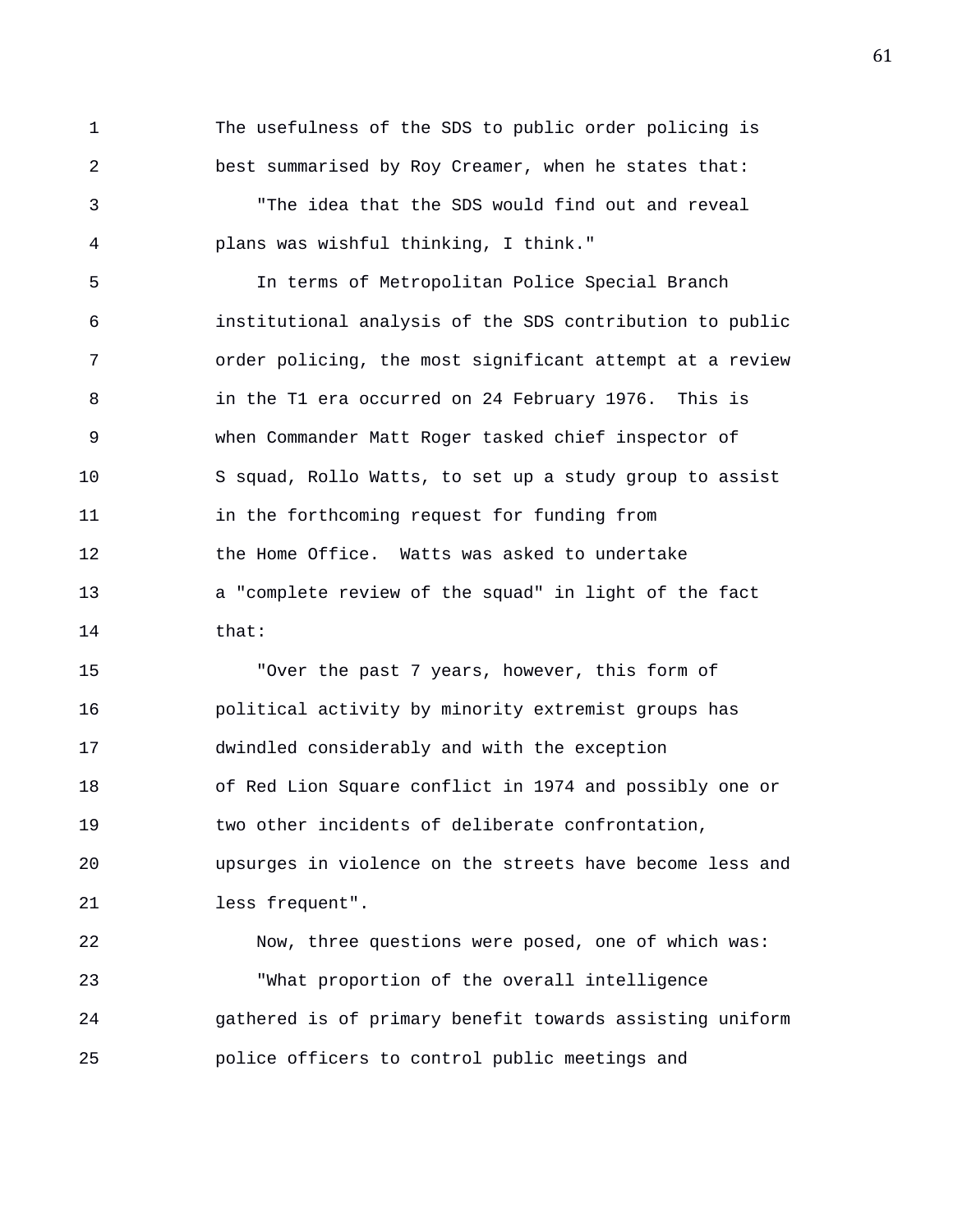1 demonstrations, and that which is of interest mainly to 2 the Security Service?"

3 Chief Superintendent R Wilson, HN332, and Chief 4 Inspector Derek Kneale, and Detective Inspector 5 Geoffrey Craft were all part of the group under Watts. 6 In his report back, Watts vigorously made the case for 7 the continuation of the SDS. However, what is notable 8 is that his report does not answer the question posed 9 above on how much SDS work was dominated by 10 the Security Services. What is both clear and 11 significant, however, is an emphasis by Watts on 12 the importance of the SDS intelligence for 13 the Security Services. Watts dodged the public order 14 question, because no doubt he well understood that 15 the vast majority of what the SDS were doing was deeply 16 problematic and unjustifiable surveillance for 17 the Security Services.

18 This was clearly a loss opportunity for senior 19 managers to give an honest appraisal of the utility, 20 justification and indeed lawfulness of the SDS, and to 21 face up to the precise extent to which their role had 22 become dominated by intelligence collection for 23 the Security Services.

24 Now, the SDS managers insist that the SDS benefited 25 and improved the Metropolitan Police Special Branch's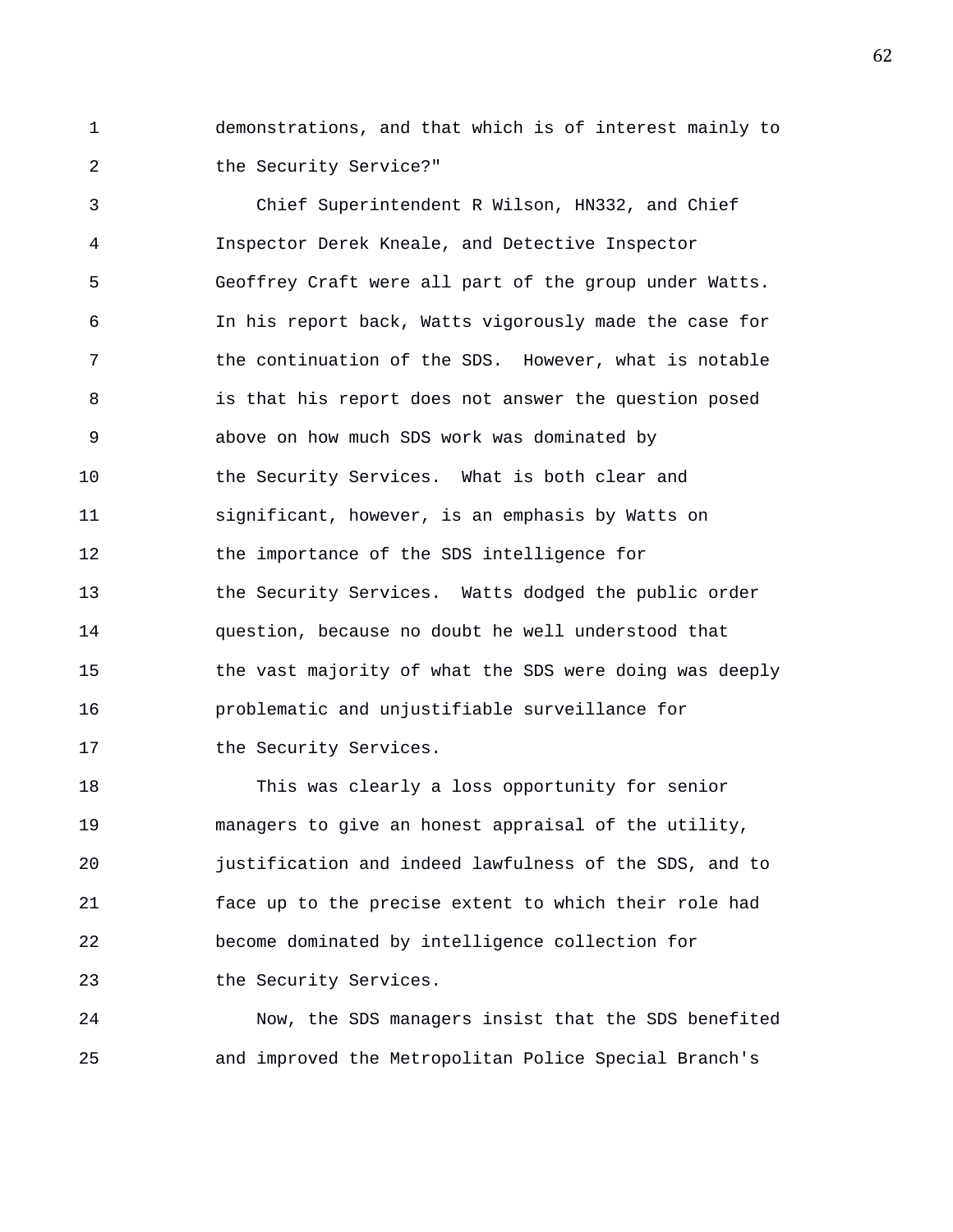1 attitude to public order policing. However, this does 2 not stand up to scrutiny. The significant public order 3 events of this era, namely Red Lion Square, Southall and 4 Lewisham, were not preempted or policed successfully 5 because of the work conducted by the SDS. 6 The demonstration at Southall was undoubtedly 7 a catastrophic failure of Metropolitan Police 8 Special Branch policing, which resulted in the death of 9 a teacher, Blair Peach.

10 HN41, who gave evidence in the secret hearings in T1 11 P4, spoke of "disastrous mistakes" in the public order 12 **planning for Southall, and that:** 

13 "There was a perception that the public order branch 14 weren't perhaps as receptive to some of our ideas as we 15 thought they might have been. That was the impression 16 I got from the management because the Met with [redact] 17 and then with Southall, had had sort of significant 18 problems that perhaps they needn't have had."

19 The left wing and campaign groups that the SDS 20 targeted were an inevitable reaction to the injustices 21 in society not the cause of public disorder. 22 The failure of the SDS operations at Red Lion Square, 23 Southall and Lewisham was the failure to recognise that 24 the fundamental cause of public disorder at such events 25 was public revulsion against fascist mobilisations and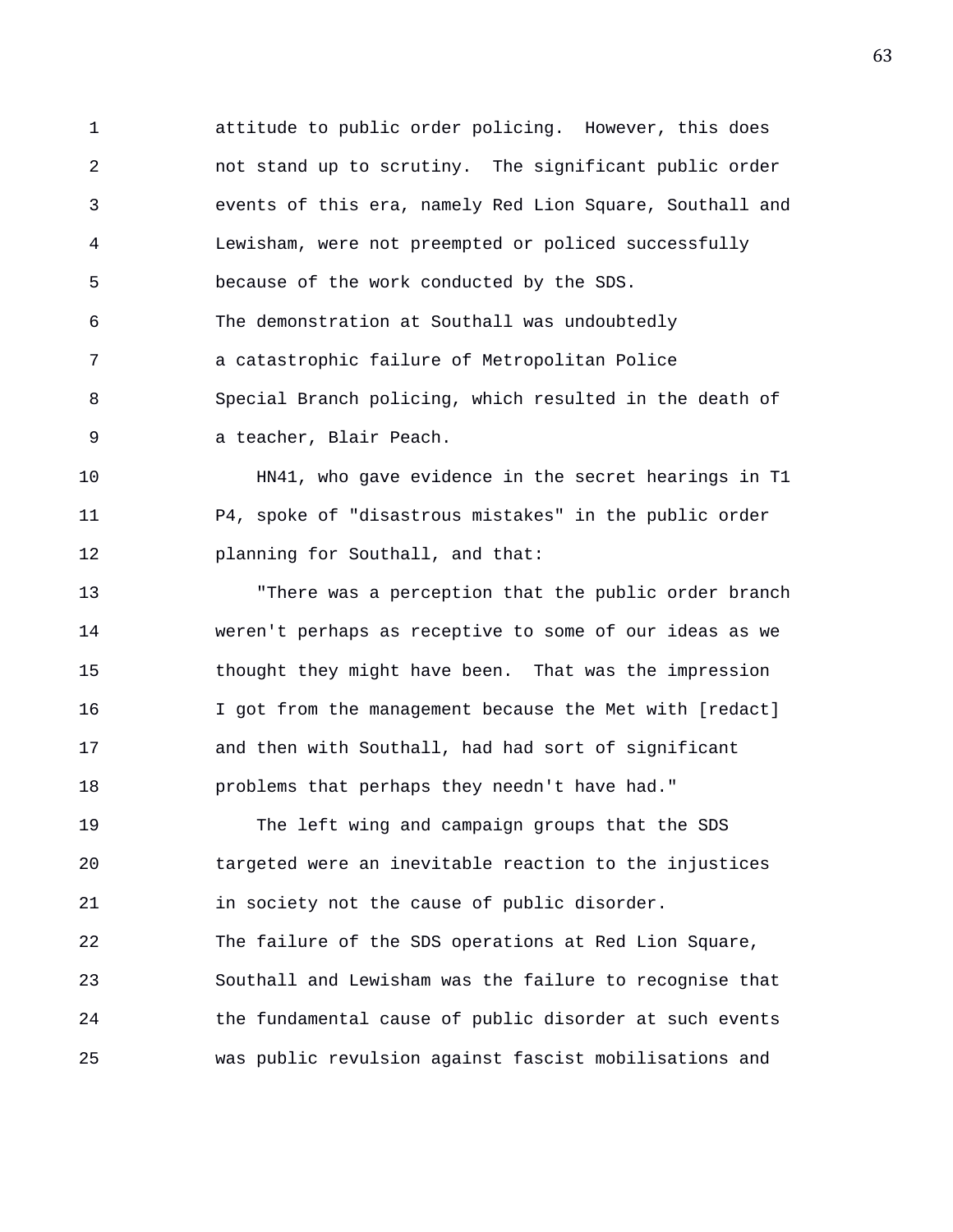1 the police being seen to protect them.

2 The managers were ultimately responsible for 3 the quality, accuracy and relevance of the reporting 4 being produced by their undercover officers whom they 5 managed. There is evidence to suggest that some 6 managers were aware of this, and either tailored 7 the reporting or turned a blind eye to irrelevant 8 reporting.

9 Roy Creamer comments in his witness statement that: 10 "Conrad Dixon and I would discuss the information 11 and I would then draft what I thought we should say in 12 the report. I would put into words what I knew he ought 13 to be saying. I was like Radar from M\*A\*S\*H."

14 The reference to Radar from M\*A\*S\*H is both 15 significant and telling.

16 Derek Butler commented that this type of SDS 17 deployment resulted in undercover officers becoming 18 embedded for long periods when there was no scope for 19 public order reporting and hence:

20 "Subconsciously at least they felt obliged to 'earn 21 their keep' by turning in reports on membership, start 22 points for further enquiries and the internal dynamics 23 of their group. This may have occasionally included 24 gossip or irrelevance."

25 Despite appreciating that undercover officers were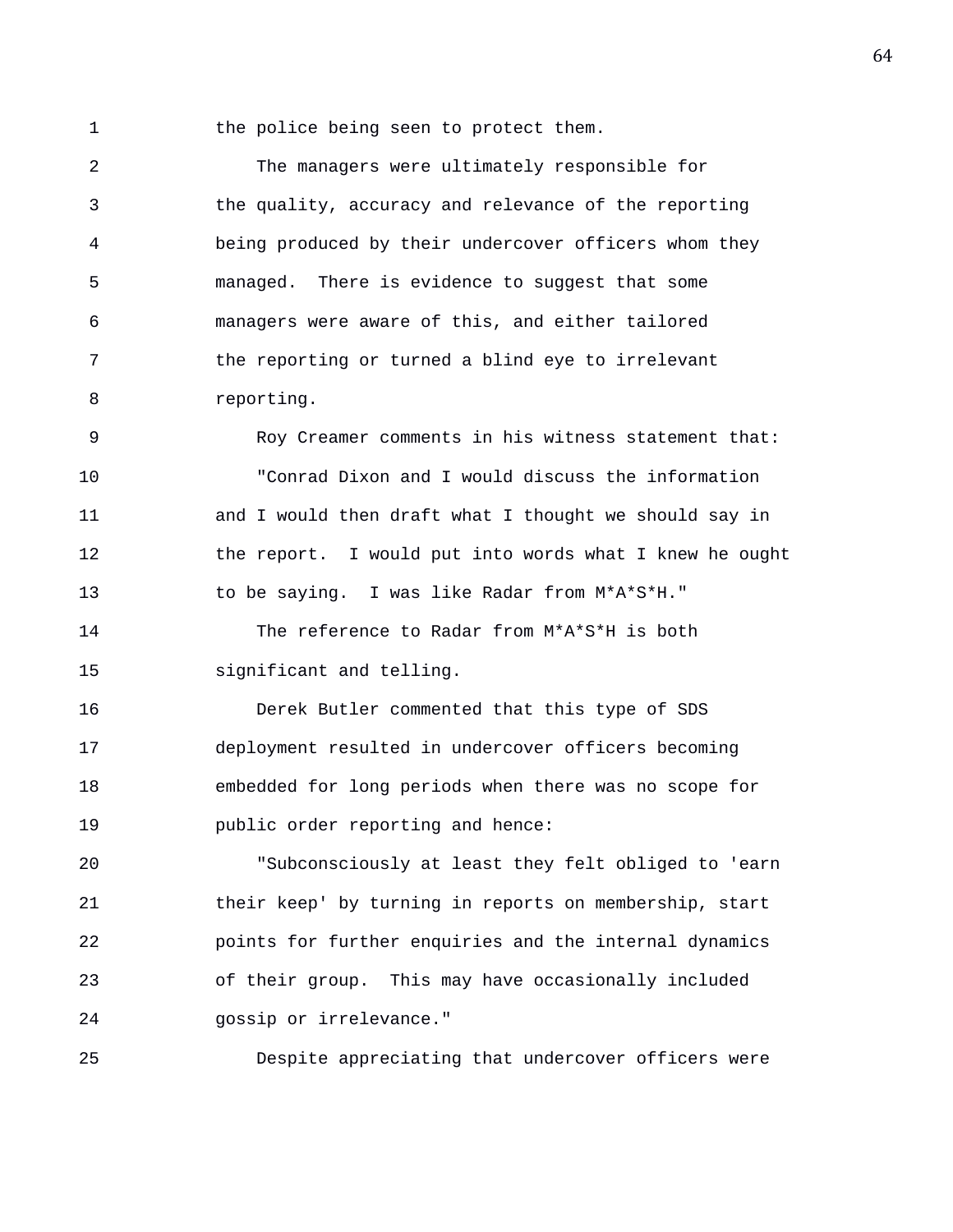1 reporting gossip and irrelevance, the managers giving 2 evidence in T1 did not, by their own admission, 3 undertake robust qualitative analysis of SDS reporting. 4 They did not assess its value and usefulness in 5 the public order field, or indeed in countering 6 subversion. They did not see the threat assessments 7 produced, if indeed any were produced, from SDS 8 reporting. And they did not obtain regular feedback.

9 This underscores a significant and systemic flaw at 10 the heart of the SDS. Managers did not conduct 11 a detailed cost-benefit analysis weighing up 12 the collateral damage that might be caused against 13 the true value of the intelligence being obtained. As 14 a result, they failed to consider the threat to freedom 15 of speech and democratic principles posed by the SDS. 16 These were obvious matters that were being raised in 17 public, in Parliament, and went to the heart of 18 the lawfulness and justification of the activities of 19 the SDS.

20 The non-state co-operating group want to know why 21 these issues were not considered at the time. Why 22 was there such a fundamental lack of critical thinking? 23 These were important questions, because it was 24 the duty of managers to write in an honest way to 25 the Home Secretary to request an extension of funding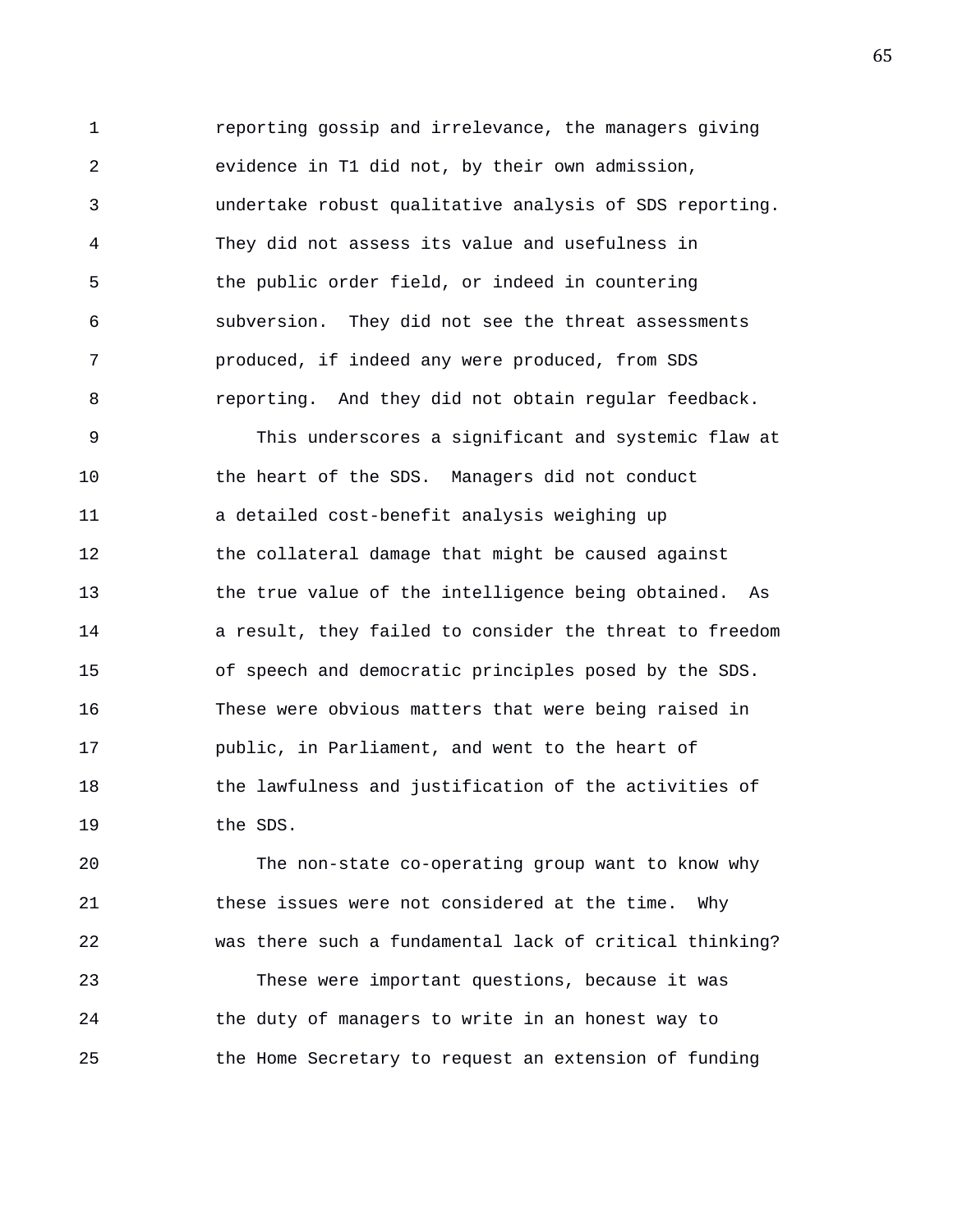1 for the continuation of the SDS. As Geoffrey Craft 2 states:

3 "The Annual Reports were directed to the Home Office 4 and pointing out the value of the SDS in terms of public 5 order and seeking continuation for another year."

6 In signing off the annual reports and the 7 accompanying memoranda, a manager, as a senior police 8 officer, must have known that they were confirming 9 the contents as accurate. The suggestion by 10 Trevor Butler that his role was merely "editorial" is 11 not only a staggering admission of managerial failure, 12 but also a blatant attempt to create distance from 13 documents that are obviously flawed and misleading.

14 I now turn to targeting and justification.

15 The Inquiry is tasked to answer several fundamental 16 questions on the targeting of infiltrated groups. This 17 is vital to understanding what went wrong and why. On 18 the face of existing evidence, these were unlawful, 19 ideologically motivated and profoundly undemocratic 20 political policing operations. There was no reasonable 21 policing purpose proportionate to the level of intrusion 22 involved.

23 The answers to the above questions on targeting 24 should have formed the bedrock of any possible 25 justification of the lawfulness or necessity of these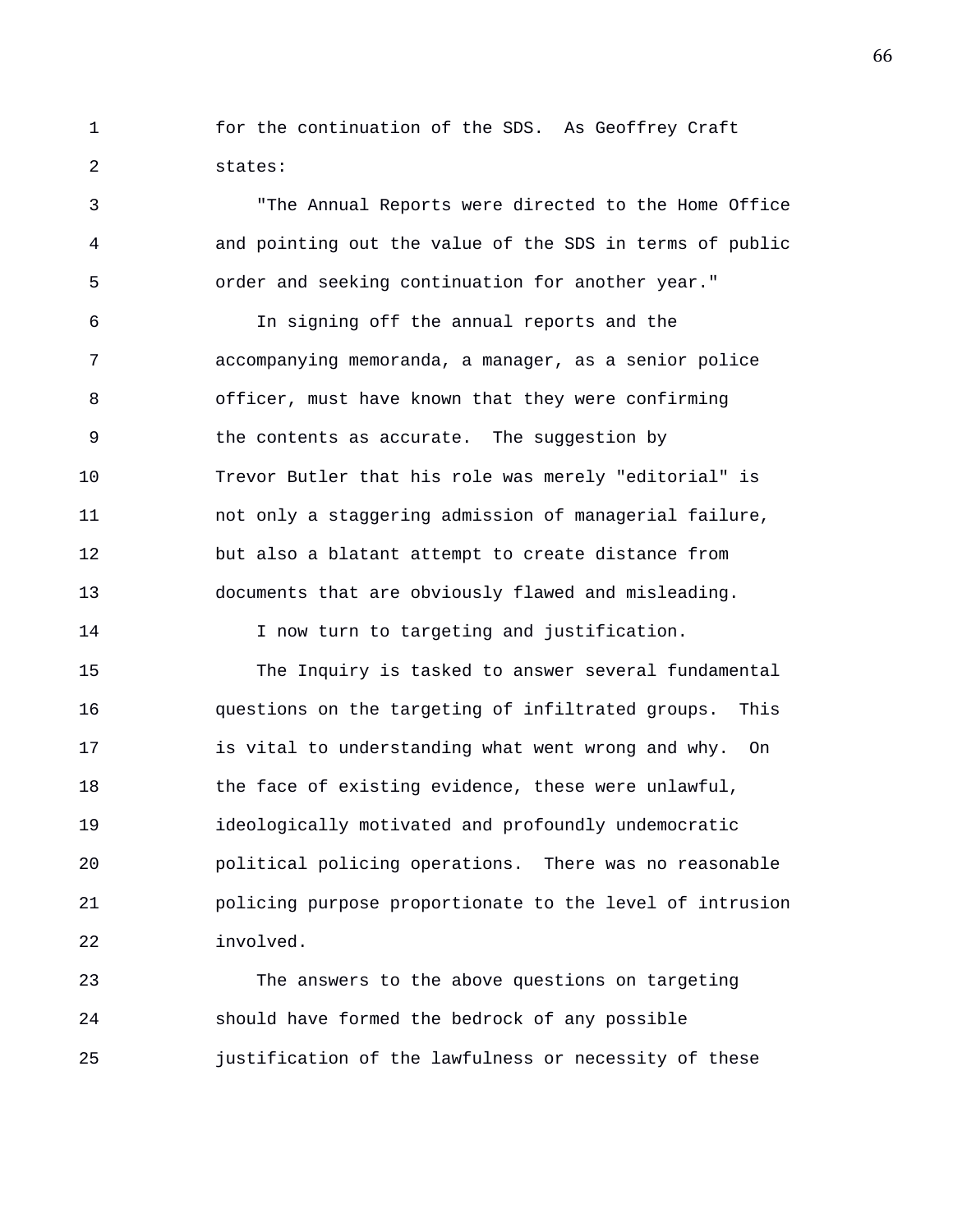1 operations. Vague or non-existent answers are therefore 2 damning in themselves; and only serve to confirm what 3 the evidence already suggests: that these operations 4 were unjustified and unjustifiable violations of 5 people's privacy and political rights, and that they 6 were unlawful and unnecessary in a democratic society.

7 The evidence from undercover officers paints a mixed 8 picture on targeting. As the SDS evolved following 9 the Grosvenor Square demonstrations, some 10 undercover officers stated that they were tasked to 11 infiltrate specific groups, whilst others described 12 largely having a free rein and often drifting around 13 left-wing or anarchist groups, reporting on whatever or 14 whoever they came across.

15 In terms of public order, the managers suggest that 16 they were not fully responsible for targeting decisions. 17 Both Barry Moss and Geoffrey Craft suggest that 18 targeting came from C Squad, with references to daily 19 discussions between the commander of operations and his 20 operational chief superintendents.

21 The managers within the SDS did influence and 22 control targeting to some extent. For example, 23 Barry Moss admits that on his arrival he considered 24 that:

25 "[The] unit was a bit heavy on the [Socialist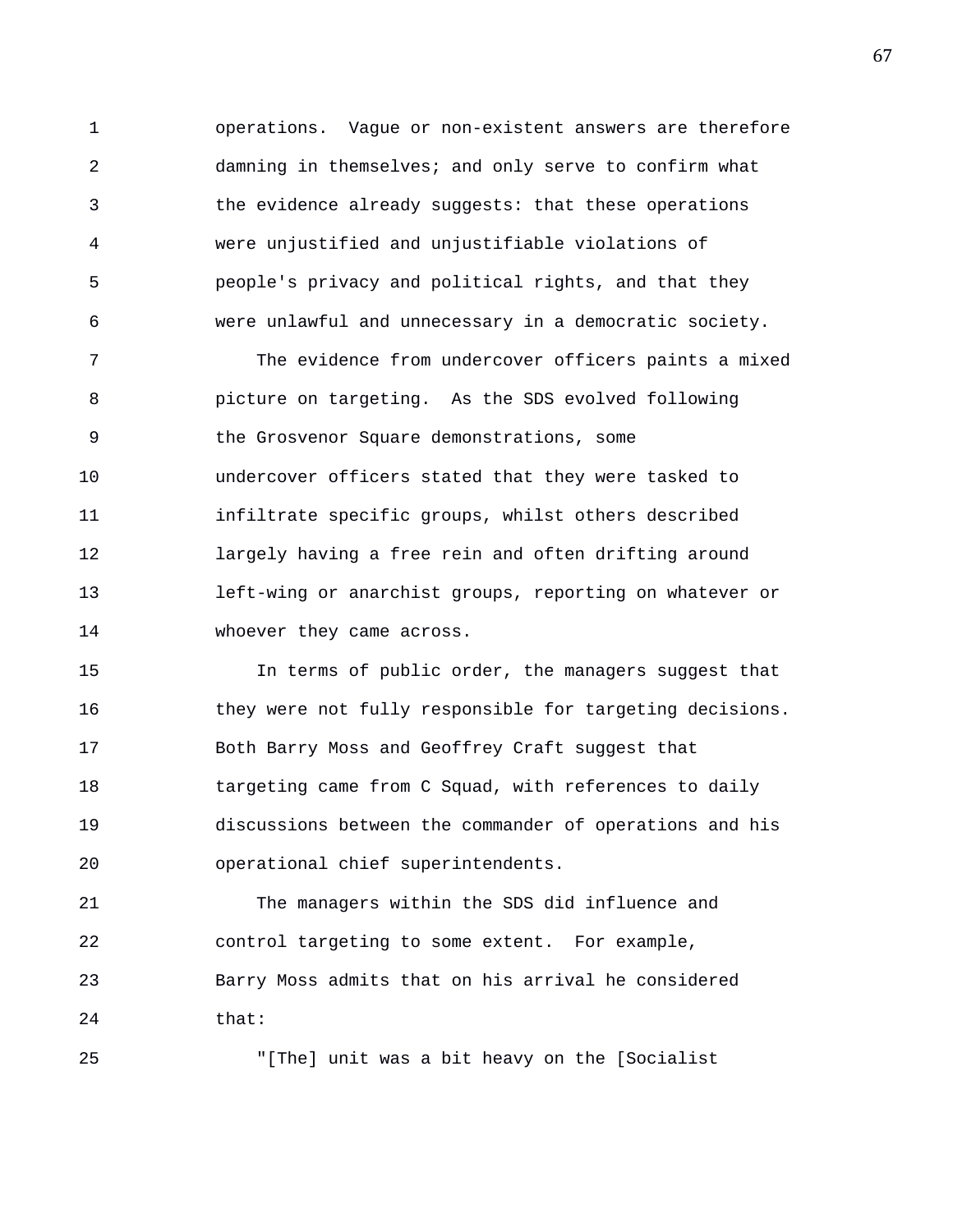1 Workers Party] and so when HN19 was recruited he was 2 deployed to RCP and the Communist Party of Great Britain 3 Marxist-Leninist."

4 However, what the managers are unified on is that 5 direction to the SDS on targeting was coming from much 6 more senior levels within the Metropolitan Police 7 Special Branch and the Metropolitan Police Service. 8 The managers must now explain what they know about 9 the political direction in SDS targeting decisions. 10 This is particularly important to category E, trade 11 unions and trade union members.

12 In terms of the targeting of so-called 13 "subversives", we can see that this targeting direction 14 clearly came from the Security Services. The non-state 15 co-operating group invite the Inquiry to explore with 16 managers whether they shared the concerns of 17 Commander Gilbert. Did managers query whether it was in 18 fact lawful and appropriate in a democratic society for 19 police officers to target groups and individuals engaged 20 in lawful activities?

21 We know that Barry Moss, for example, accepts that 22 whilst he was undercover, he did not ever witness 23 anything that was subversive. This echoes the evidence 24 of many of the undercover officers who have already 25 given evidence to this Inquiry. It then begs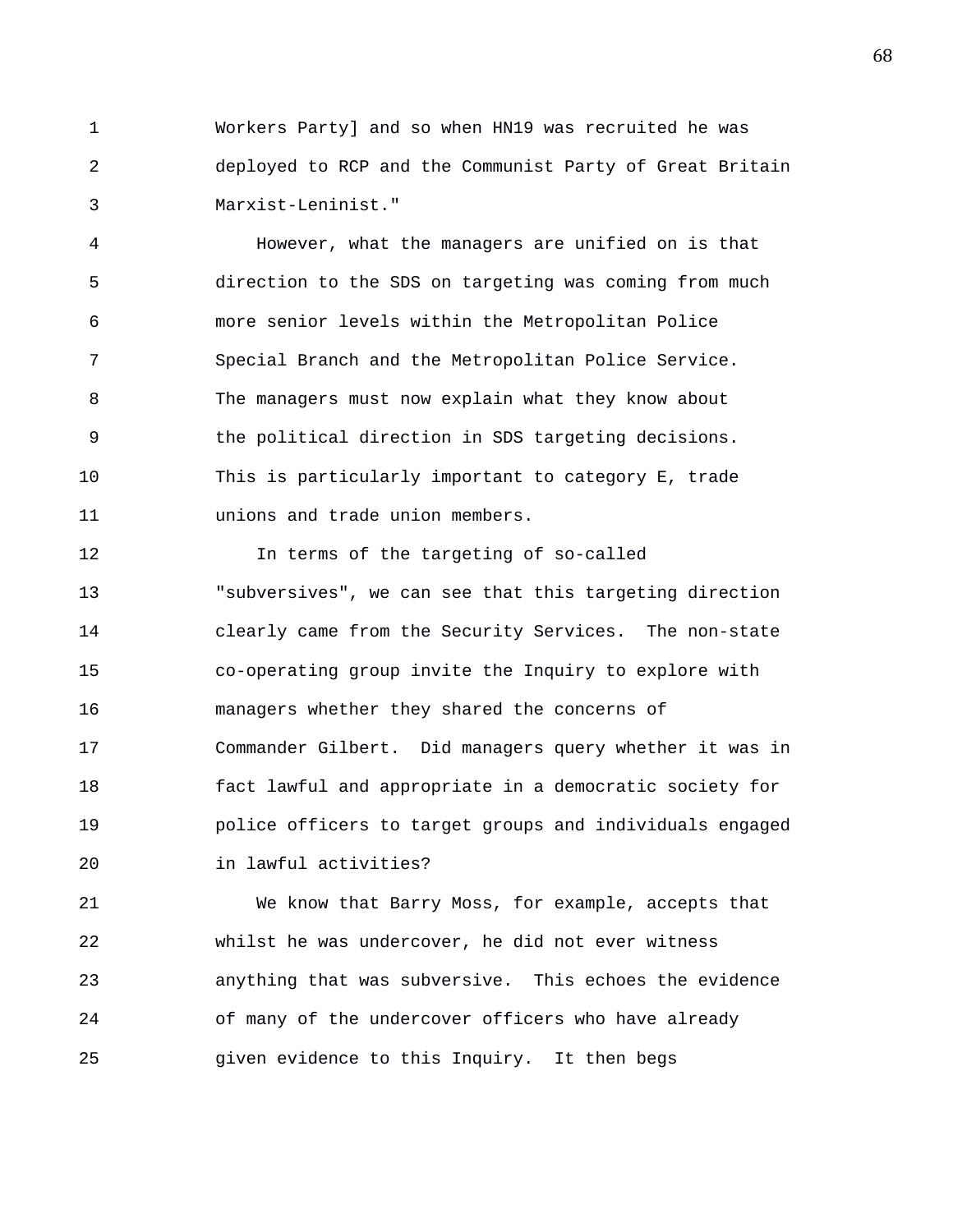1 the obvious question as to why the SDS continued in its 2 unlawful surveillance of lawful, democratic activities 3 and why more questions weren't asked.

4 I'm now going to turn to welfare and supervision. 5 As this Inquiry has already heard, the T1 era marks 6 the emergence of inappropriate and abhorrent behaviour 7 by undercover officers whilst they were being actively 8 managed and where managers were visiting the safe houses 9 approximately twice a week.

10 It is shocking to the non-state Co-operating Group 11 that all of the managers who are due to give oral 12 evidence in T1 P3, and those who provided witness 13 statements for this phase, deny having any knowledge of 14 both inappropriate sexual relationships and any of 15 the deeply sexist and misogynistic banter that it is now 16 clear took place in the safe house when managers were 17 present.

18 This is particularly so in light of the evidence 19 that has recently emerged from the T1 P4 secret 20 hearings, where undercover officers also talk about 21 sexist banter and joking about sexual conquests while 22 undercover. Unfortunately, the non-state 23 co-operating group could not explore this evidence 24 further, as it was given in secret.

25 The managers are at pains to point out that their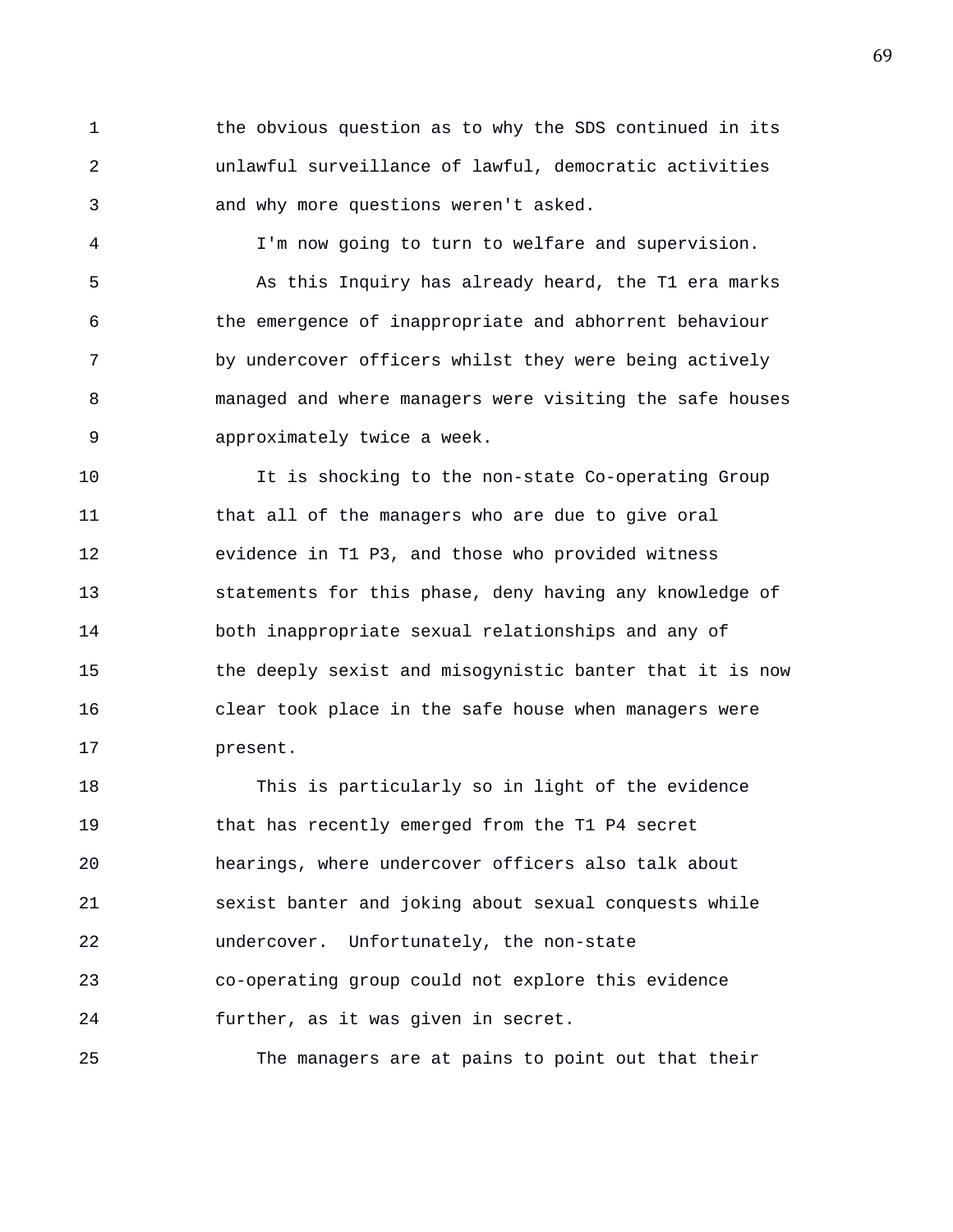1 primary duty was the welfare of undercover officers. 2 This was recognised as a vital function given the unique 3 stress of undercover work. Almost every SDS annual 4 report to the Home Office emphasises the close 5 supervision of officers and managerial attention to 6 welfare.

7 It is therefore shocking for the non-state 8 co-operating group that despite the evidence this 9 Inquiry has already heard, Geoffrey Craft still 10 maintains in his witness statement that:

11 "I do not think any police officers were more 12 carefully monitored than this lot."

13 Despite this bold assertion, Geoffrey Craft and 14 Angus McIntosh both deny knowing that HN297, Rick Clark, 15 and HN300, "Jim Pickford", engaged in 16 sexual relationships with activists, with the latter 17 falling in love and leaving his wife. We know from 18 the gisted evidence disclosed in preparation for 19 the secret hearings in T1 P4 that an undercover officer 20 reports Geoffrey Craft specifically advising against 21 sexual relationships, stating, "it would be beyond 22 stupid, and cause all sorts of problems".

23 This Inquiry must get to the bottom of the managers' 24 attitudes to sexual relationships, and pin down exactly 25 what is meant by "all sorts of problems".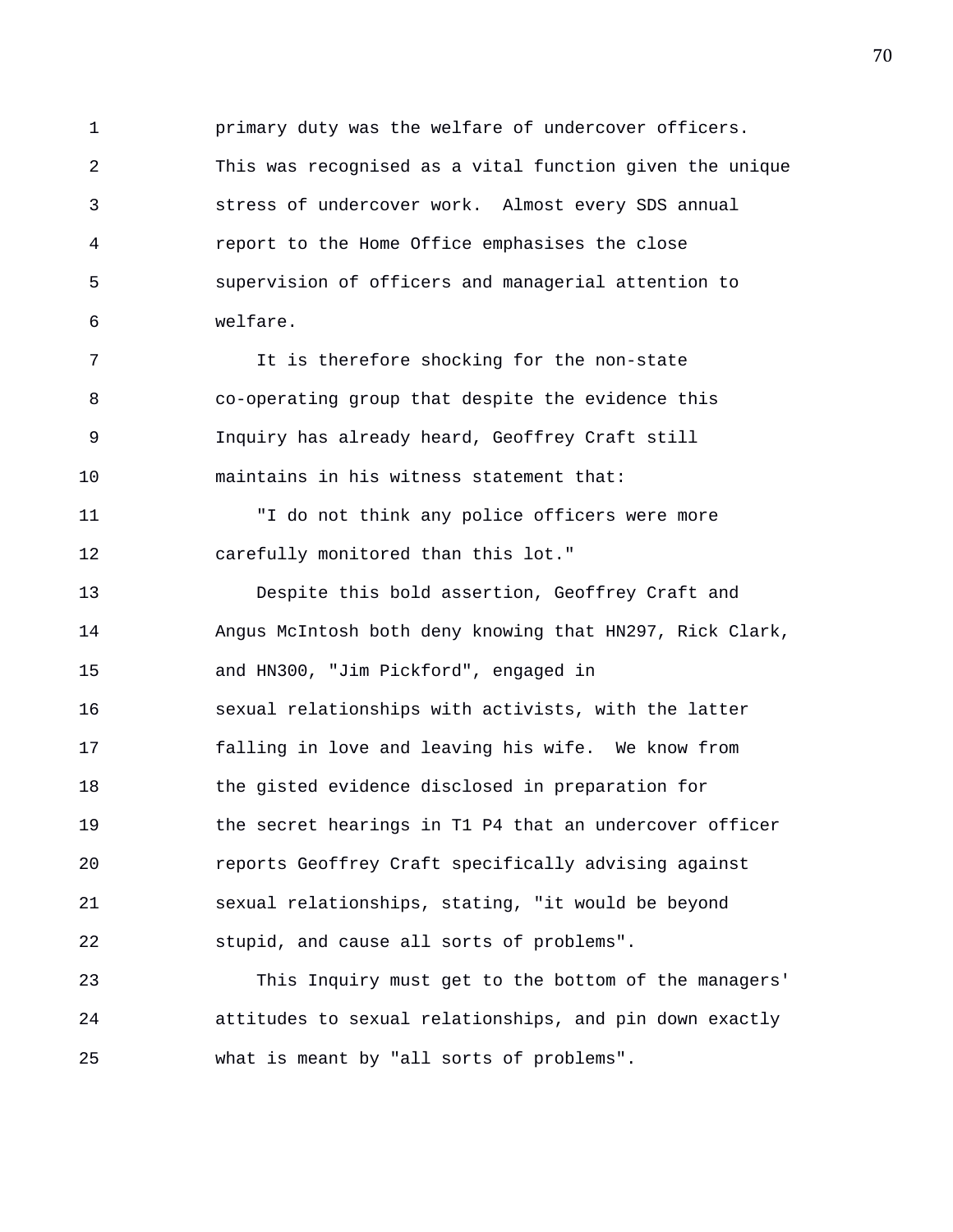1 The judgment of the Investigatory Powers Tribunal in 2 the case of Kate Wilson v Commissioner of the Metropolis 3 and National Police Chiefs Council of 2021 specifically 4 concluded that violations of Article 3 of the European 5 Convention on Human Rights, and miscarriages of justice, 6 were ignored because managers put first the maintaining 7 of secrecy of the undercover operation and ensuring 8 a continuation of funding.

9 The non-state co-operating group have also recently 10 learnt that Rick Clark had a reputation for being "a bit 11 of a lad", which included "womanising". However, again, 12 the non-state co-operating group discover in the gisted 13 material from the secret hearings in T1 P4 that HN300 14 was "a sexual predator", and "was confined to the office 15 because he was an alcoholic".

16 An undercover officer in these secret hearings in T1 17 P4 also clearly states that it was Angus McIntosh who 18 dealt with HN300 falling in love when undercover. This 19 is conspicuously absent from Angus McIntosh's witness 20 statement.

21 Geoffrey Craft continues to claim no knowledge of 22 the activities of HN13, "Barry Desmond Loader", who was 23 arrested twice, in 1977 and 1978. The documents 24 disclosed to date highlight other managers interfering 25 in the court process, with an update even being given to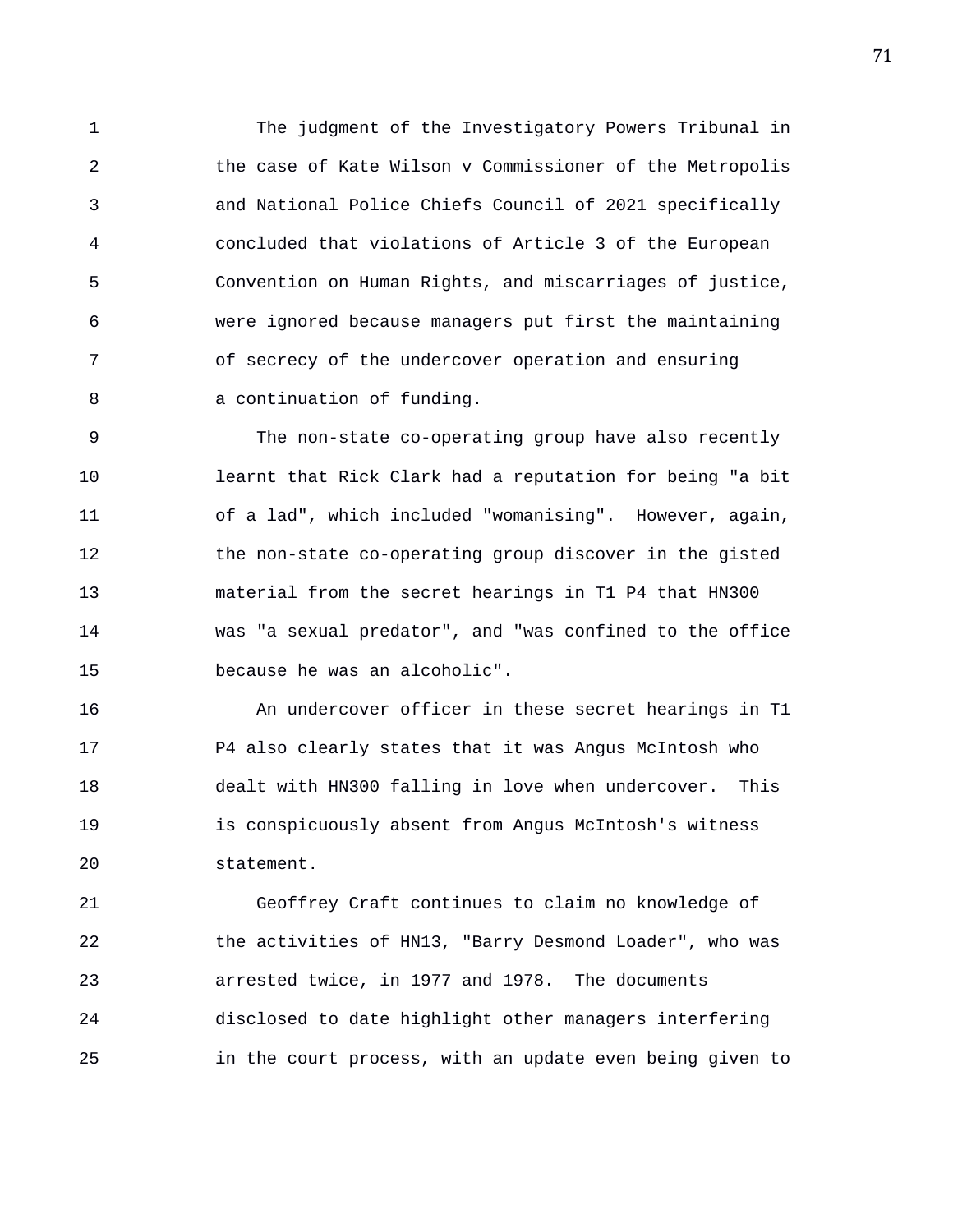1 the Commissioner of the Metropolitan Police. It is 2 simply inexplicable to suggest that such matters would 3 be hidden from Geoffrey Craft, who was a detective 4 chief inspector in the SDS.

5 This Inquiry must press the managers to explain 6 these glaring contradictions in the evidence. Were 7 managers deliberately overstating their monitoring and 8 supervision of undercover officers, or did they know 9 what was going on and wilfully turn a blind eye? Or 10 was it the case that they positively sanctioned such 11 conduct, to maximise the product for their "customers"?

12 Finally, a glaring omission in relation to welfare 13 in the annual reports and witness evidence is any 14 suggestion that efforts were made to check and protect 15 the welfare of those targeted and reported on, including 16 any consideration for the welfare of the families of 17 the deceased children whose identities were being used. 18 As we can see from the T1 P4 secret hearings, 19 undercover officers attended weddings and funerals of 20 those being targeted, spent time in their private homes, 21 and even babysat young children when undercover.

22 I now turn to make a few comments about the SDS 23 annual reports.

24 In terms of significant management failures and the 25 accuracy and honesty of the SDS annual reports, certain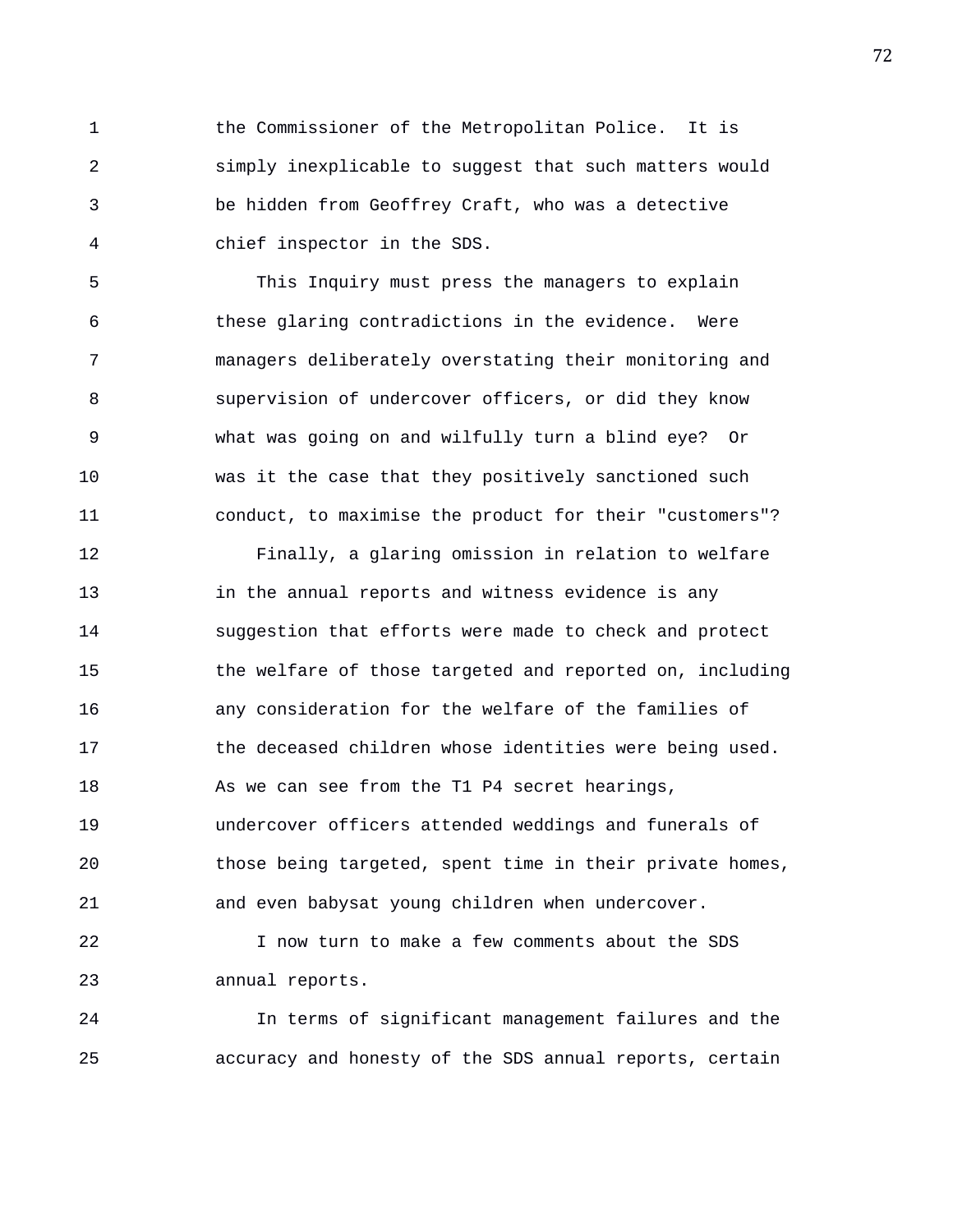1 undercover officers and deployments stand out. HN155, 2 "Phil Cooper", was deployed between 1979 and 3 January 1984, when the following managers were in 4 post: Barry Moss, Mike Ferguson, Trevor Butler, Nigel 5 David Short, HN68 "Sean Lynch" and HN45 "Dave 6 Robertson".

7 HN155 infiltrated the Waltham Forest Anti-Nuclear 8 Campaign, the Socialist Workers Party and the Right to 9 Work Campaign. He gained two notable positions of 10 responsibility: as a treasurer in the Waltham Forest 11 Anti-Nuclear Campaign, and then in the Right to Work 12 Campaign. Reporting signed off by the manager 13 Dave Short notes that in the Right to Work Campaign, 14 Ernie Roberts MP was nominally the treasurer, while 15 HN155 signed the cheques and controlled the account -- 16 a significant position of responsibility and control.

17 Now, there came a time when managers realised that 18 HN155 was a problematic officer.

19 On 29 June 1982, it is recorded by 20 the Security Services that the managers HN68 21 "Sean Lynch" and Dave Short reported that there were 22 serious doubts about the performance of HN155 and that 23 his "days were numbered" due to other "misdemeanours", 24 and that he was soon to be withdrawn.

25 Incidentally, it is in the same note that reference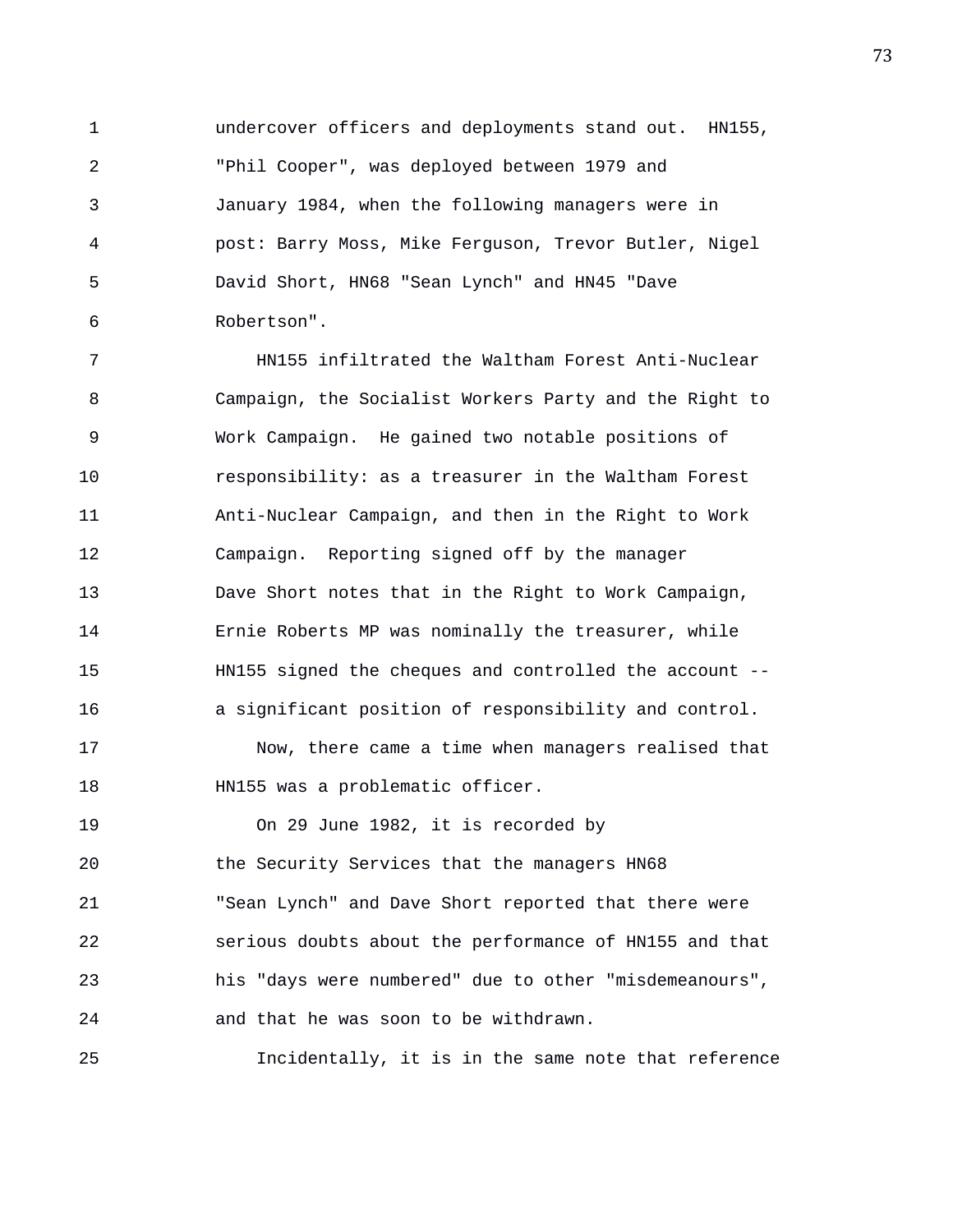1 is made to HN106 "Barry Tompkins" have bedded "blank" 2 and been warned off by his bosses.

3 On 13 July 1982 HN68 "Sean Lynch" told 4 the Security Services that:

5 "Despite his misdemeanours, Cooper has not been 6 withdrawn as an SDS source."

7 There is a further reference in this document to 8 the manager HN68 being:

9 "... slightly worried by the case because Cooper's 10 position in the Right to Work Movement gives him regular 11 access to Ernie Roberts MP and meetings at the House of 12 Commons."

13 It is clear that HN68 "Sean Lynch" was in fact 14 really concerned about the lawfulness of HN155's 15 actions. It seems that he understood the potential 16 scandal that would erupt in Parliament if it ever came 17 to light that the Metropolitan Police Special Branch and 18 SDS were conducting covert surveillance in close 19 proximity to, and quite possibly on, a sitting Member of 20 Parliament and in Parliament itself. 21 The security services, however, didn't appear to raise

22 an eyebrow. HN155 remained in post.

23 HN155 initially admitted to a risk assessor that he 24 had engaged in two, three or possibly more 25 sexual relationships when undercover, but he later then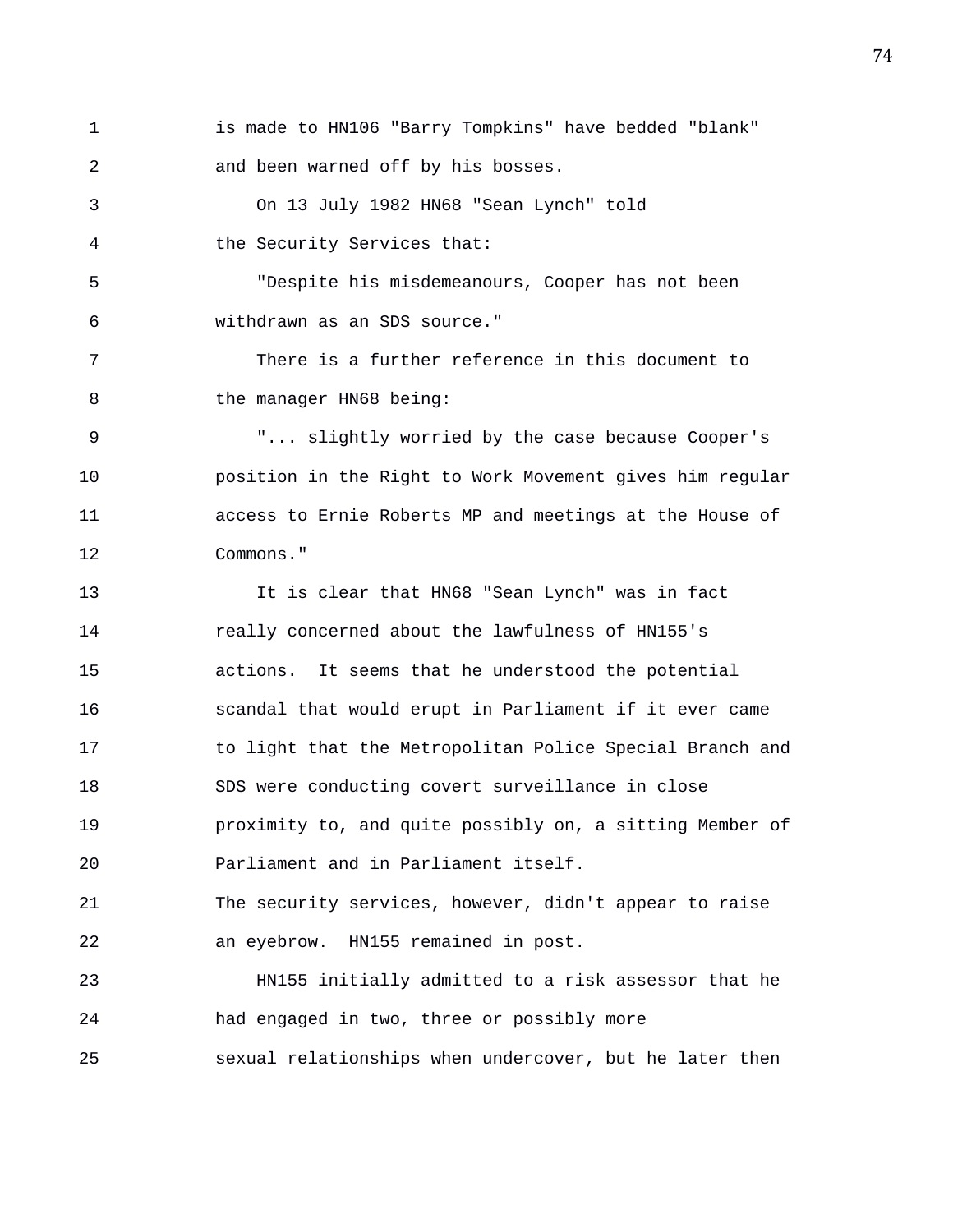1 denied this. Julia Poynter, a witness to this Inquiry, 2 met HN155 in the Waltham Forest Anti-Nuclear Campaign. 3 Julia refers to HN155 regularly getting stoned, and on 4 one occasion being so inebriated he fell off his chair 5 and broke it. HN155 said in a risk assessment that 6 he "lived a full [and] alternative life".

7 In a medical interview on 12 November 2020, HN155 8 admitted that he was a "heavy drinker during 9 [undercover] deployment years with occasional drug 10 taking as 'part of the scene'".

11 Undercover officer drug-taking is also referenced in 12 the T1 P4 closed officer gist, and it is a topic that 13 will feature in Tranche 2.

14 Trevor Butler was the manager who signed off 15 the 1979 and the 1981 annual reports to the Home Office. 16 And in both reports he was at great pains to emphasise 17 the close supervision that he and his fellow managers 18 exercised over all undercover officers, stating in the 19 1979 annual report that:

20 "The nature of the delicate and difficult duty 21 performed by SDS operational officers renders it 22 imperative that close supervision and attention to 23 welfare are continuously maintained."

24 The 1981 annual report, written in 1982 by 25 Trevor Butler, also stressed on the issue of welfare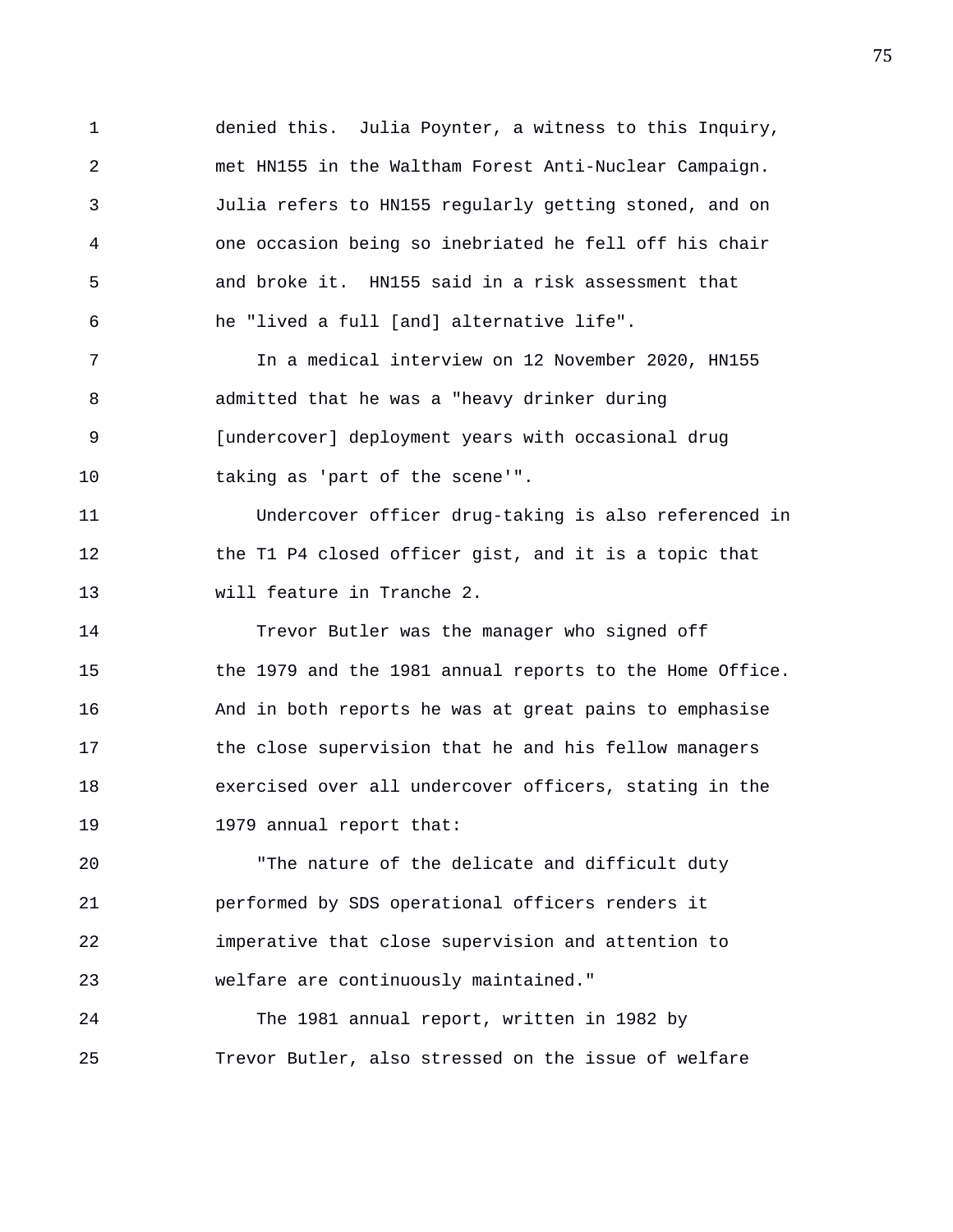1 that "the close supervision exercised is essential".

2 But, curiously, the Right to Work march occupies 3 seven lines in the 1981 SDS annual report, and is 4 described as the Socialist Workers Party's "notable 5 adventure". There is no reference to public disorder; 6 and indeed we know that the march itself, in which HN155 7 played a key role, was not even considered a public 8 order risk by manager Barry Moss.

9 The events were of such limited importance that they 10 did not even feature in the 1981 Metropolitan Police 11 Special Branch annual report. What is conspicuous by 12 its absence in this 1981 SDS annual report is any 13 mention of HN155 acting as a treasurer alongside an 14 elected MP, that HN155 was drinking to excess, 15 drug-taking and having sexual relationships while 16 undercover. There is also no mention that HN106 was 17 bedding a woman, which was tarnishing his intelligence.

18 Why is it that the Home Office was not being told 19 about this undercover officer activity by Trevor Butler? 20 Was it because Trevor Butler knew that he was the one 21 who placed HN155 in the Right to Work Campaign? 22 I'm going to make some comments about racism. 23 In the T1 era and beyond, the SDS and the 24 Metropolitan Police Special Branch were fixed in their 25 own deeply politicised racist and misogynistic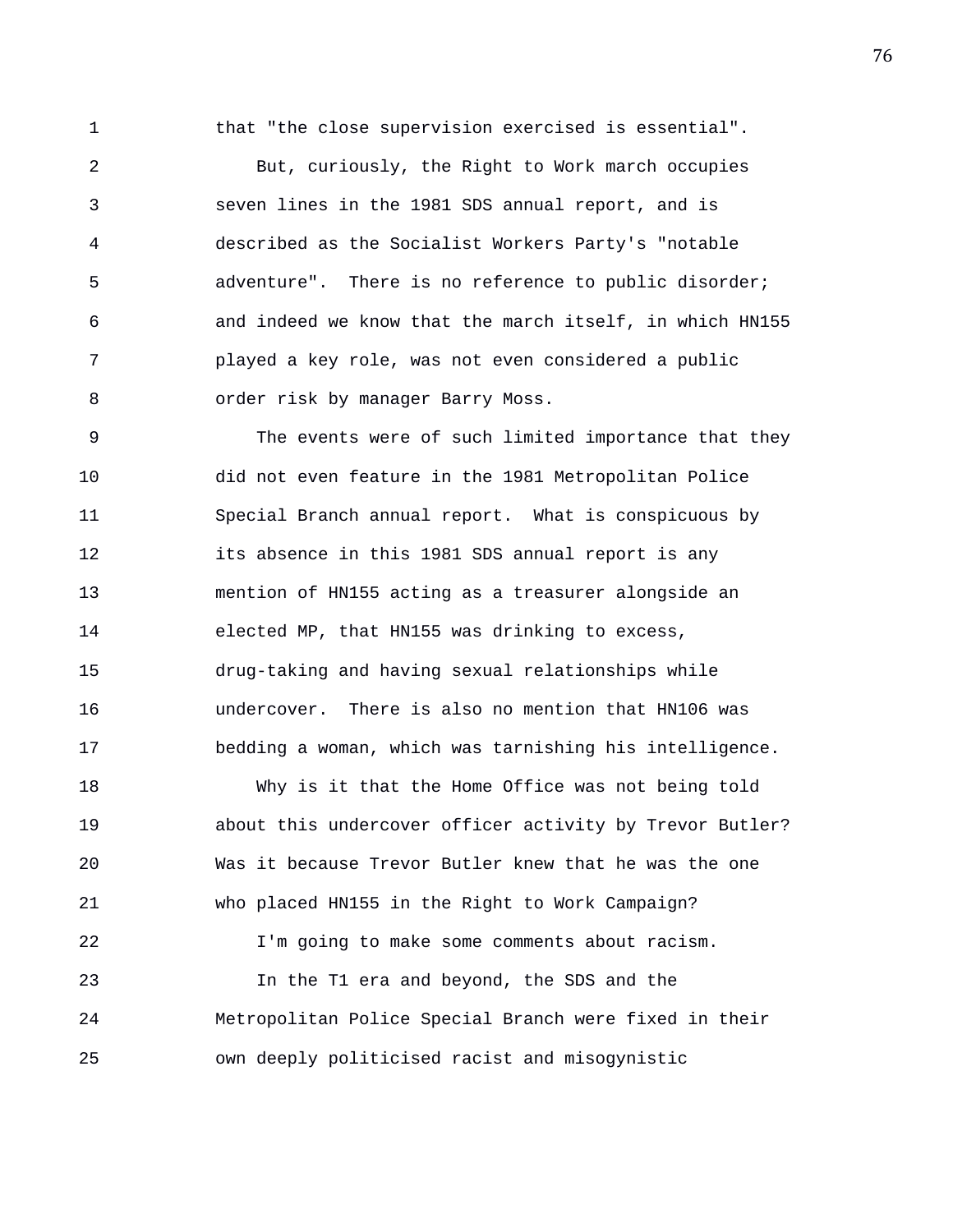1 narratives, which saw public order as inextricably 2 linked to organised groups on the left.

3 The Metropolitan Police Special Branch and the SDS 4 seemed incapable of appreciating that in a democratic 5 society citizens could campaign against injustice and 6 demand social change on matters of social and public 7 importance such as racism without being subversive.

8 This is classically exemplified by the comments of 9 Rollo Watts recorded on 15 October 1976, where he told 10 the Security Services:

11 "... there has been a build up of racial tension in 12 Brixton and the [Metropolitan Police Special Branch] are 13 undertaking a study of the problem to commence in 14 Brixton and one of its most important aspects was to 15 discover to what extent left-wing extremists were 16 influencing the coloured population in this idea."

17 The review section of the 1981 annual report clearly 18 shows that 1981 was a deeply unsuccessful year for 19 the SDS. They were focused on peaceful marches and 20 rallies on wage poverty and the Campaign for Nuclear 21 Disarmament. The Brixton riots in April 1981 were 22 amongst the most significant public order events of 23 the period. They were not caused by the left-wing 24 campaign groups, but were spontaneous and uncoordinated 25 uprisings against racist policing. This was simply not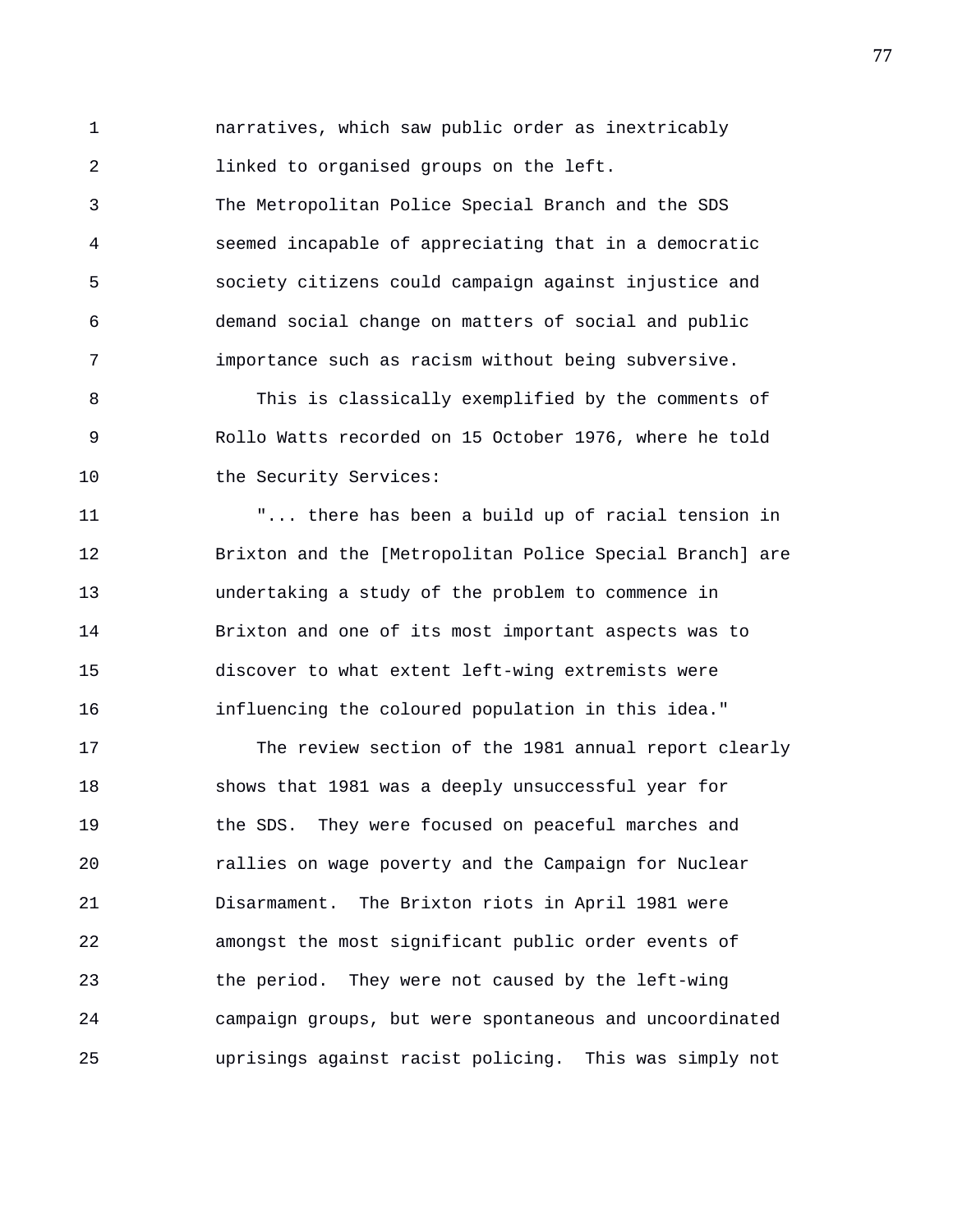1 understood or honestly reflected upon by the SDS in 2 the 1981 annual report, despite the findings of 3 the Scarman inquiry. The SDS seemed incapable of 4 honestly appraising the roots and cause of public 5 disorder in the T1 era.

6 I'm going to make some comments now in relation to 7 misogyny.

8 In the same way that racism and political bias 9 undermined the Metropolitan Police Special Branch and 10 the SDS response to popular protests in Brixton, there 11 were parallels in the way in which women were perceived 12 and treated. It is clear that a pernicious culture of 13 misogyny contributed to highly inappropriate policing 14 decisions affecting women.

15 The non-state co-operating group know that the SDS 16 considered it was appropriate to target women 17 campaigning around reproductive rights and fair pay, as 18 they were deemed to be subversive. Managers thought 19 nothing of belittling these women in sexist and 20 derogatory ways, such as the comment that:

21 "500 women, many patently emotionally unstable and 22 quite paranoically opposed to men ..."

23 Attended the Women's Liberation spring conference. 24 Throughout this time, there is strong evidence to 25 suggest that managers repeatedly either condoned or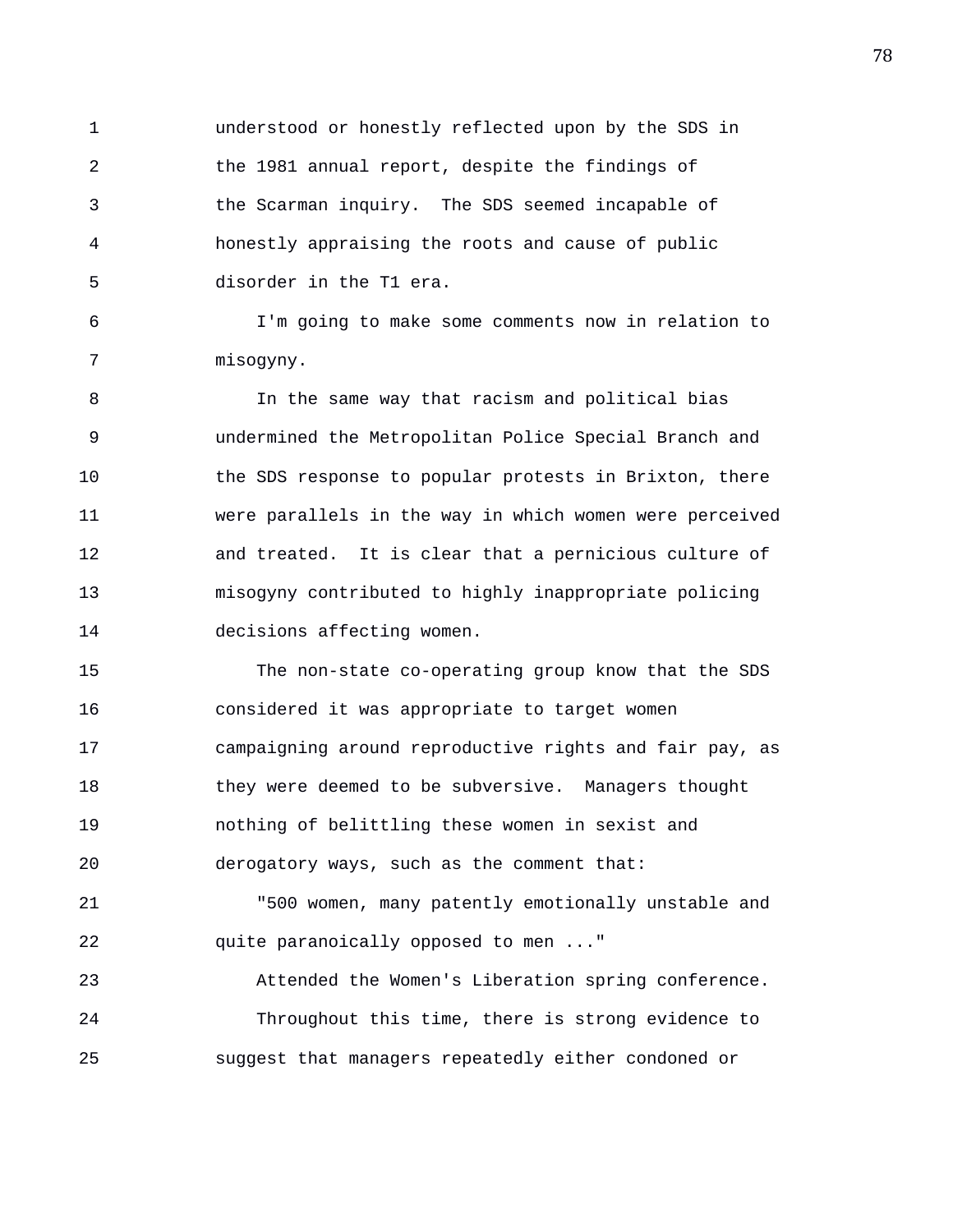1 turned a blind eye to increasingly frequent incidents of 2 inappropriate sexual behaviour by their officers, as 3 well as misogynistic banter. The fact that such banter 4 was considered harmless and not worthy of managerial 5 challenge is evidence itself of deep-seated 6 institutional misogyny.

7 This managerial attitude is perfectly illustrated by 8 the following comment in the witness statement of HN368, 9 Richard walker, who, on sexist safe house banter said: 10 "Men who say things about women don't always mean 11 it, or follow through with what they say."

12 Ironically, managers and indeed the Metropolitan 13 Police Special Branch hierarchy were more than willing 14 to keep an extremely close eye on some 15 undercover officer relationships with women, but only 16 when it suited their interests.

17 When the Metropolitan Police Special Branch received 18 an anonymous letter about undercover officer HN126 "Paul 19 Gray" having a sexual relationship with another police 20 officer in police accommodation, Barry Moss paid a visit 21 to the wife of HN126 "Paul Gray". Barry Moss 22 subsequently described the wife as a "strong woman and 23 not in need of any welfare support", which may give 24 the Inquiry an indication of the tone of meeting. 25 The wife's handwriting was obtained and sent for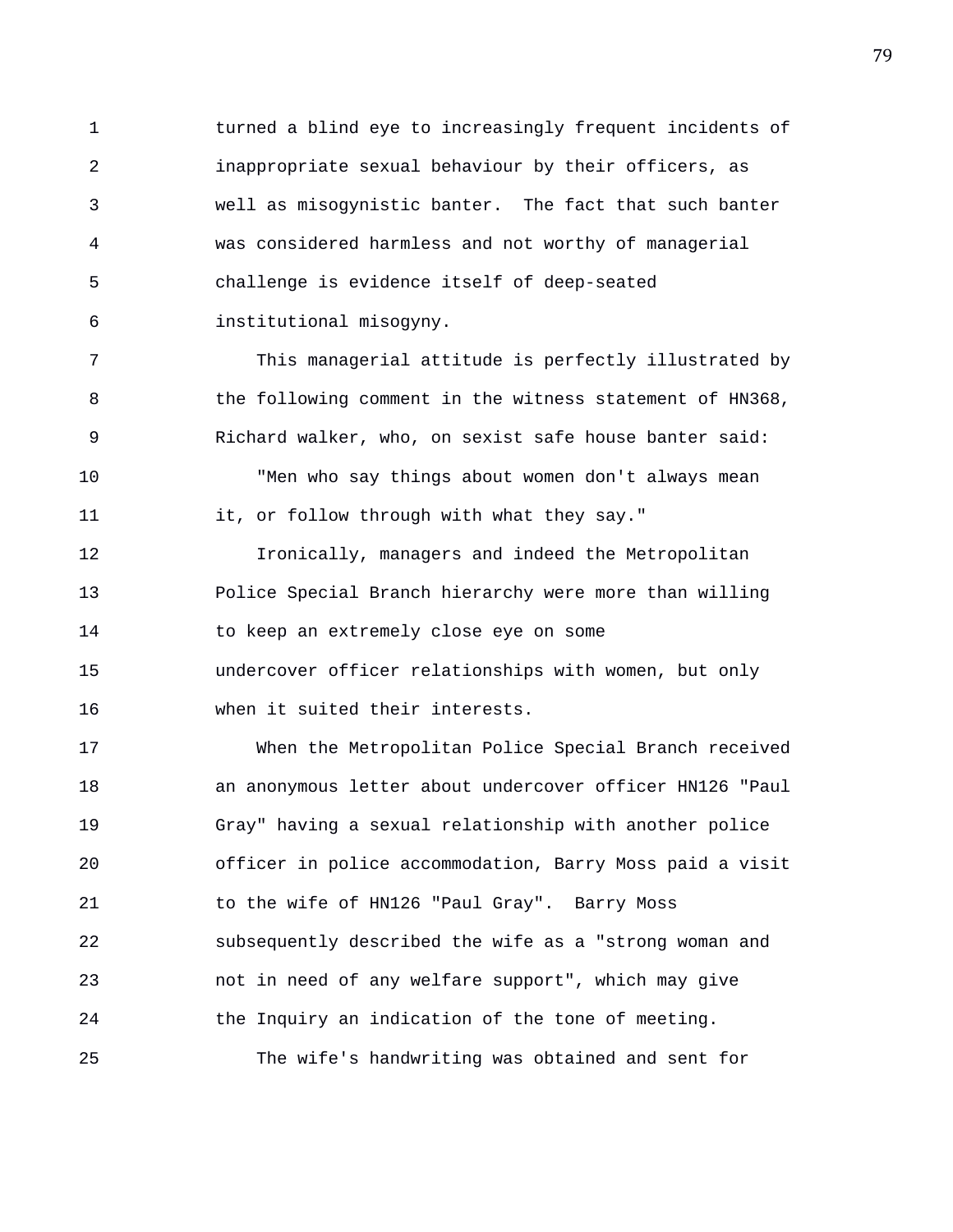1 analysis, and this outcome, which was that she probably 2 wrote the anonymous letter, was presented to her by 3 Barry Moss. Presumably, the objective was to intimidate 4 her into remaining silent about the concerns she had 5 about the sexual activity of her husband HN126 "Paul 6 Gray". Concerns which, it seems, were not investigated.

7 It is telling that managers and the Metropolitan 8 Police Special Branch senior hierarchy thought that it 9 was appropriate and lawful to use police resources in 10 such an illegitimate and corrupt manner to cover up 11 potential undercover officer misdeeds, rather than 12 consider the substance of the allegations that were 13 being made, in other words serious police misconduct. 14 It seems that protecting the SDS took precedence over 15 all considerations, and it seems that no action was off 16 limits no matter how unlawful.

17 The non-state co-operating group draw a parallel 18 here been the unlawful use of police resources against 19 an innocent woman to protect the SDS and the approach 20 taken by the SDS management to justice campaigns, also 21 considered to pose a threat, such as the Friends 22 of Blair Peach Committee and the Stephen Lawrence 23 campaign.

24 Managers justified the use of identities of deceased 25 children with reference to the fact that they thought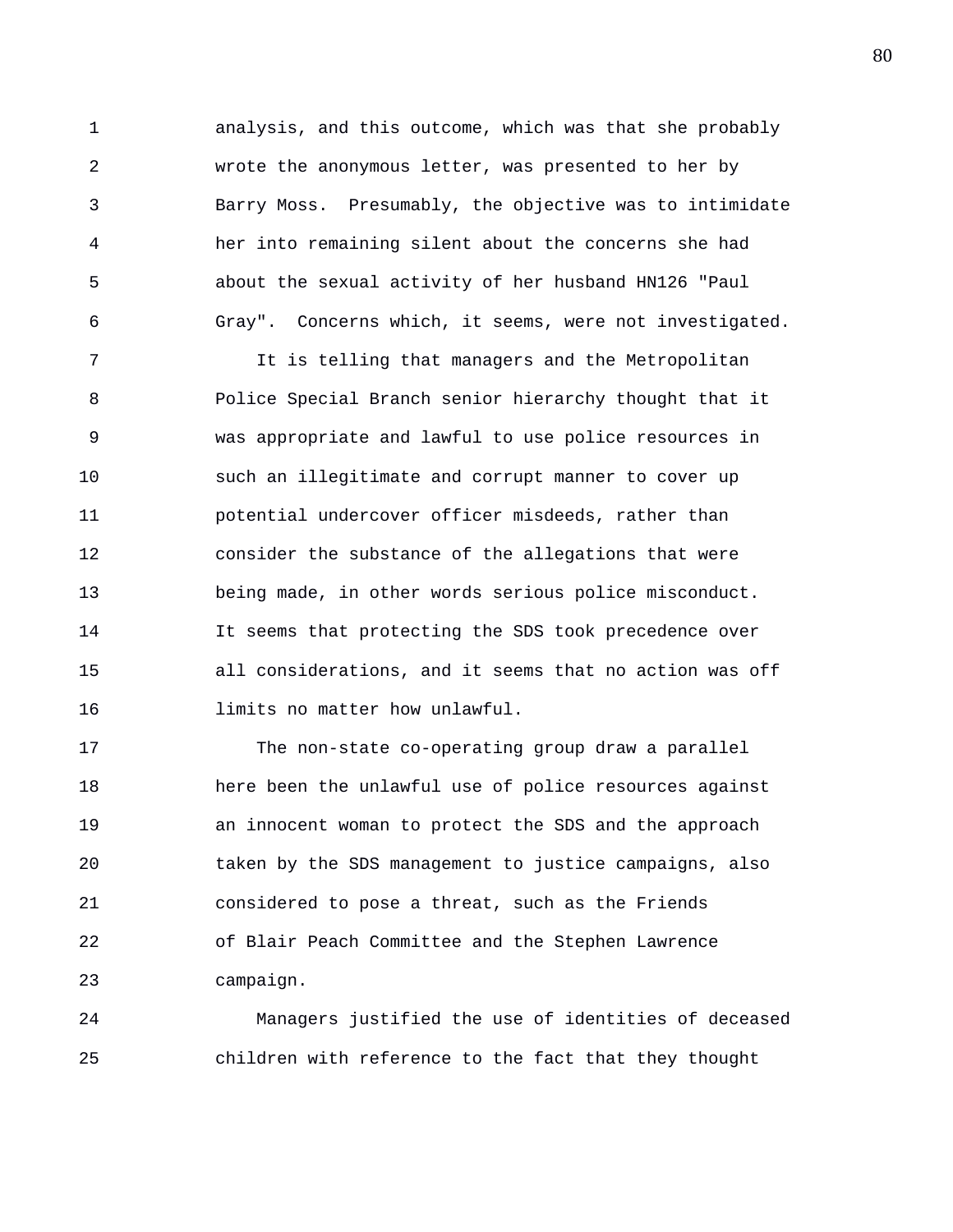1 that the families of such children would never find out 2 or know. This is another illustrative example of 3 a pervasive belief within the SDS that no one would ever 4 find out about their operations. It gave 5 undercover officers a licence to act unchecked and 6 outside the parameters of the law. 7 Now, Sir, just some short comments on blacklisting. 8 The Chair will recall the comments made on behalf of 9 the Metropolitan Police Service in their opening 10 statement for T1 P2 on so-called blacklisting 11 organisations, and the upset that this caused amongst 12 the non-state co-operating group, who have suffered so 13 acutely as a result of blacklisting.

14 The latest disclosure in T1 P3 sheds more light on 15 blacklisting by the Security Services, in government 16 departments and certain public corporations, including 17 the BBC and firms which have not been disclosed. 18 The documents show the tension between 19 the Security Services and the Metropolitan Police 20 Special Branch on who controls the passing of 21 intelligence and vetting, with the Security Services 22 indicating that:

23 "Security Service is the normal channel for passing 24 security information."

25 In an emphatic response to the Security Services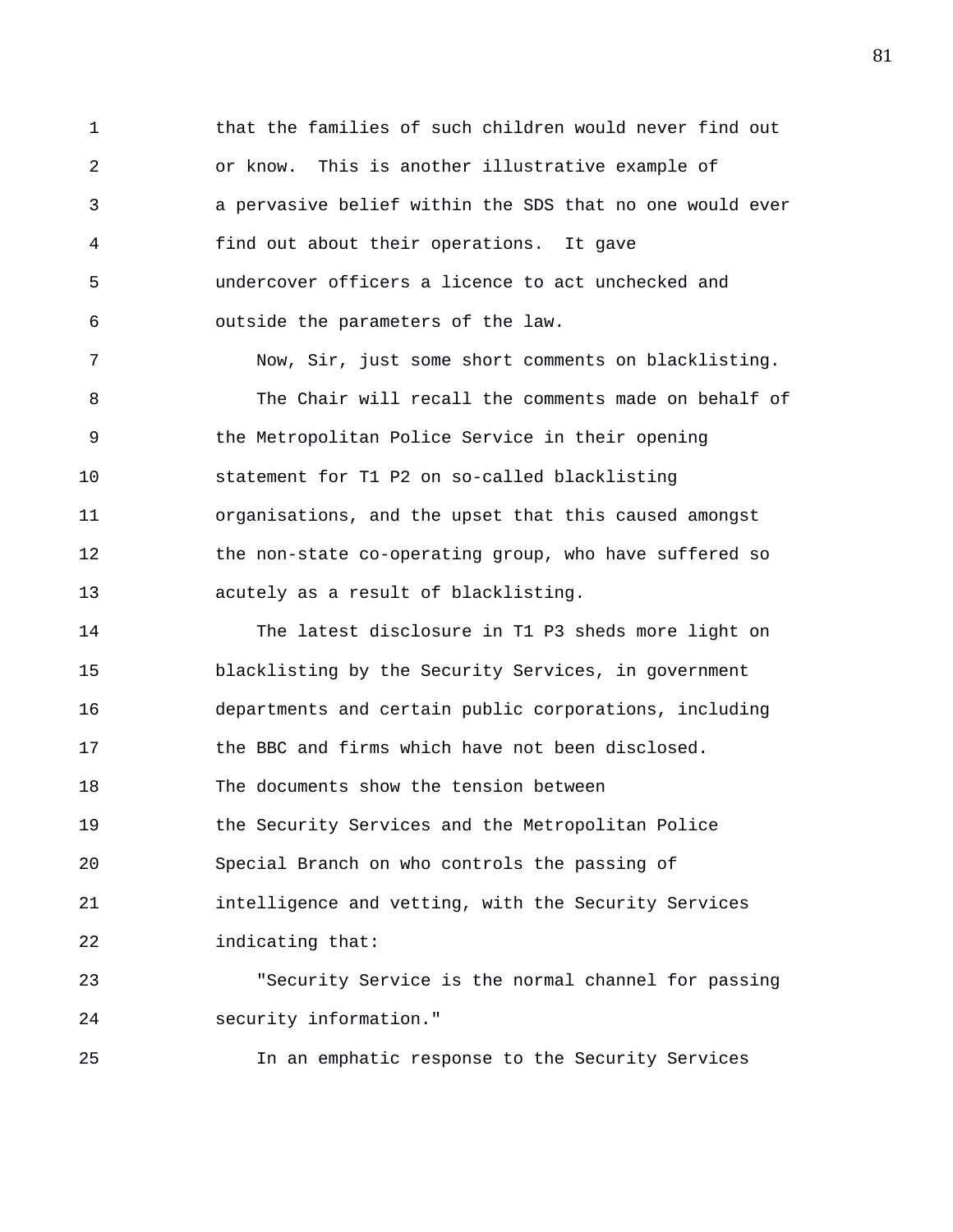1 dated 10 November 1975, the Metropolitan Police 2 Special Branch makes clear that they will continue to 3 pass security information, as the Metropolitan Police 4 Special Branch has built up contacts in the civil 5 service, armed forces and other organisations which 6 employ former police officers, and with whom there 7 exists a "close and mutually profitable relationship".

8 The Metropolitan Police Special Branch were clear 9 that they were going to continue facilitating 10 blacklisting. The managers of the SDS now need to 11 explain which of their intelligence was collected or 12 used for this abhorrent and devastating purpose.

13 In terms of specific examples of blacklisting, we 14 know that the SDS were tasked to spy on 15 the Workers Revolutionary Party, and in particular 16 Roy Battersby. That intelligence was provided to 17 the Security Services, who were expressly given the task 18 of collating files in order to vet those seeking posts 19 in sensitive government bodies, including, as I've 20 mentioned, the BBC. Indeed, the BBC have confirmed and 21 described this process. As is clear from 22 Roy Battersby's statement, there is clear evidence that 23 as a BAFTA winner, he is one of those who was 24 blacklisted. He was by no means the only one. This 25 creates a very clear paper trail of blacklisting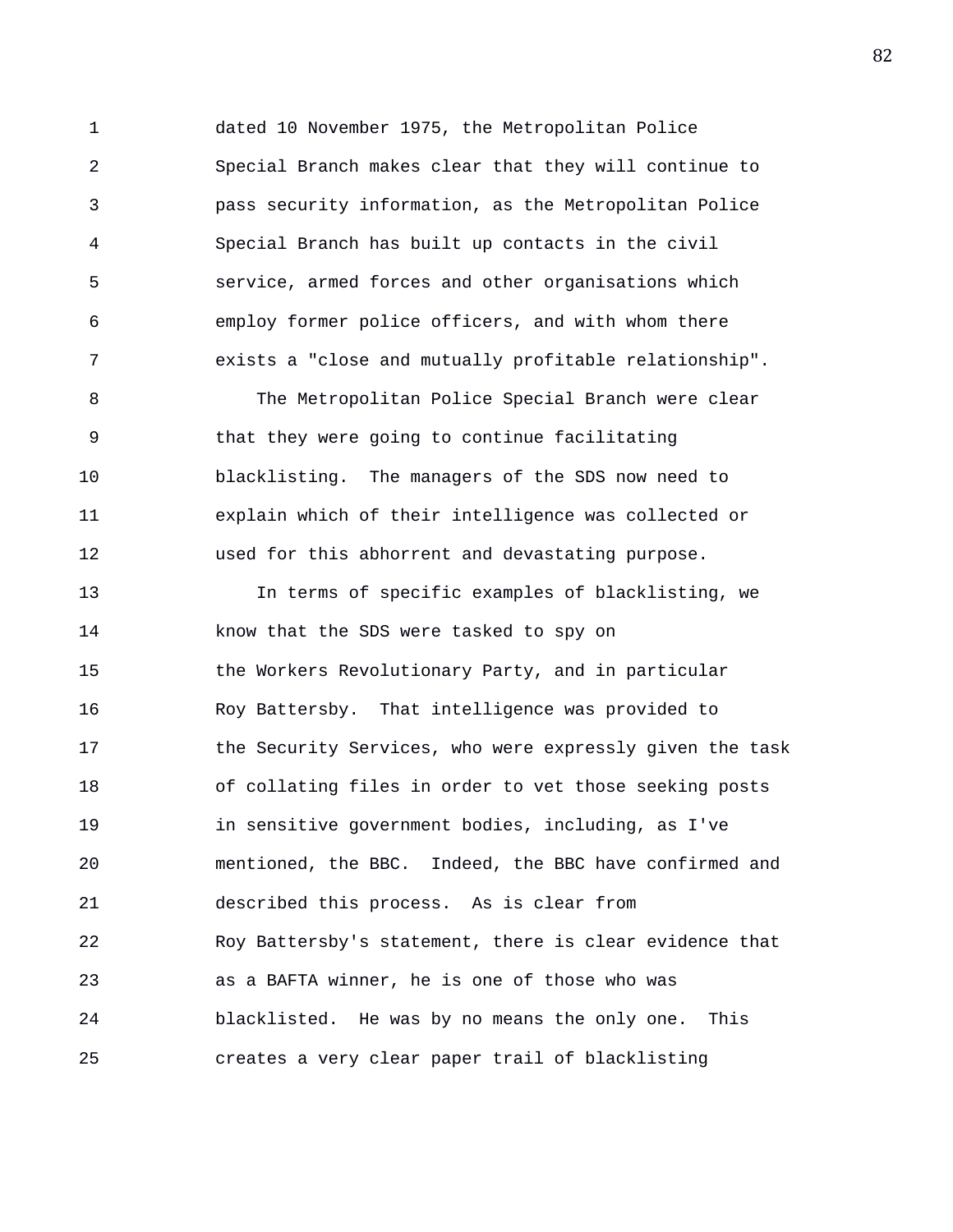1 directly implicating the SDS.

2 As Roy Battersby makes clear in his own statement, 3 this practice was an attack on the democratic process, 4 elections, privacy and freedom of political and artistic 5 expression, and in particular the plurality of voices 6 and standpoints of our national broadcaster, the BBC. 7 Sir, I'll now turn to some very brief points on

8 procedural issues.

9 The non-state co-operating group has raised a number 10 of important procedural matters in the written opening 11 statement, but given the limited time, I will not deal 12 with these matters today.

13 I do, however, want to make four short points. 14 The first relates to delay. And as I've already stated 15 at the outset, the non-state co-operating group does 16 remain extremely concerned about the progress of this 17 Inquiry, and I want to again reiterate the request for 18 a clear timetable for the Inquiry's ongoing work.

19 The second point relates to your intention, Sir, to 20 publish an interim report, as set out by 21 Counsel to the Inquiry, Mr Barr QC, in his opening 22 statement for Tranche 1, Phase 3.

23 In due course, the non-state co-operating group will 24 seek to address this issue, and ask that a timetable for 25 submissions is set down to allow this to happen.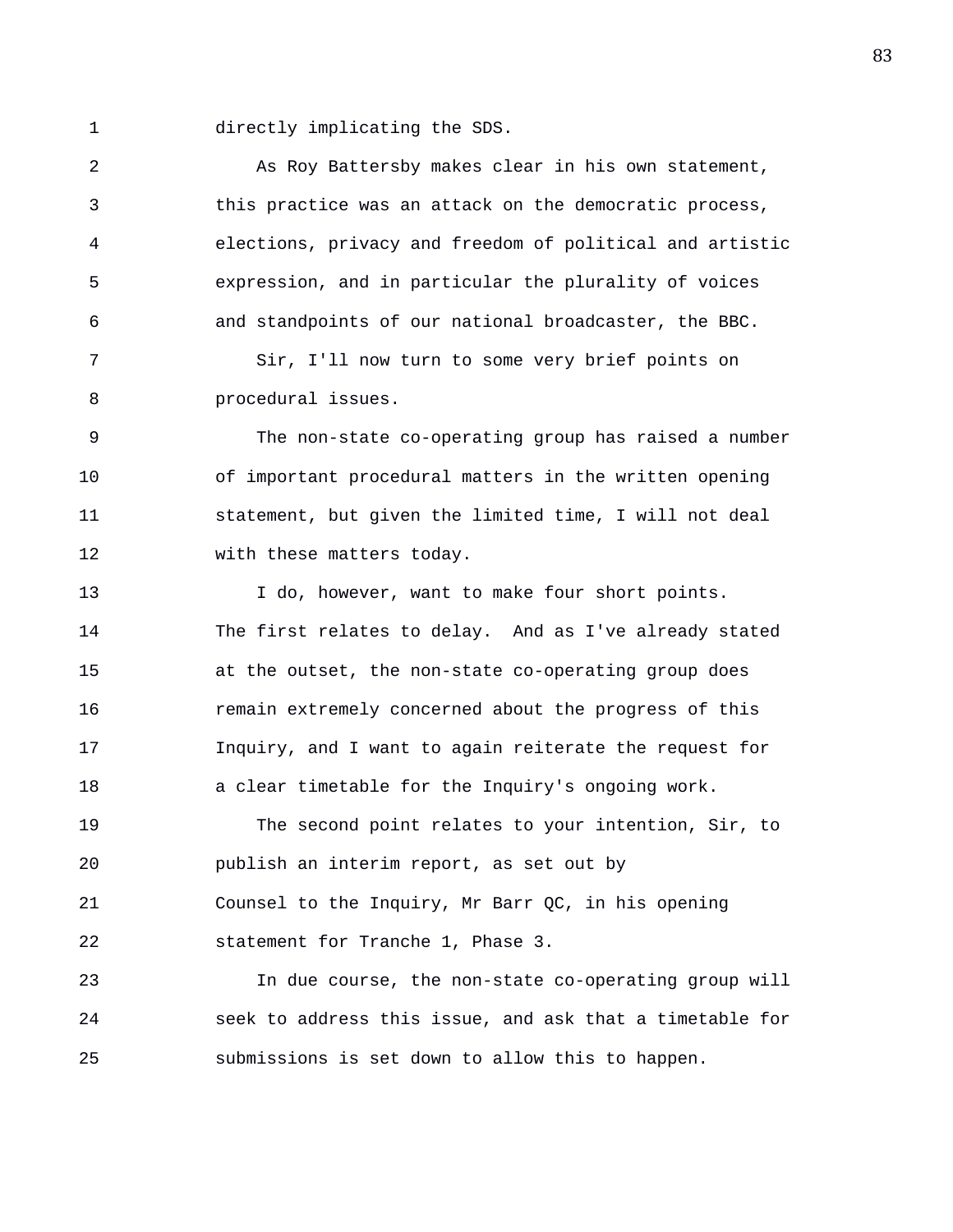1 The third point I wish to address relates to 2 the further investigations that are being made by this 3 Inquiry to gather evidence relevant to the SDS from 4 the wider Metropolitan Police Special Branch.

5 The non-state co-operating group has always 6 maintained that investigating the SDS cannot take place 7 in a vacuum. It is now clear from the managers who are 8 soon to give evidence that in some of the T1 era, 9 targeting was being directed and influenced from outside 10 the SDS by the Security Services and others.

11 SDS interaction with the Security Services is a key 12 component in the preliminary draft Module 2(b) issues 13 list. The non-state co-operating group intends to 14 address the Inquiry on the scope of its investigations 15 relating to the Security Services after T1 P3, and in 16 the first instance as part of this consultation on 17 Module 2(b) issues list.

18 The fourth point, Sir, relates to future hearings. 19 Given the length of time between the T1 P3 hearings and 20 T2, the non-state co-operating group requests that 21 the Chair, Sir, you, schedule regular public inquiry 22 management hearings in advance of T2. There are now 23 a range of important matters, such as, for example, 24 the interim report, the scope of investigations by 25 Security Services, and of course the legal framework,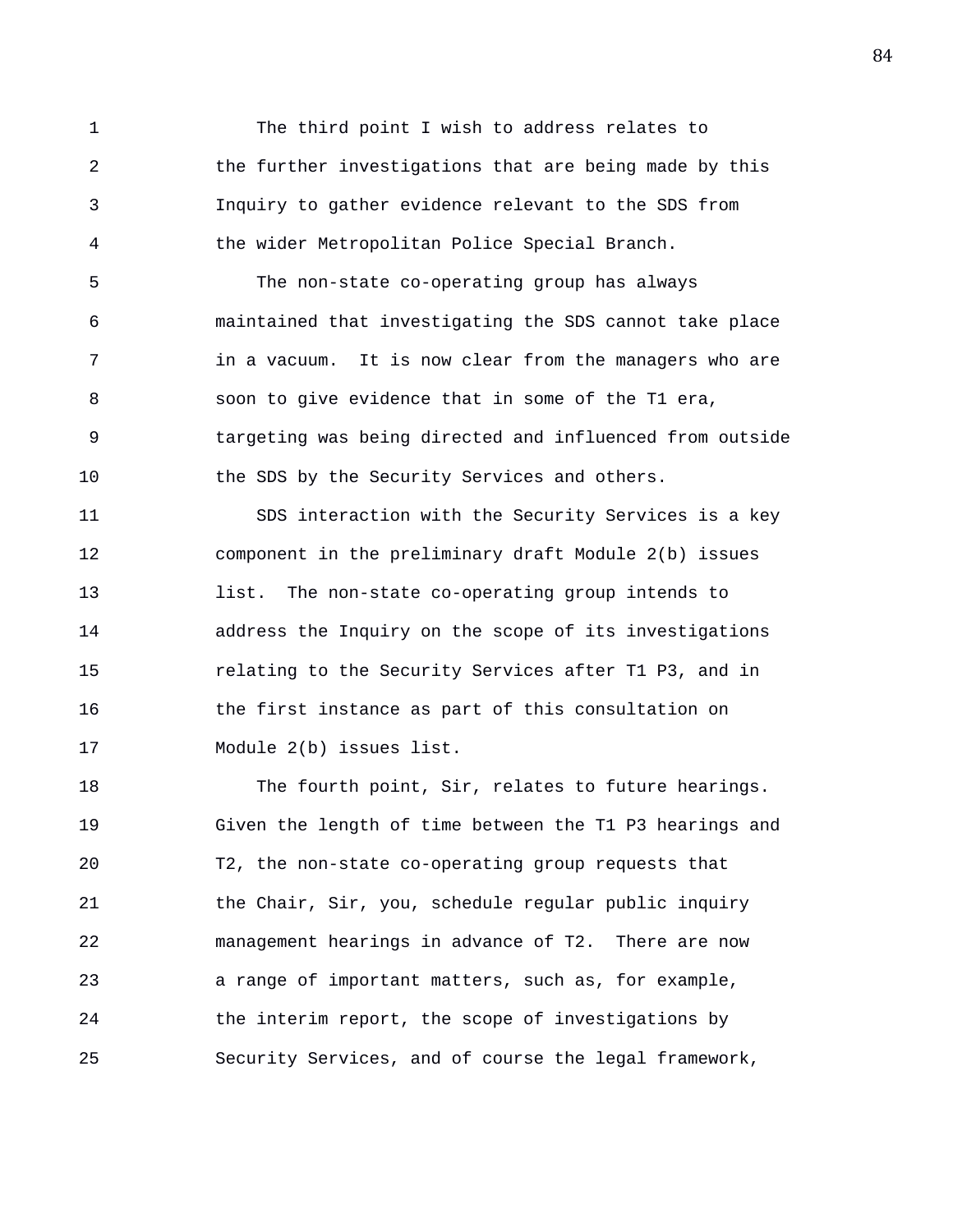1 which should be considered after formal written and oral 2 submissions from all core participants.

3 It is also essential that these important matters 4 are raised and considered in public hearings, so that 5 the public and core participants can see the process by 6 which decisions are made.

7 The non-state co-operating group suggests that 8 formal hearings are often the most productive forum in 9 which to seek to resolve matters in a way that best 10 assists the Inquiry.

11 Now, Sir, just some very short concluding 12 observations.

13 The wrongdoing engaged in by the SDS was not an 14 exception to an otherwise lawful and justified policing 15 operation. Rather, the SDS was, from its very 16 inception, unlawful and in contravention of basic 17 policing principles and a threat to democracy.

18 However, this was no accident. Mark Ellison QC and 19 Operation Herne were right to suggest that the failures 20 of SDS management were in part caused by secrecy and a 21 lack of external scrutiny. The SDS was not simply 22 a rogue unit operating in hiding and insulated from 23 internal Metropolitan Police Special Branch and 24 Home Office scrutiny. The SDS was specifically designed 25 to remain a secret from the public and from Parliament.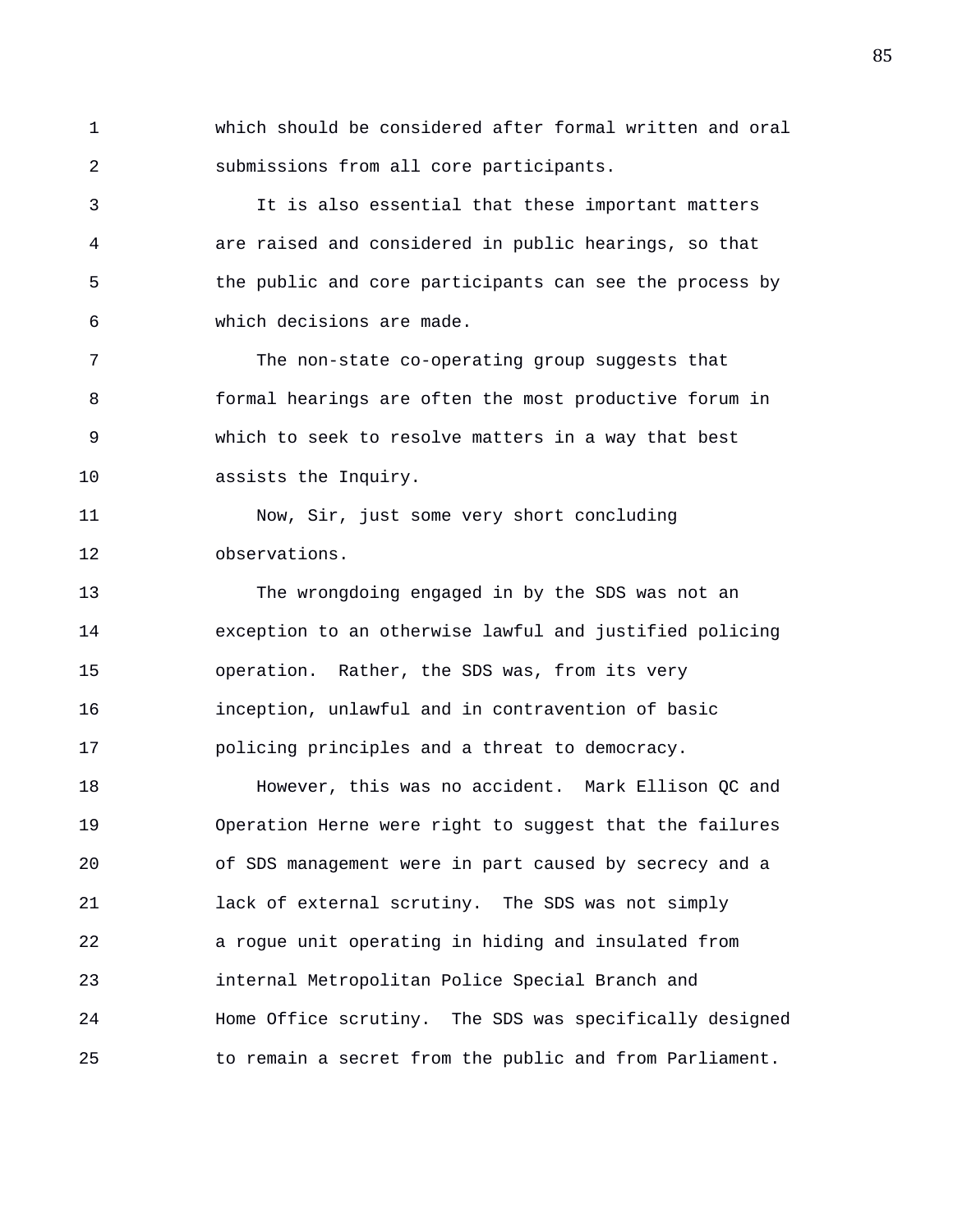1 It was only by remaining under a cloak of secrecy that 2 the SDS could carry out the type of surveillance 3 activities that were not and are not permitted in 4 a democratic society. Other than a select few, many in 5 the Home Office were simply not aware. Those in power 6 who did know sanctioned the evolution of the SDS and 7 took every opportunity on behalf of the governments of 8 the day to ensure the SDS remained a secret.

9 The judgment of the Investigatory Powers Tribunal in 10 Wilson that I've already mentioned puts beyond doubt 11 that undercover policing operations of the SDS and later 12 units violated fundamental human rights. The non-state 13 co-operating group endorse and adopts the opening 14 statement made by Charlotte Kilroy QC on behalf of 15 the category H core participants.

16 Many of the managers giving evidence in T1 P3 make 17 reference to the fact that the SDS practices went on 18 over 50 years ago, and should be considered in their 19 historical context.

20 However, this is simply not correct. 21 The illegitimate surveillance, political policing and 22 abhorrent and unlawful tradecraft and misogyny which was 23 allowed to become embedded in T1, 1968 to 1982, set 24 the course for all of the future undercover policing 25 operations. These abhorrent practices survived and even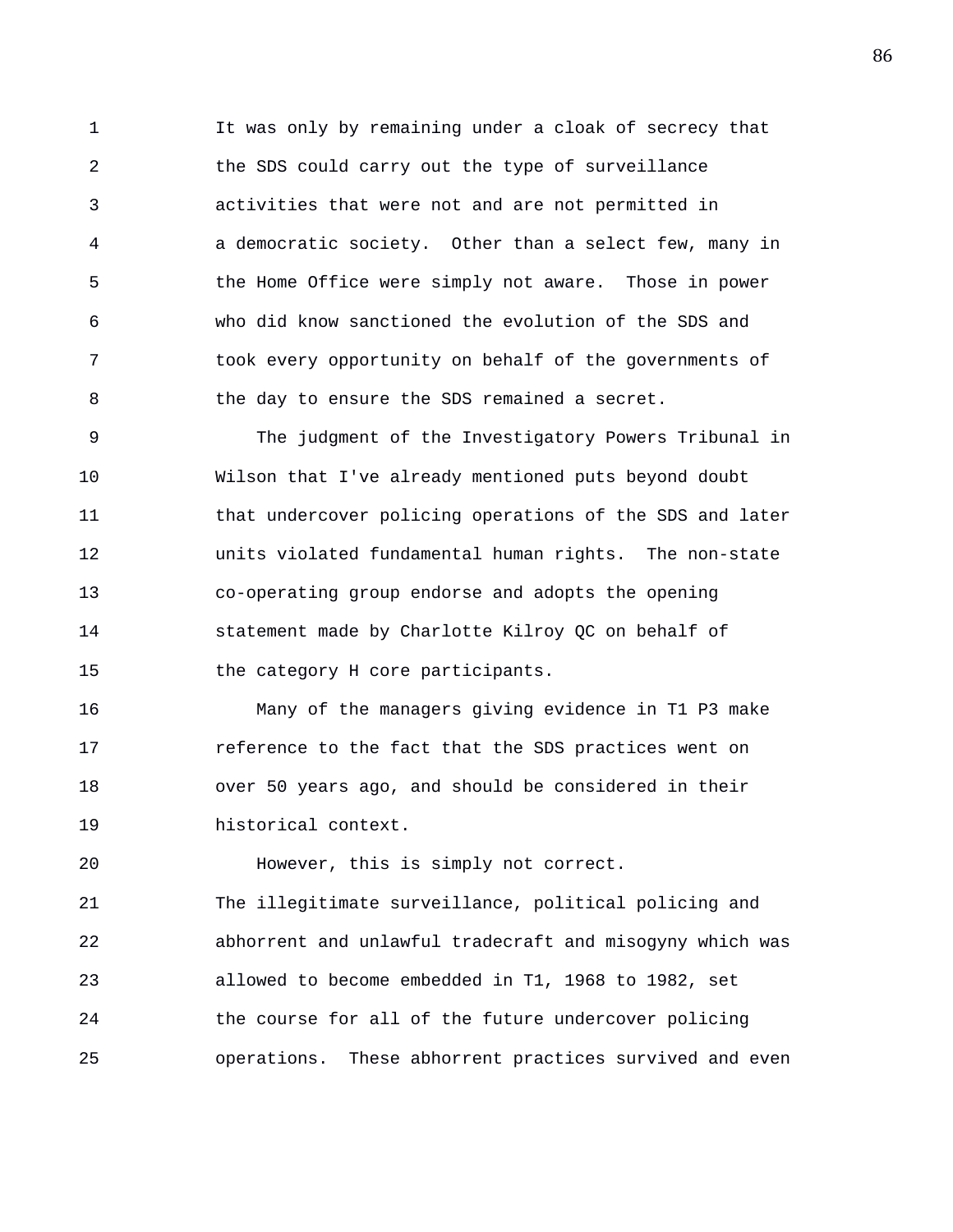1 flourished following legal reforms, such as those 2 introduced by the Regulation of Investigatory Power Act 3 2000. This will be explored in later tranches.

4 A fundamental purpose of this Inquiry is to identify 5 where there was such a catastrophic failure of policing 6 at the heart of British democracy, and such 7 identification must be rigorously pursued during the T1 8 P3 hearings.

9 The non-state co-operating group and the public are 10 demanding answers. These can only be obtained by 11 a thorough and effective investigation in public and 12 with full disclosure. This Inquiry should not cut 13 corners for reasons of political or financial 14 expediency. This is the only way that the victims of 15 unlawful state surveillance can achieve truth and 16 justice, and the only way to ensure that these 17 fundamental breaches of human rights will never happen 18 again.

19 Thank you, Sir.

20 THE CHAIRMAN: Thank you very much indeed.

21 We will now break for, I think, ten minutes, until 22 we have the next stage, which will be a reading of 23 summaries of the evidence of two non-state witnesses, 24 which will then conclude proceedings for today. 25 Thank you.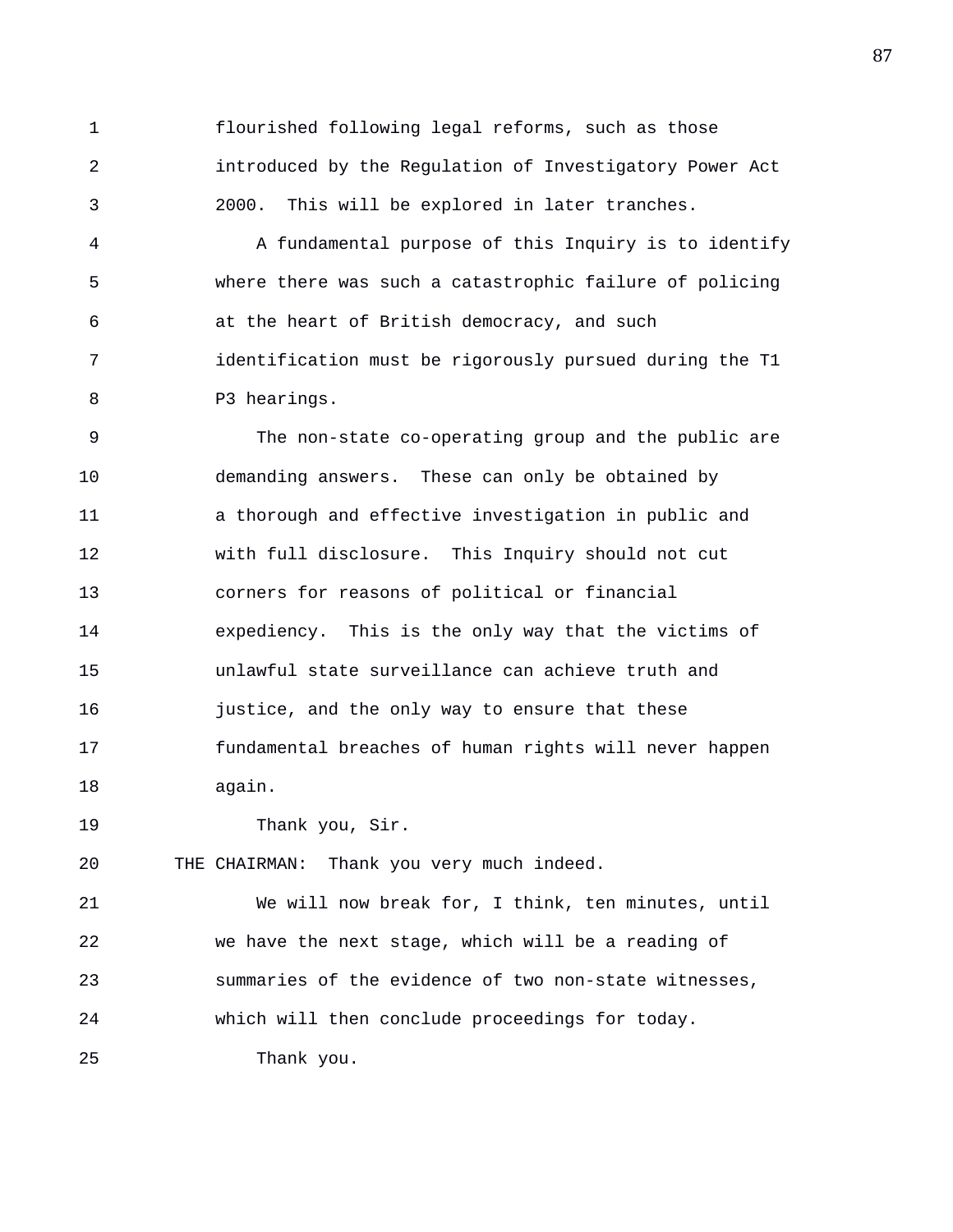1 (12.20 pm)

2 (A short break)

3 (12.40 pm)

4 THE CHAIRMAN: Ms Malcolm.

5 MS MALCOLM: I'm grateful, Sir. I shall be reading 6 the summaries of two witness statements from non-state 7 witnesses. I shall start with the summary of 8 "Madeleine".

9 Summary of evidence of "Madeleine" by MS MALCOLM 10 This is the summary of the second witness statement 11 of core participant "Madeleine", dated 16 March 2022. 12 The full witness statement will be published on 13 the Inquiry's website later on today. This is 14 a supplemental witness statement to her first witness 15 statement, which is dated 18 February 2021.

16 "Madeleine" gave evidence in May 2021 during 17 the Tranche 1 Phase 2 or T1 P2 hearings that she was 18 deceived into a relationship with HN354, known by 19 the cover name "Vince Miller", during the period of 20 the summer, and into early autumn, of 1979.

21 This second witness statement addresses three 22 issues:

23 1. A postcard that she received from "Vince Miller" 24 at the end of his deployment;

25 2. The revocation of the restriction order over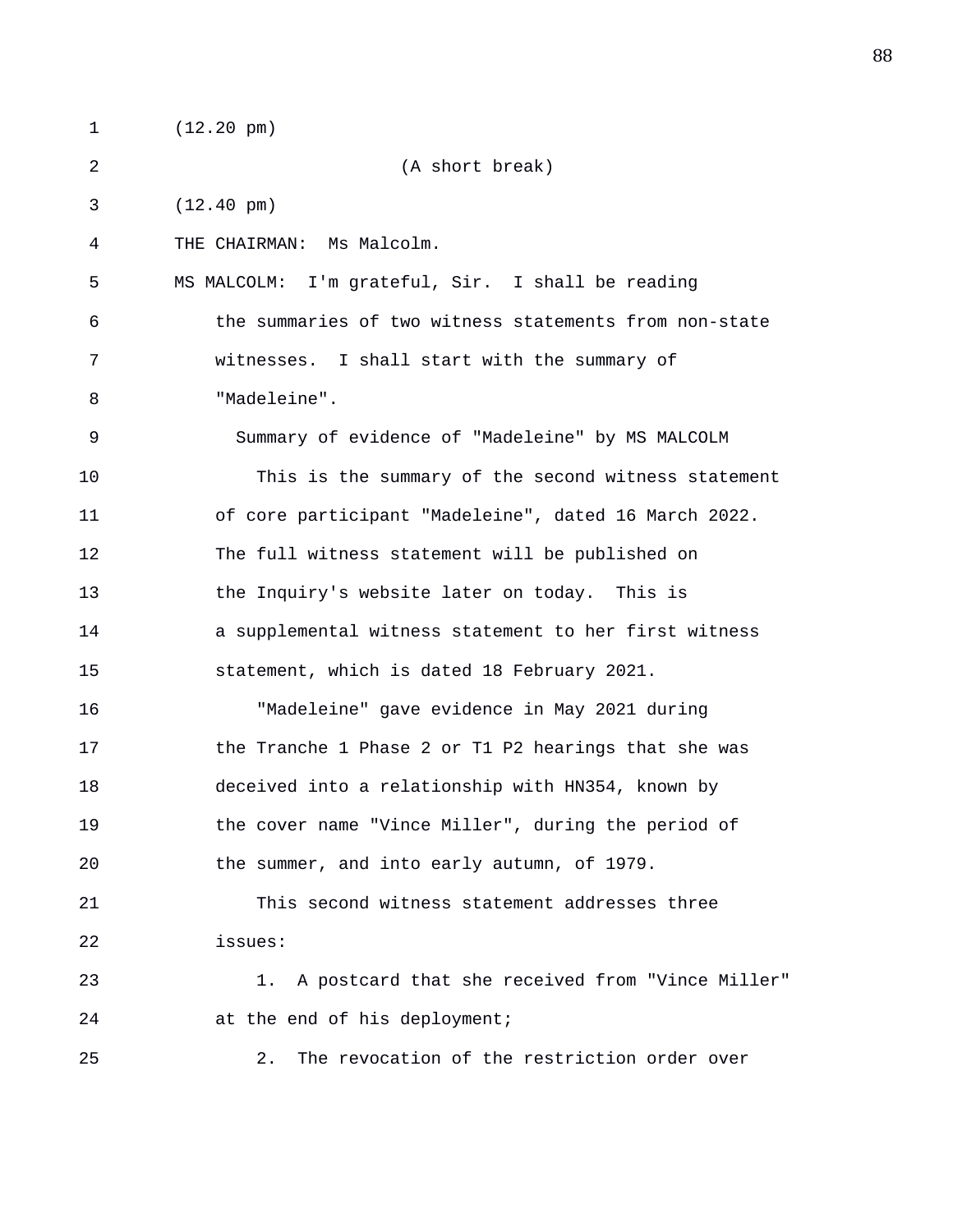1 "Vince Miller's" real name and disclosure of his real 2 name, Vincent James Harvey, and;

3 3. A report which had previously not been disclosed 4 to her, and which relates to an event which she believes 5 she was present at.

```
6 Issue 1.
```
7 On the first issue, "Madeleine" states that after 8 the UCPI hearings in May 2021, she decided to look at 9 a box containing letters and cards of emotional 10 significance from old boyfriends and close friends. At 11 the bottom of this box, she found a postcard from 12 "Vince Miller" dated January 1980 with a United States 13 Air Mail stamp addressed to "'Madeleine', Dave and Co". 14 This is now "Madeleine's" exhibit 3. It reads as 15 follows:

16 "Didn't stay long in New York, not my kind of place. 17 Have bussed and driven hire cars down here for 18 the winter. Lost my address book so can only write to 19 people whose addresses I can remember, and these might 20 not be right. Music and people really better than 21 I expected. All in all, a lot better than 22 [Walthamstow]. Having a bit of trouble getting enough 23 money for everything I want to do so travelling and 24 living in an old VW wreck -- nothing new. Good luck to 25 everybody, Vince."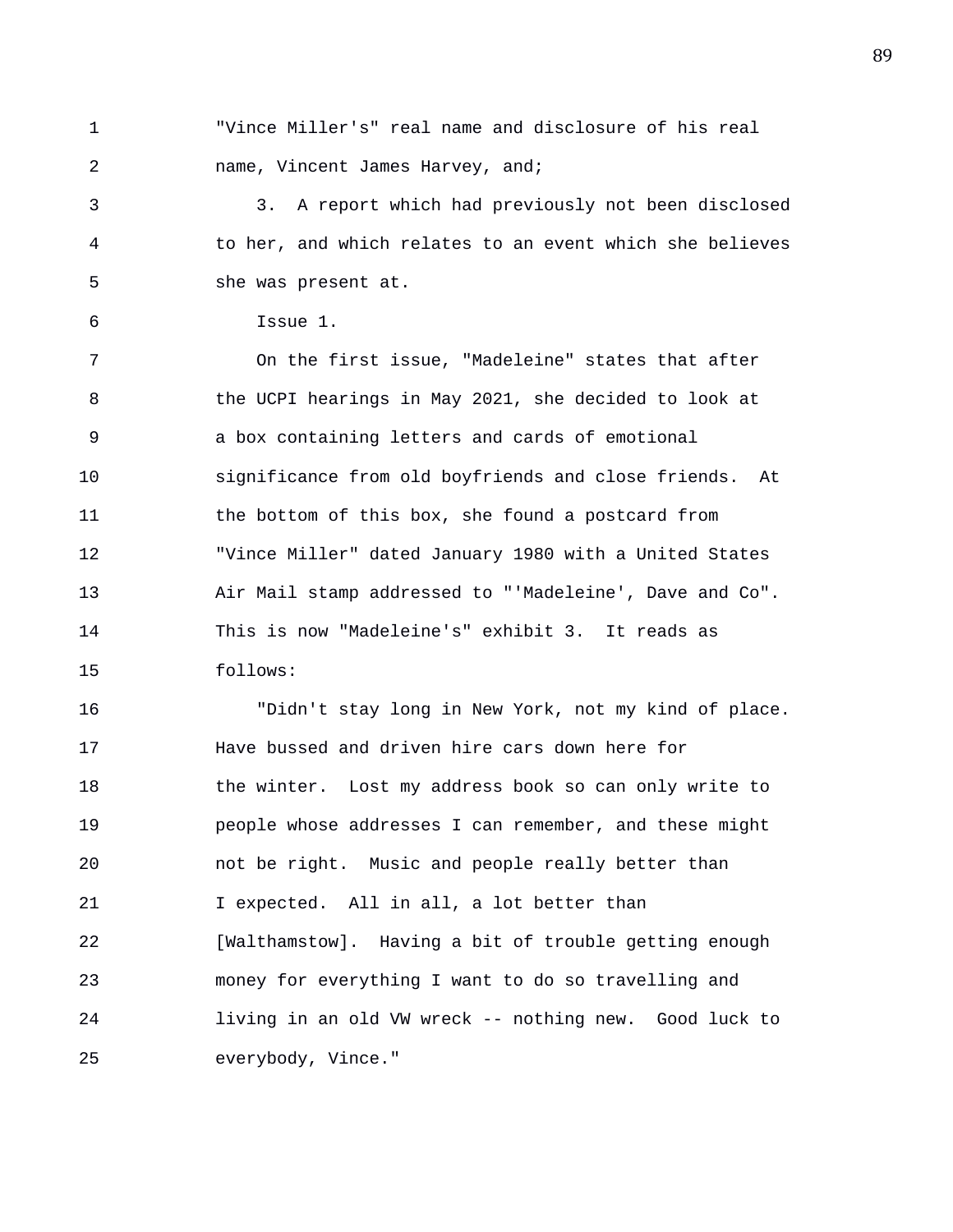1 "Madeleine" states that it is written in 2 the handwriting of "Vince Miller". She estimates that 3 it arrived three months after he had disappeared saying 4 that he was going to America. She says that she had 5 forgotten its existence but does now vaguely recall 6 receiving it and being pleasantly surprised and hopeful 7 that his keeping in touch meant that she would see him 8 again. She had put it in the box because it had meant 9 something to her.

10 "Madeleine" also recalls that a friend of hers from 11 the SWP had visited "Vince Miller's" flat around 12 Christmas 1979 to check if he was "okay" because he had 13 not been seen in some time. The friend told "Madeleine" 14 that the door had been answered by "two dodgy looking 15 men", who asked him a lot of questions and told him that 16 "Vince" had gone to America. "Madeleine" states that 17 she was surprised by this information because 18 "Vince Miller" had told her he lived alone in a bedsit 19 and there had been no answer on each occasion that she 20 had visited the flat. It is "Madeleine's" belief that 21 this postcard would have been received shortly after her 22 friend's visit to the flat, and she questions whether it 23 was sent in order to divert any suspicions that could 24 have arisen from the friend's visit.

25 "Madeleine" also notes that Vincent Harvey had said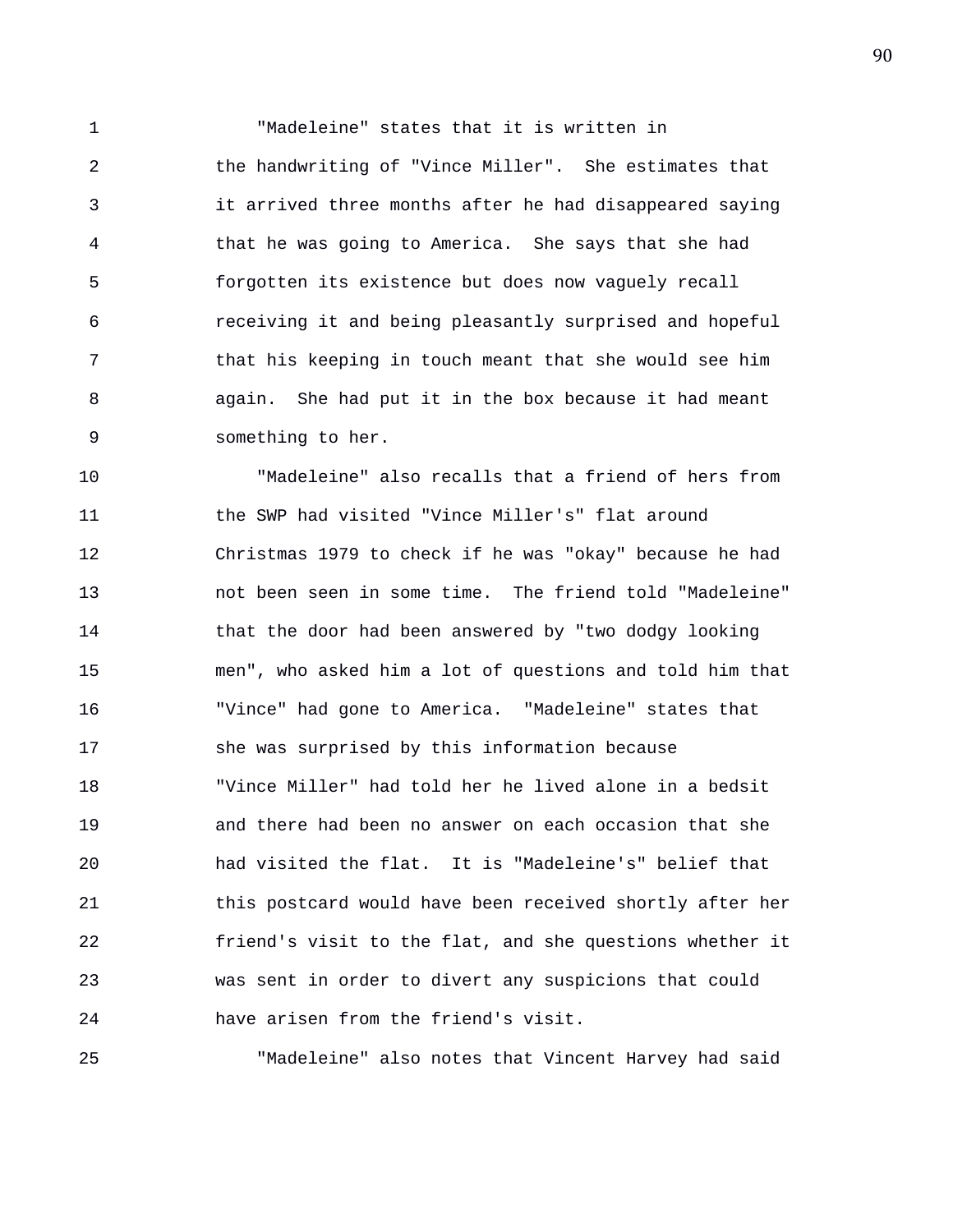1 in his witness statement that he left "Vince Miller" and 2 his deployment behind him when he left the field and had 3 not thought of or talked about his former targets at all 4 until his first interview with a risk assessor in 2018. 5 He made no mention of this postcard sent by him 6 three months after the deployment.

7 Issue 2.

8 In Vincent Harvey's supplementary impact statement 9 of 9 March 2021 which addressed the reasons he believed 10 the restriction order over his real name should not be 11 revoked, he stated that he had always been honest and 12 open with the Inquiry. One particular concern that he 13 raised was that publication of his real name prior to 14 his giving evidence "risked having a seriously adverse 15 impact on an immediate family member".

16 In March 2021, "Madeleine" was told that although 17 the restriction order would ultimately be revoked, it 18 was imperative that nothing was done to cause 19 difficulties to the aforementioned family member, and 20 she was given a choice: she could find out "Vince 21 Miller's" real name prior to them both giving evidence 22 while still subject to the restriction order prohibiting 23 wider disclosure, or she could await revocation of 24 the restriction order. "Madeleine" states she weighed 25 up the issues and while she did not "believe there was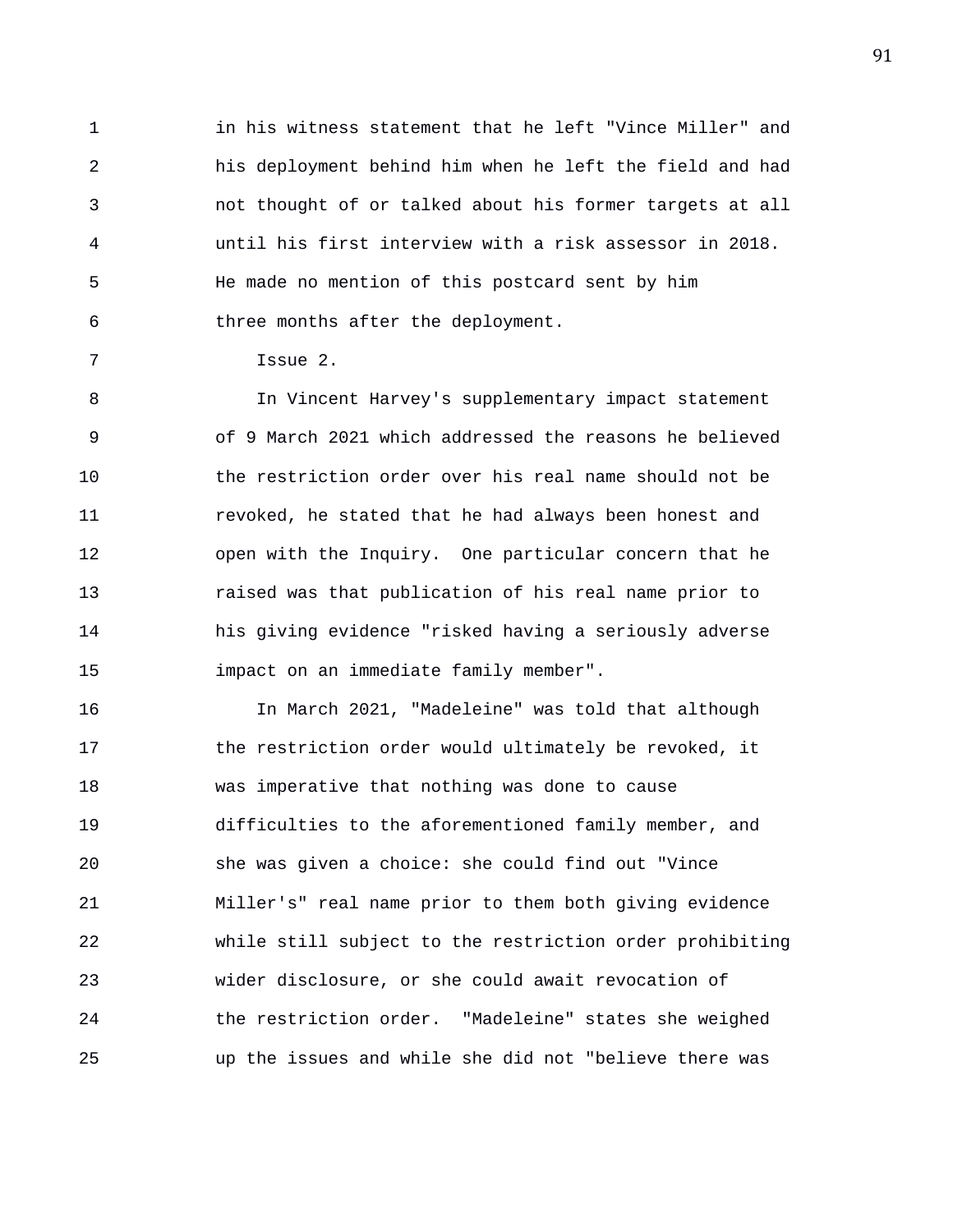1 any real risk to the immediate family member", she did 2 have sympathy for this family member and she did not 3 want to cause this individual anxiety by publication of 4 "Vince Miller's" real name. She also wished to avoid 5 being caused extra stress from being in receipt of 6 information that she could not share. She therefore 7 decided to wait to learn his real name until 8 the restriction order had been revoked.

9 On 21 September 2021, the restriction order was 10 revoked and "Madeleine" learnt that "Vince Miller's" 11 real name was Vincent James Harvey. This led to 12 discovery of more information about him and his career 13 trajectory, some of which she found shocking. This, she 14 states, casts him, and the evidence he had given, in 15 a different light.

16 She had previously understood from the evidence 17 disclosed who her that following his deployment in 18 the Special Demonstration Squad, Vincent Harvey had been 19 assured that he would only be in non-public facing roles 20 with the result that he spent 30 years being careful 21 about his security and which would be blown away if his 22 real name was released. She had also understood that he 23 had risen to the rank of Detective Chief Inspector in 24 Special Branch and then left

25 the Metropolitan Police Service to join another force.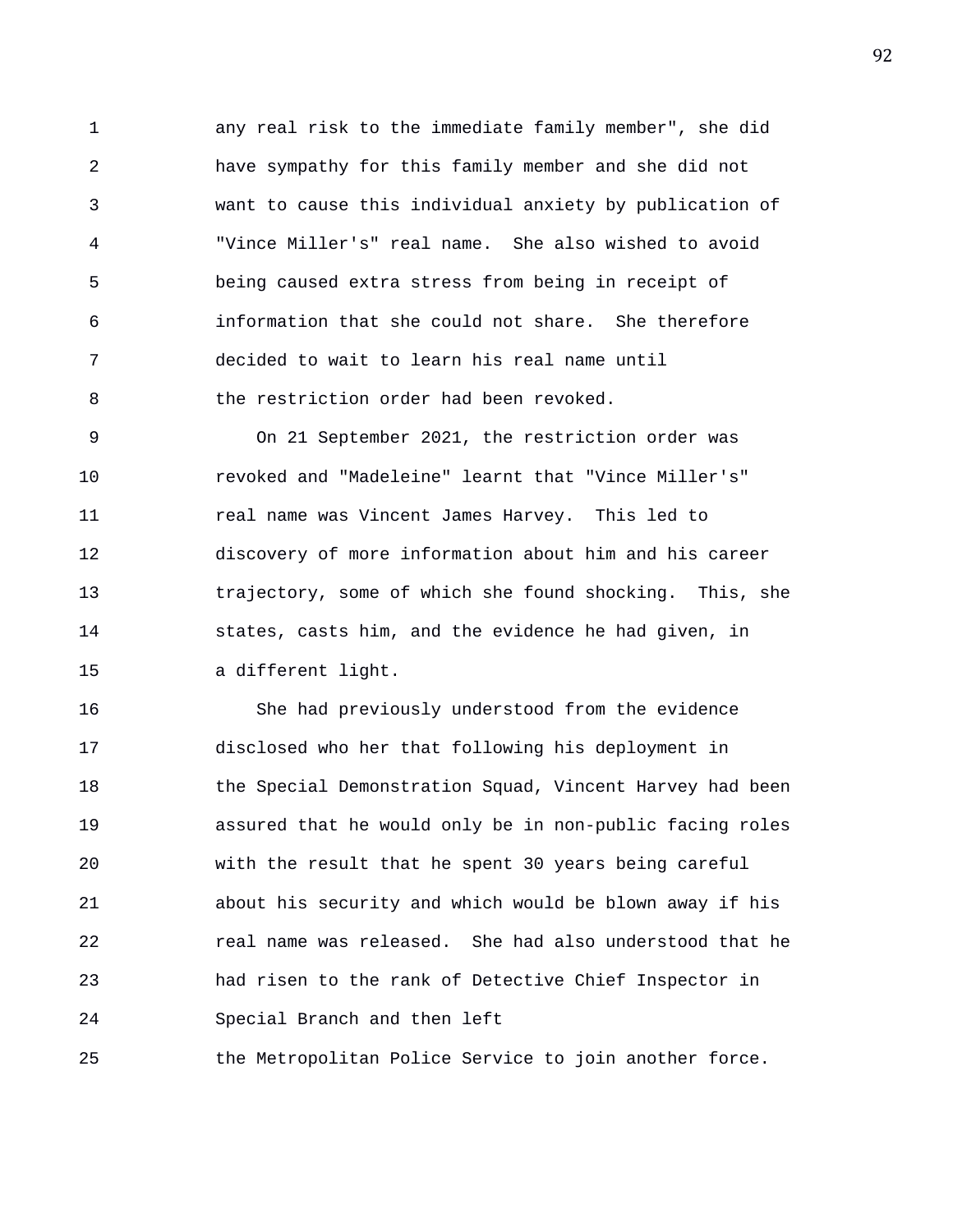1 "Madeleine" states that she was therefore extremely 2 disturbed to learn that Vincent Harvey had gone on to 3 perform very senior and high profile roles within 4 the police, and that his real name and image were in 5 the public domain through multiple media appearances. 6 "Madeleine" states that she was:

7 "Chilled to learn that he had been promoted to 8 the rank of Superintendent in the police service before 9 becoming National Director of the National Criminal 10 Intelligence Service [or NCIS]."

11 She questions why someone who had risen to such 12 a senior rank in the police and in such a public-facing 13 role was granted a restriction order over their real 14 name and why this was not revoked before he gave 15 evidence at the hearings. It is "Madeleine's" belief 16 that if his real name had been known at the time he gave 17 evidence, and it had been known that he was a former 18 director of the NCIS and a highly public figure, there 19 would have been greater public scrutiny and press 20 interest, which may have led to new witnesses, 21 including, possibly, other deceived women, coming 22 forward to the Inquiry.

23 The discovery that he was not only a police officer, 24 but a senior one, has had a significant further adverse 25 impact on her and led to her feeling as she did when she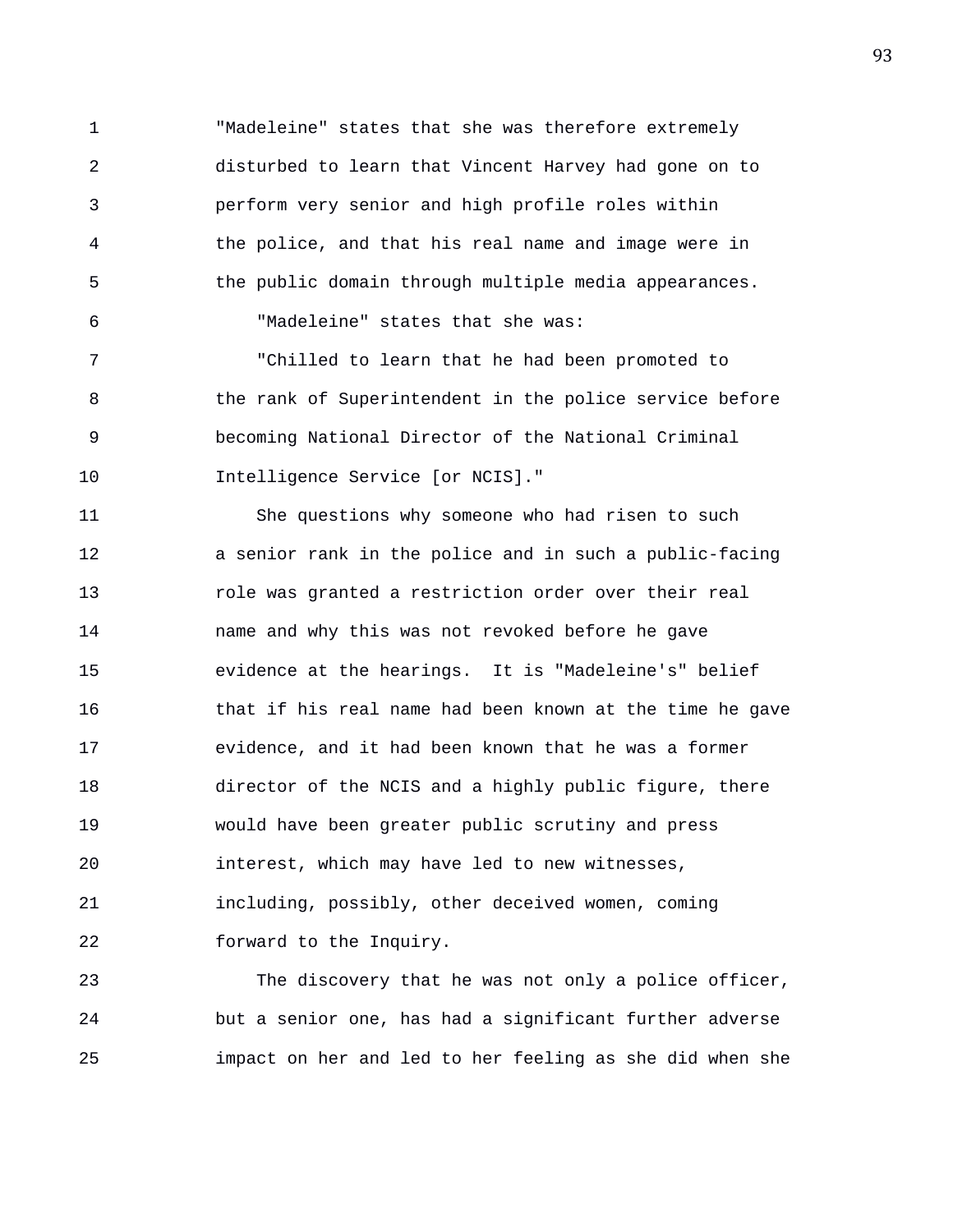1 was first contacted by the Inquiry in 2020. She also 2 feels that she was:

3 "Emotionally manipulated by Vincent Harvey in his 4 reliance on privacy concerns arising out of 5 the potential adverse impact on a family member without 6 corresponding honesty (at least in the material given to 7 me) about how he had conducted his career."

8 "Madeleine" states that if she had known of his 9 career trajectory in March 2021, it would have changed 10 the outcome of the balancing exercise that she 11 undertook.

12 "Madeleine" notes that no other former officers gave 13 evidence to the Inquiry about Vincent Harvey's 14 relationships and she queries if this was as a result of 15 his seniority as an officer. The lack of knowledge of 16 his real identity at the time of the hearings meant that 17 her legal team could not propose questions to the other 18 officers in order to explore if his role and profile 19 within the force motivated their reluctance to give 20 evidence on his behaviour. She states that this denied 21 opportunity is of great concern to her.

22 Issue 3.

23 In relation to the third issue, "Madeleine" 24 reiterates the concern that she raised in her first 25 witness statement. In that statement she indicated that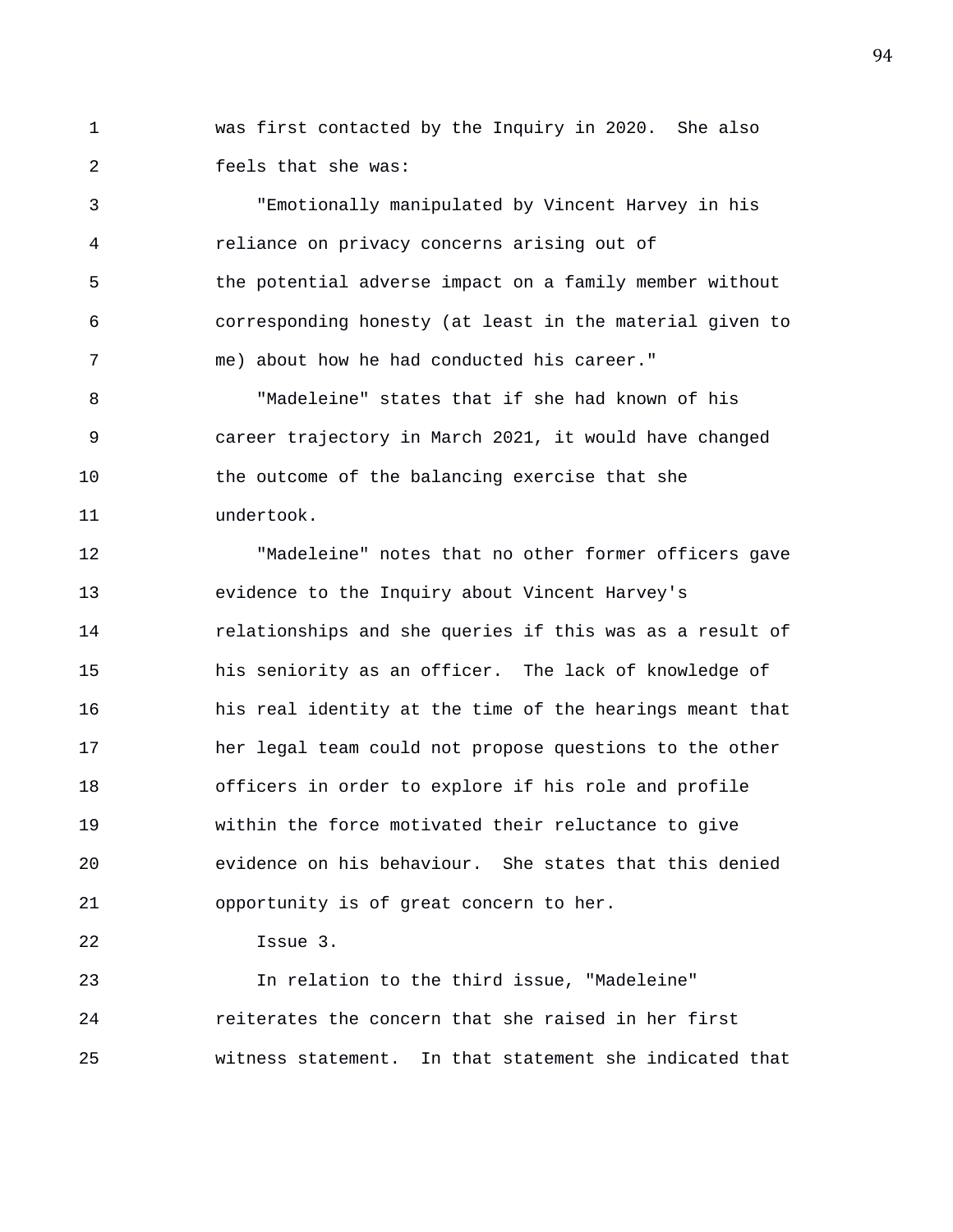1 she thought it extremely unlikely that the 23 documents 2 which she had received in her witness pack were the only 3 documents held by the Inquiry which related to her 4 contact with Vincent Harvey. She was particularly 5 concerned that she'd not been provided with any document 6 which covered the period of the relationship.

7 "Madeleine" has subsequently come across a further 8 intelligence report containing information obtained by 9 Vincent Harvey which was disclosed in the T1 P2-bundle 10 but which was not in her witness pack. It is a report 11 dated 25 September 1979 at a time towards the end of her 12 relationship with Vincent Harvey and relates to 13 a Waltham Forest District meeting which took place in 14 her home. "Madeleine" states that she generally 15 attended most branch and district meetings 16 and "certainly almost all of those that took place in my 17 house".

18 Whilst "Madeleine" states that she cannot be 19 absolutely certain that she was present at this meeting, 20 as the report records a fairly mundane meeting and at 21 which nothing memorable took place, she thinks it 22 extremely likely that she would have been present, given 23 that it took place at her home. Despite this, she is 24 not listed as an attendee. It is her belief that 25 Vincent Harvey purposely omitted her name, and, because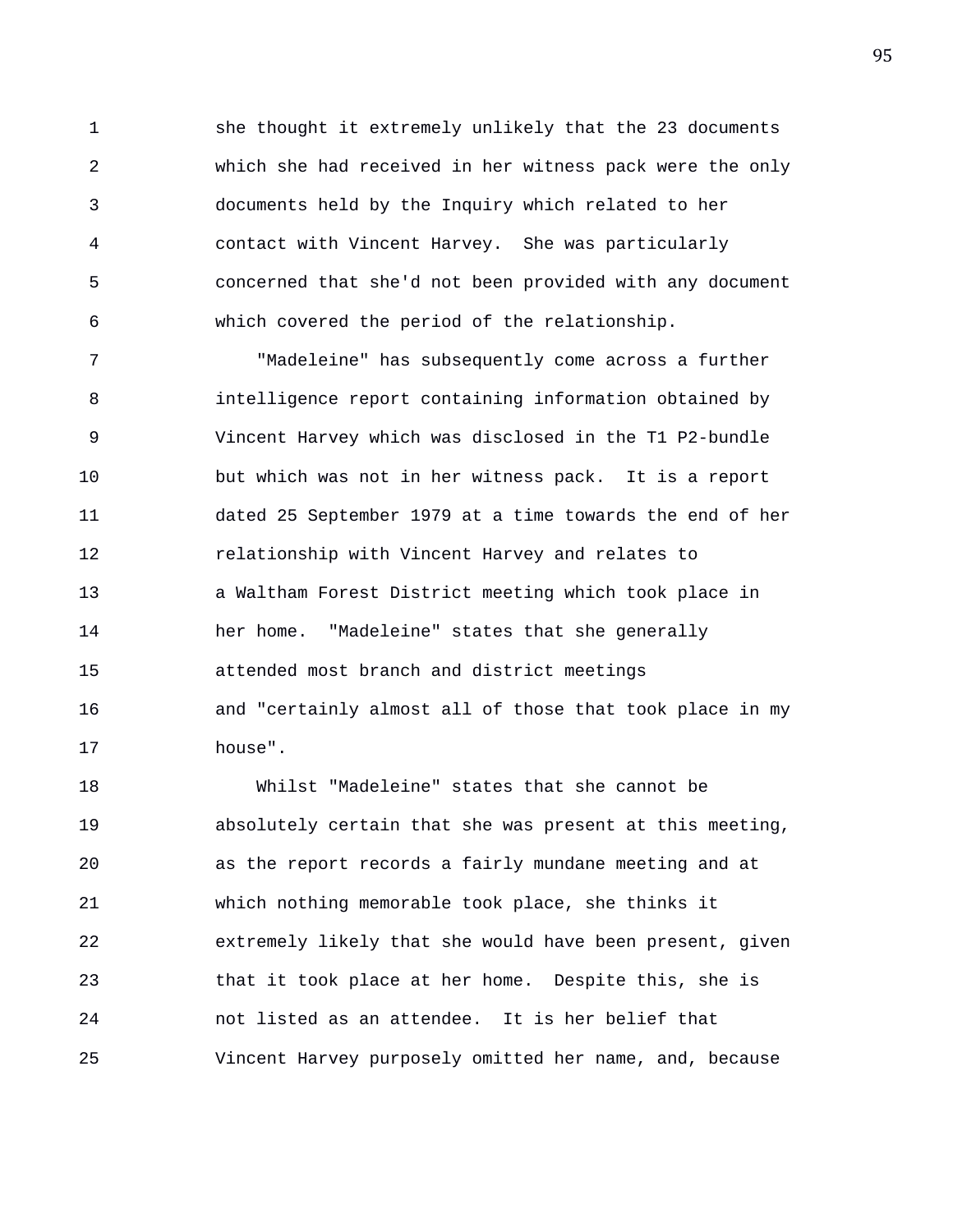1 this report had been omitted from her witness pack, he 2 could not be questioned on a potential tactic of 3 undercover officers omitting the names of the women they 4 deceived from their reports.

5 "Madeleine" is also concerned that a report included 6 in the T1 P2 bundle included her full address at the 7 time and which she believes had the potential to 8 undermine her anonymity order via a mosaic effect.

9 It is "Madeleine's" understanding from 10 the Designated Lawyers opening statement for T1 P2 that 11 although 65 reports thought to have been authored by 12 Vincent Harvey were disclosed in the T1 P2 hearing 13 bundle, there are a further 175 reports which 14 the Inquiry attributes to him but which have not been 15 disclosed to Non-State Core Participants. "Madeleine" 16 suggests that these 175 reports could relate to other 17 events that she attended with Vincent Harvey but is not 18 **listed on the report as having attended.** 

19 "Madeleine" explains that as a woman deceived into 20 a relationship, she experienced the gravest violation of 21 her privacy, and that in order for the Inquiry and the 22 public to discover the truth about that violation, she 23 had to stand up and recount details of her most intimate 24 life, which she found excruciating. She further 25 explains the impact on her of giving oral evidence to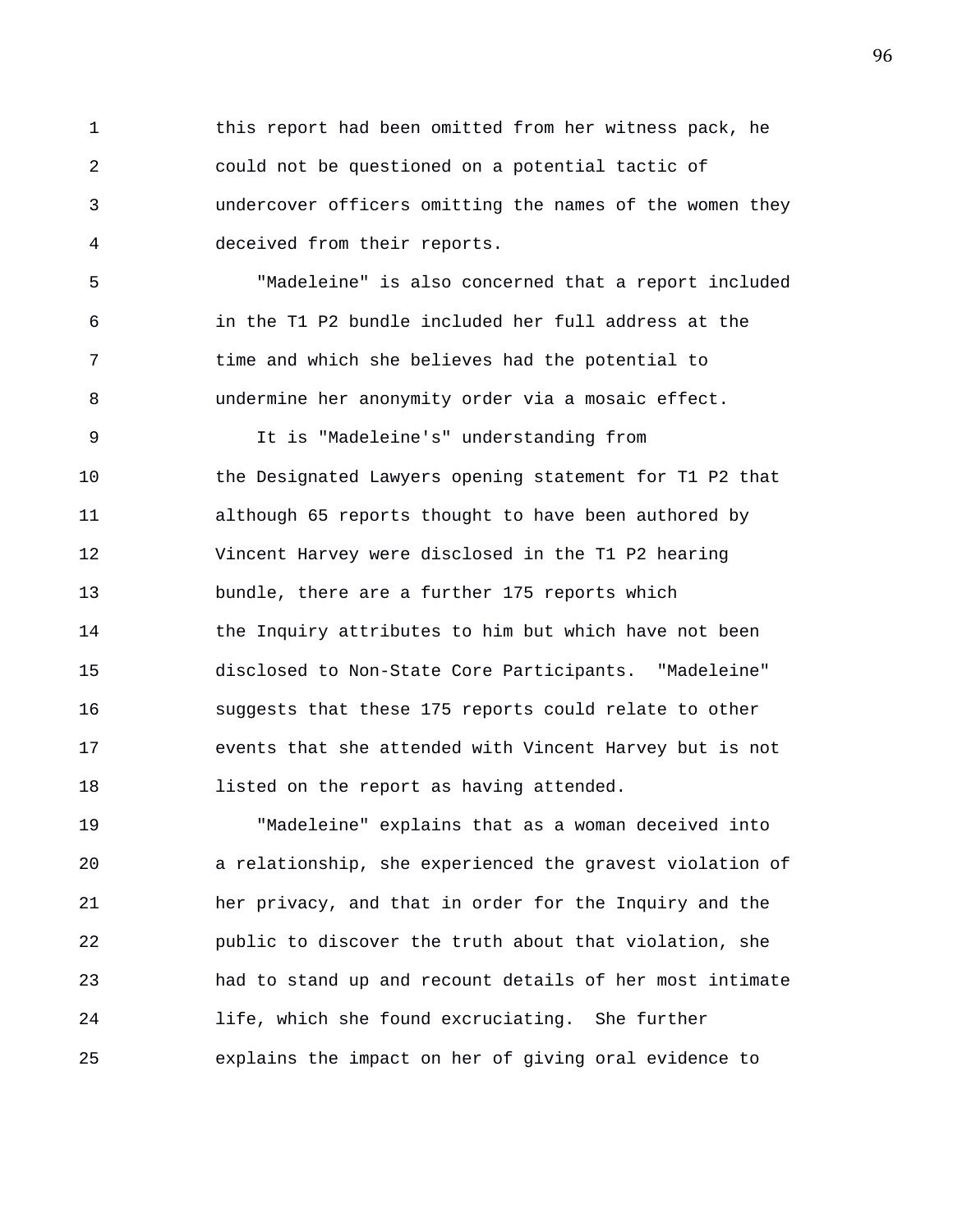1 the Inquiry and recalls how difficult and stressful she 2 found the questioning. "Madeleine" states:

3 "It was also upsetting and insulting to hear Harvey 4 claim that he could not remember our relationship and to 5 suggest to the Chair that I may have been lying about it 6 in order to discredit the police."

7 "Madeleine" states that as a result of press 8 coverage of her oral evidence, her son found out that 9 her first marriage had been abusive, which was 10 distressing for him. His distress has also impacted on 11 her.

12 That's the end of the first summary, Sir. 13 Summary of evidence of JULIA POYNTER by MS MALCOLM 14 I turn to the second summary.

15 This is a summary of the witness statement of 16 Julia Poynter, dated 11 March 2022, which has been 17 voluntarily provided to the Undercover Policing Inquiry 18 after Ms Poynter's discovery that the men she knew as 19 "Vince Miller" and "Phil Cooper" were undercover 20 officers, respectively, HN354, whose real name is 21 Vincent Harvey, and HN155, whose real name is subject to 22 a restriction order.

23 The full statement will be published on 24 the Inquiry's website today with the accompanying 25 exists.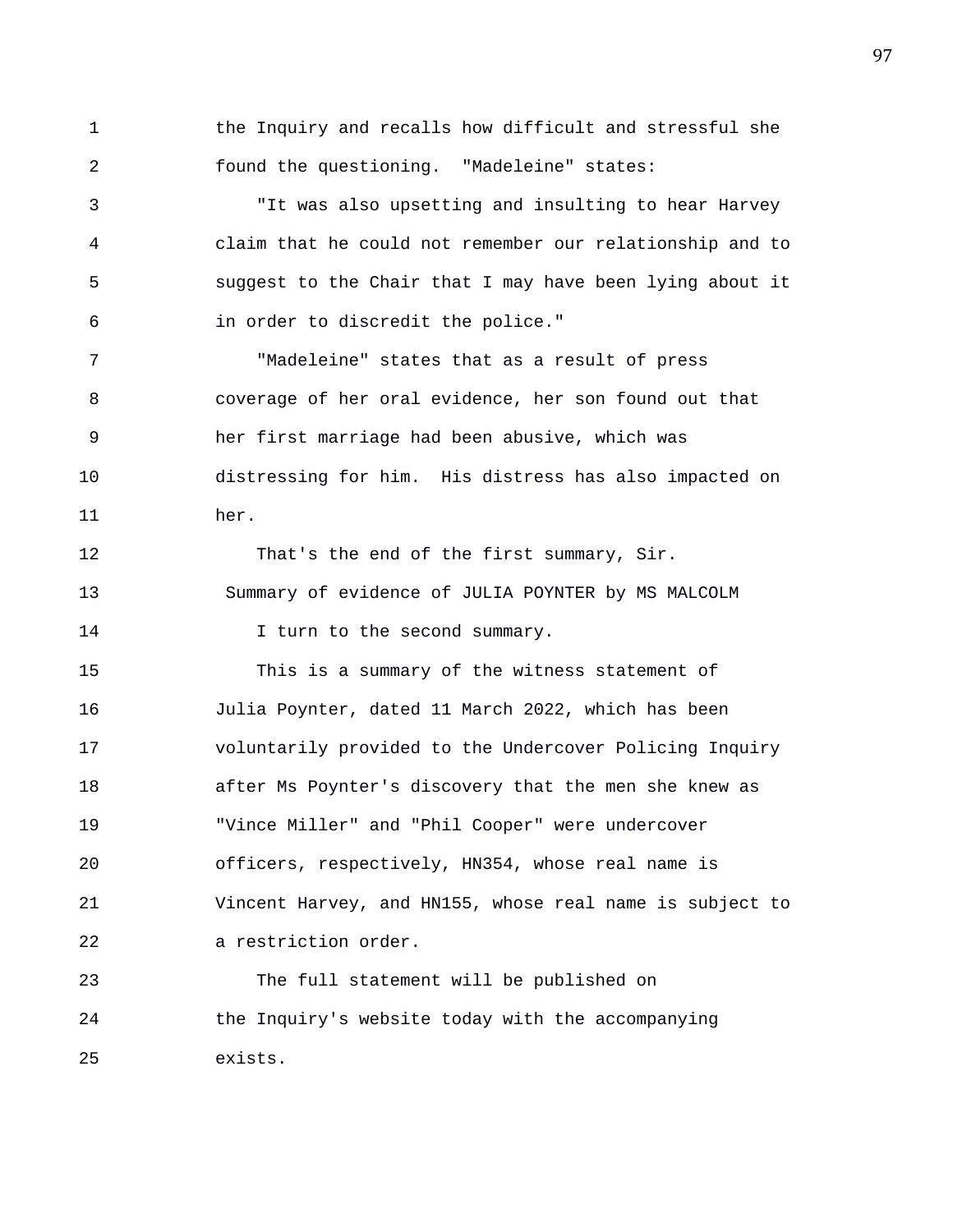1 Julia Poynter states that she was shocked and 2 angered when she was provided with 62 intelligence 3 reports in which she was named which revealed 4 the extensive invasion of her privacy by 5 undercover officers. Her witness statement provides 6 evidence about the two undercover officers she knew, and 7 in particular about the deceitful sexual relationship 8 between "Vince Miller" and her friend "Madeleine". She 9 states that she wishes to place the reporting of these 10 officers in its true context. 11 By way of background Julia Poynter states she first

12 became politically active whilst at school joining 13 the Labour Party with whom she soon became 14 disillusioned. She came across 15 the Socialist Workers Party, or SWP, then known as 16 the International Socialists, towards the end of her 17 sixth form and she was drawn to their version of 18 socialism. She became a member in 1975 and remained 19 a member for five years. She was initially active in 20 the Walthamstow branch and then the Leytonstone branch 21 when she moved some time in 1978. Her main focus from 22 1977 onwards was her anti-racism work through her 23 involvement with the Anti-Nazi League, which was closely 24 affiliated with the SWP at that time.

25 She explains that the late 1970s was a time of high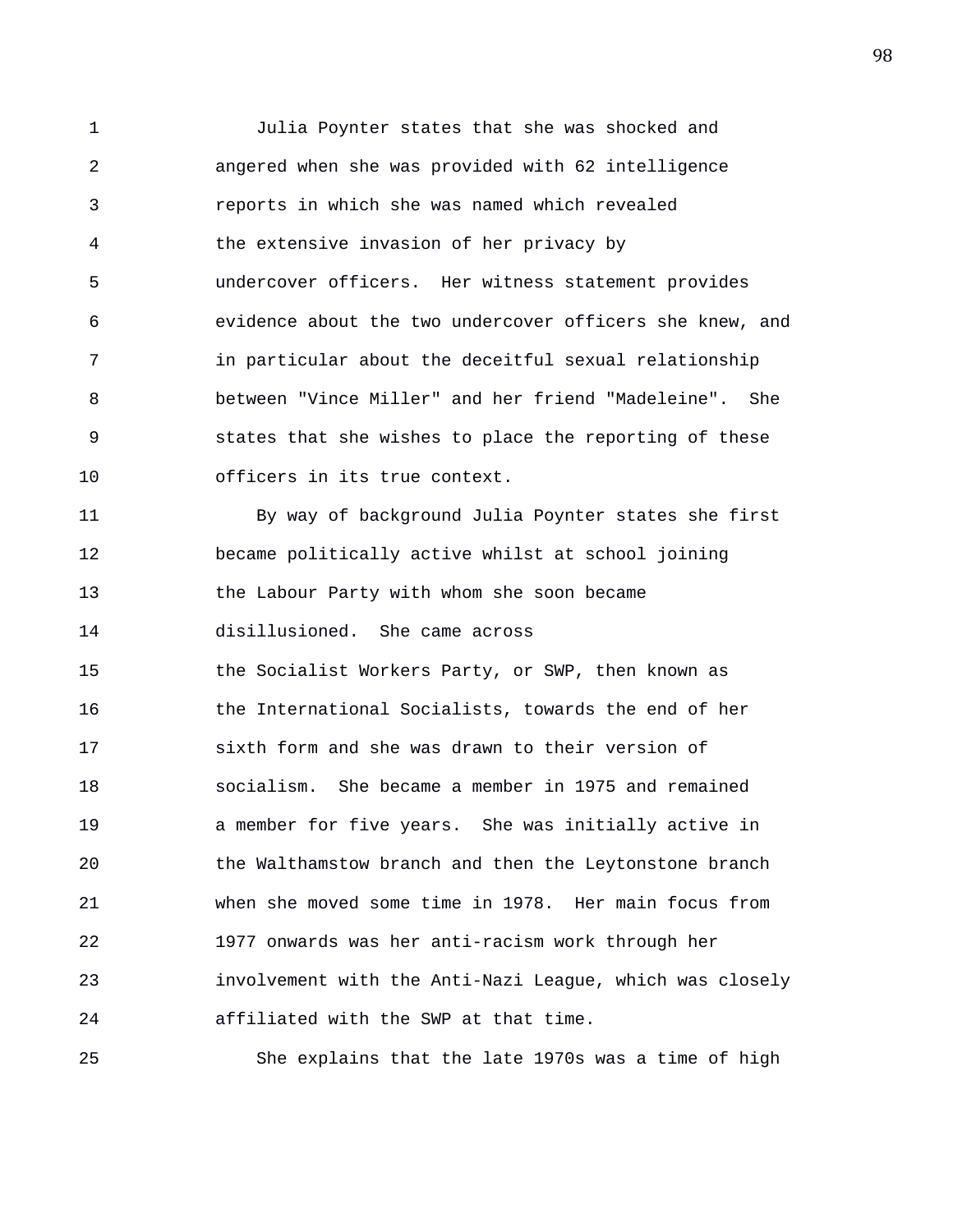1 unemployment and that the National Front were very 2 active, particularly in East London where she lived. In 3 1980, she began studying at college where, for a short 4 period, she attended socialist meetings before deciding 5 that student politics did not suit her. She remained 6 active with the Anti-Nazi League until 1981 but left 7 the SWP in 1980, losing touch with most of her former 8 contacts.

9 Julia Poynter remained involved in politics 10 subsequently, spending many years working in local 11 government and being active in trade unions. It was 12 through her involvement with union work that she became 13 aware of the Inquiry. She attended a union-backed 14 conference in November 2019 on undercover policing and 15 trade unions, and then attended a talk arranged by 16 Unite, given by one of the women deceived by an 17 undercover officer. Julia Poynter was then sufficiently 18 interested to listen to the UCPI hearings in May 2021 19 where she heard evidence being given about events in 20 groups that she'd been involved in. She eventually 21 deduced that the witness she was listening to was 22 "Madeleine" and that she was describing the "Vince" from 23 Walthamstow that she had known. She was shocked to hear 24 that "Vince" claimed to have a "one-night stand with 25 'Madeleine'".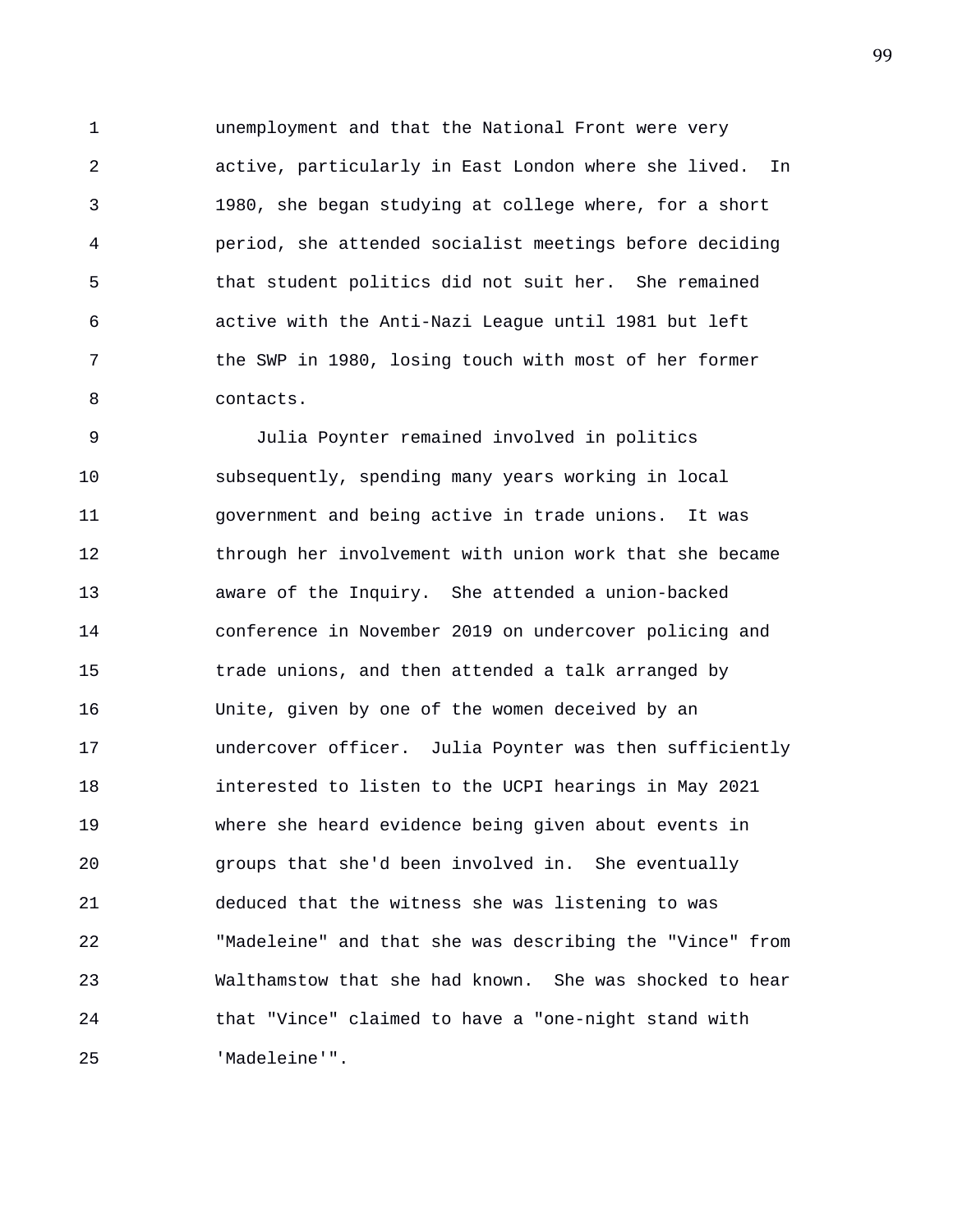1 Ms Poynter states that not long after the hearings, 2 and purely by chance, she bumped into "Madeleine", who 3 she had not seen in over 30 years. "Madeleine" 4 confirmed that "Vince" was an undercover officer with 5 the name "Vince Miller". "Madeleine" also told her that 6 a male she knew as "Phil", and who had been a regular 7 visitor at her home, was also an undercover officer. 8 Ms Poynter states that she knew "Vince's" claim about 9 the nature of his relationship with "Madeleine" was 10 untrue and this is why she has offered to give evidence 11 to the Inquiry.

12 "Vince Miller".

13 Julia Poynter first met "Vince" when he started 14 coming to Walthamstow's SWP branch meetings around 1977. 15 Weekly meetings were held in the Rose and Crown pub in 16 Walthamstow with an average of 12 to 15 attendees. It 17 was a close-knit, friendly group and "Vince" quickly 18 made friends and became popular in the group. 19 Ms Poynter explains that people not only attended 20 demonstrations but socialised together, and would often 21 have a drink in the pub after meetings and then go back 22 to the shared house in which "Madeleine" lived, which 23 was a "social hub". "Vince" was also one of the few 24 members of the group who had a vehicle, and he used his 25 van to help deliver the SWP papers or to help people,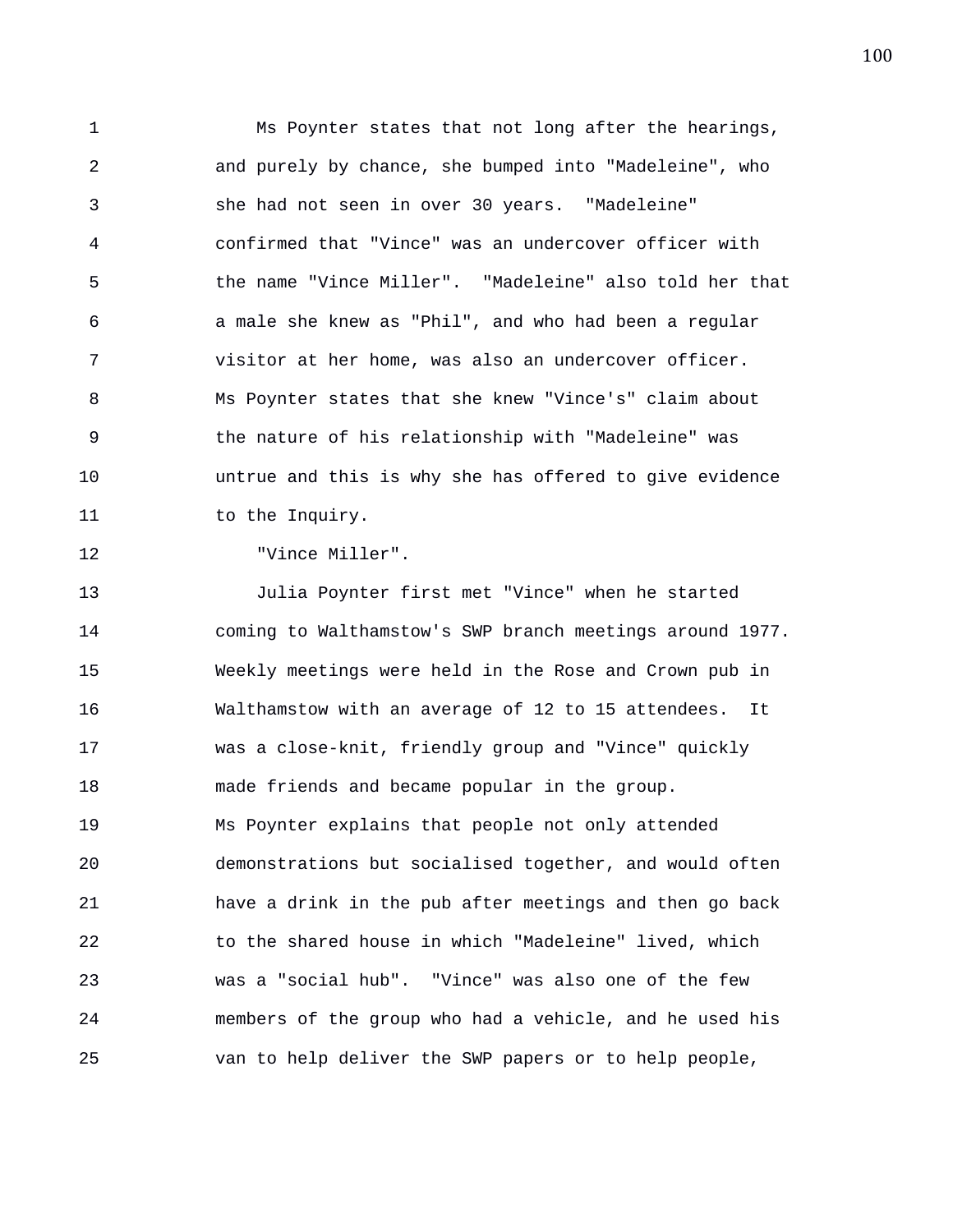1 such as by moving furniture. He was considered to be 2 trustworthy and reliable and he came across as a kind 3 and considerate person, and until her discovery as to 4 his real identity, she had thought him as one of 5 the loveliest people that she had ever met.

6 Julia Poynter records that when "Vince" told her in 7 the autumn of 1979 that he was leaving for America. She 8 and her then boyfriend held a leaving party for him in 9 her flat. Her boyfriend was also active in 10 the Walthamstow branch of the SWP, and he was a chef and 11 put a lot of effort into the meal for the leaving party. 12 They both liked "Vince" and were sad to see him leave.

13 Julia Poynter denies the claim made by 14 "Vince Miller", both in his risk assessment for his 15 anonymity application and in his oral evidence to 16 the Inquiry at the hearings in May 2021, that she had 17 wanted to have a relationship with him and that she had 18 made this clear to him but that he had not reciprocated 19 because it was contrary to SDS directions and because he 20 was told that it would not be a good idea. It is 21 Ms Poynter's belief that what he has said on these two 22 occasions shows that he knew that he should not have 23 been engaging in any sexual relationships.

24 "Madeleine's" relationship with "Vince Miller". 25 Julia Poynter met "Madeleine" within a year of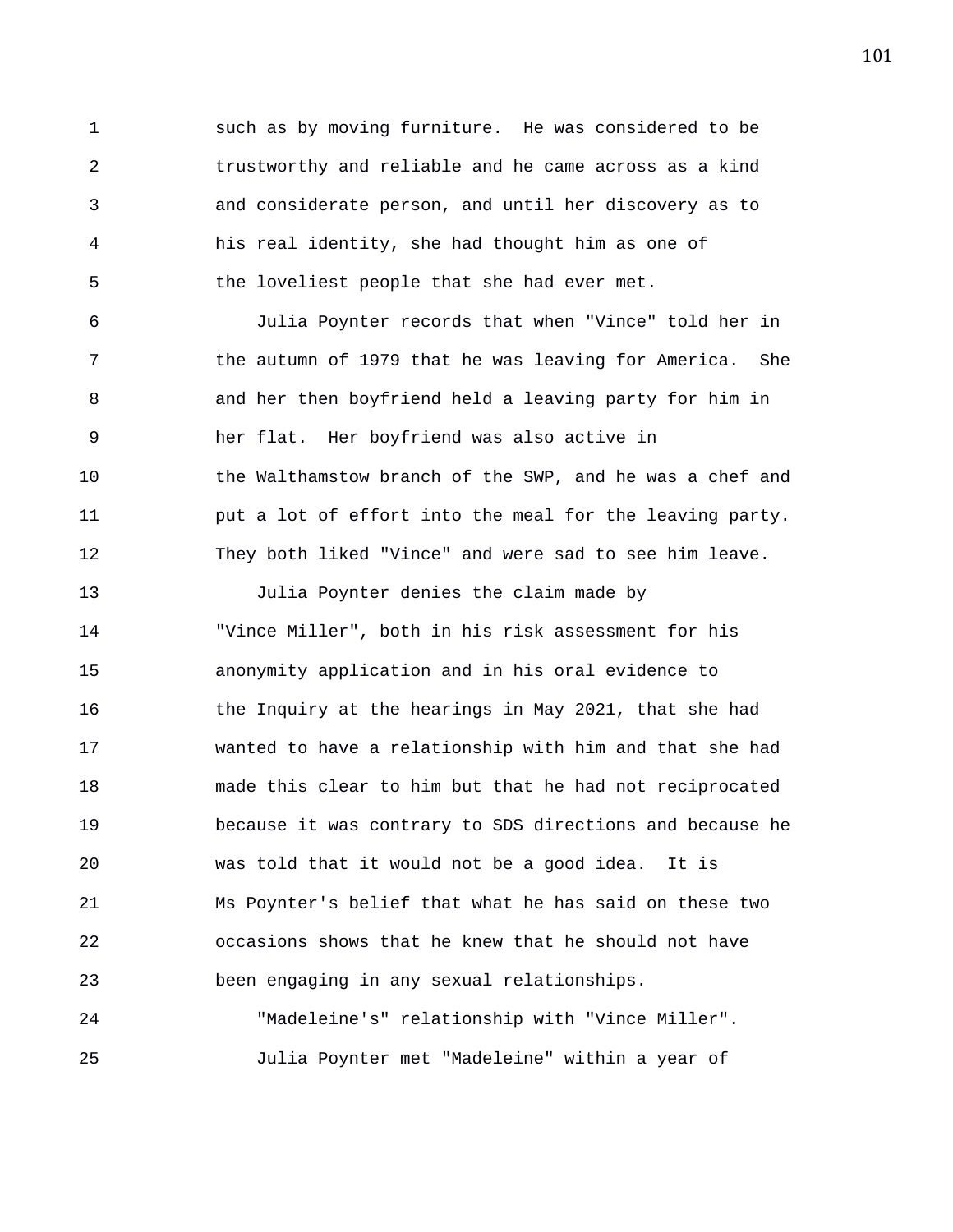1 joining the SWP and they all got on well and became 2 close friends, spending time together at meetings, 3 social events and going on holiday together on a couple 4 of occasions. Julia states that they confided in each 5 other about their personal lives, and she remembers 6 "Madeleine" discussing her relationship with "Vince", 7 which she knew was a sexual relationship. It was clear 8 that "Madeleine" liked him.

9 Ms Poynter recalls "Madeleine" telling her that 10 "Vince" would always leave her flat in the middle of 11 the night, and that both she and "Madeleine" thought 12 that this was odd. "Madeleine" told her that "Vince" 13 had grown up in care and that this had affected him.

14 Julia Poynter spent time with both "Madeleine" and 15 "Vince" at branch social activities during the few 16 months that they were together, and whilst she knew that 17 they were an item, this would not necessarily have been 18 obvious to lots of other people. She recalls how 19 disappointed "Madeleine" was when "Vince" ended 20 the relationship after a few months and that she seemed 21 very sad following the break-up. Julia also remembers 22 "Madeleine" being shocked and upset at the news that 23 "Vince" had left for America.

24 "Phil Cooper".

25 Ms Poynter met "Phil Cooper" through Waltham Forest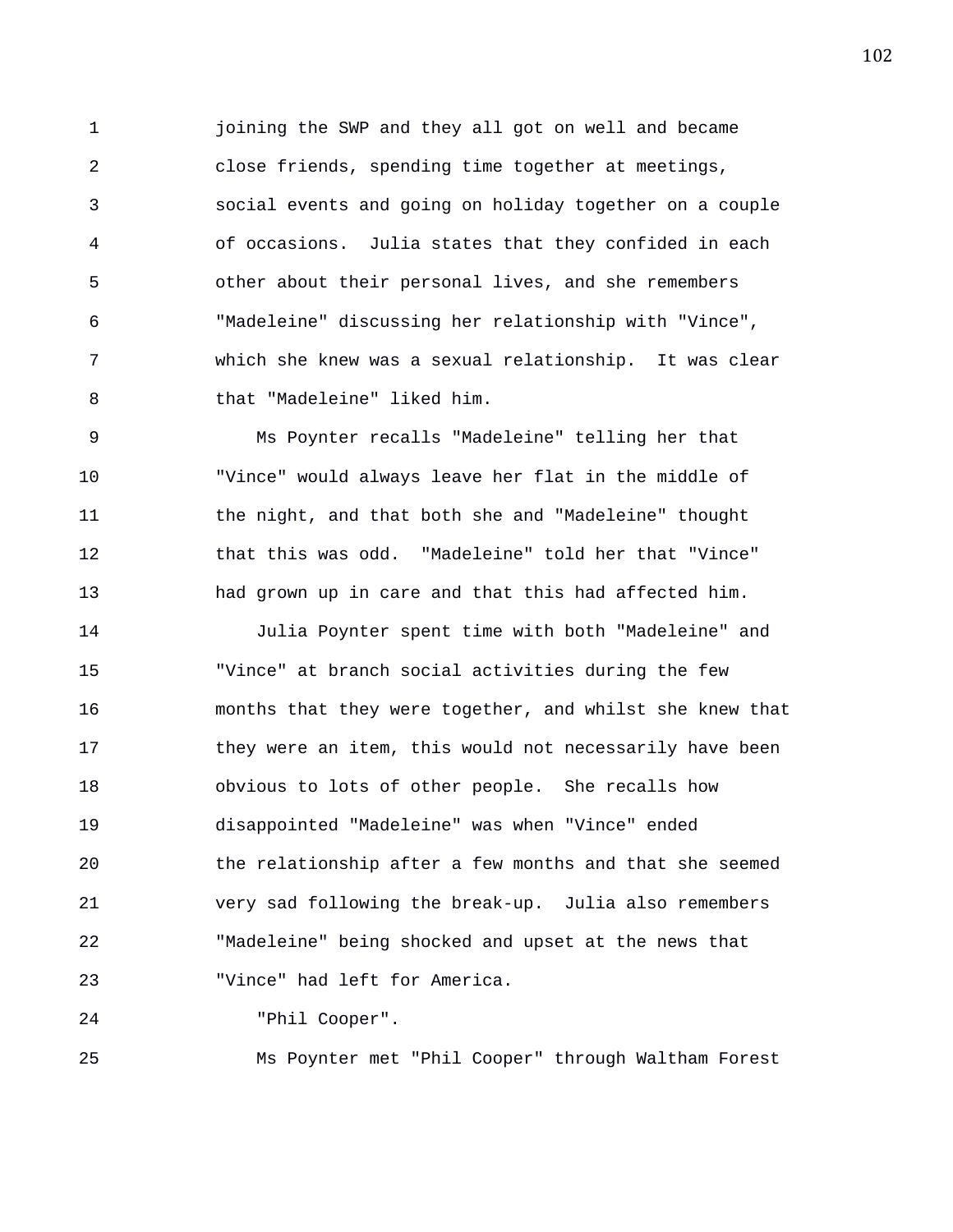1 Anti-Nuclear Campaign, or the WFANC, around 1980. Her 2 boyfriend at the time had been active in its set-up 3 alongside "Phil". For a time, she thinks that her 4 boyfriend as secretary of the group and "Phil" 5 a treasurer. "Phil" attended WFANC meetings at their 6 house and also came to their house for drinking sessions 7 with her boyfriend and another a friend. Ms Poynter got 8 annoyed to find them all there when she got home from 9 a night shift. She has recently got back in touch with 10 that friend and he reminded her that after she had 11 "kicked the three of them out of the flat", they started 12 going to the friend's house where "Phil" regularly 13 good "stoned"

14 Julia Poynter and her boyfriend went away with 15 "Phil" for a several days in September 1980 for 16 the fringe meeting organised by the Anti-Nuclear 17 campaign at the TUC conference. She and her boyfriend 18 are listed as being present in the SDS report of this 19 event. Ms Poynter states that they spent their time 20 leafletting delegates at the conference to come to 21 the fringe meeting, and they stayed in a camp site, and 22 she produces a photograph of herself and "Phil" from 23 this event as her exhibit 1.

24 Julia Poynter also recalls going with "Phil" and 25 others from the SWP branch to an Anti-Nazi League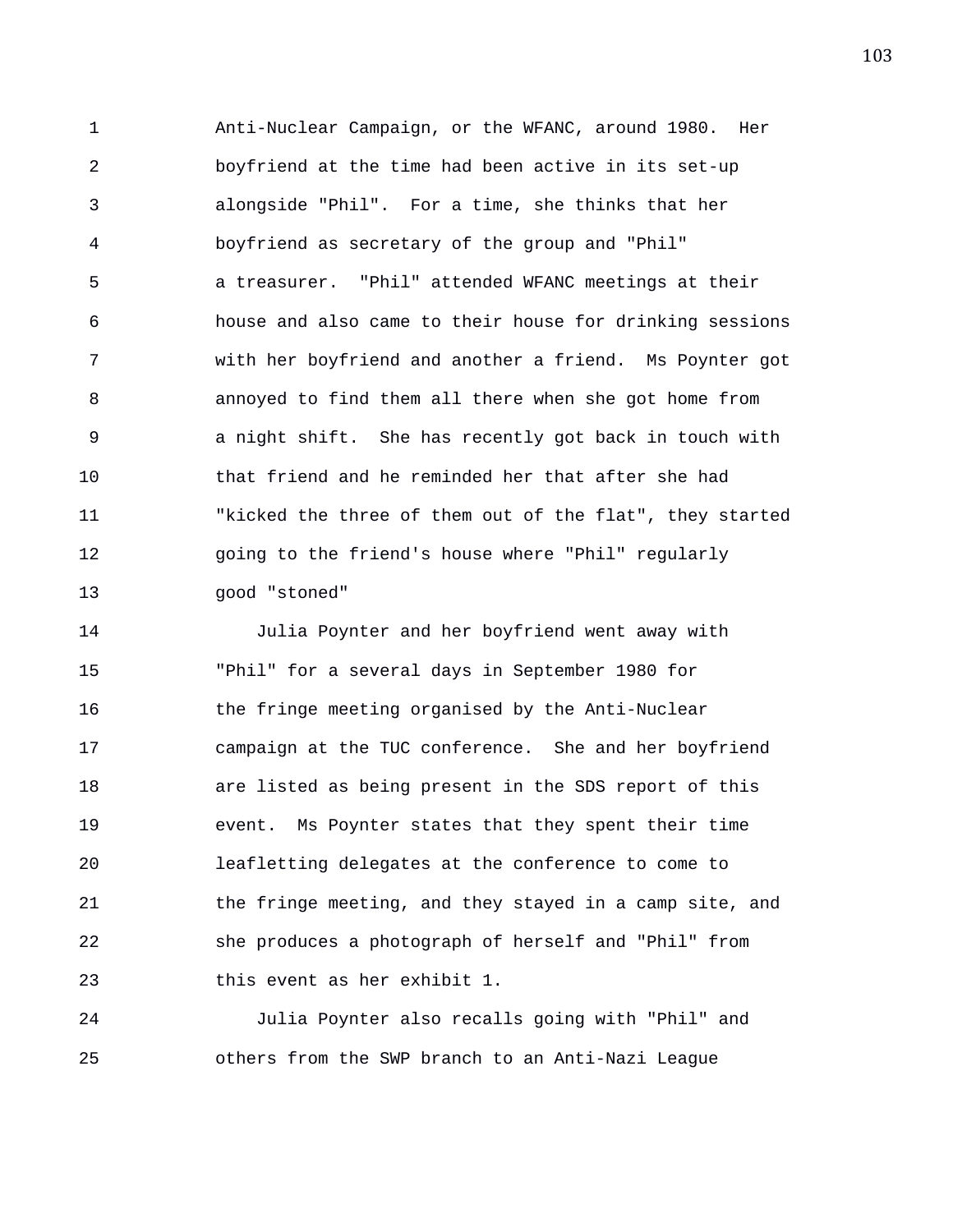1 demonstration held to counter the National Front 2 presence among West Ham supporters on 8 April 1981. 3 "Phil" took them in his van. Ms Poynter has been 4 provided with an intelligence report from this event 5 which claims that the actions of the uniformed police on 6 that day had the prevented clashes between the rival 7 groups and that the police had allowed 8 the anti-National Front protesters to reassemble after 9 being split up. Ms Poynter's recollection of that event 10 differs to that of the author of the report and she 11 records that they were not split up, no help was 12 provided by the police and that public disorder was 13 prevented by the quality of the organising by 14 the Anti-Nazi League.

15 Ms Poynter recalls that "Phil" talked of having 16 a girlfriend who was a single parent and that he often 17 went away to stay with her. He said he worked as 18 a delivery driver for a firm supplying marble, and 19 although she never saw him work, he did turn up one day 20 with a large slab of marble, and she still has it and 21 has supplied a photograph of it as her exhibit 2. 22 Julia Poynter lost touch with "Phil" after she and 23 her boyfriend split up in 1981. 24 The SWP.

25 Ms Poynter states that her involvement with the SWP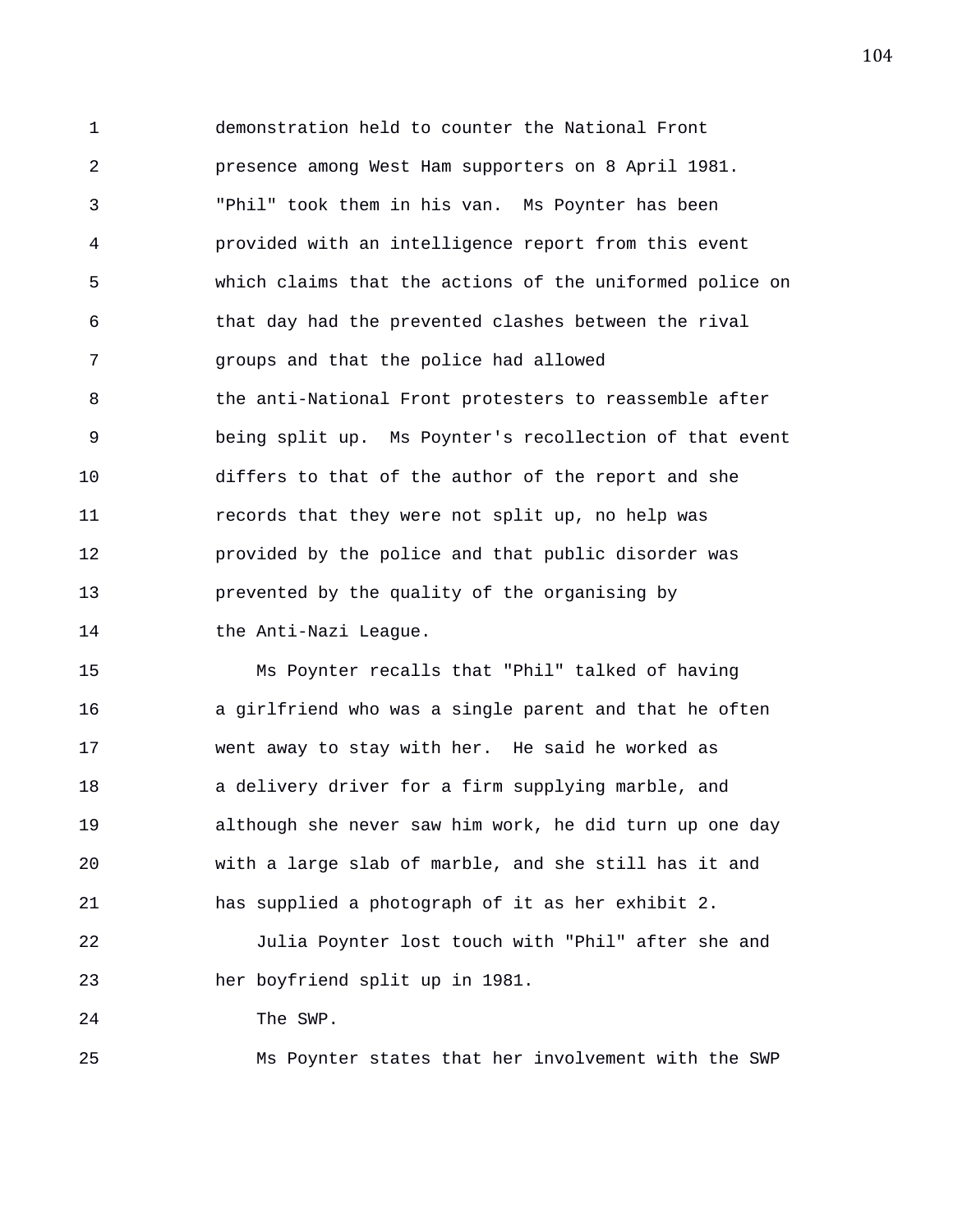1 was limited to branch activity and that she was not 2 active in the wider organisation. The activities she 3 took part in were mostly different forms of outreach, 4 selling the Socialist Worker Newspaper every Saturday, 5 and putting on lots of public meetings to attract people 6 to listen to their ideas about creating a fairer and 7 more just society. She describes attending various 8 picket lines in order to show support and solidarity to 9 striking workers. She disputes the claims made by 10 "Phil" that those who attempted to cross the picket line 11 and return to work were threatened with violence, and 12 states that the SWP chose to support those on picket 13 lines by providing support to striking workers and 14 sought to dissuade those who tried to cross the picket 15 line by explaining the purpose of the picket. She also 16 disputes the claims made in the witness statements of 17 both "Vince Miller" and "Phil Cooper" that the SWP was 18 subversive and that spying on them was justified.

19 The Anti-Nazi League.

20 Julia Poynter explains that much of her involvement 21 in the Walthamstow SWP from late 1977 until 1981 was 22 through her involvement in the Anti-Nazi League which 23 had formed in response to the rise of the far right. 24 She recalls that on 13 August 1977, she and comrades 25 from the branch attended a counter-protest to show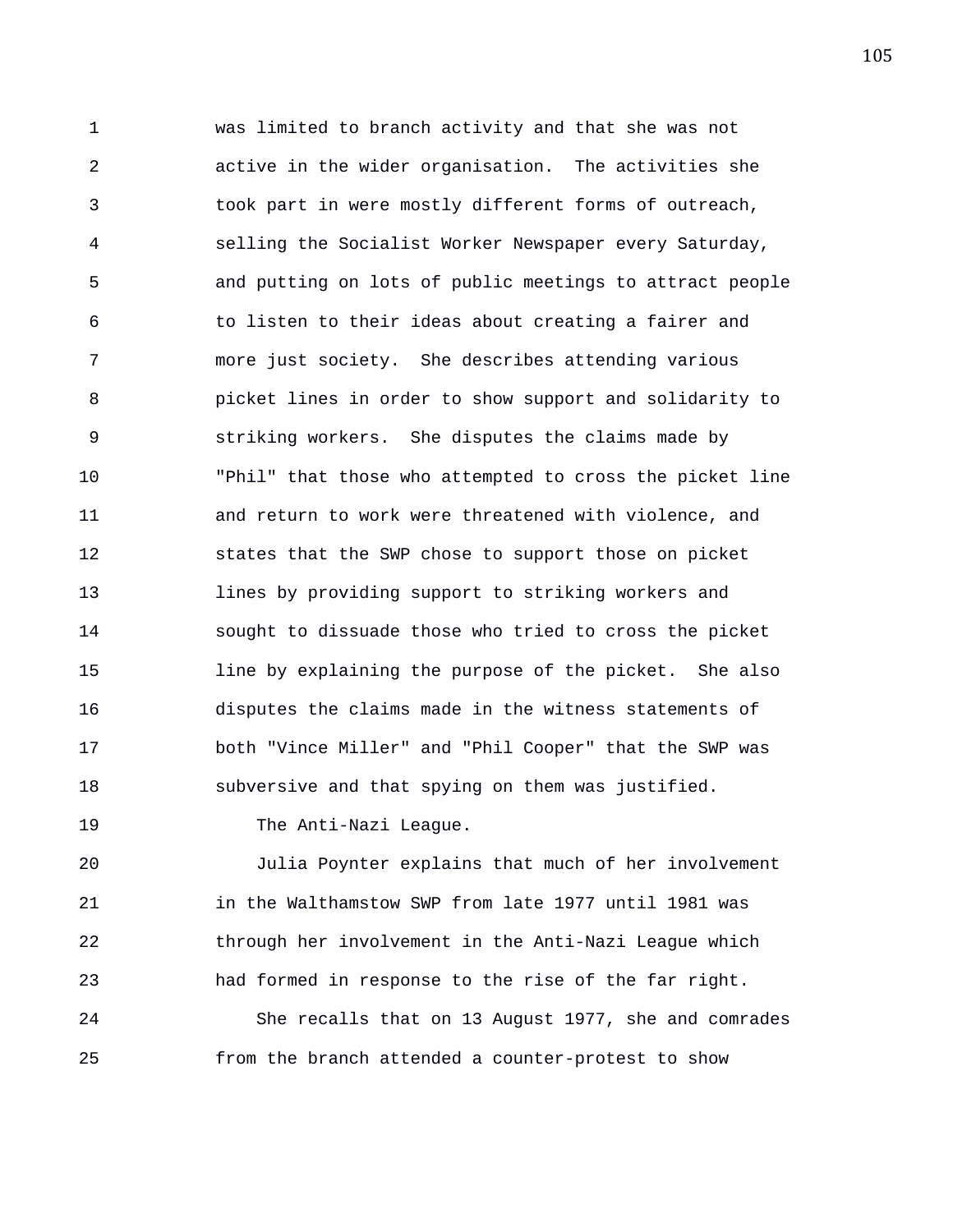1 solidarity with the people of Lewisham in response to 2 the National Front march through New Cross, an event 3 later known as the "Battle of Lewisham". Ms Poynter 4 cannot specifically recall "Vince" being present on 5 the counter-protest but does remember vividly the chaos 6 of the day. She notes the claims that "Vince" makes in 7 his witness statement that the night before 8 the demonstration, he and others from the SWP hid bricks 9 along the route, and she states that this does not ring 10 true and is not something that the SWP would have done. 11 The SWP never took weapons to demonstrations. She says: 12 "Violence was simply not what we were about." 13 The SWP relied on large numbers rather than violence 14 to discourage the National Front from attacking. 15 The Inquiry has provided Julia Poynter with 62 16 intelligence reports. Most of the reports are of 17 the Walthamstow branch or Outer East London District SWP 18 meetings, which she is listed as attending, or lists of 19 attendees of specific demonstrations of which she is 20 one. She states that due to the passage of time, she 21 cannot recall all of the individual events, but she 22 provides her recollection on those that she can 23 remember. Julia Poynter observes that the earliest 24 intelligence report in her witness pack is one from 25 a branch meeting on 11 May 1977 in which her name is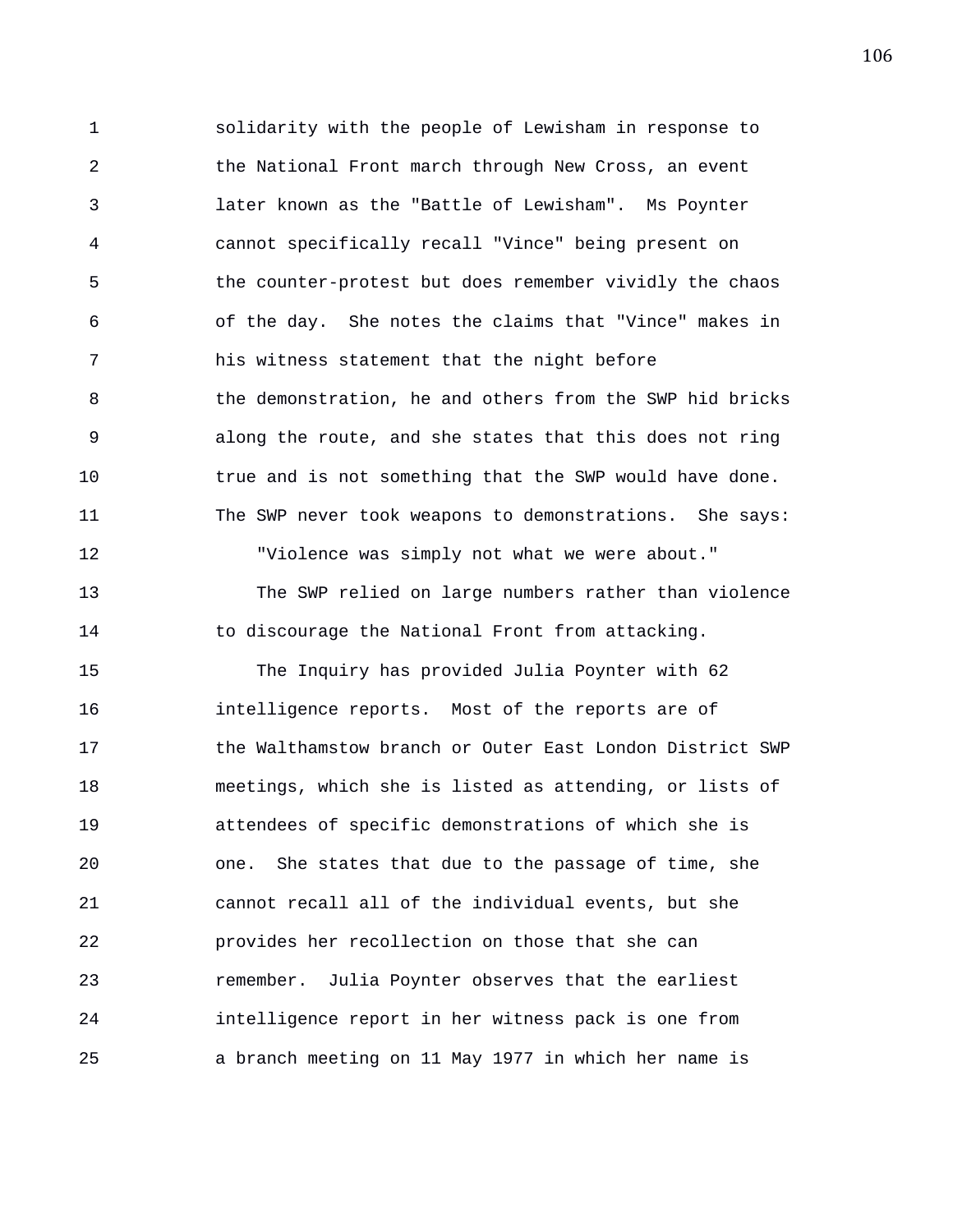1 listed as an attendee with the accompanying note, 2 "Mentioned re anti-fascist demonstration at 3 Duckett's Common on 23.4.1977", a demonstration that she 4 had attended. By this time "Vince Miller" had been 5 infiltrating the branch for around five months. She 6 states that she would have expected to have featured in 7 reports from before May 1977 and to have been provided 8 with a report in relation to the Duckett's Common 9 demonstration.

10 Ms Poynter expresses surprise at the way that 11 "Vince Miller" characterises the SWP in his reports 12 which in her view suggests, "An underlying agenda in how 13 he presents the Walthamstow branch".

14 She has this reaction to claims made in the reports 15 from 1977 about SWP meetings and talk of armed 16 revolution:

17 "The reporting is laughable and I do not recognise 18 it as remotely accurate or representative of what we 19 were about. Our objective was to build a mass party by 20 talking to people and getting on with daily organising." 21 Ms Poynter notes in the report dated 27 January 1978 22 of an SWP district meeting that she is no longer listed 23 with the reference "mentions re SWP" but with 24 a reference to her own Special Branch registry file. 25 She states that there is nothing that she has seen in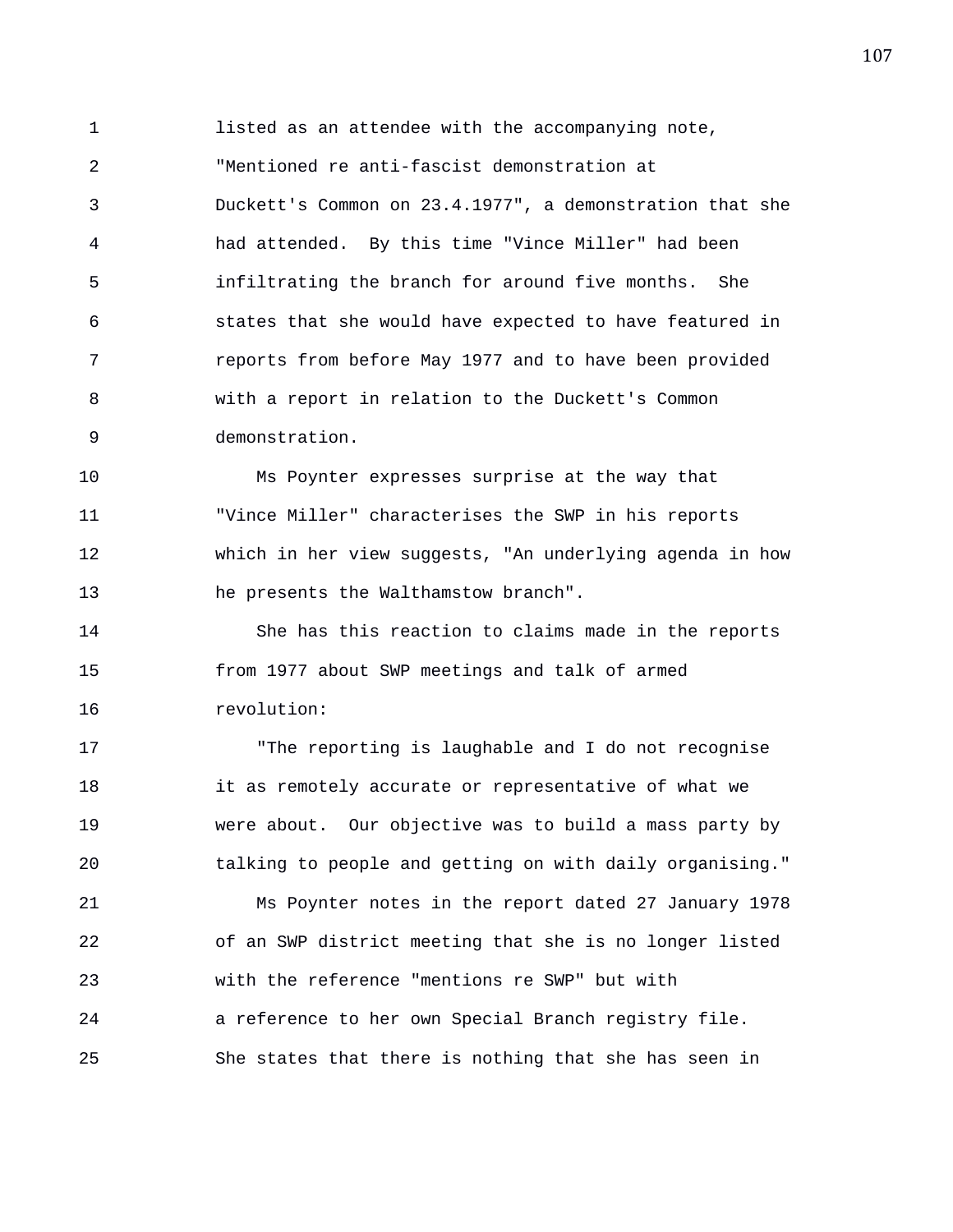1 the reports that she has been provided with which would 2 justify the creation of a personal file and that she is 3 angry that such detailed information on her personal 4 life has been recorded.

5 She comments upon further reports from 6 September 1980 which record not only personal details 7 but also her future education plans. She states that 8 there could be no good reason why this information was 9 recorded and shared with the police and possibly 10 the Security Services.

11 In relation to another report containing personal 12 information, she states:

13 "I find it disturbing that I was subject to such 14 detailed profiling and investigation by Special Branch 15 at the time. I was not someone engaged in subversion or 16 who posed a public order risk, and I have never been 17 arrested or convicted of any offence. I get the feeling 18 that the reason that I am being profiled in this way is 19 simply for being active on left-wing issues."

20 Other reports from this time record details about 21 her then boyfriend, including his employment details and 22 their domestic arrangements, and she states that this 23 information was so personal that it feels deeply 24 invasive to have been observed and recorded by 25 the police. One particular report reports that her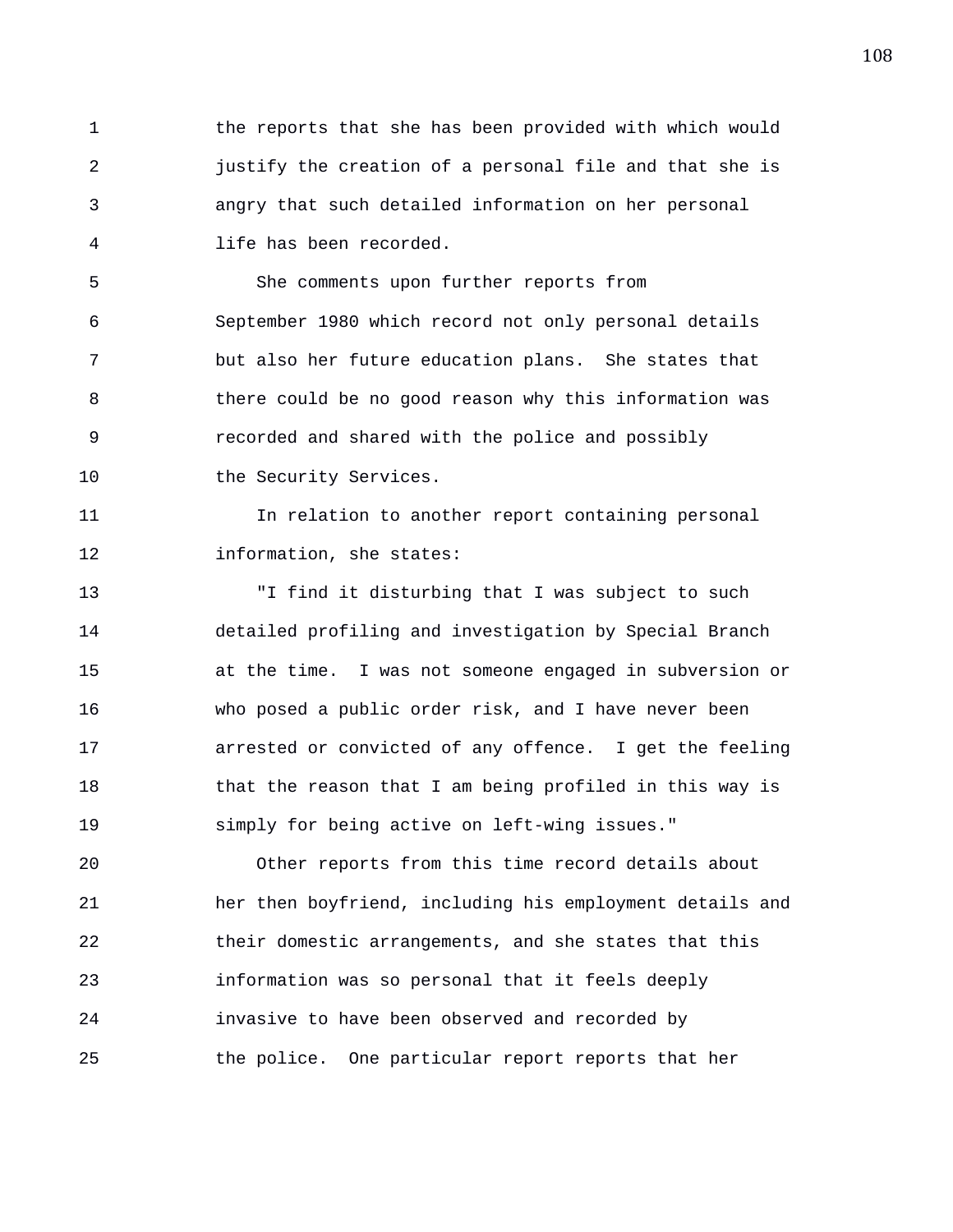1 former boyfriend failed to obtain a job, in part because 2 he was colour-blind. This was not information known to 3 her previously and which indicates just how deeply 4 "Phil" had deceived her boyfriend into trusting him with 5 intimate details about his life and demonstrates how 6 close they were as friends.

7 Ms Poynter states that she is surprised that there 8 was such a focus of police resources on a small branch 9 of the SWP in North London whilst no undercover officers 10 appear to have been sent into the National Front, at 11 a time when National Front members were a source of 12 serious violence and public disorder. Julia Poynter 13 expresses concern that the details of 15-year old and 14 a 16-year old schoolchildren were recorded in 15 intelligence reports simply for attending SWP meetings 16 and for being politically active.

17 A report from July 1978 about the SWP district 18 meeting refers to "Vince Miller" taking on leadership of 19 the Industrial Group. Ms Poynter observes that, in 20 taking this role, not only was "Vince Miller" reporting 21 on the SWP but he would be influencing its work and 22 direction, which she views as "obviously inappropriate".

23 Julia Poynter also recalls that "Vince" was branch 24 treasurer, a role that gave him access to the bank 25 details of members and access to the membership lists.

109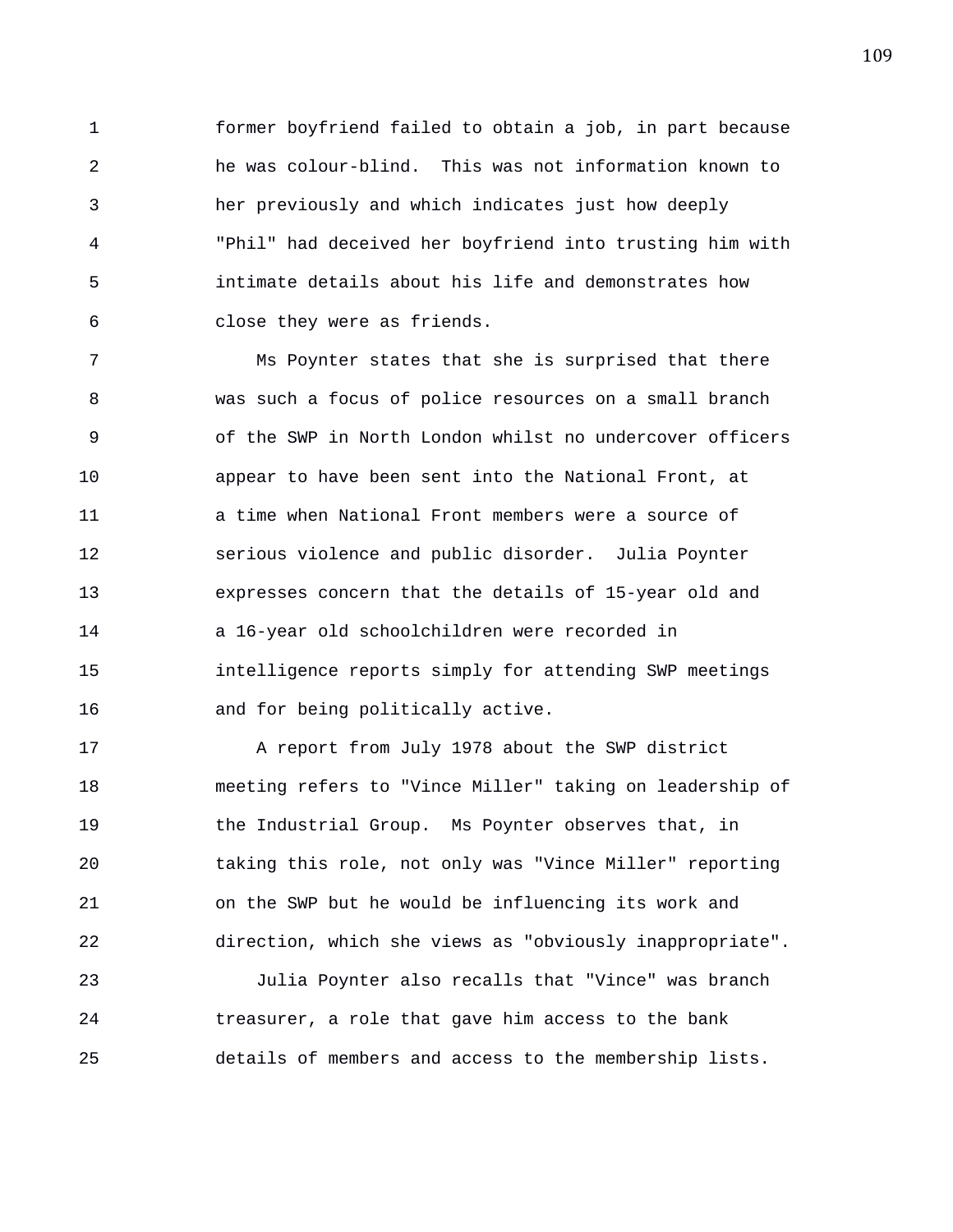1 Members' bank details, including hers, were included in 2 a report dated 15 August 1978, and she states:

3 "I am really shocked that the police recorded their 4 bank details. I can't see any justification for this 5 further serious invasion of their privacy and of their 6 legitimate expectation of confidentiality."

7 She also comments on a report from April 1978 in 8 which it is noted that it was intended to elect 9 "Vince Miller" as the new treasurer at the following 10 week's meeting, which indicates that he was aware of 11 this but did not take steps to avoid being elected.

12 Her reaction to finding out that "Vince" and "Phil" 13 were undercover officers.

14 Her first reaction to learning that "Vince" and 15 "Phil" were undercover officers was one of upset and 16 which later became anger -- anger at the betrayal of 17 trust and friendship. This feeling was particularly 18 acute in respect of "Vince", who she considered to be a 19 close friend. She finds it hurtful to think that she 20 had trusted him enough to open up and share things with 21 him over the three years of their friendship.

22 Ms Poynter is also very angry about 23 "Vince's" decision to deceive "Madeleine" into 24 a sexual relationship, and she is deeply concerned to 25 learn that notwithstanding a deceit of this nature, he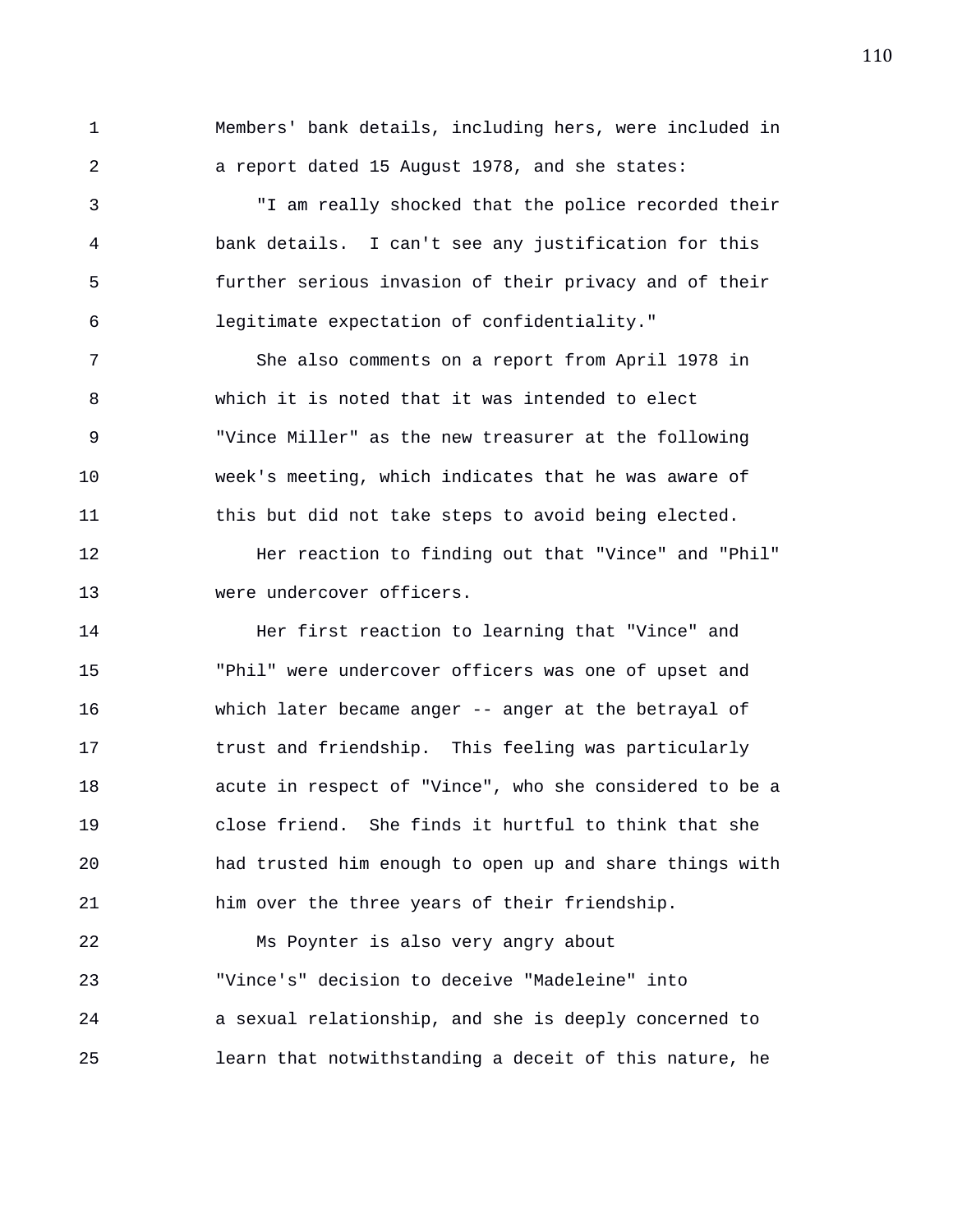1 ended up in a position of power and authority as 2 National Director of the NCIS.

3 By way of conclusion, she states: 4 "Overall if the intrusion into people's personal 5 lives, and the resulting damage to them were not so 6 serious, I would feel like the undercover police were 7 a bit of a joke. I am astounded by the sheer volume of 8 reporting and how trivial much of it was. I cannot see 9 why such intrusive reporting was necessary ... they 10 spent years infiltrating a group because of its 11 political ideology rather than any realistic or 12 practical threat of serious violence." 13 Sir, that concludes the summary for Julia Poynter 14 and the evidence for today. 15 THE CHAIRMAN: Thank you very much, and that indeed 16 concludes our proceedings for today. 17 We will resume tomorrow at 10 o'clock when we will 18 hear our first live evidence from Lindsey German. Thank 19 you. 20 (1.11 pm) 21 (The hearing adjourned until 10.00 am on Thursday, 22 12 May 2022) 23 24 25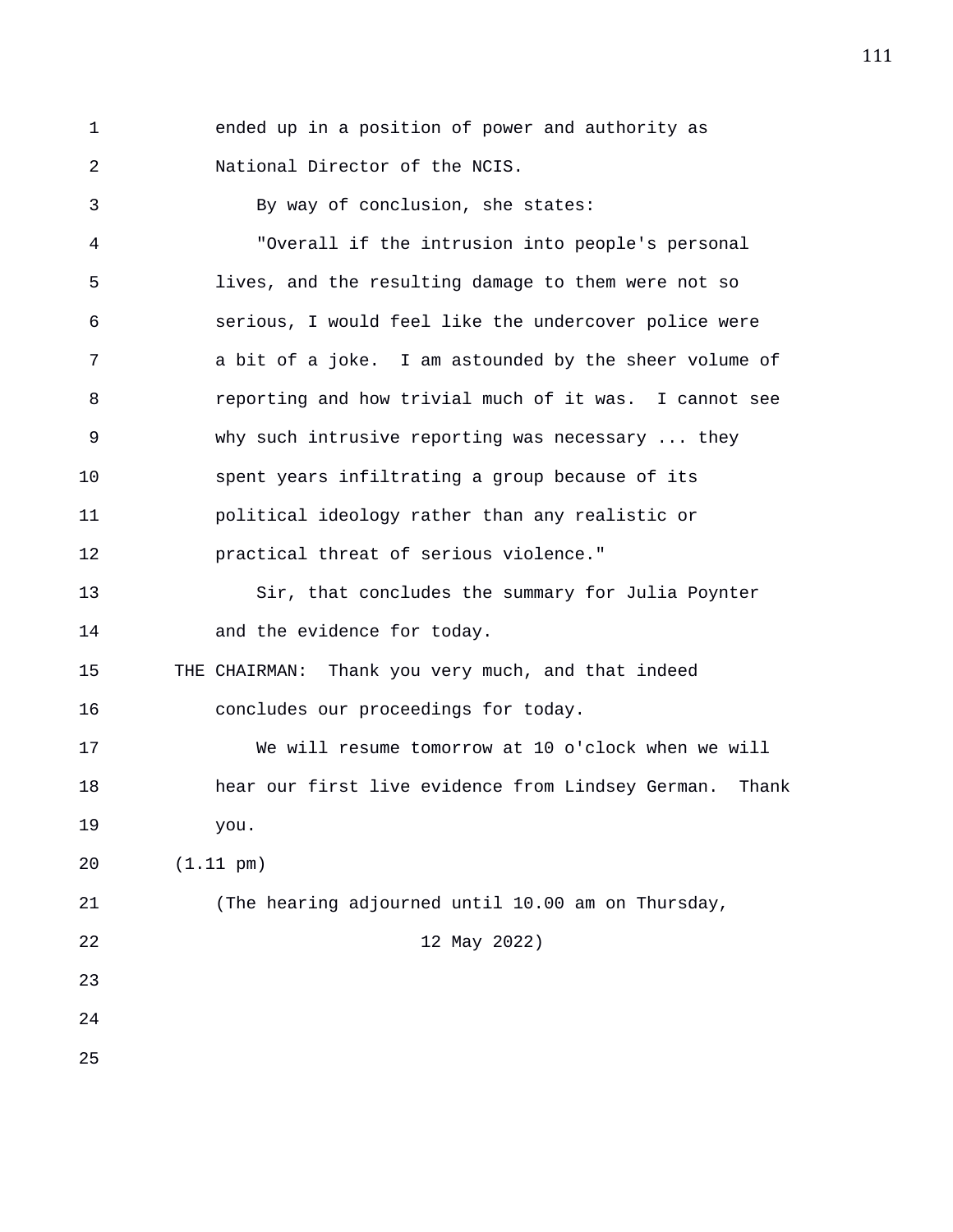| $\mathbf{1}$ | INDEX                                   |
|--------------|-----------------------------------------|
| $\sqrt{2}$   | $\mathop{\mathtt{PAGE}}$                |
| 3            | Opening statement by MR MENON 1         |
| 4            | Opening statement by MR MORRIS 26       |
| 5            | Opening statement by MS HEAVEN 39       |
| 6            | Summary of evidence of "Madeleine" 88   |
| 7            | by MS MALCOLM                           |
| 8            |                                         |
| $\mathsf 9$  | Summary of evidence of JULIA POYNTER 97 |
| 10           | by MS MALCOLM                           |
| 11           |                                         |
| 12           |                                         |
| 13           |                                         |
| 14           |                                         |
| 15           |                                         |
| 16           |                                         |
| 17           |                                         |
| 18           |                                         |
| 19           |                                         |
| 20           |                                         |
| 21           |                                         |
| 22           |                                         |
| 23           |                                         |
| 24           |                                         |
| 25           |                                         |